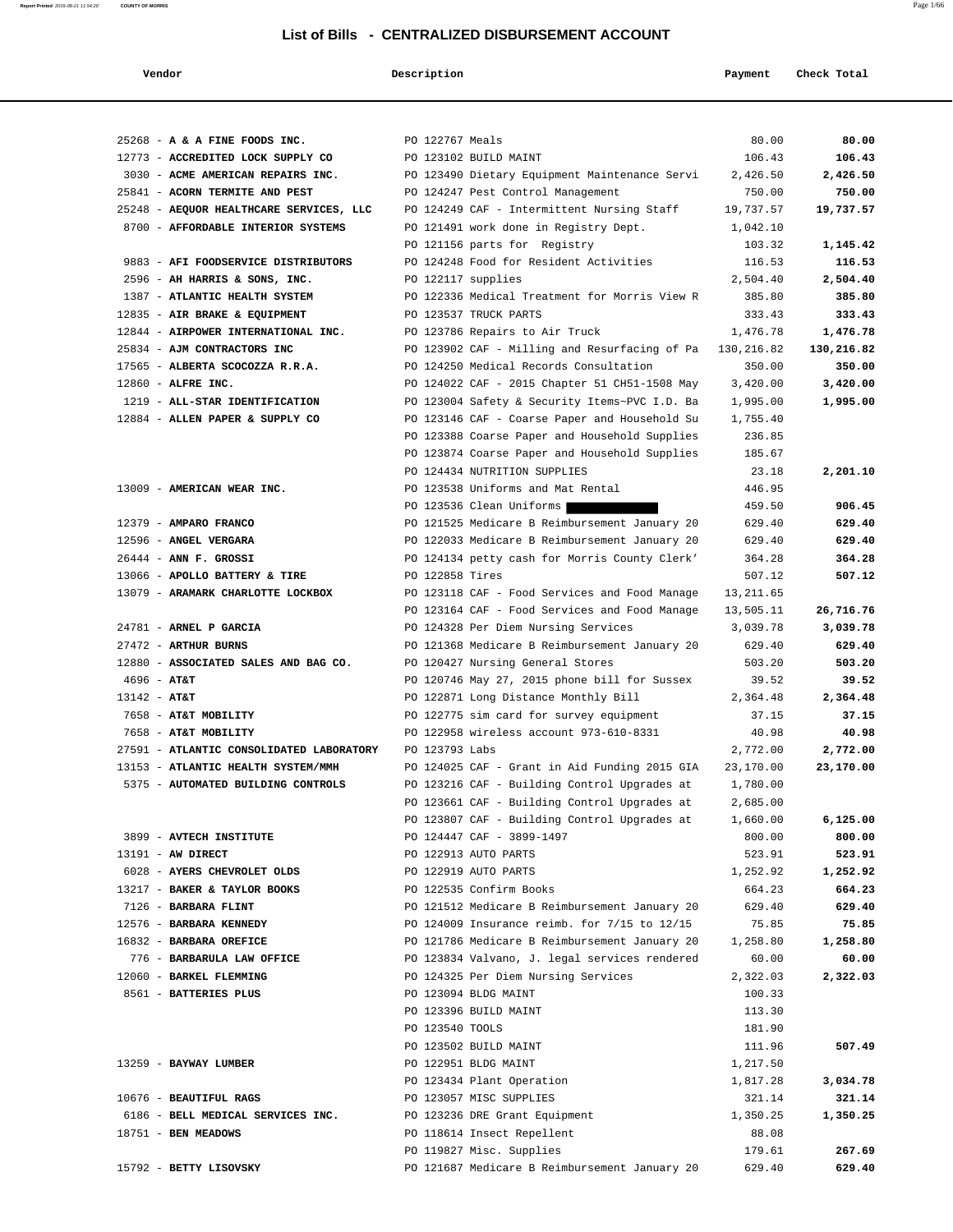| Vendor                                   | Description                     |                                               | Payment   | Check Total |
|------------------------------------------|---------------------------------|-----------------------------------------------|-----------|-------------|
| 23982 - BEYER CHRYSLER JEEP              | PO 123541 CAR PARTS             |                                               | 86.25     | 86.25       |
| 23983 - BEYER FORD                       | PO 122952 EQUIP REPAIR          |                                               | 79.74     | 79.74       |
| 23983 - BEYER FORD                       | PO 123058 CAR PARTS             |                                               | 202.20    | 202.20      |
| 4734 - BILL'S SERVICE CENTER             | PO 123059 AUTO PARTS            |                                               | 198.52    | 198.52      |
| 9476 - BINSKY SERVICE LLC                |                                 | PO 123336 CAF - Labor Rates for HVAC Repair & | 1,449.28  |             |
|                                          |                                 | PO 123450 CAF - Labor Rates for HVAC Repair & | 4,205.05  |             |
|                                          |                                 | PO 123806 CAF - Labor Rates for HVAC Repair & | 760.00    | 6,414.33    |
| 6725 - BIO- REFERENCE LABORATORIES, INC. | PO 123435 Resident Testing      |                                               | 2,524.25  | 2,524.25    |
| 24192 - BOBBIE CLARY                     |                                 | PO 121401 Medicare B Reimbursement January 20 | 1,258.80  | 1,258.80    |
| 27955 - BODENDRAFT LLC                   | PO 123803 OTHER OUTSIDE         |                                               | 3,250.00  | 3,250.00    |
| 13413 - BOONTON AUTO PARTS               | PO 123060 AUTO BODY SHOP        |                                               | 767.28    | 767.28      |
| 2497 - BOROUGH OF KINNELON               |                                 | PO 123200 DRE Grant Reimubursement            | 220.00    | 220.00      |
| 21703 - BOSWELL ENGINEERING INC          |                                 | PO 124132 CAF - Design and Survey Services fo | 1,274.00  | 1,274.00    |
| 21703 - BOSWELL ENGINEERING INC          |                                 | PO 124242 CAF - Engineering Design and Survey | 504.88    | 504.88      |
| 27895 - BOWMAN CONSULTING COMPANY        |                                 | PO 124390 CAF - Professional Engineering and  | 12,705.00 | 12,705.00   |
| 27481 - BRAD SCHMITT                     | PO 124147 travel reimbursement  |                                               | 29.45     | 29.45       |
| 13490 - BRODART CO                       | PO 122548 Confirm Book Dummy    |                                               | 96.04     | 96.04       |
| 13591 - CABLEVISION                      | PO 117450 Online Services       |                                               | 409.75    |             |
|                                          |                                 | PO 120245 Optimum Online Services             | 857.77    | 1,267.52    |
| 27035 - CARLO N DURAN                    |                                 | PO 124333 Per Diem Nursing Services           | 585.34    | 585.34      |
| 9273 - CARMAGNOLA & RITARDI LLC          | PO 123842 Legal services        |                                               | 5,309.80  |             |
|                                          |                                 | PO 124407 County Counsel various legal servic | 6,457.92  | 11,767.72   |
| 7352 - CAROL CAREY                       |                                 | PO 121375 Medicare B Reimbursement January 20 | 629.40    | 629.40      |
| 17539 - CAROL SCHABLIK                   |                                 | PO 121917 Medicare B Reimbursement January 20 | 1,258.80  | 1,258.80    |
| 25474 - CARRELLE L CALIXTE               |                                 | PO 124330 Per Diem Nursing Services           | 3,306.00  | 3,306.00    |
| 21725 - CARTRIDGE WORLD FAIRFIELD        |                                 | PO 122549 Received 505A Jumbo Toner Cartridge | 879.80    | 879.80      |
| 25462 - CASTLE PRINTING                  | PO 123081 KEY TAGS              |                                               | 15.00     | 15.00       |
| 5087 - CATERERS OF EXCELLENCE/ BON       |                                 | PO 124375 2015 Alliance Supplemental Funding  | 442.30    | 442.30      |
| 4598 - CDW GOVERNMENT LLC                |                                 | PO 120836 Network/Telecom - VOIP HEADSET      | 253.49    |             |
|                                          |                                 | PO 121206 Reference Materials for Workplace T | 38.00     |             |
|                                          | PO 122187 OEM Equipment         |                                               | 126.98    |             |
|                                          | PO 122651 Sony Lamp Replacement |                                               | 303.99    | 722.46      |
| 793 - CENTENNIAL PRODUCTS INC.           | PO 123667 Morgue Supplies       |                                               | 485.97    | 485.97      |
| 3638 - CENTER POINT LARGE PRINT          |                                 | PO 122551 Confirm Large Print Books           | 100.47    | 100.47      |
| 18831 - CENTRAL JERSEY TITLE CO. INC.    |                                 | PO 124408 Pal-Pike Associates-S. Salem St., R | 250.00    | 250.00      |
| 20487 - CENTURYLINK                      |                                 | PO 122866 phone service - Sussex County       | 243.42    | 243.42      |
| 24625 - CFCS - HOPE HOUSE                |                                 | PO 124023 CAF - Grant in Aid Funding 2015 GIA | 2,575.00  | 2,575.00    |
| 24625 - CFCS - HOPE HOUSE                |                                 | PO 124024 CAF - 2015 Chapter 51 CH51-1506     | 3,225.00  | 3,225.00    |
| 11904 - CHARLES COLLINS                  | PO 124051 REIMBURSEMENT         |                                               | 317.00    | 317.00      |
| 20145 - CHARTWELLS DINING SERVICES       |                                 | PO 124067 FY 2015 Countwide Training - Youth  | 1,395.00  | 1,395.00    |
| 13777 - CHATHAM TOWNSHIP                 |                                 | PO 124405 CAF - 2014 Supplemental Municipal A | 666.67    |             |
|                                          |                                 | PO 124404 CAF - 2015 Municipal Alliance Funds | 9,882.46  | 10,549.13   |
| 8344 - CHESTER TOWNSHIP POLICE DEPT      |                                 | PO 123206 DRE Grant Reimbursement             | 440.00    |             |
|                                          | PO 123451 Police Services       |                                               | 2,169.04  | 2,609.04    |
| 3964 - CITILABS INC                      | PO 120948 Cube Base Maintenance |                                               | 3,330.00  | 3,330.00    |
| 2882 - CLARITA HARRISON                  |                                 | PO 121589 Medicare B Reimbursement January 20 | 1,258.80  | 1,258.80    |
| 25571 - CLEARY GIACOBBE ALFIERI &        |                                 | PO 123829 Morris County general legal service | 4,156.25  | 4,156.25    |
| 25571 - CLEARY GIACOBBE ALFIERI &        |                                 | PO 123840 Legal services rendered MC Labor    | 3,336.00  | 3,336.00    |
| 25571 - CLEARY GIACOBBE ALFIERI &        |                                 | PO 124359 Morris County General Counsel       | 10,038.00 | 10,038.00   |
| 8454 - CLIFTON ELEVATOR SERVICE CO INC   |                                 | PO 123805 CAF - Elevatior Maintenance & Inspe | 5,415.00  | 5,415.00    |
| 27926 - COAST MACHINERY                  | PO 121117 Parts                 |                                               | 33.57     | 33.57       |
| 24252 - COFFEE LOVERS COFFEE SERVICE     | PO 123174 Office Tea/Coffee     |                                               | 103.59    | 103.59      |
| 26074 - COMMUNICATIONS SERVICE           | PO 123510 Vehicle Radios        |                                               | 1,825.00  | 1,825.00    |
| 26074 - COMMUNICATIONS SERVICE           | PO 123523 Vehicle Radio Repair  |                                               | 101.64    | 101.64      |
| 27297 - CONNOLLY & HICKEY HISTORICAL     |                                 | PO 123700 Schematic Design Courthouse         | 3,472.50  |             |
|                                          |                                 | PO 123795 CAF - Historical Structure Report/M | 11,809.00 | 15,281.50   |
| 27903 - COOPER AND RODGERS, LLC          |                                 | PO 123843 Goossrock Farm v. Morris CADB Appea | 2,689.40  | 2,689.40    |
| 26101 - COOPER ELECTRIC SUPPLY CO.       |                                 | PO 123379 CAF - Electrical Supplies           | 286.15    | 286.15      |
| 26101 - COOPER ELECTRIC SUPPLY CO.       | PO 123706 LED LIGHTS            |                                               | 3,691.15  | 3,691.15    |
| 26101 - COOPER ELECTRIC SUPPLY CO.       |                                 | PO 123790 CAF - Electrical Supplies           | 120.44    | 120.44      |
| 14644 - CORNERSTONE FAMILY PROGRAMS      |                                 | PO 124252 CAF - Social Work Services          | 21,000.00 | 21,000.00   |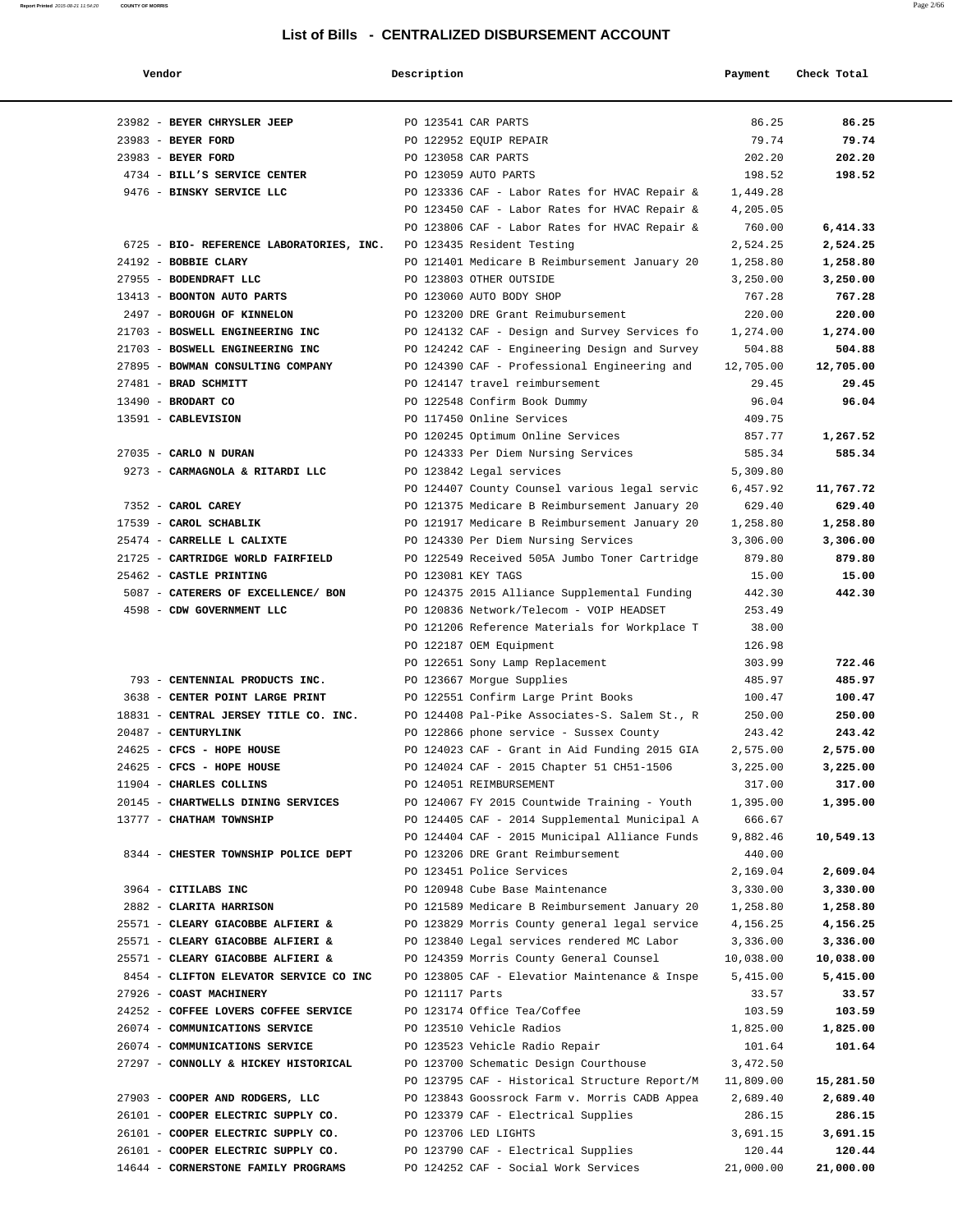| Vendor                                                                               | Description        |                                                                                | Payment            | Check Total |
|--------------------------------------------------------------------------------------|--------------------|--------------------------------------------------------------------------------|--------------------|-------------|
| 14021 - COUNTY BUSINESS SYSTEMS INC                                                  |                    | PO 122957 TPG Slip Printersw/ USB cables                                       | 2,896.00           | 2,896.00    |
| 14022 - COUNTY COLLEGE OF MORRIS                                                     |                    | PO 124256 2nd HALF8/15 OPERATING BUDGET                                        | 492,916.67         | 492,916.67  |
| 14027 - COUNTY COLLEGE OF MORRIS                                                     |                    | PO 124453 Expenditures in Connection with Maj                                  | 402,400.47         | 402,400.47  |
| 14031 - COUNTY CONCRETE CORP.                                                        | PO 122779 concrete |                                                                                | 305.81             | 305.81      |
| 13 - COUNTY OF MORRIS                                                                |                    | PO 124215 WEIGHTS & MEASURES                                                   | 36,892.02          | 36,892.02   |
| 13 - COUNTY OF MORRIS                                                                |                    | PO 124254 1st Half 8/15 Metered Mail                                           | 8,764.22           | 8,764.22    |
| 13 - COUNTY OF MORRIS                                                                |                    | PO 124258 1ST HALF 8/15 METERED MAIL                                           | 367.15             | 367.15      |
| 14041 - COUNTY WELDING SUPPLY CO                                                     |                    | PO 122391 Acetylene, Oxygen                                                    | 280.37             |             |
|                                                                                      |                    | PO 123063 WELDING SUPPLIES                                                     | 50.14              | 330.51      |
| 14064 - CREATIVE VISUAL SYSTEMS                                                      | PO 123646 SUPPLIES |                                                                                | 766.92             | 766.92      |
| 14102 - CY DRAKE LOCKSMITHS, INC.                                                    | PO 122807 KEYS     |                                                                                | 45.00              |             |
|                                                                                      |                    | PO 123064 AUTO PARTS                                                           | 78.60              | 123.60      |
| 2895 - CYNTHIA GORDON                                                                |                    | PO 121559 Medicare B Reimbursement January 20                                  | 629.40             | 629.40      |
| 12523 - D&B AUTO SUPPLY                                                              |                    | PO 123648 AUTO PARTS                                                           | 1,526.76           | 1,526.76    |
| 11783 - D.R. JOHNSON & ASSOCIATES, LLC PO 123623 CAF - as-needed on site engineering |                    |                                                                                | 2,385.03           | 2,385.03    |
| 14123 - DAILY RECORD                                                                 |                    | PO 123771 ADVERTISEMENT                                                        | 198.04             | 198.04      |
| 14123 - DAILY RECORD                                                                 |                    | PO 124217 ADVERTISEMENT                                                        | 238.96             | 238.96      |
| 27177 - DAMACINA L. OKE                                                              |                    | PO 124323 Per Diem Nursing Services                                            | 957.00             | 957.00      |
| 11155 - DANILO LAPID                                                                 |                    | PO 124334 Per Diem Nursing Services                                            | 1,480.00           | 1,480.00    |
| 25386 - DAVID JEAN-LOUIS                                                             |                    | PO 124335 Per Diem Nursing Services                                            | 2,328.00           | 2,328.00    |
| 27963 - DAVID KENNY                                                                  |                    | PO 123103 Mandatory Retake                                                     | 258.74             | 258.74      |
| 14202 - DECOTIIS, FITZPATRICK &                                                      |                    | PO 124378 Greystone Psychiatric Hospital-lega                                  | 402.50             | 402.50      |
| $274$ - DEER PARK                                                                    |                    | PO 122667 water/dispenser rental                                               | 6.20               | 6.20        |
| $274$ - DEER PARK                                                                    |                    | PO 123175 Office Water                                                         | 326.13             | 326.13      |
| $274$ - DEER PARK                                                                    |                    | PO 123178 Bottled Water                                                        | 45.84              | 45.84       |
| $274$ - DEER PARK                                                                    |                    | PO 123306 water cooler                                                         | 40.16              | 40.16       |
| $274$ - DEER PARK                                                                    |                    | PO 123357 Drinking Water - Superintendent of                                   | 6.97               | 6.97        |
| 274 - DEER PARK                                                                      |                    | PO 123382 Bottle Water                                                         | 28.11              | 28.11       |
| $274$ - DEER PARK                                                                    |                    | PO 123383 Bottle Water                                                         | 17.53              | 17.53       |
| $274$ - DEER PARK                                                                    |                    | PO 123384 Water - Sheriff's Office                                             | 213.92             | 213.92      |
| $274$ - DEER PARK                                                                    |                    | PO 123437 Water for Boiler Room Personnel                                      | 16.24              | 16.24       |
| $274$ - DEER PARK                                                                    |                    | PO 123657 WATER COOLER RENTAL/COFFEE SERVICE                                   | 254.92             | 254.92      |
| 14221 - DELL MARKETING L.P.                                                          | PO 122727 Battery  |                                                                                | 115.49             | 115.49      |
| 1511 - DENES HEIDINGER                                                               |                    | PO 124010 Insurance reimb. for 1/15 to 12/15                                   | 180.00             | 180.00      |
| 26686 - DIEGNAN & BROPHY, LLC.                                                       |                    | PO 123837 APS matters July, 2015                                               | 3,484.70           | 3,484.70    |
| 24349 - DIRECT ENERGY BUSINESS MARKETING                                             |                    | PO 124065 GAS - 1316                                                           | 2,985.40           | 2,985.40    |
| 24349 - DIRECT ENERGY BUSINESS MARKETING                                             |                    | PO 124451 GAS - HESS - SUPPLY<br>PO 121044 CAF - Laundry Equipment Service & R | 936.94             | 936.94      |
| 7067 - DIRECT MACHINERY SERVICE CORP.<br>14312 - DIRECT SUPPLY INC                   |                    | PO 124187 Renovated Kitchen & Building Equipm                                  | 500.00<br>1,020.26 | 500.00      |
|                                                                                      |                    | PO 124187 Renovated Kitchen & Building Equipm                                  | 364.98             | 1,385.24    |
| 24335 - DISCOVERY BENEFITS INC.                                                      |                    | PO 122604 COBRA June 2015                                                      | 783.50             | 783.50      |
| 4806 - DIVISION OF CRIMINAL JUSTICE                                                  | PO 123272 Training |                                                                                | 2,000.00           |             |
|                                                                                      | PO 123629 Training |                                                                                | 150.00             | 2,150.00    |
| 21123 - DOMINION VOTING SYSTEMS INC                                                  |                    | PO 121152 on sit election day WinEDS                                           | 2,250.00           | 2,250.00    |
| 21123 - DOMINION VOTING SYSTEMS INC                                                  |                    | PO 121398 Inv.DVS113697 Primary Election 6/2/                                  | 3,895.00           | 3,895.00    |
| 21658 - DONNA A JOHNSON                                                              |                    | PO 124286 Employee Reimbursement                                               | 30.00              | 30.00       |
| 20687 - DOROTHY TAYLOR                                                               |                    | PO 124430 NUTRITION SITE EXPENSES                                              | 23.05              | 23.05       |
| 20687 - DOROTHY TAYLOR                                                               |                    | PO 124431 NUTRITION SITE EXPENSES                                              | 12.70              | 12.70       |
| 14365 - DOSCH-KING EMULSIONS INC                                                     |                    | PO 122594 Bituminous Concrete                                                  | 287.50             | 287.50      |
| 14379 - DOVER BRAKE & CLUTCH CO INC                                                  |                    | PO 123710 TRUCK PARTS                                                          | 754.04             | 754.04      |
| 14394 - DOVER/VG MUNICIPAL ALLIANCE                                                  |                    | PO 124045 CAF - 2015 Municipal Alliance Funds                                  | 9,400.00           | 9,400.00    |
| 27930 - DRIVE-MASTER CO., INC.                                                       |                    | PO 123068 AUTO PARTS                                                           | 231.36             | 231.36      |
| 11374 - DUBLIN JANITORIAL SUPPLY                                                     |                    | PO 123319 JANITORIAL SUPPLOES                                                  | 690.00             | 690.00      |
| 24925 - EAST COAST GANG                                                              | PO 121693 TRAINING |                                                                                | 400.00             | 400.00      |
| 1441 - EDILMA ACEVEDO                                                                |                    | PO 124018 Insurance reimb. for 7/15 TO 12/15                                   | 72.00              | 72.00       |
| 12467 - EDITHA MARQUEZ                                                               |                    | PO 124336 Per Diem Nursing Services                                            | 1,184.00           | 1,184.00    |
| 27135 - ELIZABETH VILLASENOR                                                         |                    | PO 124329 Per Diem Nursing Services                                            | 2,348.76           | 2,348.76    |
| 14505 - ELIZABETHTOWN GAS COMPANY                                                    |                    | PO 124450 NATURAL GAS - LONG VALLEY                                            | 59.08              | 59.08       |
| 27141 - ELLEN M. NOLL                                                                |                    | PO 124327 Per Diem Nursing Services                                            | 464.00             | 464.00      |
| 9723 - ERICA JOHNSON                                                                 |                    | PO 124042 Insurance reimb. for 7/15 to 12/15                                   | 90.00              | 90.00       |
| 6038 - ESSEX COUNTY HOSPITAL                                                         |                    | PO 122574 County Legal Settlement for Various                                  | 26,100.21          |             |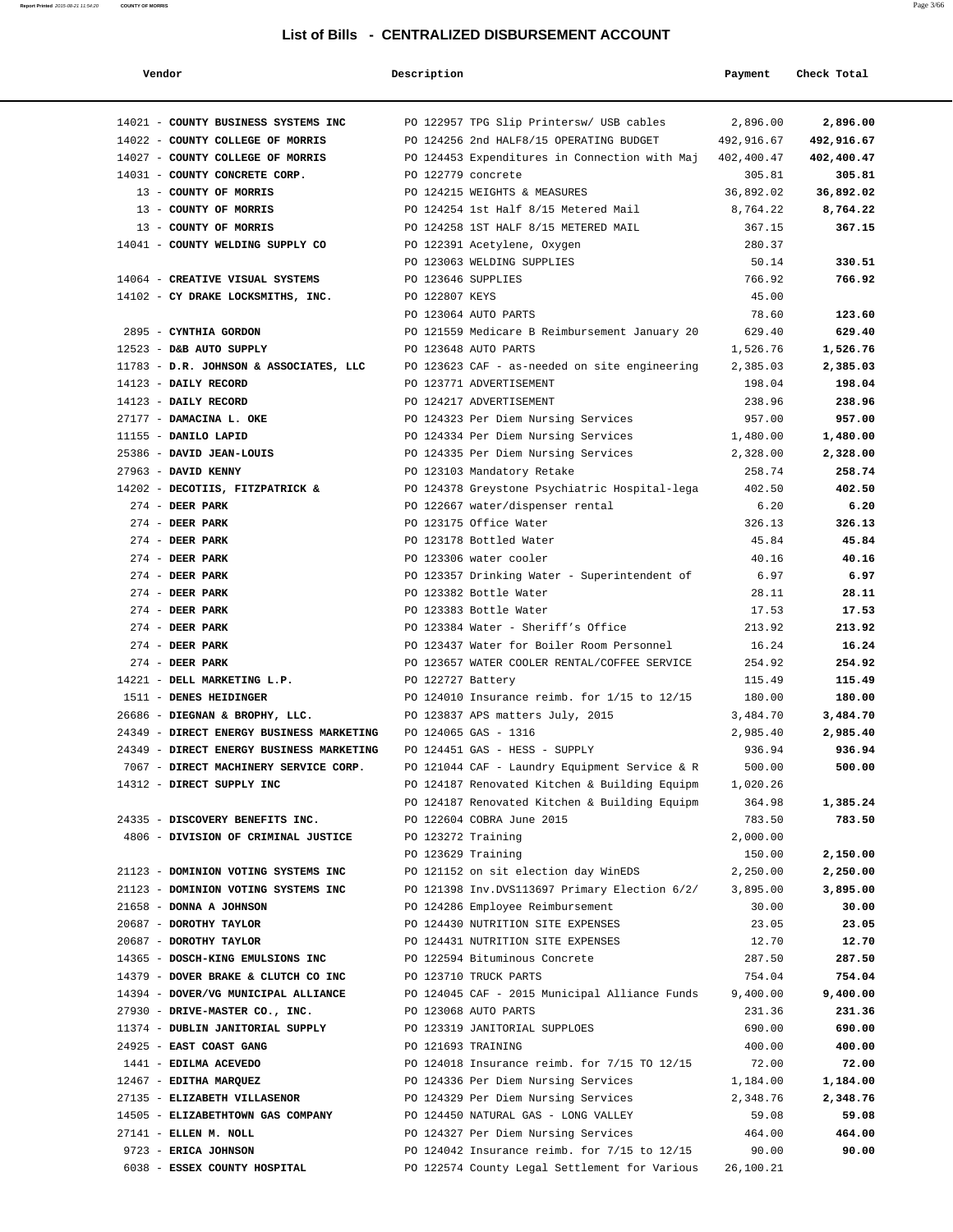| Vendor                                                               | Description        |                                                                                       | Payment              | Check Total     |
|----------------------------------------------------------------------|--------------------|---------------------------------------------------------------------------------------|----------------------|-----------------|
|                                                                      |                    | PO 122579 County Legal Settlement for J.P. 3-                                         | 3,836.94             | 29,937.15       |
| 6038 - ESSEX COUNTY HOSPITAL                                         |                    | PO 123350 County Legal Settlement for Various                                         | 10,339.72            | 10,339.72       |
| 2029 - ESTATE OF ELLEN HALLEY                                        |                    | PO 121580 Medicare B Reimbursement January 20                                         | 629.40               | 629.40          |
| 20265 - EVELYN TOLENTINO                                             |                    | PO 124337 Per Diem Nursing Services                                                   | 1,517.00             | 1,517.00        |
| 14604 - EXTEL COMMUNICATIONS                                         |                    | PO 122956 CAT 6 RUNS FOR RADIO DISPATCH - QUO                                         | 975.00               | 975.00          |
| 12515 - FASTENAL COMPANY                                             |                    | PO 122855 Chuck Guard Assembly ACCT # NJWHP                                           | 38.95                |                 |
|                                                                      |                    | PO 122955 BLDG MAINT                                                                  | 365.56               |                 |
|                                                                      |                    | PO 123513 SMALL TOOLS                                                                 | 22.95                |                 |
|                                                                      |                    | PO 123784 BOTTLED WATER                                                               | 41.59                | 469.05          |
| $14668$ - FEDEX                                                      |                    | PO 123172 Express Mail                                                                | 170.02               |                 |
|                                                                      | PO 123919 Shipping |                                                                                       | 20.70                |                 |
|                                                                      |                    | PO 124253 Express Shipping                                                            | 83.82                | 274.54          |
| 9388 - FF1 PROFESSIONAL SAFETY SERVICES                              |                    | PO 122999 Amphibious Patrol Vehicle Equipment                                         | 34, 125. 74          | 34, 125. 74     |
| 9388 - FF1 PROFESSIONAL SAFETY SERVICES                              |                    | PO 123127 OEM Medical                                                                 | 735.00               | 735.00          |
| 9388 - FF1 PROFESSIONAL SAFETY SERVICES                              |                    | PO 123401 Pants, Shorts and Boots                                                     | 337.94               | 337.94          |
| 21677 - FIRE AND SECURITY TECHNOLOGIES                               |                    | PO 123252 Wiring and Maintenance to Fire Door                                         | 2,462.50             | 2,462.50        |
| 12151 - FLEMINGTON BUICK CHEVROLET                                   |                    | PO 122925 CAR PARTS                                                                   | 2,038.76             | 2,038.76        |
| 27167 - FLEMINGTON CHRYSLER                                          |                    | PO 122926 CAR PARTS                                                                   | 115.85               |                 |
|                                                                      |                    | PO 123669 CAR PARTS                                                                   | 94.59                | 210.44          |
| 13313 - FORTIS INSTITUTE                                             |                    | PO 124146 CAF - 13313-1084                                                            | 800.00               | 800.00          |
| 14787 - FREEDOM HOUSE INC.                                           |                    | PO 124428 CAF - 2015 Chapter 51 CH51-1510 Jul                                         | 5,732.00             | 5,732.00        |
| $14839 - GALE$                                                       |                    | PO 122555 Confirm Books                                                               | 511.76               | 511.76          |
| $19070$ - GALL'S LLC                                                 |                    | PO 106580 Police Equipment                                                            | 2,931.80             | 2,931.80        |
| 14852 - GANN LAW BOOKS                                               |                    | PO 122556 Confirm Order - 2015-2016 Edition N                                         | 127.00               | 127.00          |
| 14857 - GARDEN STATE HIGHWAY                                         | PO 122803 Signage  |                                                                                       | 5,539.63<br>2,700.00 | 8,239.63        |
| 20411 - GARDEN STATE UROLOGY LLC                                     | PO 123469 Signage  | PO 120180 Resident Medical Treatment                                                  | 20.00                | 20.00           |
| 19081 - GATES FLAG & BANNER, CO. INC.                                |                    | PO 122646 OTHER OPER                                                                  | 270.50               | 270.50          |
| 14726 - GEN-EL SAFETY & INDUSTRIAL                                   |                    | PO 123240 Filter, Dust Water Filter                                                   | 17.81                | 17.81           |
| 14887 - GENERAL PLUMBING SUPPLY INC.                                 |                    | PO 122338 Maintenance Parts for Morris View B                                         | 197.30               | 197.30          |
| 8269 - GEORGINA GRAY-HORSLEY                                         |                    | PO 124338 Per Diem Nursing Services                                                   | 1,160.00             | 1,160.00        |
| 27440 - GERISCRIPT PHARMACY                                          |                    | PO 124140 CAF - Pharmaceutical and Related Se                                         | 34, 235.52           | 34,235.52       |
| 14916 - GILL ASSOCIATES IDENTIFICATION                               |                    | PO 122968 polaroid ribbon for passports                                               | 835.75               |                 |
|                                                                      |                    | PO 123203 Prox Cards - D.Ackerman/Sheriff's A                                         | 1,483.75             | 2,319.50        |
| 21585 - GIOVANNA ALVES                                               |                    | PO 123687 Rmb Mileage                                                                 | 243.25               | 243.25          |
| 4872 - GLAS-TINT, LLC                                                |                    | PO 123247 BUILD MAINT                                                                 | 4,408.00             | 4,408.00        |
| 16566 - GLORIA NIEC                                                  |                    | PO 121767 Medicare B Reimbursement January 20                                         | 629.40               | 629.40          |
| 14956 - GOODYEAR AUTO SERVICE                                        | PO 121955 TIRES    |                                                                                       | 428.48               | 428.48          |
| $14983$ - GRAINGER                                                   |                    | PO 121045 Machinery Repairs & Parts                                                   | 3,963.83             |                 |
|                                                                      |                    | PO 122312 CAF - NJSC A79875/WSCA 1862                                                 | 12,050.08            |                 |
|                                                                      |                    | PO 122444 Maintenance Supplies for Morris Vie                                         | 112.32               | 16,126.23       |
| $14984$ - GRAINGER                                                   |                    | PO 122728 BUILD MAINT/ HVAC                                                           | 813.66               |                 |
|                                                                      |                    | PO 122794 BUILD MAINT                                                                 | 2,962.04             |                 |
|                                                                      |                    | PO 123497 BLDG MAINT                                                                  | 1,491.04             |                 |
|                                                                      |                    | PO 123679 BLDG MAINT                                                                  | 430.73               | 5,697.47        |
| 19122 - GRASS ROOTS TURF PRODUCTS INC                                |                    | PO 122954 GROUND MAINT                                                                | 424.00               | 424.00          |
| 7832 - GREGORY ROSSI                                                 |                    | PO 124310 Extradition                                                                 | 323.31               | 323.31          |
| 15010 - GREY HOUSE PUBLISHING                                        |                    | PO 122557 Confirm Books                                                               | 1,012.00             | 1,012.00        |
| 18190 - HANOVER TOWNSHIP                                             |                    | PO 123202 DRE Grant Reimbursement                                                     | 330.00               | 330.00          |
| 1384 - HENRY VANSOLKEMA                                              |                    | PO 124416 Work Boots                                                                  | 90.00                | 90.00           |
| 11538 - HEWLETT-PACKARD COMPANY                                      |                    | PO 122757 OIT Stock                                                                   | 2,220.00             |                 |
|                                                                      |                    | PO 122724 Quote 10549885 - HP LaserJet Enterp                                         | 3,446.16             | 5,666.16        |
| 15188 - HILL-ROM CO, INC.                                            |                    | PO 122456 Equipment Rental                                                            | 2,850.00             | 2,850.00        |
| 15208 - HOBART SERVICE                                               |                    | PO 123439 Dietary Equipment Repair                                                    | 264.30               | 264.30          |
| 5622 - HOFFMAN SERVICES INC.                                         |                    | PO 123069 LIFT INSPECTIONS                                                            | 1,651.23             | 1,651.23        |
| 15241 - HORIZON BLUE CROSS BLUE SHIELD                               |                    | PO 123277 Dental coverage for 8/15                                                    | 5,004.28             | 5,004.28        |
| 15241 - HORIZON BLUE CROSS BLUE SHIELD<br>10414 - HUBER & ASSOCIATES |                    | PO 123278 Monthly premium for 8/15                                                    | 137,574.83           | 137,574.83      |
| $1079$ - HUONG LU                                                    |                    | PO 123768 AGING COMPETENCY EVALUATION<br>PO 124019 Insurance reimb. for 7/15 to 12/15 | 400.00<br>72.00      | 400.00<br>72.00 |
| 9242 - IBM CORP                                                      |                    | PO 121181 Software Annual Renewal                                                     | 750.00               | 750.00          |
| 26660 - ILIFF-RUGGIERO FUNERAL HOME INC.                             |                    | PO 123778 Remove and transport human remains                                          | 3,750.00             | 3,750.00        |
|                                                                      |                    |                                                                                       |                      |                 |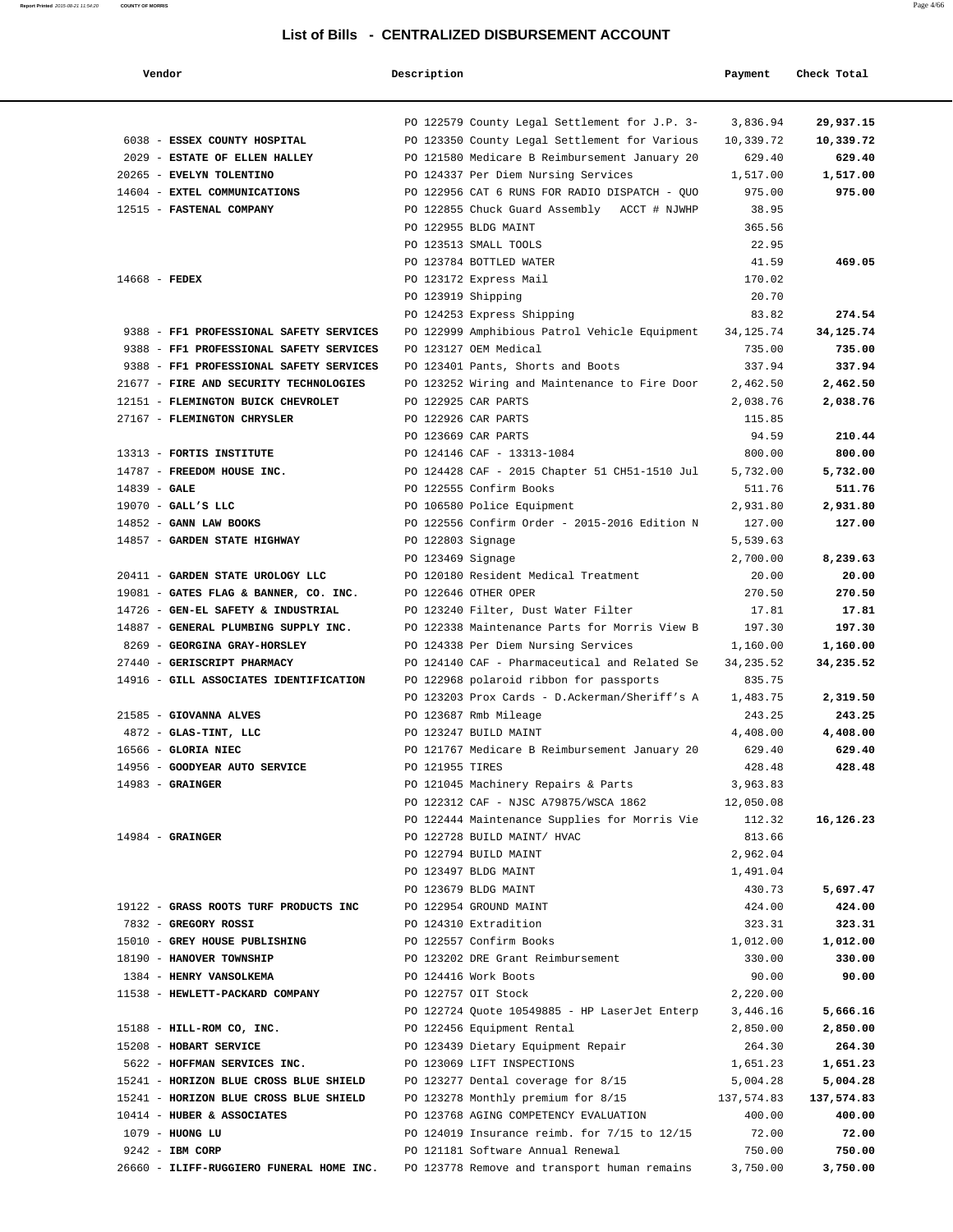| Vendor                                                                      | Description        |                                                                           | Payment          | Check Total      |
|-----------------------------------------------------------------------------|--------------------|---------------------------------------------------------------------------|------------------|------------------|
| 10767 - ILLIENE CHARLES, RN                                                 |                    | PO 124313 Per Diem Nursing Services                                       | 2,978.50         | 2,978.50         |
| 15309 - IMAGE ACCESS CORP                                                   |                    | PO 122962 fujitsu scanners modelfi-7160                                   | 3,756.00         | 3,756.00         |
| 12041 - INGLESINO, WEBSTER,                                                 |                    | PO 123841 Legal services rendered Morris View                             | 570.70           | 570.70           |
| 4859 - INSTITUTE FOR FORENSIC PSYCHOLOGY                                    |                    | PO 123053 Evaluations                                                     | 3,600.00         | 3,600.00         |
| 19236 - INSTITUTE FOR FORENSIC PSYCHOLOGY                                   |                    | PO 123424 Psychological Evaluations                                       | 700.00           | 700.00           |
| 6100 - INTER CITY TIRE                                                      | PO 123665 TIRES    |                                                                           | 983.86           | 983.86           |
| 20652 - INTERFAITH FOOD PANTRY INC.                                         | PO 123461 HVAC     |                                                                           | 4,230.00         | 4,230.00         |
| 20792 - IPC HOSPITALIST PHYSICIANS NJ                                       |                    | PO 124287 CAF - Oversee All Aspects of Medica                             | 2,775.00         | 2,775.00         |
| 21366 - ISABEL RUIZ                                                         |                    | PO 121878 Medicare B Reimbursement January 20                             | 629.40           | 629.40           |
| 15433 - J & D SALES & SERVICE LLC                                           |                    | PO 123678 SERVICE WATER RECYCLER                                          | 360.00           | 360.00           |
| 7982 - J & J TRUCK EQUIPMENT                                                |                    | PO 123070 TRUCK PARTS                                                     | 611.77           | 611.77           |
| 9398 - J.C. SAFFOLD                                                         |                    | PO 121900 Medicare B Reimbursement January 20                             | 629.50           | 629.50           |
| 8482 - JAGDISH DANG                                                         |                    | PO 124288 CAF - Psychiatric Consulting Servic                             | 2,200.00         | 2,200.00         |
| 12197 - JAMES H WOLF                                                        |                    | PO 122077 Medicare B Reimbursement January 20                             | 2,307.80         | 2,307.80         |
| 20591 - JEFFREY PAUL                                                        |                    | PO 123921 EOC Supplies                                                    | 48.86            | 48.86            |
| 20591 - JEFFREY PAUL                                                        |                    | PO 123922 Public Safety Youth Academy                                     | 336.64           | 336.64           |
| 12026 - JENNIFER MCCULLOCH                                                  |                    | PO 123699 PT - Reimbursement for FEMA Confere                             | 139.89           | 139.89           |
| 960 - JERSEY CENTRAL POWER & LIGHT                                          |                    | PO 123813 MOSQUITO CONTROL                                                | 1,091.59         | 1,091.59         |
| 960 - JERSEY CENTRAL POWER & LIGHT                                          |                    | PO 123990 Utility - Electric JCPL                                         | 2,555.64         | 2,555.64         |
| 960 - JERSEY CENTRAL POWER & LIGHT                                          | PO 124272 JCP&L    |                                                                           | 52.76            | 52.76            |
| 960 - JERSEY CENTRAL POWER & LIGHT                                          |                    | PO 124290 Electricity Usage                                               | 57,620.63        | 57,620.63        |
| 960 - JERSEY CENTRAL POWER & LIGHT                                          |                    | PO 124381 ELECTRIC - RUTH DAVIS DR / CAC                                  | 435.96           | 435.96           |
| 960 - JERSEY CENTRAL POWER & LIGHT                                          |                    | PO 124384 ELECTRIC - 0537                                                 | 99,659.56        | 99,659.56        |
| 960 - JERSEY CENTRAL POWER & LIGHT                                          | PO 124417 JCP&L    |                                                                           | 521.23           | 521.23           |
| 1622 - JERSEY TRACTOR-TRAILER                                               |                    | PO 124445 CAF - 1622-1830                                                 | 800.00           |                  |
|                                                                             |                    | PO 124443 CAF - 1622-2277                                                 | 3,200.00         |                  |
|                                                                             |                    | PO 124437 CAF - 1622-2292                                                 | 3,200.00         | 7,200.00         |
| 1742 - JESSYKA THURDEKOOS                                                   |                    | PO 123888 Insurance reimb. for 1/15 to 12/15                              | 144.00           | 144.00           |
| 15508 - JML MEDICAL INC.                                                    |                    | PO 124291 CAF - Various Medical Supplies                                  | 17,367.28        | 17,367.28        |
| 21701 - JOAN LEFFERTS                                                       |                    | PO 121682 Medicare B Reimbursement January 20                             | 629.40           | 629.40           |
| 16957 - JOHN PECORARO                                                       |                    | PO 124050 PETTY CASH                                                      | 52.38            | 52.38            |
| 21515 - JOHNSON & TOWERS, INC.                                              |                    | PO 122930 INSPECTION MACHINE SUPPLIES                                     | 140.00           | 140.00           |
| 2695 - JOHNSTONE SUPPLY                                                     | PO 123664 HVAC     |                                                                           | 28.18            | 28.18            |
| 3778 - JULIE CICCHETTI                                                      |                    | PO 123882 Insurance reimb. for 7/15 to 12/15                              | 72.00            | 72.00            |
| 7026 - JUNE TAYLOR                                                          |                    | PO 121992 Medicare B Reimbursement January 20                             | 629.40           | 629.40           |
| 7432 - JUNE WITTY                                                           |                    | PO 123856 SANE SART Grant Expenses                                        | 1,351.04         | 1,351.04         |
| 27919 - JV MUSIC AND ENTERTAINMENTASSO, LLC PO 124292 Resident Activities   |                    |                                                                           | 175.00           | 175.00           |
| $27845 - K.E.E.P., INC.$<br>703 - KAREN REMUS                               |                    | PO 124152 CAF - OJT-15S-13-Adult                                          | 824.48           | 824.48           |
| 27985 - KATHLEEN WHITE                                                      |                    | PO 123889 Mi. & Insurance reimb. for 7/15 to<br>PO 124429 EXPENSE VOUCHER | 110.50<br>110.51 | 110.50<br>110.51 |
| 15565 - KELLER & KIRKPATRICK                                                |                    | PO 123881 CAF - Engineering Consultants for V                             | 7,306.00         | 7,306.00         |
| 24100 - KENNETH PLATT                                                       | PO 124369 Boots    |                                                                           | 90.00            | 90.00            |
| 15574 - KENVIL POWER EQUIPMENT, INC.                                        |                    | PO 122585 Construction Materials                                          | 455.88           |                  |
|                                                                             | PO 122782 tools    |                                                                           | 332.50           |                  |
|                                                                             |                    | PO 122932 TRUCK PARTS                                                     | 86.84            |                  |
|                                                                             |                    | PO 123626 parts for Weed & Pest Control Dept.                             | 467.53           | 1,342.75         |
| 1343 - KENVIL WELDERY & MACHINE, INC.                                       |                    | PO 123075 WELDING SUPPLIES                                                | 1,500.00         | 1,500.00         |
| $12535 - KEY-TECH$                                                          |                    | PO 123890 CAF - Materials Testing of County -                             | 3,492.00         | 3,492.00         |
| 10430 - KLEIZA ENTERPRISES INC                                              | PO 122953 PLUMBING |                                                                           | 150.00           | 150.00           |
| 11815 - KRISTI ALLEGRETTA                                                   |                    | PO 123858 Travel expense                                                  | 48.50            | 48.50            |
| 15657 - KURT'S LOCKSMITH SERVICE, LLC                                       |                    | PO 124141 Lock & Key Service                                              | 193.00           | 193.00           |
| 7434 - LABORATORY CORPORATION OF                                            |                    | PO 121329 DNA testing from 05/02/15 to 05/30/                             | 32.25            | 32.25            |
| 5932 - LARRY PETERS                                                         |                    | PO 122723 OEM Supplies                                                    | 71.50            | 71.50            |
| 25486 - LASZLO CSENGETO                                                     |                    | PO 124020 Mi. reimb. for 7/15                                             | 31.50            | 31.50            |
| 25383 - LAW OFFICE OF ROBERT J. GREENBAUM PO 123839 Legal services rendered |                    |                                                                           | 1,332.00         | 1,332.00         |
| 15709 - LAWMEN SUPPLY CO OF NJ, INC.                                        |                    | PO 89562 PLEASE ORDER - AMMO                                              | 4,896.00         | 4,896.00         |
| 5855 - LEXIS NEXIS                                                          |                    | PO 122560 Confirm Monthly On-Line Billing for                             | 174.00           | 174.00           |
| 10100 - LIBRARY INTERIOR INC                                                |                    | PO 123086 Labor to Repair the Existing Wooden                             | 1,515.00         | 1,515.00         |
| 15782 - LINCOLN PK MUNICIPAL ALLIANCE                                       |                    | PO 123477 CAF - 2015 Municipal Alliance Funds                             | 6,869.26         | 6,869.26         |
| 15783 - LINCOLN TECHNICAL INSTITUTE                                         |                    | PO 124435 CAF - 15783-2207                                                | 426.24           | 426.24           |
| 1483 - LINDA CARUTH                                                         |                    | PO 124033 Insurance reimb. for 7/15 to 12/15                              | 72.00            | 72.00            |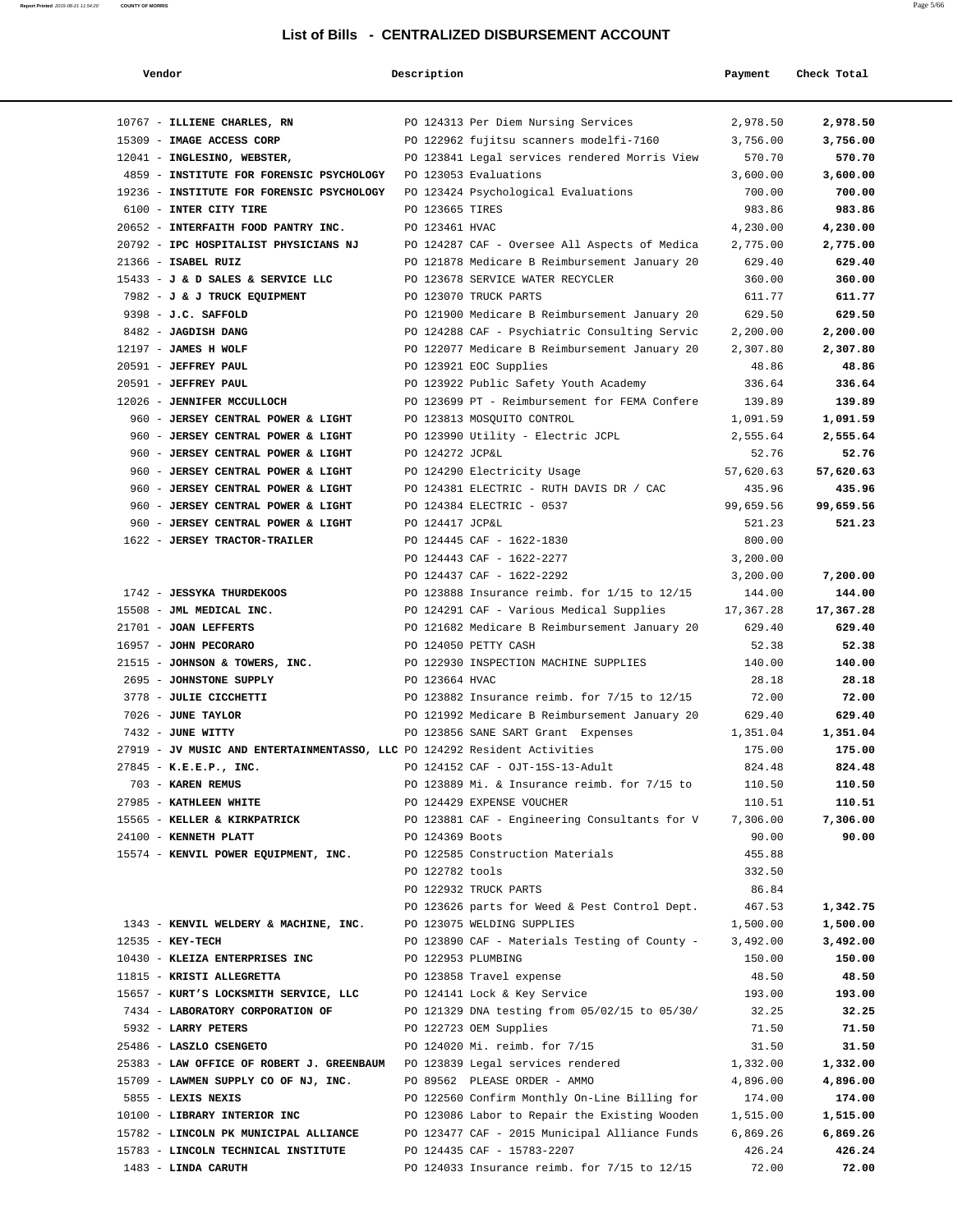| Vendor                                                                                              | Description          |                                                        | Payment            | Check Total        |
|-----------------------------------------------------------------------------------------------------|----------------------|--------------------------------------------------------|--------------------|--------------------|
| 412 - LINDA CSENGETO                                                                                |                      | PO 124011 Mi. & Insurance reimb. for 5/15 to           | 142.35             |                    |
|                                                                                                     |                      | PO 124034 Mileage reimb. for 7/15                      | 56.00              | 198.35             |
| 26725 - LINVAL SENIOR                                                                               |                      | PO 121926 Medicare B Reimbursement January 20          | 1,258.80           | 1,258.80           |
| 15816 - LONGFELLOWS SANDWICH DELI                                                                   |                      | PO 123282 Blood Drive Lunch 7/10 & 7/21/2015           | 198.00             | 198.00             |
| 8307 - LOREEN RAFISURA                                                                              |                      | PO 124339 Per Diem Nursing Services                    | 588.30             | 588.30             |
| 8786 - LORI TRAETTINO                                                                               |                      | PO 122010 Medicare B Reimbursement January 20          | 629.40             | 629.40             |
| 15111 - LOUISE HARSANYI                                                                             |                      | PO 121591 Medicare B Reimbursement January 20          | 629.40             | 629.40             |
| 21100 - LOUISE R. MACCHIA                                                                           |                      | PO 124332 Per Diem Nursing Services                    | 2,194.10           | 2,194.10           |
| 53 - LOVEYS PIZZA & GRILL                                                                           | PO 124293 Luncheon   |                                                        | 68.00              | 68.00              |
| 26155 - LS ENGINEERING ASSOCIATES CORP.                                                             |                      | PO 124425 CAF - Professional Engineering Cons          | 1,000.00           | 1,000.00           |
| 1928 - LUCILLE BROWN                                                                                |                      | PO 121359 Medicare B Reimbursement January 20          | 629.40             | 629.40             |
| 15926 - M.C. SCHOOL OF TECHNOLOGY                                                                   |                      | PO 124449 CAF - 15926-1547                             | 1,175.86           | 1,175.86           |
| 17579 - MABLE SEAWICK                                                                               |                      | PO 121924 Medicare B Reimbursement January 20          | 629.40             | 629.40             |
| 26236 - MADISON POLICE DEPARTMENT                                                                   |                      | PO 123209 DRE Grant Reimbursement                      | 220.00             | 220.00             |
| 7568 - MADUKWE IMO IBOKO, RN                                                                        |                      | PO 124319 Per Diem Nursing Services                    | 1,776.00           | 1,776.00           |
| 12638 - MAIRA ROGERS                                                                                |                      | PO 124012 Insurance reimb. for 7/15 to 12/15           | 72.00              | 72.00              |
| 14891 - MAJOR POLICE SUPPLY                                                                         |                      | PO 112858 Shotgun Rack                                 | 1,293.00           |                    |
|                                                                                                     | PO 114427 ALPR       |                                                        | 91,668.85          | 92,961.85          |
| $3210 - MANPOWER$                                                                                   |                      | PO 123046 temporary staffing                           | 734.72             |                    |
|                                                                                                     |                      | PO 122992 temporary staffing                           | 918.40             | 1,653.12           |
| 25080 - MARIA CARMELITA OBLINA                                                                      |                      | PO 124318 Per Diem Nursing Services                    | 464.00             | 464.00             |
| 11468 - MARIA PLA                                                                                   |                      | PO 121811 Medicare B Reimbursement January 20          | 1,258.80           | 1,258.80           |
| 27786 - MASLOWSKI & ASSOCIATES<br>9935 - MASTER DRIVING SCHOOL INC                                  |                      | PO 123929 Public Relations Services                    | 2,220.00           | 2,220.00           |
|                                                                                                     |                      | PO 124441 CAF - 9935-2057<br>PO 124439 CAF - 9935-1867 | 3,191.40           |                    |
| 9383 - MATERNAL FETAL MEDICINE                                                                      |                      | PO 120260 INMATE MEDICAL CARE                          | 3,191.40<br>406.25 | 6,382.80           |
|                                                                                                     |                      | PO 121002 INMATE MEDICAL CARE                          | 308.75             | 715.00             |
| 16065 - MC VOCATIONAL SCHOOL DISTRICT                                                               |                      | PO 124257 8/15 DISTRICT TAXES TO BE RAISED             | 580,000.00         | 580,000.00         |
| 27603 - MCKESSON MEDICAL SURGICAL                                                                   |                      | PO 124196 Nursing General Stores                       | 2,273.16           | 2,273.16           |
| 14264 - MCMANIMON, SCOTLAND & BAUMANN LLC                                                           |                      | PO 124218 Legal Services Rendered                      | 72.42              |                    |
|                                                                                                     |                      | PO 124220 Legal Services Rendered                      | 273.00             |                    |
|                                                                                                     |                      | PO 124221 Legal Services Rendered                      | 309.30             |                    |
|                                                                                                     |                      | PO 124222 Legal Services Rendered                      | 4,473.00           |                    |
|                                                                                                     |                      | PO 124223 Legal Services Rendered                      | 1,181.84           |                    |
|                                                                                                     |                      | PO 124224 Legal Services Rendered                      | 1,071.00           |                    |
|                                                                                                     |                      | PO 124225 Legal Services Rendered                      | 273.00             |                    |
|                                                                                                     |                      | PO 124226 Legal Services Rendered                      | 168.00             | 7,821.56           |
| 14264 - MCMANIMON, SCOTLAND & BAUMANN LLC PO 124526 Professional Services - Bond Ordina             |                      |                                                        | 900.00             |                    |
|                                                                                                     |                      | PO 124530 Professional Services - Bond Ordina          | 3,300.00           | 4,200.00           |
| 16095 - MCMASTER-CARR SUPPLY CO                                                                     |                      | PO 122861 Misc. Supplies                               | 117.55             |                    |
|                                                                                                     |                      | PO 123535 Misc. Supplies                               | 389.45             | 507.00             |
| 8443 - MELOJANE CELESTINO                                                                           |                      | PO 124317 Per Diem Nursing Services                    | 1,183.26           | 1,183.26           |
| 24005 - MENDHAM TOWNSHIP POLICE DEPT.                                                               |                      | PO 123208 DRE Grant Reimbursement                      | 220.00             | 220.00             |
| 941 - MERGENT INC                                                                                   |                      | PO 116269 Confirm 17 OnLine Data Services              | 5,650.00           |                    |
|                                                                                                     |                      | PO 119421 Renewal of Investment Guide Package          | 981.00             | 6,631.00           |
| 24951 - MICHELLE CAPILI                                                                             |                      | PO 124316 Per Diem Nursing Services                    | 1,776.00           | 1,776.00           |
| 11453 - MIDWEST TAPE LLC                                                                            |                      | PO 122562 Confirm Cd's & DVD's                         | 2,755.67           | 2,755.67           |
| 16207 - MILLER & CHITTY CO INC                                                                      |                      | PO 124294 Boiler Room Repairs                          | 5,742.70           | 5,742.70           |
| 27415 - MINERVA CLEANERS                                                                            |                      | PO 122729 Inspection, Repair and Cleaning of           | 1,778.85           | 1,778.85           |
| 25428 - MIRLENE ESTRIPLET                                                                           |                      | PO 124315 Per Diem Nursing Services                    | 2,322.49           | 2,322.49           |
| 16248 - MOE DISTRIBUTORS INC.                                                                       | PO 123463 BLDG MAINT |                                                        | 472.50             | 472.50             |
| 5140 - MONOGRAM MADNESS                                                                             |                      | PO 123873 EMPLOYEE UNIFORMS                            | 436.00             | 436.00             |
| 16268 - MOODY'S INVESTORS SERVICE                                                                   |                      | PO 122524 PROFESSIONAL SERVICE, \$3.2 MILLION          | 11,000.00          | 11,000.00          |
| 24551 - MORRIS COUNTY LEAGUE OF                                                                     |                      | PO 123358 MCLOM Membership Dues                        | 50.00              | 50.00              |
| 19483 - MORRIS COUNTY MUNICIPAL<br>16293 - MORRIS IMAGING ASSOC II PA PO 117802 INMATE MEDICAL CARE |                      | PO 123251 CAF - Solid Waste Collection                 | 6,822.64<br>254.00 | 6,822.64<br>254.00 |
| 16297 - MORRIS MUSEUM                                                                               |                      | PO 106937 CAF - Re-Grant agreements                    | 800.00             | 800.00             |
| 16298 - MORRIS PLAINS MUNICIPAL ALL.                                                                |                      | PO 123643 CAF - 2015 Municipal Alliance Funds          | 5,970.25           | 5,970.25           |
| 2039 - MORRIS PLAINS SHOES & REPAIR                                                                 |                      | PO 123460 G. COSTELLO - BOOTS                          | 90.00              | 90.00              |
| 16321 - MORRISTOWN LUMBER &                                                                         |                      | PO 123077 SHOP SUPPLIES                                | 17.93              |                    |
|                                                                                                     |                      | PO 123241 Water Hose-Wharton Garage                    | 62.99              |                    |
|                                                                                                     |                      |                                                        |                    |                    |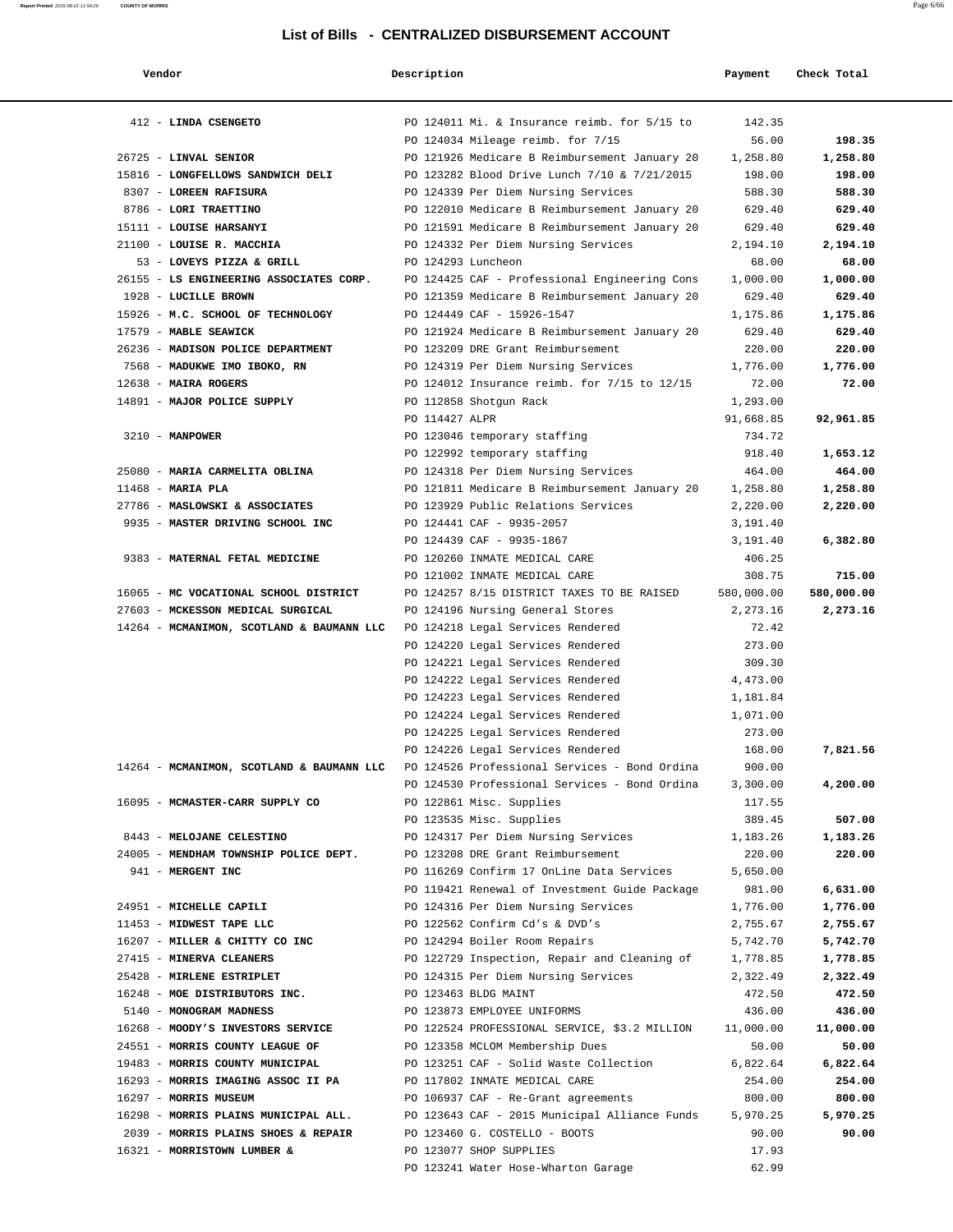| Vendor                                 | Description     |                                                                                                | Payment            | Check Total |
|----------------------------------------|-----------------|------------------------------------------------------------------------------------------------|--------------------|-------------|
|                                        |                 | PO 122860 Misc. Supplies                                                                       | 54.03              |             |
|                                        |                 | PO 123709 SHOP SUPPLIES                                                                        | 43.91              | 178.86      |
| 16323 - MORRISTOWN MEDICAL CENTER      |                 | PO 124079 TB Clinics Services                                                                  | 10,000.00          | 10,000.00   |
| 16334 - MORRISTOWN MEMORIAL HOSPITAL   |                 | PO 124026 CAF - 2015 Chapter 51 CH51-1521 Jan                                                  | 25,590.00          | 25,590.00   |
| 16340 - MORRISTOWN PARKING AUTHORITY   |                 | PO 123188 Scan cards                                                                           | 240.00             |             |
|                                        |                 | PO 123785 ELECTRIC - SCHUYLER ANNEX PARKING                                                    | 1,211.06           |             |
|                                        |                 | PO 124342 ELECTRIC - SCHUYLER ANNEX PARKING                                                    | 1,187.36           | 2,638.42    |
| 19501 - MSC INDUSTRIAL SUPPLY CO.      |                 | PO 122936 SHOP SUPPLIES                                                                        | 115.88             | 115.88      |
| 21858 - MUNICIPAL CAPITAL CORP         |                 | PO 122162 Copier lease                                                                         | 483.83             | 483.83      |
| 21858 - MUNICIPAL CAPITAL CORP         |                 | PO 123811 Leasing Charges                                                                      | 1,016.21           | 1,016.21    |
| 21858 - MUNICIPAL CAPITAL CORP         |                 | PO 123936 Quarterly Copier Payment July, Augu                                                  | 692.04             | 692.04      |
| 21858 - MUNICIPAL CAPITAL CORP         |                 | PO 124191 Copier Lease                                                                         | 586.83             | 586.83      |
| 21858 - MUNICIPAL CAPITAL CORP         |                 | PO 124219 Office Machine Rental                                                                | 3,793.00           | 3,793.00    |
| 12624 - MY TOOL LADY                   | PO 123748 TOOLS |                                                                                                | 94.98              | 94.98       |
| 19523 - N.J. NATURAL GAS COMPANY       |                 | PO 124081 NATURAL GAS - WHARTON BRIDGE GEN                                                     | 26.91              |             |
|                                        |                 | PO 124082 NATURAL GAS - DOVER PROBATION                                                        | 25.00              |             |
|                                        |                 | PO 124084 NATURAL GAS - WHARTON ROADS                                                          | 160.33             |             |
|                                        |                 | PO 124085 NATURAL GAS - WHARTON BRIDGES                                                        | 287.94             |             |
|                                        |                 | PO 124086 NATURAL GAS - WHARTON OFF                                                            | 27.83              | 528.01      |
| 1179 - NANCY COLLARILE                 |                 | PO 121406 Medicare B Reimbursement January 20                                                  | 629.40             | 629.40      |
| 4481 - NATIONAL CONFERENCE             |                 | PO 122185 2016 MEMBERSHIP                                                                      | 75.00              | 75.00       |
| 21122 - NATIONAL FUEL OIL INC.         |                 | PO 124266 Fuel Charges 7/15                                                                    | 10,486.01          |             |
|                                        |                 | PO 124266 Fuel Charges 7/15                                                                    | 54,606.15          | 65,092.16   |
| 8496 - NELLIE THOMPSON                 |                 | PO 122001 Medicare B Reimbursement January 20                                                  | 629.40             | 629.40      |
| 16533 - NEW HOPE FOUNDATION INC.       |                 | PO 124027 CAF - 2015 Chapter 51 CH51-1504 Jun                                                  | 13,635.00          |             |
|                                        |                 | PO 124028 CAF - 2015 Chapter 51 CH51-1519                                                      | 3,645.00           | 17,280.00   |
| 16552 - NEWBRIDGE SERVICES INC         |                 | PO 124030 CAF - 2015 Chapter 51 CH51-1503 Apr                                                  | 4,400.00           |             |
|                                        |                 | PO 124031 CAF - 2015 Chapter 51                                                                | 4,563.25           |             |
|                                        |                 | PO 124155 CAF - Subgrant Agreement # NEWSER-1                                                  | 1,373.00           |             |
|                                        |                 | PO 124169 CAF - Subgrant Agreement # NEWSER-1                                                  | 528.00             |             |
|                                        |                 | PO 124157 CAF - Subgrant Agreement # NEWSER-1                                                  | 211.25             |             |
|                                        |                 | PO 124156 CAF - Subgrant Agreement # NEWSER-1                                                  | 633.75             |             |
|                                        |                 | PO 124159 CAF - Subgrant Agreement # NEWSER-1                                                  | 633.75             |             |
| 16552 - NEWBRIDGE SERVICES INC         |                 | PO 124158 CAF - Subgrant Agreement # NEWSER-1                                                  | 422.50             | 12,765.50   |
|                                        |                 | PO 124164 CAF - Subgrant Agreement # NEWSER-1                                                  | 211.25             |             |
|                                        |                 | PO 124160 CAF - Subgrant Agreement # NEWSER-1                                                  | 528.00             |             |
|                                        |                 | PO 124161 CAF - Subgrant Agreement # NEWSER-1<br>PO 124162 CAF - Subgrant Agreement # NEWSER-1 | 1,161.75<br>528.00 |             |
|                                        |                 | PO 124166 old Ref# RO30602114000                                                               | 450.00             |             |
|                                        |                 | PO 124168 CAF - NEWSER-14M-WIA                                                                 | 1,000.00           |             |
|                                        |                 | PO 124230 CAF - NEWSER-14M-WIA                                                                 | 225.00             |             |
|                                        |                 | PO 124233 CAF - NEWSER-14M-WIA                                                                 | 775.00             | 4,879.00    |
| 16552 - NEWBRIDGE SERVICES INC         |                 | PO 124241 CAF - NEWSER-14M-WIA                                                                 | 450.00             | 450.00      |
| 24712 - NICHOLAS L. ROCCAFORTE         |                 | PO 124295 Resident Activities                                                                  | 75.00              | 75.00       |
| 25839 - NICK'S FLOOR COVERING, INC.    |                 | PO 123248 FLOOR REPLACEMENT                                                                    | 2,644.00           | 2,644.00    |
| 17819 - NJ ADVANCE MEDIA, LLC          |                 | PO 124070 PUBLIC NOTICE                                                                        | 63.55              | 63.55       |
| 5136 - NJACYSC                         |                 | PO 123662 2015 NJACYSC Dues                                                                    | 50.00              | 50.00       |
| $10662$ - NMS LABS                     |                 | PO 123457 Toxicological Testing Services                                                       | 6,244.00           | 6,244.00    |
| 10488 - NORITSU AMERICA CORPORATION    |                 | PO 119215 PROPRIETARY - QUOTE Service Agreeme                                                  | 5,074.00           |             |
|                                        |                 | PO 123062 PLEASE ORDER - PAPER - Crime Lab/G.                                                  | 1,246.00           | 6,320.00    |
| 1359 - NORMAN GALE BUICK GMC           |                 | PO 123078 AUTO PARTS                                                                           | 282.25             | 282.25      |
| 26357 - NORTHEAST COMMUNICATIONS, INC. |                 | PO 122722 OEM Equipment                                                                        | 19.50              | 19.50       |
| 26357 - NORTHEAST COMMUNICATIONS, INC. |                 | PO 123683 TRUCK PARTS                                                                          | 708.00             | 708.00      |
| 21542 - NW FINANCIAL GROUP LLC         |                 | PO 124525 Professional fees - CCM Bonds, Seri                                                  | 1,433.75           | 1,433.75    |
| 26726 - OFFICE CONCEPTS GROUP, INC.    |                 | PO 122793 Wireless KB & Mouse for Prosecutor'                                                  | 158.60             |             |
|                                        |                 | PO 122800 EUS Stock and Office Supplies                                                        | 414.36             |             |
|                                        |                 | PO 122702 Plotter Ink Cartridge                                                                | 49.50              |             |
|                                        |                 | PO 123167 2015 Office Supplies - MC Dept. of                                                   | 187.19             |             |
|                                        |                 | PO 123177 Office Supplies                                                                      | 417.21             |             |
|                                        |                 | PO 123213 Office Supplies                                                                      | 110.78             |             |
|                                        |                 | PO 122893 OFFICE SUPPLIES                                                                      | 320.01             |             |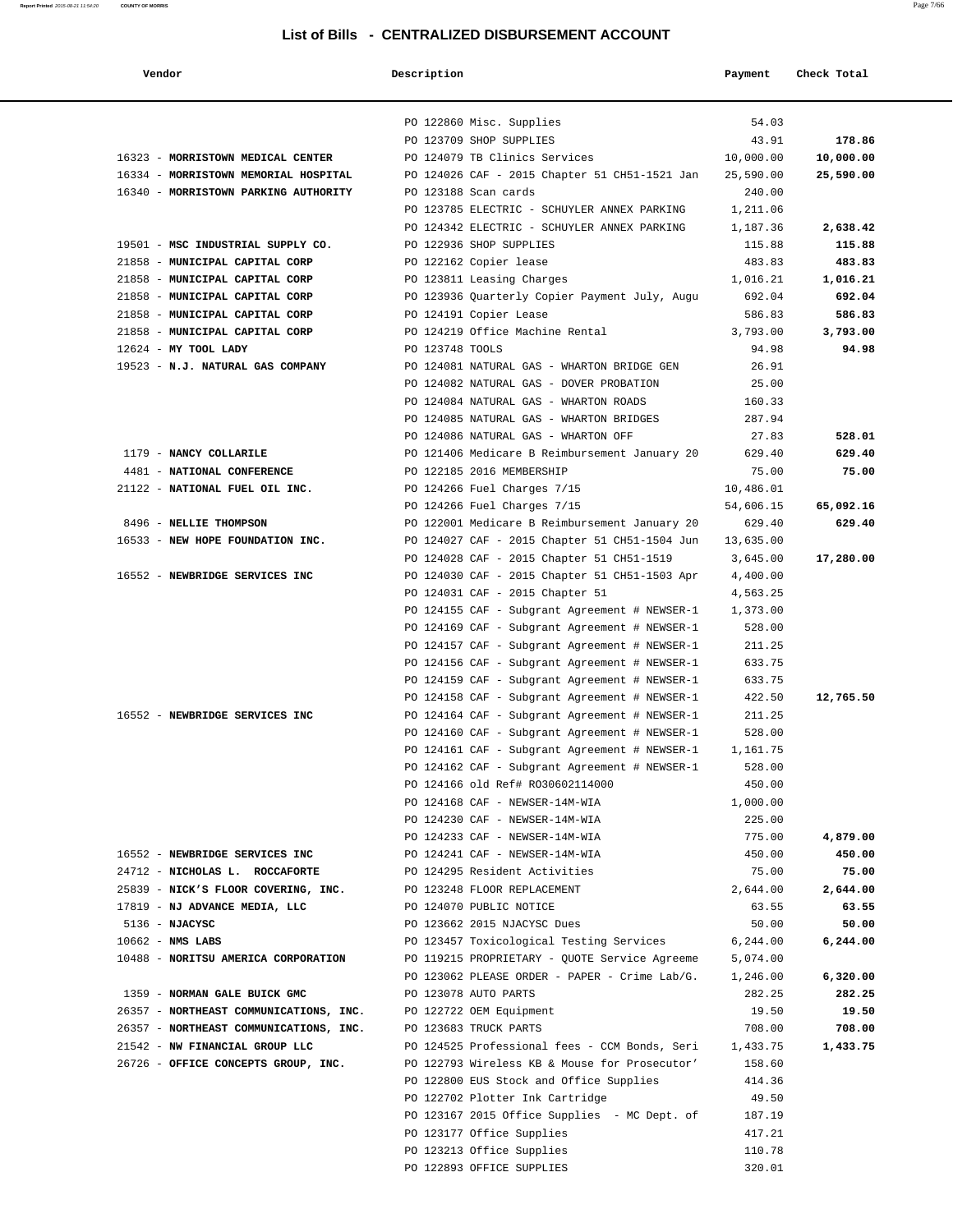| Vendor                                                                    | Description        |                                                                       | Payment            | Check Total        |
|---------------------------------------------------------------------------|--------------------|-----------------------------------------------------------------------|--------------------|--------------------|
|                                                                           |                    | PO 123634 chair for the Registry Dept BSX-Vl1                         | 265.50             | 1,923.15           |
| 26726 - OFFICE CONCEPTS GROUP, INC.                                       |                    | PO 123691 Treasurer's Office Supplies, 7/28/1                         | 934.67             |                    |
|                                                                           |                    | PO 123765 Labelmakers                                                 | 144.90             |                    |
|                                                                           |                    | PO 123801 2015 Human Service Office Supplies<br>PO 123973 BUILD MAINT | 484.04<br>92.54    |                    |
|                                                                           |                    | PO 123974 2015 MC Dept. Human Service Office                          | 33.99              |                    |
|                                                                           |                    | PO 123972 2015 Human Service Office Supplies                          | 12.75              | 1,702.89           |
| 10246 - OFFICE OF TEMPORARY ASSISTANCE                                    |                    | PO 124043 Estimated Co. Share for TANF Recipi                         | 11,000.00          | 11,000.00          |
| 10246 - OFFICE OF TEMPORARY ASSISTANCE                                    |                    | PO 124044 Estimated Co. Share of ASSIR for 8/                         | 42,000.00          | 42,000.00          |
| 4654 - OFFICE TEAM                                                        |                    | PO 123283 J. Morris 7/15 Parking & w/e 7/10/1                         | 832.50             | 832.50             |
| 4654 - OFFICE TEAM                                                        |                    | PO 123447 J. Morris w/e 7/17/15                                       | 763.81             | 763.81             |
| 8687 - ON TIME TRANSPORT INC.                                             |                    | PO 124296 Medical Transport                                           | 712.00             | 712.00             |
| 25021 - ONE SOURCE OF NEW JERSEY LLC                                      | PO 122595 Signage  |                                                                       | 228.50             | 228.50             |
| 27935 - PAGEFREEZER SOFTWARE, INC.                                        |                    | PO 121322 OPI subscription service                                    | 3,440.00           | 3,440.00           |
| 10287 - PANCIELLO CONSTRUCTION LLC                                        |                    | PO 124452 CAF - Labor Rates Concrete Replacem                         | 1,840.00           | 1,840.00           |
| 16887 - PAPER MART INC                                                    |                    | PO 122989 Copy Paper                                                  | 1,234.00           |                    |
|                                                                           |                    | PO 122967 paper for Registry                                          | 353.40             |                    |
|                                                                           |                    | PO 123255 MULTIPURPOSE WHITE                                          | 298.00             |                    |
|                                                                           |                    | PO 123653 paper for the election office                               | 1,012.20           | 2,897.60           |
| 11693 - PARETTE SOMJEN ARCHITECTS LLC                                     |                    | PO 124344 ROOF REPLACEMENT - COURTHOUSE                               | 1,000.00           | 1,000.00           |
| 16899 - PARK UNION LUMBER COMPANY LLC                                     | PO 123254 Lumber   |                                                                       | 35.99              |                    |
|                                                                           | PO 123340 tools    |                                                                       | 53.97              | 89.96              |
| 16890 - PARSIPPANY-TROY HILLS                                             |                    | PO 123670 CAF - 2015 Municipal Alliance Funds                         | 21, 153.38         | 21, 153.38         |
| 5242 - PATRICIA HALLIGAN                                                  |                    | PO 121581 Medicare B Reimbursement January 20                         | 629.40             | 629.40             |
| 2748 - PATRICIA STEWART                                                   |                    | PO 123852 Office Supply                                               | 128.74             | 128.74             |
| 25411 - PATRICIA W. GIBBONS                                               |                    | PO 124368 CAF - Services under the Nutrition                          | 471.21             | 471.21             |
| 18592 - PATRICIA ZAKRZESKI                                                |                    | PO 124251 AGING DAVIS RETIREMENT                                      | 56.07              | 56.07              |
| 16966 - PENN-JERSEY PAPER CO.                                             |                    | PO 124206 Paper & Plastic Goods                                       | 2,054.50           | 2,054.50           |
| 9232 - PENNJERSEY MACHINERY, LLC                                          |                    | PO 123079 TRUCK PARTS                                                 | 747.83             | 747.83             |
| 16974 - PEQUANNOCK POLICE DEPARTMENT<br>19663 - PERFORMANCE TRAILERS INC. |                    | PO 123211 DRE Grant Reimbursement                                     | 275.00<br>245.00   | 275.00<br>245.00   |
| 7632 - PESI INC.                                                          | PO 110820 TRAINING | PO 123080 TRUCK PARTS                                                 | 948.96             | 948.96             |
| 9210 - PETER LIMONE JR.                                                   |                    | PO 124047 NUTRITION ENTERTAINMENT                                     | 75.00              | 75.00              |
| 14825 - PHILIP DIGAVERO                                                   |                    | PO 124088 Chiefs Reimbursement/Training                               | 324.21             | 324.21             |
| 17066 - PLAINSMAN AUTO SUPPLY                                             |                    | PO 123481 EQUIP REPAIR                                                | 204.42             |                    |
|                                                                           |                    | PO 123496 Disc Pads and other supplies                                | 148.06             | 352.48             |
| 5120 - POSTER COMPLIANCE CENTER                                           |                    | PO 119054 1 YEAR COMPLIANCE                                           | 79.00              | 79.00              |
| 17117 - POWER PLACE INC                                                   |                    | PO 122804 GROUND MAINT                                                | 110.55             |                    |
|                                                                           |                    | PO 123503 GROUND MAINT                                                | 148.81             | 259.36             |
| 26363 - PRAXAIR DISTRIBUTION                                              |                    | PO 123083 WELDING SUPPLIES                                            | 299.70             | 299.70             |
| 26363 - PRAXAIR DISTRIBUTION                                              |                    | PO 124300 Oxygen E-Tanks                                              | 3,469.67           | 3,469.67           |
| 10503 - PREMIER HEALTHCARE                                                |                    | PO 124301 CAF - Management Services                                   | 89,600.37          | 89,600.37          |
| 25429 - PROFESSIONAL CONSULTING, INC.                                     |                    | PO 123773 CAF - Design and Constr Admin for R                         | 399.00             | 399.00             |
| 25429 - PROFESSIONAL CONSULTING, INC.                                     |                    | PO 124163 CAF - Final Design & Construction o                         | 2,296.00           | 2,296.00           |
| 25429 - PROFESSIONAL CONSULTING, INC.                                     |                    | PO 124165 CAF - Final Design & Construction o                         | 210.00             | 210.00             |
| 20422 - PROGRESSIVE HYDRAULICS INC                                        |                    | PO 123084 TRUCK PARTS                                                 | 767.39             | 767.39             |
| 3316 - PROJECT SELF SUFFICIENCY                                           |                    | PO 124446 CAF - PSS3316-15Y-WIA                                       | 3,505.00           | 3,505.00           |
| 17189 - PSE&G CO                                                          |                    | PO 124343 GAS - PSE & G - MOMBAG                                      | 3,522.90           | 3,522.90           |
| 27549 - PYRAMID SCHOOL PRODUCTS                                           |                    | PO 118386 CAF - Coarse Paper and Household Su                         | 1,247.22           |                    |
|                                                                           |                    | PO 122244 CAF - Coarse Paper and Household Su                         | 553.46             | 1,800.68           |
| 21413 - QUALITY AUTO GLASS, INC                                           |                    | PO 123752 AUTO PARTS                                                  | 204.36             | 204.36             |
| 7872 - QUENCH USA, INC.                                                   |                    | PO 123686 AC#S060587, 8/1/15, UV720 Hot and C                         | 48.00              | 48.00              |
| $264$ - R & J CONTROL, INC.                                               |                    | PO 122790 Decon Trailer Generator Maintenance                         | 283.58             |                    |
|                                                                           |                    | PO 123677 CAF - Generator Repair Services                             | 199.00<br>3,465.00 |                    |
| 12473 - R.D. SALES DOOR & HARDWARE LLC                                    |                    | PO 123804 CAF - Generator Repair Services<br>PO 122191 REPAIR DOORS   | 730.00             | 3,947.58<br>730.00 |
| 13545 - RANDALL W. BUSH                                                   |                    | PO 123844 Expenses Reimbursement April - June                         | 219.10             | 219.10             |
| 17247 - TOWNSHIP OF RANDOLPH                                              |                    | PO 124406 CAF - 2015 Municipal Alliance Funds                         | 6,340.82           | 6,340.82           |
| 810 - READY FRESH                                                         |                    | PO 123514 bottled water for the office                                | 17.92              | 17.92              |
| 17273 - RED BARN RESTAURANT                                               | PO 122411 Meals    |                                                                       | 80.50              | 80.50              |
| 27101 - REDMANN ELECTRIC CO., INC.                                        |                    | PO 123115 CAF - Labor Rates Electrical and Re                         | 4,471.16           | 4,471.16           |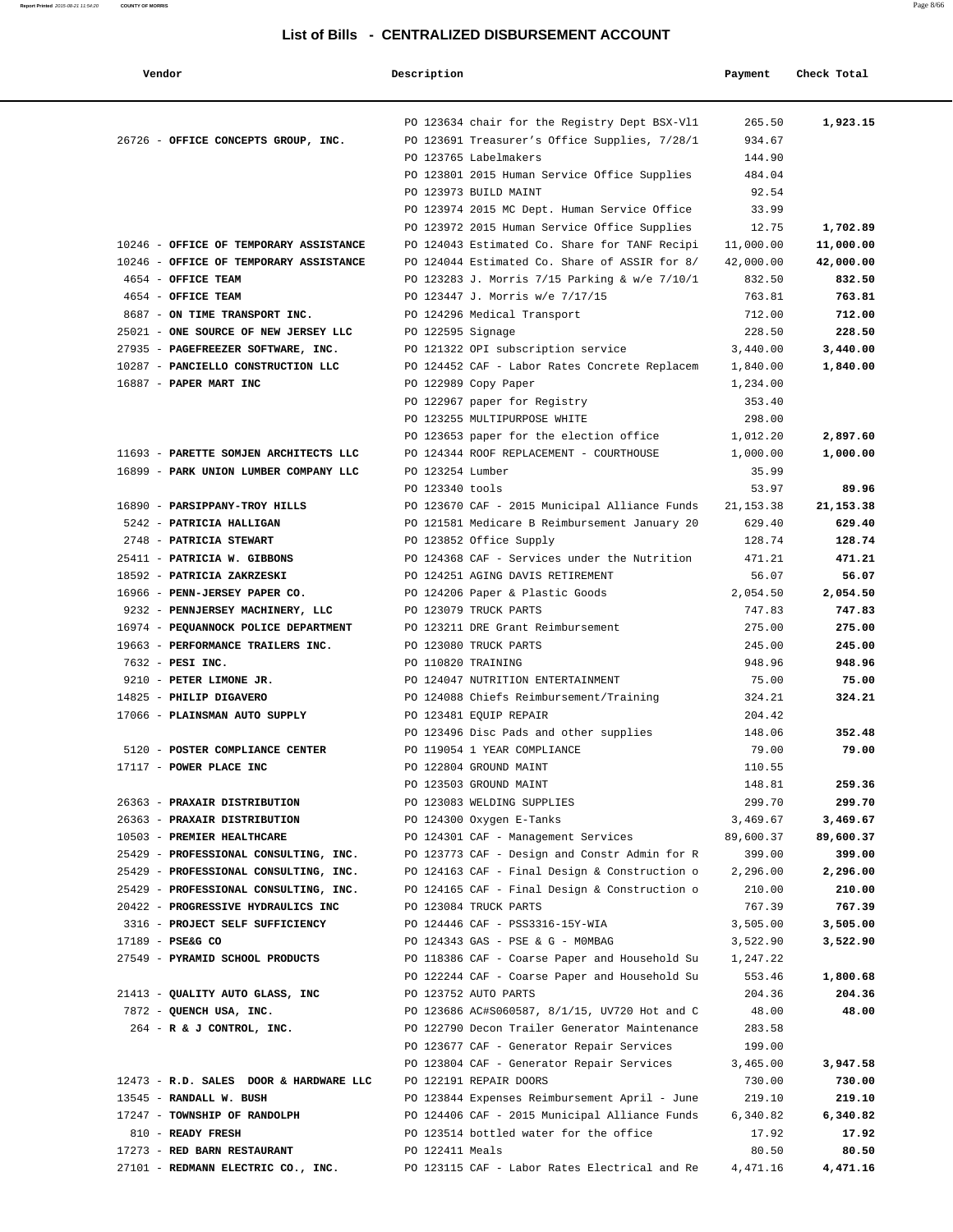| Vendor                                                       | Description     |                                                                                               | Payment            | Check Total          |
|--------------------------------------------------------------|-----------------|-----------------------------------------------------------------------------------------------|--------------------|----------------------|
| 1578 - REED SYSTEMS, LTD.                                    |                 | PO 123085 TRUCK PARTS                                                                         | 294.44             | 294.44               |
| 20346 - REIVAX CONTRACTING CORP                              |                 | PO 123860 CAF - Drainage Improvements to Berk                                                 | 1,406.28           |                      |
|                                                              |                 | PO 123624 Emergency Work Borough of Mendham                                                   | 77,269.00          | 78,675.28            |
| 24300 - RELIABLE LIFT TRUCK SERVICES                         |                 | PO 124302 Repair of Pallet Jacks                                                              | 1,087.49           | 1,087.49             |
| 27881 - RESOLUTIONS                                          |                 | PO 122964 team development programs                                                           | 2,400.00           | 2,400.00             |
| 25564 - RFS COMMERCIAL, INC.                                 |                 | PO 123707 REPLACE CARPET                                                                      | 5,500.00           | 5,500.00             |
| 12035 - RICCIARDI BROTHERS                                   |                 | PO 123242 Stripe Traffic Paint                                                                | 131.76             | 131.76               |
| 25419 - RICHARD SKWIERALSKI                                  |                 | PO 121945 Medicare B Reimbursement January 20                                                 | 4,803.30           | 4,803.30             |
| 17334 - RIO'S ENGRAVING                                      |                 | PO 123673 Name Plate for CBA Member Timothy B                                                 | 24.00              | 24.00                |
| 7952 - RIOS' ENGRAVING                                       |                 | PO 123772 Brass Plates - Sheriffs                                                             | 58.00              | 58.00                |
| 21788 - ROAD SAFETY SYSTEMS LLC                              |                 | PO 124395 CAF - 2015 Guide Rail Installation                                                  | 100,879.55         | 100,879.55           |
| 24839 - ROBERT ALVES                                         |                 | PO 123672 RMB Mileage                                                                         | 18.20              | 18.20                |
| 27970 - ROBERT D'ANTONIO                                     |                 | PO 123898 Mi. & Insurance reimb. for 12/14 to                                                 | 180.75             | 180.75               |
| 25500 - ROSALIE LAMONTE                                      |                 | PO 124062 Cell Phone Reimbursement - Superint                                                 | 16.78              | 16.78                |
| 7805 - ROSE DUMAPIT                                          |                 | PO 124314 Per Diem Nursing Services                                                           | 1,776.00           | 1,776.00             |
| 24397 - ROSEMARY BATANE COBCOBO<br>20498 - ROSETTA STONE LTD |                 | PO 124312 Per Diem Nursing Services                                                           | 1,184.00           | 1,184.00<br>4,635.00 |
| 9938 - RUTGERS CENTER FOR CONTINUING                         |                 | PO 117480 Quotation for products & services -<br>PO 124448 CAF - 9938-1710                    | 4,635.00<br>926.38 | 926.38               |
| 10803 - RUTGERS STATE UNIV. OF NJ LTAP                       |                 | PO 122621 Class for Guide Rail                                                                | 185.00             | 185.00               |
| 13447 - RUTH BOWSER                                          |                 | PO 121339 Medicare B Reimbursement January 20                                                 | 629.40             | 629.40               |
| 21775 - SABINE VON AULOCK                                    |                 | PO 122044 Medicare B Reimbursement January 20                                                 | 629.40             | 629.40               |
| 9506 - SALLY VANORSKI                                        |                 | PO 122029 Medicare B Reimbursement January 20                                                 | 629.40             | 629.40               |
| 665 - SALVATORE CONTINI                                      |                 | PO 124021 Insurance reimb. for $1/15$ to $12/15$                                              | 144.00             | 144.00               |
| 21319 - SCHINDLER ELEVATOR CORPORATION                       |                 | PO 124207 Service Agreement                                                                   | 2,443.29           | 2,443.29             |
| 21685 - SENIOR SALON SERVICES LLC                            |                 | PO 124303 CAF - Cosmetology Services                                                          | 6,287.58           | 6,287.58             |
| 20899 - SGS TESTCOM INC                                      |                 | PO 123756 MONTHLY INSPECTION MAINTENANCE                                                      | 189.41             | 189.41               |
| 27956 - SHAUN R. HORST                                       |                 | PO 124137 Travel expense                                                                      | 496.40             | 496.40               |
| 25331 - SHAWNNA BAILEY                                       |                 | PO 124013 MI. & Insurance reimb. for 3/15 to                                                  | 163.35             | 163.35               |
| 17621 - SHEAFFER SUPPLY, INC.                                |                 | PO 123182 SMALL TOOLS                                                                         | 1,294.23           | 1,294.23             |
| 27853 - SHELLEY REINER                                       |                 | PO 124311 Per Diem Nursing Services                                                           | 1,379.53           | 1,379.53             |
| 19858 - SHERWIN WILLIAMS                                     |                 | PO 122213 PAINT/SUPPLIES                                                                      | 249.97             | 249.97               |
| 17636 - SHERWIN-WILLIAMS                                     | PO 123465 PAINT |                                                                                               | 379.42             | 379.42               |
| 17690 - SMITH & SOLOMON                                      |                 | PO 124149 CAF - 17690-2077                                                                    | 3,200.00           | 3,200.00             |
| 17699 - SMITH MOTOR CO., INC.                                |                 | PO 123755 AUTO PARTS                                                                          | 1,001.77           | 1,001.77             |
| 13396 - SNAKES-N-SCALES AND TURTLE                           |                 | PO 124363 Educational program                                                                 | 400.00             | 400.00               |
| 6981 - SODEXO INC & AFFILIATES                               |                 | PO 124048 Food for Human Service Meetings                                                     | 235.72             | 235.72               |
| 6981 - SODEXO INC & AFFILIATES                               |                 | PO 124080 FOOD FOR RESIDENTS                                                                  | 7,574.84           | 7,574.84             |
| 6981 - SODEXO INC & AFFILIATES                               |                 | PO 124304 CAF - Dietary Services for Various                                                  | 281, 355.41        | 281,355.41           |
| 6981 - SODEXO INC & AFFILIATES                               |                 | PO 124305 CAF - Housekeeping, Facility and Bo                                                 | 186,763.82         | 186,763.82           |
| 6981 - SODEXO INC & AFFILIATES                               |                 | PO 124321 CAF - Laundry Services at Morris Vi<br>PO 124432 CAF - Dietary Services for Various | 86,811.36          | 86,811.36            |
| 6981 - SODEXO INC & AFFILIATES<br>6062 - SONIA PALACIOS      |                 | PO 123680 2015 WORK BOOTS - NIGHT CREW                                                        | 5,933.40<br>90.00  | 5,933.40<br>90.00    |
| 25358 - SOURCEMEDIA LLC                                      |                 | PO 124403 Bond Buyer - Legal Ad, 6/18/15 \$3.                                                 | 1,134.00           | 1,134.00             |
| 17755 - SOUTHEAST MORRIS COUNTY                              |                 | PO 124324 Morris View Water Usage                                                             | 6,934.89           | 6,934.89             |
| 17772 - SPEEDWELL ELECTRIC MOTORS                            |                 | PO 124326 Repairs to Dishwasher Motors                                                        | 1,176.00           | 1,176.00             |
| 17800 - ST. CLARE'S HOSPITAL                                 |                 | PO 124426 CAF - Grant in Aid Funding 2015 GIA                                                 | 35,430.66          | 35,430.66            |
| 4611 - STAPLES ADVANTAGE                                     |                 | PO 121311 Office Supplies                                                                     | 191.07             | 191.07               |
| 4611 - STAPLES ADVANTAGE                                     |                 | PO 121312 Office Supplies                                                                     | 671.31             | 671.31               |
| 4611 - STAPLES ADVANTAGE                                     |                 | PO 123011 OFFICE SUPPLIES                                                                     | 596.94             | 596.94               |
| 4611 - STAPLES ADVANTAGE                                     |                 | PO 123054 OFFICE SUPPLIES                                                                     | 1,809.96           | 1,809.96             |
| 4611 - STAPLES ADVANTAGE                                     |                 | PO 123071 office supplies for ETS                                                             | 1,348.94           | 1,348.94             |
| 4611 - STAPLES ADVANTAGE                                     |                 | PO 123364 OFFICE SUPPLIES                                                                     | 79.50              | 79.50                |
| 4611 - STAPLES ADVANTAGE                                     |                 | PO 123389 Office Supplies                                                                     | 208.65             | 208.65               |
| 4611 - STAPLES ADVANTAGE                                     |                 | PO 123402 Office Supplies - Sheriffs Office                                                   | 522.54             | 522.54               |
| 4611 - STAPLES ADVANTAGE                                     |                 | PO 123467 Office Supplies                                                                     | 189.16             | 189.16               |
| 4611 - STAPLES ADVANTAGE                                     |                 | PO 123531 office supplies for ETS                                                             | 81.00              | 81.00                |
| 4611 - STAPLES ADVANTAGE                                     |                 | PO 123628 Office Supplies                                                                     | 1,413.14           | 1,413.14             |
| 4611 - STAPLES ADVANTAGE                                     |                 | PO 123767 Office Supplies - Printhead - Bk/Yw                                                 | 179.78             | 179.78               |
| 4611 - STAPLES ADVANTAGE                                     |                 | PO 123800 Staples Invoices 3272896286 & 32728                                                 | 418.58             | 418.58               |
| 4611 - STAPLES ADVANTAGE                                     |                 | PO 123831 Office Supplies & Stationery - Marc                                                 | 338.82             | 338.82               |
| 4611 - STAPLES ADVANTAGE                                     |                 | PO 123910 Office Supplies                                                                     | 105.20             | 105.20               |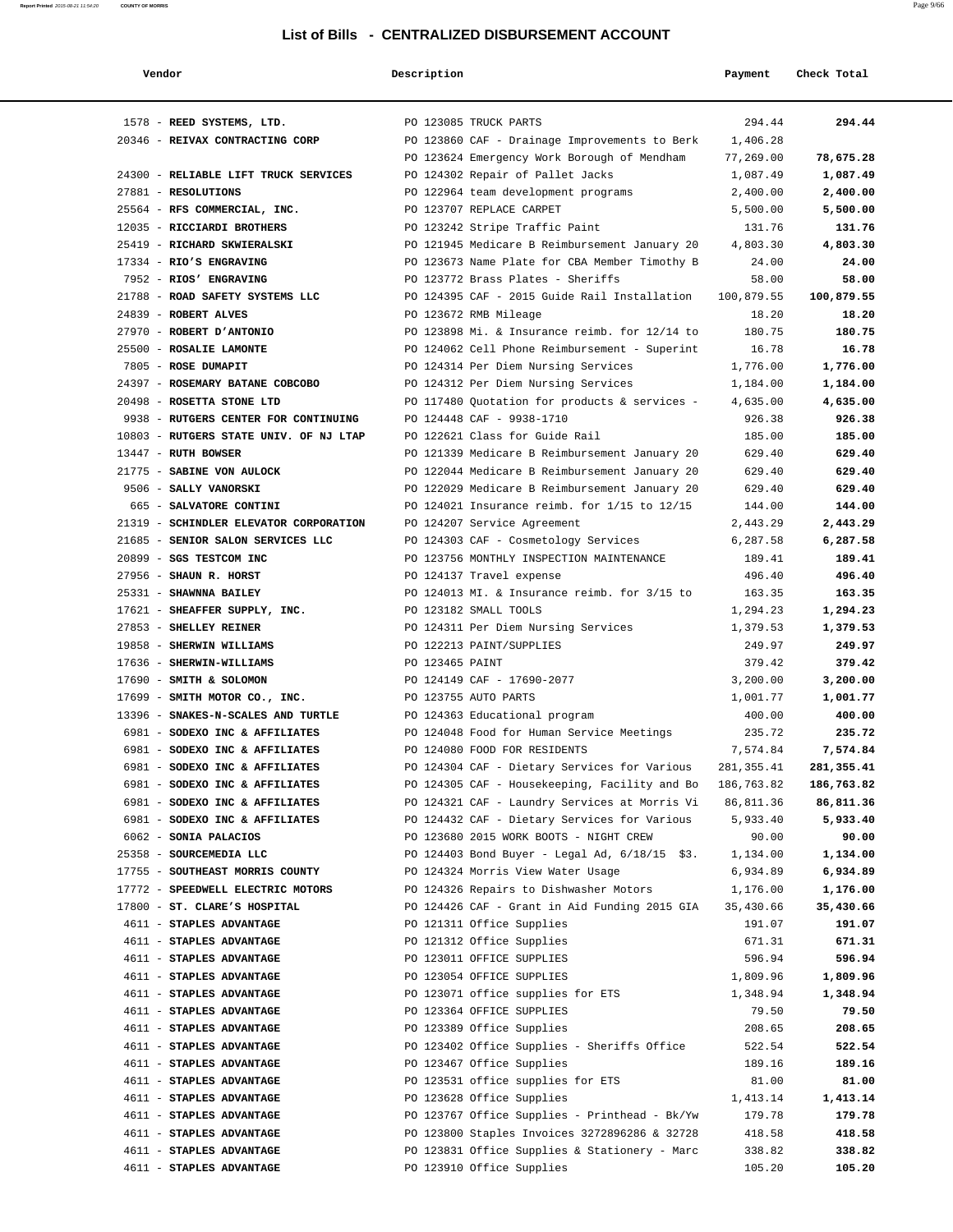| Vendor                              | Description        |                                               | Payment     | Check Total |
|-------------------------------------|--------------------|-----------------------------------------------|-------------|-------------|
| 4611 - STAPLES ADVANTAGE            |                    | PO 123914 AGING OFFICE SUPPLIES               | 223.37      | 223.37      |
| 4611 - STAPLES ADVANTAGE            |                    | PO 124192 Office Supplies                     | 1,524.16    | 1,524.16    |
| 4298 - STERICYCLE INC.              |                    | PO 120667 MEDICAL WASTE SERVICES              | 4,182.12    |             |
|                                     |                    | PO 120978 Medical Waste Disposal              | 835.39      | 5,017.51    |
| 24132 - STS TIRE & AUTO CENTERS     | PO 122940 TIRES    |                                               | 481.46      | 481.46      |
| 17901 - SUBURBAN CONSULTING         |                    | PO 123883 old Ref# CF08000826000              | 565.00      | 565.00      |
| 8621 - SUBURBAN PROPANE -2347       |                    | PO 123291 Propane Deliveries                  | 2,746.95    | 2,746.95    |
| 27741 - SUPPLYWORKS                 |                    | PO 120200 Machinery Repairs & Parts           | 2,688.33    | 2,688.33    |
| 11065 - SUPPRESSION SYSTEMS INC     |                    | PO 123520 Fire Suppression System             | 644.00      | 644.00      |
| 11429 - SUSSEX COUNTY MUA           |                    | PO 122597 Street Sweeping                     | 2,150.85    | 2,150.85    |
| 11429 - SUSSEX COUNTY MUA           |                    | PO 122597 Street Sweeping                     | 4,495.05    | 4,495.05    |
| 11429 - SUSSEX COUNTY MUA           |                    | PO 122597 Street Sweeping                     | 4,956.90    | 4,956.90    |
| 11429 - SUSSEX COUNTY MUA           |                    | PO 123245 Street Sweeping                     | 1,031.70    |             |
|                                     |                    | PO 123386 Street Sweeping                     | 190.05      | 1,221.75    |
| 27422 - SUZANNE LEVENBACH           |                    | PO 124069 7/15 mileage                        | 17.50       | 17.50       |
| 25400 - SUZIE COLLIN                |                    | PO 124309 Per Diem Nursing Services           | 1,211.75    | 1,211.75    |
| 6265 - T & M ASSOCIATES             |                    | PO 123896 CAF - Engineering Design Services f | 3,785.60    | 3,785.60    |
| 18067 - T J'S SPORTWIDE TROPHY      |                    | PO 123055 PLAQUE AND ENGRAVING                | 50.30       |             |
|                                     |                    | PO 123516 Office Supply                       | 110.68      | 160.98      |
| 18096 - TAX COLLECTOR               |                    | PO 124052 SEWER - MORRISTOWN                  | 58,711.95   | 58,711.95   |
| 7574 - TELE-MEASUREMENTS, INC.      |                    | PO 123397 Replace TechPod Interactive screen  | 1,814.00    | 1,814.00    |
| 17990 - TELESEARCH INC              |                    | PO 119699 C. Kristiansen w/e 5/24/15          | 487.50      |             |
|                                     |                    | PO 123044 temporary staffing                  | 2,560.46    |             |
|                                     |                    | PO 123073 temporary staffing                  | 3,394.93    |             |
|                                     |                    | PO 123284 C. Kristiansen w/e 7/12/15 & June 2 | 586.88      |             |
|                                     |                    | PO 123446 C. Kristiansen w/e 7/19/15          | 497.25      |             |
|                                     |                    | PO 123534 tempory help in the election dept.  | 1,487.00    |             |
|                                     |                    | PO 123663 tempory help week ending 7/26/15    | 1,419.00    |             |
|                                     |                    | PO 123692 C. Kristiansen w/e 7/26/15          | 511.88      | 10,944.90   |
| 17990 - TELESEARCH INC              |                    | PO 124133 temporary help week ending 8/2/15   | 825.00      | 825.00      |
| 27034 - TERESA OMWENGA              |                    | PO 124308 Per Diem Nursing Services           | 1,883.30    | 1,883.30    |
| 21294 - TETRA TECH INC.             |                    | PO 123685 CAF-UASI Emergency Mgt & Homeland S | 20, 273. 75 | 20,273.75   |
| 21294 - TETRA TECH INC.             |                    | PO 123792 CAF - Updated Hazard Mitigation Pla | 87,344.00   | 87,344.00   |
| 21294 - TETRA TECH INC.             |                    | PO 123925 CAF-UASI Emergency Mgt & Homeland S | 18,455.00   | 18,455.00   |
| 21214 - TEW FUNERAL SERVICES INC.   |                    | PO 123779 Remove and transport human remains  | 1,415.00    | 1,415.00    |
| 27046 - THE 23 COMPANY              |                    | PO 123106 2015 Youth Academy                  | 2,424.75    | 2,424.75    |
| 21605 - THE IRVIN H. HAHN CO., INC. |                    | PO 120221 Office supplies                     | 42.00       | 42.00       |
| 17242 - THE LAW OFFICE OF           |                    | PO 123836 Morris View collections legal servi | 397.00      | 397.00      |
| 19739 - THE RBA GROUP INC.          |                    | PO 124237 CAF - Engineering Design and Surve  | 6,381.00    |             |
|                                     |                    | PO 124392 old Ref# CF09001500000              | 11,308.71   | 17,689.71   |
| 24933 - THOMAS POLLIO               |                    | PO 123986 Petty Cash                          | 141.18      | 141.18      |
| 18437 - THOMSON REUTERS             | PO 118887 West Law |                                               | 2,834.71    | 2,834.71    |
| 122 - TILCON NEW YORK INC.          |                    | PO 122795 Bituminous Concrete                 | 7,244.70    | 7,244.70    |
| 122 - TILCON NEW YORK INC.          |                    | PO 122795 Bituminous Concrete                 | 19,613.59   |             |
|                                     |                    | PO 123470 Bituminous Concrete                 | 2,079.04    | 21,692.63   |
| 122 - TILCON NEW YORK INC.          |                    | PO 123486 Bituminous Concrete                 | 1,819.32    | 1,819.32    |
| 281 - TOMAR INDUSTRIES INC          |                    | PO 123089 JANITORIAL SUPPLIES                 | 236.20      | 236.20      |
| 9099 - TONY SANCHEZ LTD             |                    | PO 123758 TRUCK PARTS                         | 355.00      | 355.00      |
| 20788 - TOP LINE CONSTRUCTION CORP  |                    | PO 123884 CAF - Milling and Resurfacing of We | 49,768.69   | 49,768.69   |
| 20788 - TOP LINE CONSTRUCTION CORP  |                    | PO 124393 CAF - Milling & Resurfacing of Can  | 382,824.94  | 382,824.94  |
| 13419 - TOWN OF BOONTON             |                    | PO 123204 DRE Grant Reimbursement             | 220.00      | 220.00      |
| 18099 - TOWNSHIP OF MENDHAM         |                    | PO 123474 CAF - 2015 Municipal Alliance Funds | 9,930.95    | 9,930.95    |
| 18100 - TOWNSHIP OF MONTVILLE       |                    | PO 123782 CAF - 2015 Municipal Alliance Funds | 9,155.17    | 9,155.17    |
| 1905 - TOWNSHIP OF ROCKAWAY         |                    | PO 124066 CAF - 2015 Municipal Alliance Funds | 8,896.63    | 8,896.63    |
| 18105 - TOWNSQUARE DINER RESTAURANT | PO 123249 Meals    |                                               | 333.50      | 333.50      |
| $3049$ - TRANE                      |                    | PO 122610 SERVICE AGREEMENT                   | 1,037.50    | 1,037.50    |
| 18110 - TRANE U.S. INC.             |                    | PO 122454 Repairs to Cooling Tower at Morris  | 4,225.00    | 4,225.00    |
| 12333 - TRIMBOLI & PRUSINOWSKI, LLC |                    | PO 123838 Various legal services rendered-Cou | 3,876.00    |             |
|                                     |                    | PO 124382 MC Sheriff's Office-legal services  | 72.00       |             |
|                                     |                    | PO 124246 MC Prosecutor's Office - legal serv | 2,237.52    | 6,185.52    |
| 24804 - TRITEC OFFICE EQUIPMENT INC |                    | PO 123076 COLOR COPIES                        | 642.46      | 642.46      |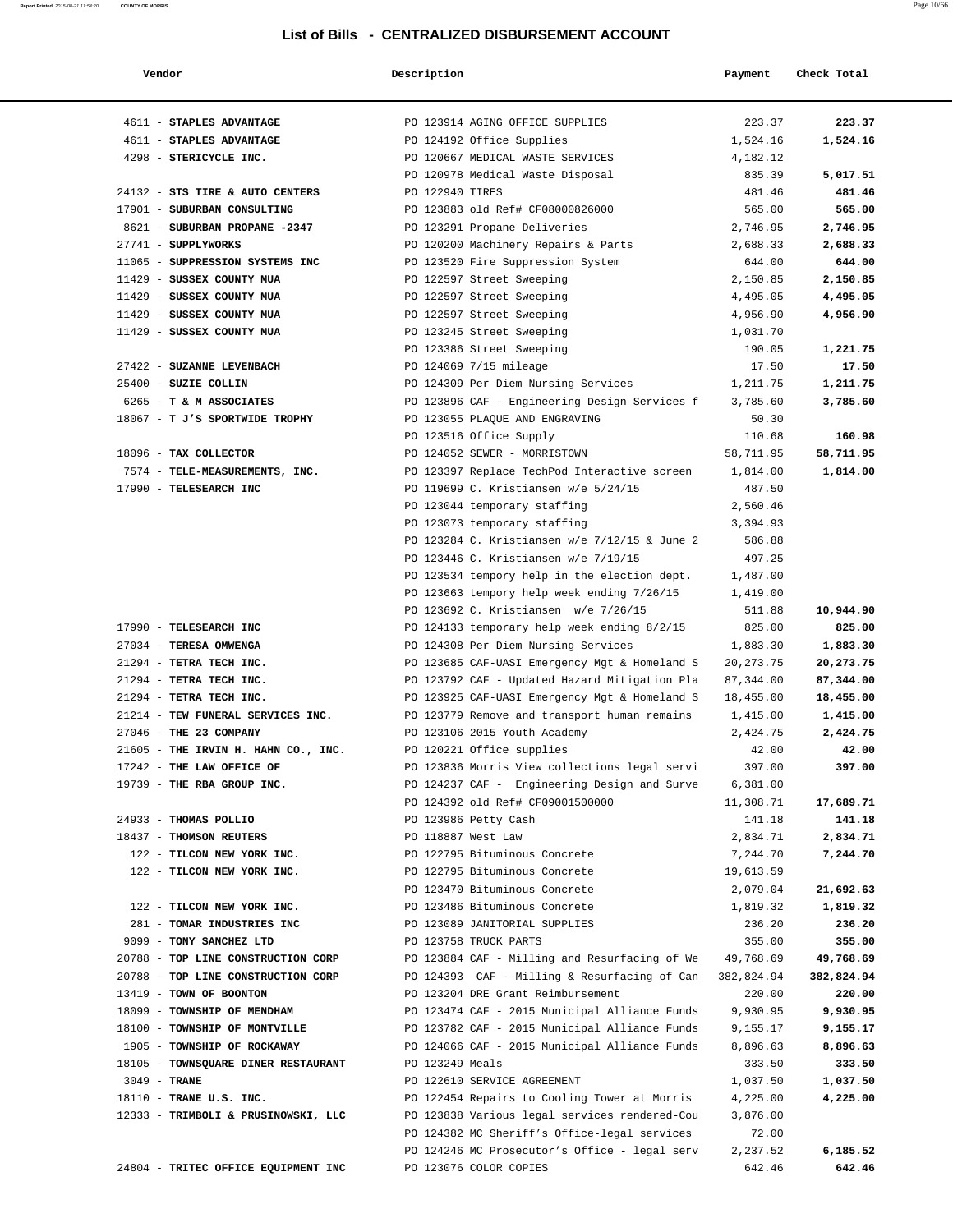#### **Report Printed** 2015-08-21 11:54:20 **COUNTY OF MORRIS** Page 11/66

| Vendor                                                                       | Description        |                                               | Payment   | Check Total |
|------------------------------------------------------------------------------|--------------------|-----------------------------------------------|-----------|-------------|
| 24804 - TRITEC OFFICE EQUIPMENT INC                                          |                    | PO 123390 Color Copies                        | 52.50     | 52.50       |
| 24804 - TRITEC OFFICE EQUIPMENT INC                                          |                    | PO 123632 4-1-15 to 6-30-15 Color copies on t | 498.89    | 498.89      |
| 24804 - TRITEC OFFICE EQUIPMENT INC                                          |                    | PO 123633 4-1-15 to 6-30-15 Color copies on t | 364.91    | 364.91      |
| 24804 - TRITEC OFFICE EQUIPMENT INC                                          |                    | PO 123635 additional copies 4/1/2015 -6/30/15 | 33.39     | 33.39       |
| 24804 - TRITEC OFFICE EQUIPMENT INC                                          |                    | PO 123875 Office supply                       | 88.50     | 88.50       |
| 24804 - TRITEC OFFICE EQUIPMENT INC                                          |                    | PO 123908 Copier maintenance billing from 4/1 | 4,068.35  | 4,068.35    |
| 24804 - TRITEC OFFICE EQUIPMENT INC                                          | PO 124181 Copier   |                                               | 56.91     | 56.91       |
| 2181 - TRIUS, INC.                                                           |                    | PO 123090 TRUCK PARTS                         | 73.50     | 73.50       |
| 2101 - TURNING POINT, INC                                                    |                    | PO 124029 CAF - 2015 Chapter 51 CH51-1514 DET | 3,264.00  | 3,264.00    |
| 4144 - U-LINE SHIPPING SUPPLY                                                |                    | PO 121820 Morris View Vaccination Labels for  | 64.50     | 64.50       |
| 9285 - U.S. SECURITY ASSOCIATES, INC.                                        |                    | PO 124306 CAF - Unarmed Security Guards       | 19,081.14 | 19,081.14   |
| 18219 - UNIQUE PHOTO INC                                                     |                    | PO 123926 OEM Equipment                       | 1,732.00  | 1,732.00    |
| 18233 - UNITED PARCEL SERVICE                                                |                    | PO 122959 summary of charges account 6x7742   | 90.40     | 90.40       |
| 15732 - UNIVERSAL UNIFORM SALES CO INC                                       |                    | PO 110996 CAF - Custom Fitted Uniforms        | 1,246.94  | 1,246.94    |
| 15732 - UNIVERSAL UNIFORM SALES CO INC                                       |                    | PO 122991 CAF - Contract Renewal              | 3,885.00  | 3,885.00    |
| 15732 - UNIVERSAL UNIFORM SALES CO INC                                       |                    | PO 123125 CAF - Contract Renewal              | 1,057.89  | 1,057.89    |
| 15732 - UNIVERSAL UNIFORM SALES CO INC                                       |                    | PO 123405 CAF - Contract Renewal              | 3,625.99  | 3,625.99    |
| 15732 - UNIVERSAL UNIFORM SALES CO INC                                       | PO 123428 T. Tyler |                                               | 154.48    | 154.48      |
| 20989 - USA ARCHITECTS PLANNERS &                                            |                    | PO 123780 CAF - Design & Construction Service | 350.86    | 350.86      |
| 25245 - VEOLIA ES TECHNICAL SOLUTIONS, LLC PO 123400 Hazardous Waste Removal |                    |                                               | 763.50    | 763.50      |
| $1286$ - VERIZON                                                             |                    | PO 123482 PRI Service - Schuyler Circuit      | 5,870.15  | 5,870.15    |
| $1286$ - VERIZON                                                             |                    | PO 123483 Prosecutor's Office PBX - Monthly S | 1,588.35  | 1,588.35    |
| $1286$ - VERIZON                                                             |                    | PO 123484 VOIP Service - POTS Lines for 911 C | 3,246.35  | 3,246.35    |
| $1286$ - VERIZON                                                             |                    | PO 123485 Monthly Data Services (TLS, JDC ISD | 7,716.58  | 7,716.58    |
| $1286$ - VERIZON                                                             |                    | PO 123533 July phone bill                     | 268.60    | 268.60      |
| $1286$ - VERIZON                                                             |                    | PO 123717 Land Line                           | 30.85     | 30.85       |
| $1286$ - VERIZON                                                             |                    | PO 123850 Land Line                           | 268.06    | 268.06      |
| $1286$ - VERIZON                                                             |                    | PO 123903 telephone - T1's                    | 11,336.09 | 11,336.09   |
| $1286$ - VERIZON                                                             |                    | PO 124322 Telephone Services                  | 28.91     | 28.91       |
| 21097 - VERIZON BUSINESS                                                     |                    | PO 122736 Telephone Services (NUMS)           | 469.00    | 469.00      |
| 10502 - VERIZON BUSINESS                                                     |                    | PO 123317 Morris County Internet Service Prov | 5,899.18  | 5,899.18    |
| 21097 - VERIZON BUSINESS                                                     |                    | PO 123318 Centrex Voicemail Service - Deirdre | 94.16     | 94.16       |
| 10668 - VERIZON CABS                                                         |                    | PO 122759 Telephone Services - 911 switch     | 2,254.08  |             |
|                                                                              |                    | PO 122760 Telephone Services - T1 American To | 818.92    | 3,073.00    |
| 1348 - VERIZON WIRELESS                                                      |                    | PO 122179 GPS TRACKING SERVICE                | 90.16     |             |
|                                                                              |                    | PO 122182 CELL SERVICE                        | 306.27    |             |
|                                                                              |                    | PO 122969 Monthly Statement -                 | 765.12    |             |
|                                                                              |                    | PO 123066 Monthly Statement -                 | 1,667.91  |             |
|                                                                              |                    | PO 124213 VERIZON MOBILE PHONE SERVICE FOR JU | 283.19    |             |
|                                                                              |                    | PO 124213 VERIZON MOBILE PHONE SERVICE FOR JU | 10,173.30 | 13,285.95   |
| 7037 - VILLAGE SUPER MARKET, INC.                                            |                    | PO 123181 Hydratrek Training                  | 592.06    | 592.06      |
| 14319 - VISITING NURSE ASSOC. OF                                             |                    | PO 123774 2015 Funding through the Older Amer | 10,538.05 |             |
|                                                                              |                    | PO 123788 2015 Funding through the Older Amer | 2,501.16  | 13,039.21   |
| 6146 - W.B. MASON COMPANY INC                                                |                    | PO 123023 OFFICE SUPPLIES                     | 50.67     |             |
|                                                                              |                    | PO 123226 OFFICE SUPPLIES                     | 210.56    |             |
|                                                                              |                    | PO 123274 DATA PROCESSING SUPPLIES            | 484.93    |             |
|                                                                              |                    | PO 123853 Office Supply                       | 35.76     |             |
|                                                                              |                    | PO 123404 Office supplies                     | 402.80    |             |
|                                                                              |                    | PO 123455 Office Supplies                     | 205.63    |             |
|                                                                              |                    | PO 123979 mis. office supplies.               | 1,128.78  |             |
|                                                                              |                    | PO 123938 Kitchen Supplies                    | 16.85     | 2,535.98    |
| 18396 - WASHINGTON TWP POLICE DEPT                                           |                    | PO 123205 DRE Grant Reimbursement             | 220.00    | 220.00      |
| 18402 - WATCHUNG / LONG HILL                                                 |                    | PO 123650 CAF - 2015 Municipal Alliance Funds | 1,375.00  |             |
|                                                                              |                    | PO 123684 CAF - 2015 Municipal Alliance Funds | 3,542.19  | 4,917.19    |
| 24231 - WATERS, MCPHERSON, MCNEILL, P.C.                                     |                    | PO 123832 Sussex Turnpike Improvement Project | 2,517.42  | 2,517.42    |
| 24231 - WATERS, MCPHERSON, MCNEILL, P.C.                                     |                    | PO 123833 Main Road/Changebridge, Montville 1 | 540.00    | 540.00      |
| 24231 - WATERS, MCPHERSON, MCNEILL, P.C.                                     |                    | PO 124376 Legal services rendered - Engineeri | 1,056.00  | 1,056.00    |
| 13392 - WEBSTER PLUMBING &                                                   |                    | PO 124433 CAF - Labor Rates Plumbing          | 1,123.00  | 1,123.00    |
| 5455 - WEST PAYMENT CENTER                                                   |                    | PO 122578 2015 Subscription Charges Adjuster' | 120.00    | 120.00      |
| 10812 - WEST PAYMENT CENTER                                                  |                    | PO 122753 Confirm Monthly Billing             | 3,554.00  | 3,554.00    |
| 10812 - WEST PAYMENT CENTER                                                  |                    | PO 122754 Confirm On-Line Service & Books     | 1,778.61  | 1,778.61    |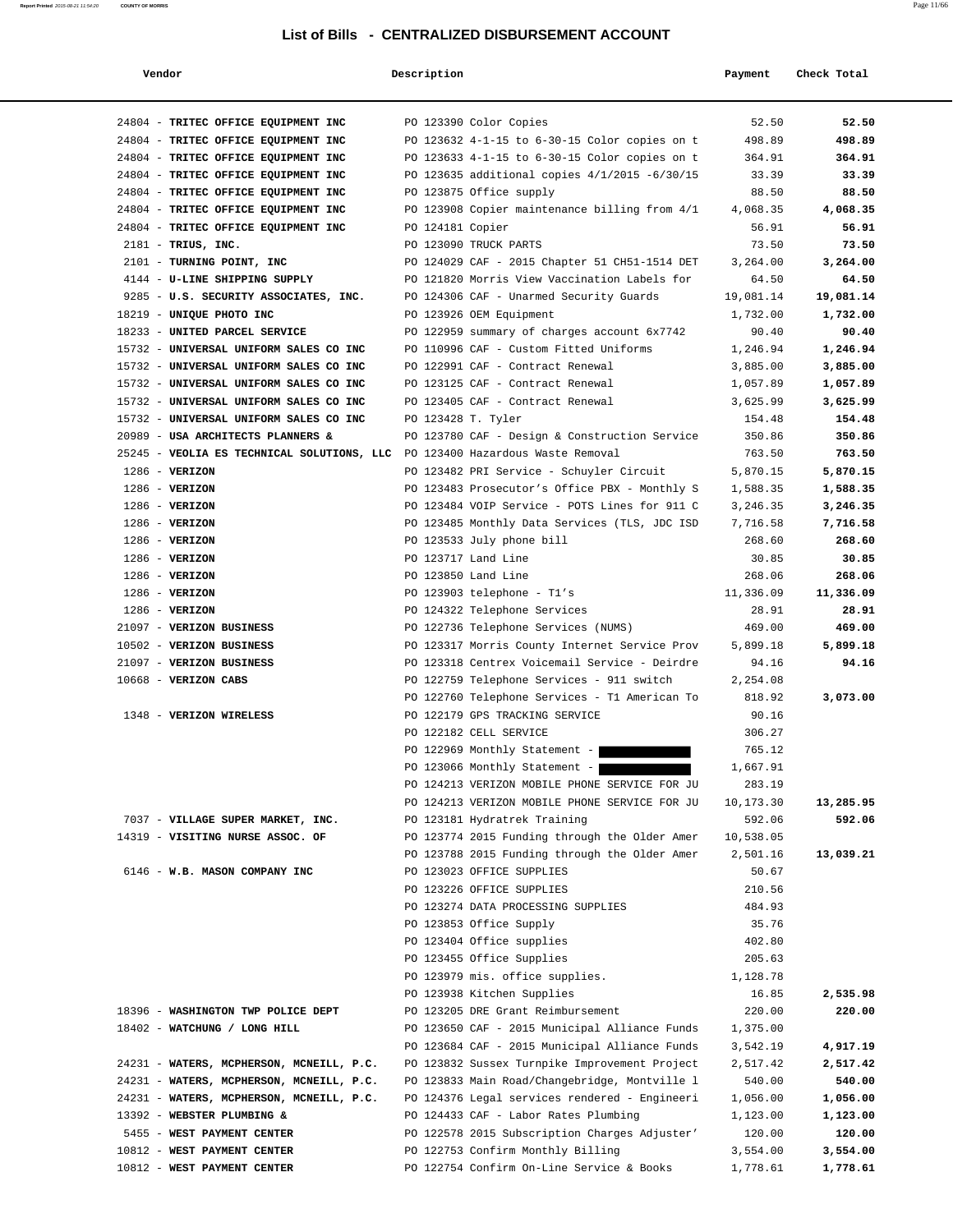#### **Report Printed** 2015-08-21 11:54:20 **COUNTY OF MORRIS** Page 12/66

| Vendor                                                                                                                                                       |                                  | Description |                                                                                                                                                                                                                               | Payment                                                                 | Check Total                                                                              |
|--------------------------------------------------------------------------------------------------------------------------------------------------------------|----------------------------------|-------------|-------------------------------------------------------------------------------------------------------------------------------------------------------------------------------------------------------------------------------|-------------------------------------------------------------------------|------------------------------------------------------------------------------------------|
| 26353 - WHITE IRON LLC<br>3793 - WOODRUFF ENERGY<br>$18564$ - XEROX CORP<br>$20820 - Y-PERS INC$<br>20132 - ZEE MEDICAL INC.<br>18599 - ZEP MANUFACTURING CO | 18453 - WHARTON WATER DEPARTMENT |             | PO 124419 WATER - WHARTON<br>PO 122214 BUILDING REPAIRS<br>PO 124320 CAF - HGP1144<br>PO 122532 meter usage on color copier in Admi<br>PO 123091 SHOP SUPPLIES<br>PO 122787 medical supplies<br>PO 123092 JANITORIAL SUPPLIES | 99.75<br>3,100.00<br>13, 146.52<br>301.86<br>236.74<br>262.65<br>392.69 | 99.75<br>3,100.00<br>13,146.52<br>301.86<br>236.74<br>262.65<br>392.69<br>-------------- |
| TOTAL                                                                                                                                                        |                                  |             |                                                                                                                                                                                                                               |                                                                         | 4,853,993.11                                                                             |

|  |  |  |  |                                               | 4,853,993.11 |
|--|--|--|--|-----------------------------------------------|--------------|
|  |  |  |  |                                               |              |
|  |  |  |  | Total to be paid from Fund 13 Dedicated Trust | 23,861.50    |
|  |  |  |  | Total to be paid from Fund 04 County Capital  | 1,247,584.75 |
|  |  |  |  | Total to be paid from Fund 02 Grant Fund      | 505,828.16   |
|  |  |  |  | Total to be paid from Fund 01 Current Fund    | 3,076,718.70 |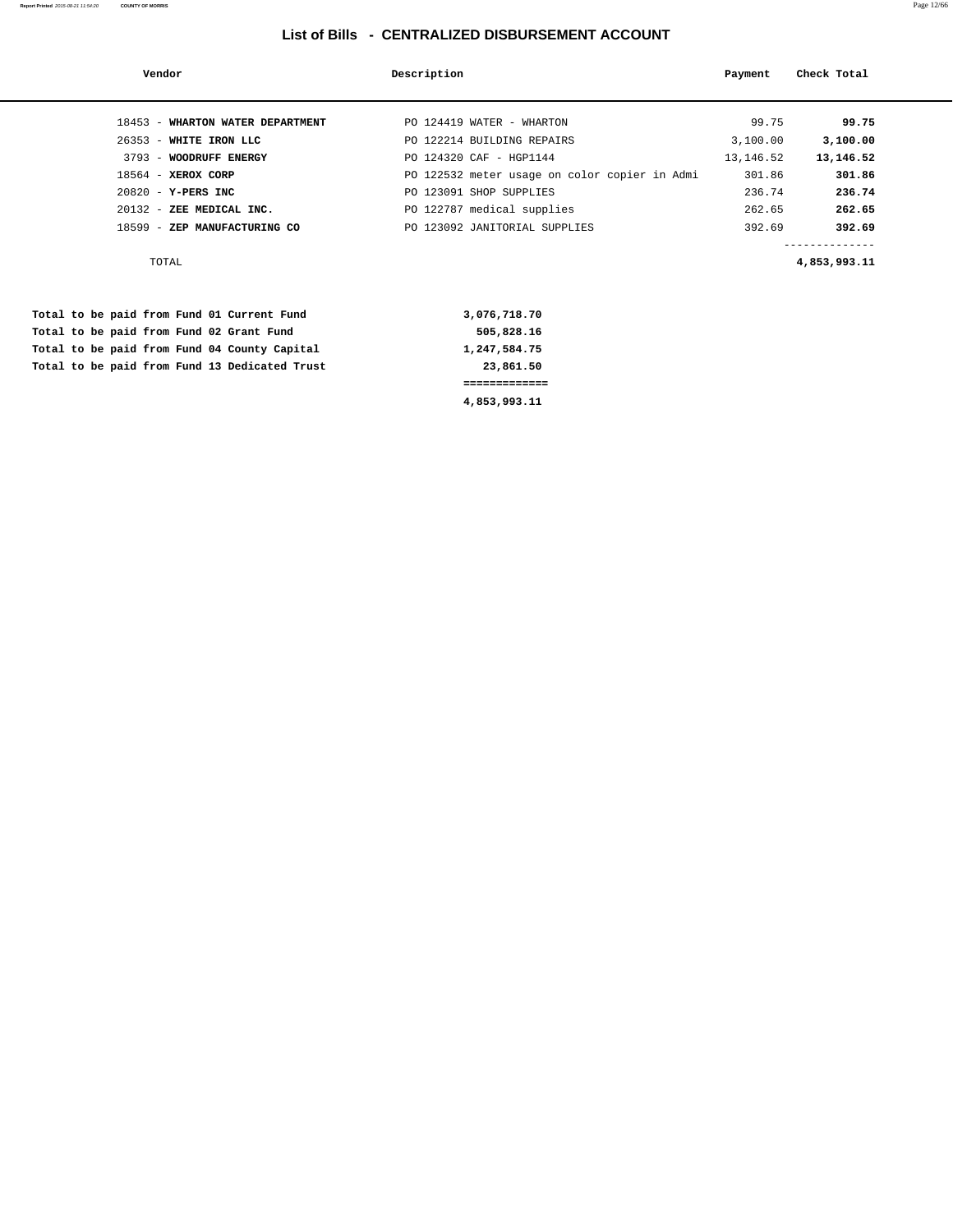|                       |                          | $\sim$ . The contract of the contract of the state $\sim$                |                                                                                           |                          |
|-----------------------|--------------------------|--------------------------------------------------------------------------|-------------------------------------------------------------------------------------------|--------------------------|
| Account               | P0 #                     | Vendor                                                                   | Description                                                                               | Account Total<br>Payment |
| <b>DEPARTMENT 000</b> |                          |                                                                          | <b>Current Fund</b>                                                                       |                          |
| $01 - 204 - 55 - 000$ | Accounts Payable         | 89562 LAWMEN SUPPLY CO OF NJ, INC.<br>89562 LAWMEN SUPPLY CO OF NJ, INC. | Speer Gold Dot .40 185 gn. Hp(53962)<br>To move to contracts payable<br>TOTAL FOR ACCOUNT | 4,896.00<br>$-4,896.00$  |
|                       | TOTAL for DEPARTMENT 000 |                                                                          |                                                                                           | ------------             |
|                       |                          |                                                                          |                                                                                           |                          |

### **County Administrator**

| 124254 COUNTY OF MORRIS                        | 1st Half 8/15 Metered Mail           | 42.96    |          |
|------------------------------------------------|--------------------------------------|----------|----------|
| Postage & Metered Mail<br>01-201-20-100100-068 | TOTAL FOR ACCOUNT                    |          | 42.96    |
| 123929 MASLOWSKI & ASSOCIATES                  | Services from 6/12/15 through 7/6/15 | 2,220.00 |          |
| 121322 PAGEFREEZER SOFTWARE, INC.              | subscription for OPI                 | 3,440.00 |          |
| Other Outside Services<br>01-201-20-100100-084 | TOTAL FOR ACCOUNT                    |          | 5,660.00 |
|                                                |                                      |          |          |
| TOTAL for County Administrator                 |                                      |          | 5,702.96 |

 **Personnel** 

| 121.59 |
|--------|
|        |
|        |
| 438.00 |
|        |
| 559.59 |
|        |

### **Board of Chosen Freeholders**

| 124254 COUNTY OF MORRIS         | 1st Half 8/15 Metered Mail                                           | 56.15    |          |
|---------------------------------|----------------------------------------------------------------------|----------|----------|
| 124254 COUNTY OF MORRIS         | 1st Half 8/15 Metered Mail                                           | 32.64    |          |
| Postage & Metered Mail          | TOTAL FOR ACCOUNT                                                    |          | 88.79    |
| 123106 THE 23 COMPANY           | Youth Academy Gear per attached invoice                              | 2,424.75 |          |
| 123922 JEFFREY PAUL             | Expenses for week of $8/3/15-8/7/15$                                 | 336.64   |          |
| Special Projects                | TOTAL FOR ACCOUNT                                                    |          | 2,761.39 |
| 123811 MUNICIPAL CAPITAL CORP   | Leasing charges for July, August, Sept 2                             | 1,016.21 |          |
| <i>Office Machines - Rental</i> | TOTAL FOR ACCOUNT                                                    |          | 1,016.21 |
|                                 |                                                                      |          |          |
|                                 | 01-201-20-110100-068<br>01-201-20-110100-079<br>01-201-20-110100-164 |          |          |

**TOTAL for Board of Chosen Freeholders 3,866.39**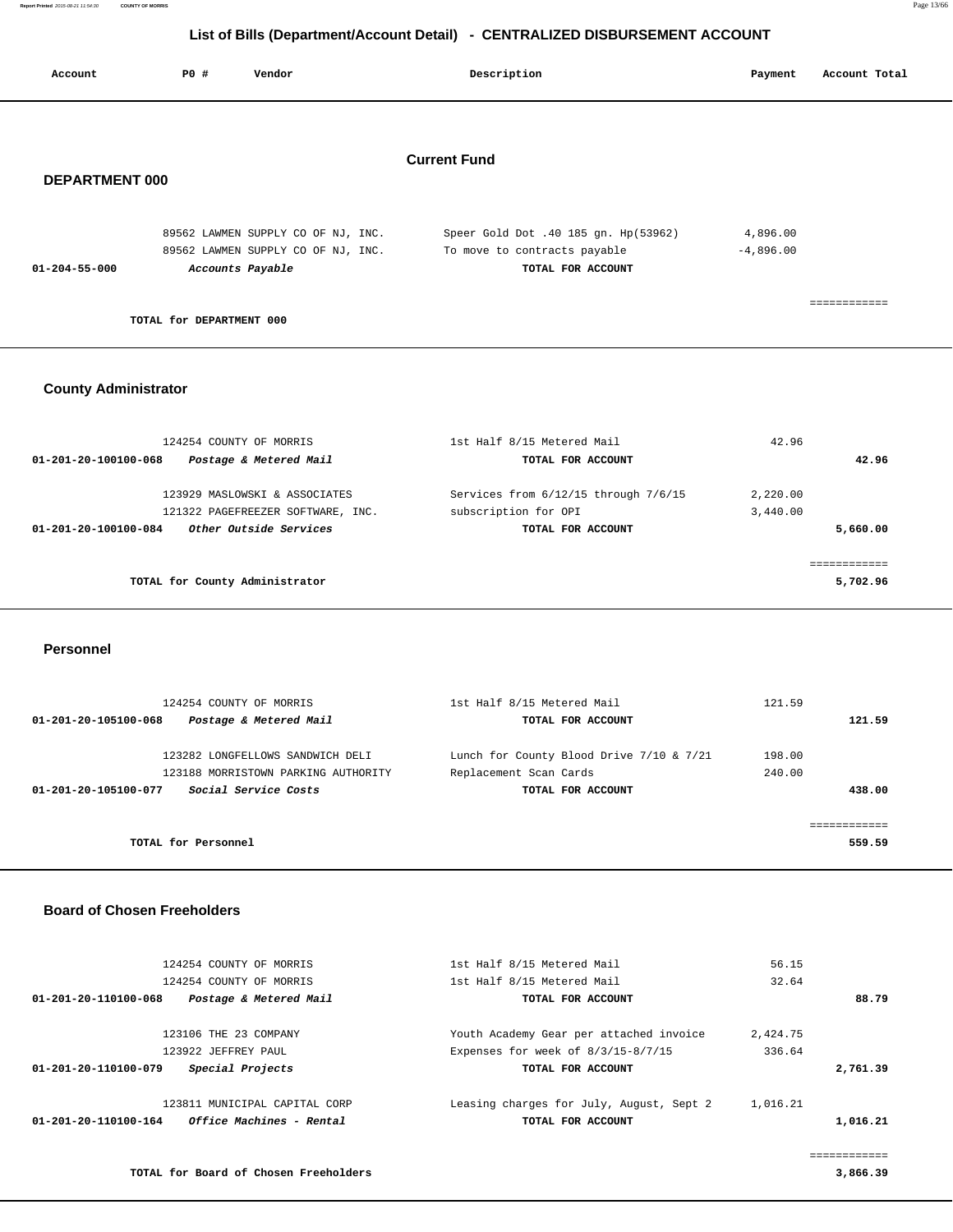| Account | <b>PO #</b> | Vendor | Description | Payment | Account Total |
|---------|-------------|--------|-------------|---------|---------------|
|         |             |        |             |         |               |

### **Clerk of the Board**

| 124070 NJ ADVANCE MEDIA, LLC                         | XCOUN6323799 PUBLIC INFORMATION MEETING  | 63.55       |
|------------------------------------------------------|------------------------------------------|-------------|
| 123771 DAILY RECORD                                  | ASB-03668474 LANDING ROAD PUBLIC NOTICE  | 62.28       |
| 123771 DAILY RECORD                                  | ASB-03668474 SOUTHERN BLVD PROJECT 8/04/ | 135.76      |
| 124217 DAILY RECORD                                  | ASB-03668474 RECORDS STORAGE 08/11/15    | 72.40       |
| 124217 DAILY RECORD                                  | ASB-03668474 MILLING & RESURFACING PROJE | 166.56      |
| 01-201-20-110105-022<br>Advertising                  | TOTAL FOR ACCOUNT                        | 500.55      |
|                                                      |                                          |             |
| 123358 MORRIS COUNTY LEAGUE OF                       | MCLOM Membership Dues                    | 50.00       |
| 01-201-20-110105-023<br>Associations and Memberships | TOTAL FOR ACCOUNT                        | 50.00       |
|                                                      |                                          |             |
|                                                      |                                          | =========== |
| TOTAL for Clerk of the Board                         |                                          | 550.55      |
|                                                      |                                          |             |

# **County Clerk**

|                      | 122958 AT&T MOBILITY                  | services for the wireless for 973-610-83    | 40.98     |          |
|----------------------|---------------------------------------|---------------------------------------------|-----------|----------|
|                      | 124213 VERIZON WIRELESS               | COUNTY CLERK                                | 230.15    |          |
| 01-201-20-120100-031 | Cellular Phones/Pagers                | TOTAL FOR ACCOUNT                           |           | 271.13   |
|                      | 122964 RESOLUTIONS                    | team development programs                   | 2,400.00  |          |
| 01-201-20-120100-039 | Education, Schools & Training         | TOTAL FOR ACCOUNT                           |           | 2,400.00 |
|                      | 123635 TRITEC OFFICE EQUIPMENT INC    | additional copies for the mp3003S in Reg    | 33.39     |          |
|                      | 122532 XEROX CORP                     | meter read on the 7335 color copier ser.    | 301.86    |          |
| 01-201-20-120100-044 | Equipment Service Agreements          | TOTAL FOR ACCOUNT                           |           | 335.25   |
|                      | 124134 ANN F. GROSSI                  | mis items for Vetran's operations give b    | 10.89     |          |
|                      | 124134 ANN F. GROSSI                  | mis items for vetran's operations give b    | 18.81     |          |
|                      | 124134 ANN F. GROSSI                  | mis items for project for office Adam pi    | 16.86     |          |
|                      | 123634 OFFICE CONCEPTS GROUP, INC.    | item # BSX-VL131en11 chair, hb for the Re   | 265.50    |          |
| 01-201-20-120100-058 | Office Supplies & Stationery          | TOTAL FOR ACCOUNT                           |           | 312.06   |
|                      | 124254 COUNTY OF MORRIS               | 1st Half 8/15 Metered Mail                  | 2, 217.24 |          |
| 01-201-20-120100-068 | Postage & Metered Mail                | TOTAL FOR ACCOUNT                           |           | 2,217.24 |
|                      | 122967 PAPER MART INC                 | first choice multiuse white 8 1/2x11 fo     | 353.40    |          |
|                      | 122968 GILL ASSOCIATES IDENTIFICATION | polaroid ymckt3-0100-1 p300/p4000/3500ss    | 835.75    |          |
| 01-201-20-120100-069 | Printing                              | TOTAL FOR ACCOUNT                           |           | 1,189.15 |
|                      | 122959 UNITED PARCEL SERVICE          | service charge $6/29/15$ to $7/11/15$ shipp | 90.40     |          |
| 01-201-20-120100-084 | Other Outside Services                | TOTAL FOR ACCOUNT                           |           | 90.40    |
|                      | 123514 READY FRESH                    | bottled water 06/15/15-07/14/15 acct # 0    | 17.92     |          |
| 01-201-20-120100-095 | Other Administrative Supplies         | TOTAL FOR ACCOUNT                           |           | 17.92    |
|                      | 124134 ANN F. GROSSI                  | bj for the end of month BC                  | 28.98     |          |
|                      | 124134 ANN F. GROSSI                  | mis item for the breakfast for the offic    | 123.86    |          |
|                      | 124134 ANN F. GROSSI                  | bagles for the breakfast 7/29/15            | 30.70     |          |
|                      | 124134 ANN F. GROSSI                  | mis items for veteran's breakfast 7/30/1    | 34.20     |          |
|                      | 124134 ANN F. GROSSI                  | swiss chalet for veteran's breakfast 7/     | 69.00     |          |
|                      | 124134 ANN F. GROSSI                  | bj for the end of month BC $7/31/15$        | 30.98     |          |
| 01-201-20-120100-185 | Food                                  | TOTAL FOR ACCOUNT                           |           | 317.72   |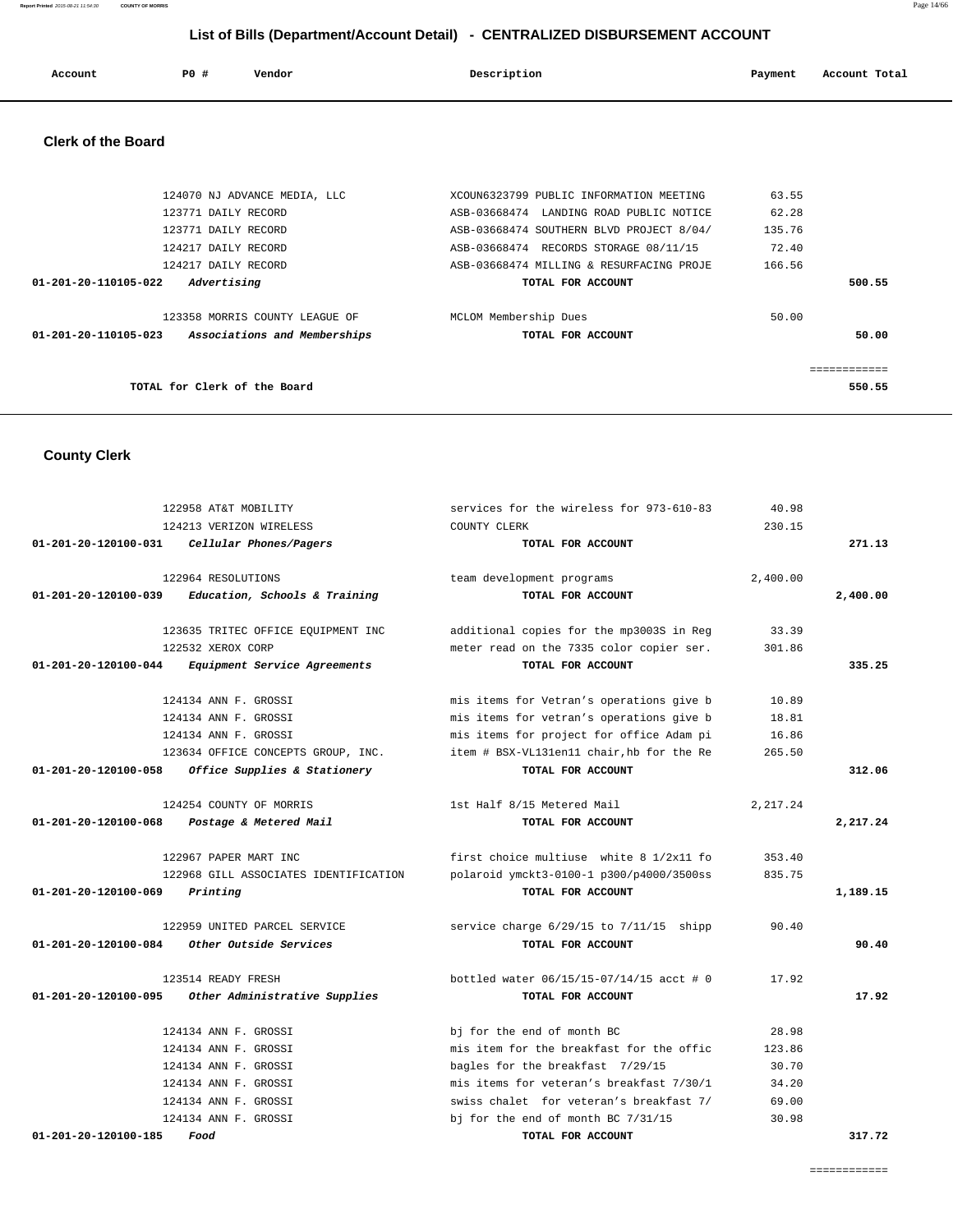| Account             | P0 #                   | Vendor | Description | Payment | Account Total |
|---------------------|------------------------|--------|-------------|---------|---------------|
| <b>County Clerk</b> |                        |        |             |         |               |
|                     | TOTAL for County Clerk |        |             |         | 7,150.87      |

### **County Board of Elections**

| 123800 STAPLES ADVANTAGE                             | Item #163873 STPLS Perf Pad Jr LGL 12 PK | 7.56     |             |
|------------------------------------------------------|------------------------------------------|----------|-------------|
| 123800 STAPLES ADVANTAGE                             | Item #487908 Tape Staples 3/4 x 1296 12P | 10.00    |             |
| 123800 STAPLES ADVANTAGE                             | Item #833860 (10 Cases) 8.5 x 11 Copy Pa | 396.00   |             |
| 123800 STAPLES ADVANTAGE                             | Item #567884 C60 Tape Dispenser Black    | 5.02     |             |
| 01-201-20-121100-058<br>Office Supplies & Stationery | TOTAL FOR ACCOUNT                        |          | 418.58      |
| 124254 COUNTY OF MORRIS                              | 1st Half 8/15 Metered Mail               | 835.93   |             |
|                                                      |                                          |          |             |
| 01-201-20-121100-068<br>Postage & Metered Mail       | TOTAL FOR ACCOUNT                        |          | 835.93      |
| 121398 DOMINION VOTING SYSTEMS INC                   | EMS/ICC scanning system programming hour | 1,645.00 |             |
| 121398 DOMINION VOTING SYSTEMS INC                   | On-site ICC/EMS Ballot Scanning Support  | 2,250.00 |             |
| <i>Election Officer</i><br>01-201-20-121100-096      | TOTAL FOR ACCOUNT                        |          | 3,895.00    |
|                                                      |                                          |          | :========== |
|                                                      |                                          |          |             |
| TOTAL for County Board of Elections                  |                                          |          | 5,149.51    |

# **Superintendent of Elections**

| 122724 HEWLETT-PACKARD COMPANY<br>National Voter Registration<br>01-201-20-121105-057 | Ouote 10549885 HP LaserJet Enterprise B<br>TOTAL FOR ACCOUNT | 3,446.16<br>3,446.16 |
|---------------------------------------------------------------------------------------|--------------------------------------------------------------|----------------------|
| 124254 COUNTY OF MORRIS<br>Postage & Metered Mail<br>01-201-20-121105-068             | 1st Half 8/15 Metered Mail<br>TOTAL FOR ACCOUNT              | 33.81<br>33.81       |
| TOTAL for Superintendent of Elections                                                 |                                                              | 3,479.97             |

# **County Elections (Cty Clerk)**

|                      | 123663 TELESEARCH INC         | tempory help week ending 7/26/15 karen h | 1,419.00 |          |
|----------------------|-------------------------------|------------------------------------------|----------|----------|
|                      | 123534 TELESEARCH INC         | tempory help in the election dept. week  | 1,487.00 |          |
|                      | 124133 TELESEARCH INC         | tempory help week ending 8/2/15 Karen He | 825.00   |          |
| 01-201-20-121110-016 | Outside Salaries & Wages      | TOTAL FOR ACCOUNT                        |          | 3,731.00 |
|                      | 123979 W.B. MASON COMPANY INC | mis, office supplies toner, tape glue st | 1,128.78 |          |
| 01-201-20-121110-058 | Office Supplies & Stationery  | TOTAL FOR ACCOUNT                        |          | 1,128.78 |
|                      |                               |                                          |          |          |
|                      | 124254 COUNTY OF MORRIS       | 1st Half 8/15 Metered Mail               | 12.83    |          |
| 01-201-20-121110-068 | Postage & Metered Mail        | TOTAL FOR ACCOUNT                        |          | 12.83    |
|                      | 123653 PAPER MART INC         | paper for the election office 8 1/2 x11  | 1,012.20 |          |
| 01-201-20-121110-069 | Printing                      | TOTAL FOR ACCOUNT                        |          | 1,012.20 |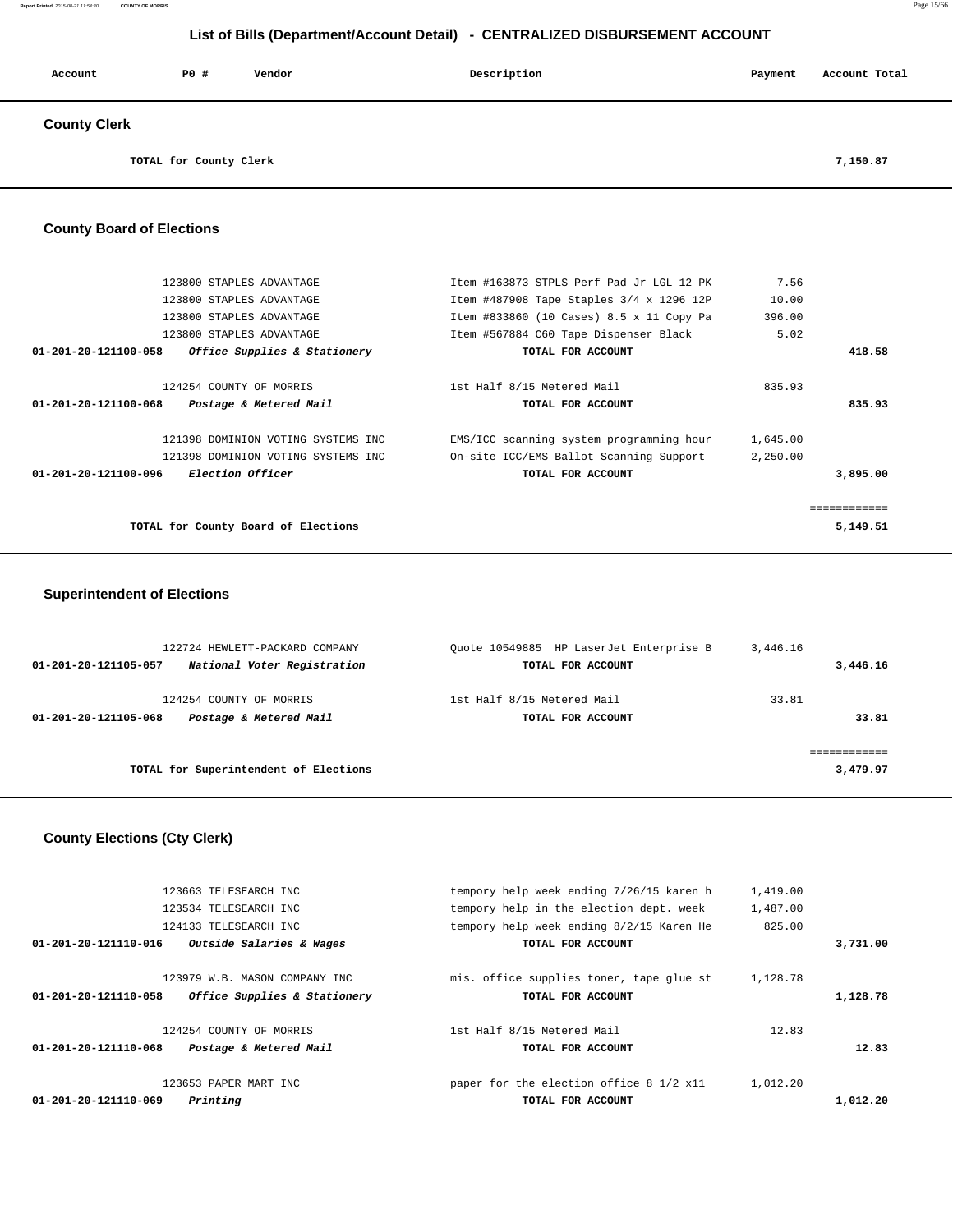**Report Printed** 2015-08-21 11:54:30 **COUNTY OF MORRIS** Page 16/66

## **List of Bills (Department/Account Detail) - CENTRALIZED DISBURSEMENT ACCOUNT**

| Account                             | PO# | Vendor                                 | Description       | Account Total<br>Payment |
|-------------------------------------|-----|----------------------------------------|-------------------|--------------------------|
| <b>County Elections (Cty Clerk)</b> |     |                                        |                   |                          |
| 01-201-20-121110-084                |     | Other Outside Services                 | TOTAL FOR ACCOUNT | 2,250.00                 |
|                                     |     | TOTAL for County Elections (Cty Clerk) |                   | ============<br>8,134.81 |

# **County Treasurer**

| 123283 OFFICE TEAM                                                                         | July 2015 Parking                                             | 75.00  |          |
|--------------------------------------------------------------------------------------------|---------------------------------------------------------------|--------|----------|
| 123283 OFFICE TEAM                                                                         | J. Morris w/e 7/10/15                                         | 757.50 |          |
| 123447 OFFICE TEAM                                                                         | J. Morris w/e 7/17/15                                         | 763.81 |          |
| Outside Salaries & Wages<br>01-201-20-130100-016                                           | TOTAL FOR ACCOUNT                                             |        | 1,596.31 |
| 123691 OFFICE CONCEPTS GROUP, INC.<br>01-201-20-130100-058<br>Office Supplies & Stationery | Treasurer's Office Supplies, 7/28/15 per<br>TOTAL FOR ACCOUNT | 934.67 | 934.67   |
| 124254 COUNTY OF MORRIS<br>01-201-20-130100-068<br>Postage & Metered Mail                  | 1st Half 8/15 Metered Mail<br>TOTAL FOR ACCOUNT               | 610.04 | 610.04   |
| TOTAL for County Treasurer                                                                 |                                                               |        | 3,141.02 |

# **Purchasing Division**

| 119699 TELESEARCH INC                                | C. Kristiansen w/e 5/24/15        | 487.50   |
|------------------------------------------------------|-----------------------------------|----------|
| 123284 TELESEARCH INC                                | June 2015 Parking                 | 75.00    |
| 123284 TELESEARCH INC                                | w/e 7/12/15                       | 511.88   |
| 123446 TELESEARCH INC                                | C. Kristiansen w/e 7/19/15        | 497.25   |
| 123692 TELESEARCH INC                                | C. Kristiansen w/e 7/26/15        | 511.88   |
| Outside Salaries and Wages<br>01-201-20-130105-016   | TOTAL FOR ACCOUNT                 | 2,083.51 |
| 123255 PAPER MART INC                                | 85926 COPY PAPER - 8 1/2 X 11 #20 | 298.00   |
| Office Supplies & Stationery<br>01-201-20-130105-058 | TOTAL FOR ACCOUNT                 | 298.00   |
| 124254 COUNTY OF MORRIS                              | 1st Half 8/15 Metered Mail        | 151.57   |
| 01-201-20-130105-068<br>Postage & Metered Mail       | TOTAL FOR ACCOUNT                 | 151.57   |
|                                                      |                                   |          |
| TOTAL for Purchasing Division                        |                                   | 2,533.08 |

# **Information Technology Div**

| Office Supplies & Stationery<br>01-201-20-140100-058   | TOTAL FOR ACCOUNT                        |        | 206.34 |
|--------------------------------------------------------|------------------------------------------|--------|--------|
| 122800 OFFICE CONCEPTS GROUP, INC.                     | Spectrum Standard 92 Multipurpose Paper, | 206.34 |        |
| <b>Books &amp; Periodicals</b><br>01-201-20-140100-028 | TOTAL FOR ACCOUNT                        |        | 38.00  |
| 121206 CDW GOVERNMENT LLC                              | Access 2013 Bible - ISBN-13: 978-1118490 | 38.00  |        |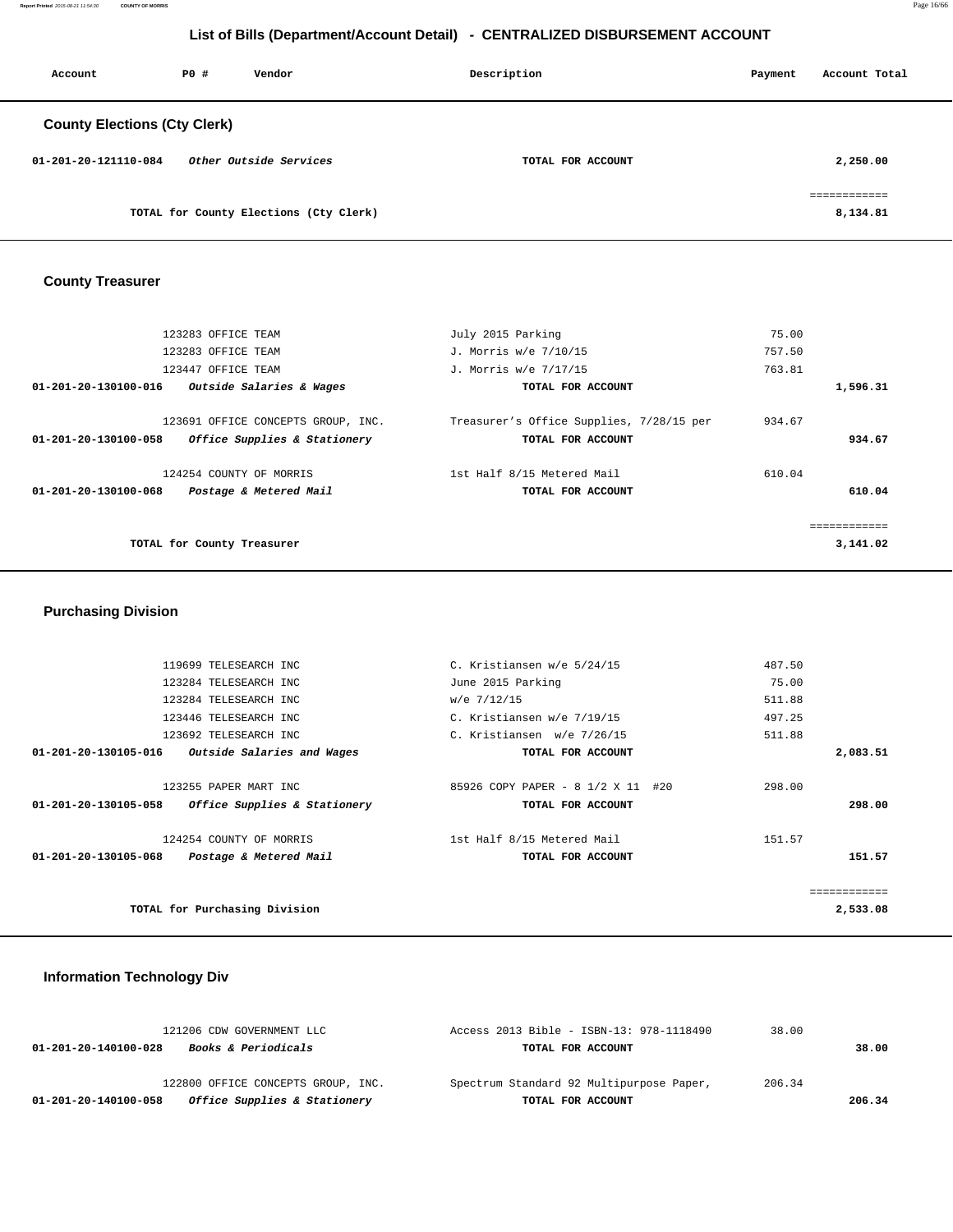| Account | P <sub>0</sub> | Vendor | Description | Payment | Account Total |
|---------|----------------|--------|-------------|---------|---------------|
|         |                |        |             |         |               |

### **Information Technology Div**

| 01-201-20-140100-068<br>Postage & Metered Mail        | TOTAL FOR ACCOUNT                                                           |           | 7.73         |
|-------------------------------------------------------|-----------------------------------------------------------------------------|-----------|--------------|
| 121181 IBM CORP                                       | IBM Daeja ViewONE Standard Annotations M                                    | 228.14    |              |
| 121181 IBM CORP                                       | IBM Daeja ViewONE Standard Legacy Websit                                    | 326.23    |              |
| 121181 IBM CORP                                       | IBM Daeja ViewONE Standard Print Acceler 195.63                             |           |              |
| $01-201-20-140100-078$ Software Maintenance           | TOTAL FOR ACCOUNT                                                           |           | 750.00       |
| 120836 CDW GOVERNMENT LLC                             | PLANTRONICS CS540 WIRELESS HEADSETMfg#:                                     | 199.32    |              |
| 120836 CDW GOVERNMENT LLC                             | PLANTRONICS APC-42 EHS CABLE F/PHONEMfg#                                    | 54.17     |              |
| 122757 HEWLETT-PACKARD COMPANY                        | HP LaserJet P3015X                                                          | 1,626.00  |              |
| 122757 HEWLETT-PACKARD COMPANY                        | HP LaserJet P1102W                                                          | 594.00    |              |
| 122793 OFFICE CONCEPTS GROUP, INC.                    | MK710 Wireless Desktop Set, Keyboard/ Mo                                    | 158.60    |              |
| 122800 OFFICE CONCEPTS GROUP, INC.                    | P566- 006 6ft HDMI to DVI Gold Digital V                                    | 101.82    |              |
| 122800 OFFICE CONCEPTS GROUP, INC.                    | HDMI Cables, 6 ft, Black, HDMI 1.4 Male;                                    | 50.88     |              |
| 122800 OFFICE CONCEPTS GROUP, INC.                    | M325 Wireless Mouse, Right/ Left, Black 55.32                               |           |              |
| 122800 OFFICE CONCEPTS GROUP, INC.                    | MEM-99088 SlimDrive Portable Hard Disk D                                    | 190.02    |              |
|                                                       | 122800 OFFICE CONCEPTS GROUP, INC. MEM-99088 Discontinued/Removed from Orde | $-190.02$ |              |
| 01-201-20-140100-098<br>Other Operating&Repair Supply | TOTAL FOR ACCOUNT                                                           |           | 2,840.11     |
|                                                       |                                                                             |           |              |
|                                                       |                                                                             |           | ============ |

**TOTAL for Information Technology Div 3,842.18**

### **County Board of Taxation**

|              | 21.19  | HP 96 Black Ink                  | 123389 STAPLES ADVANTAGE                        |                                |
|--------------|--------|----------------------------------|-------------------------------------------------|--------------------------------|
|              | 31.97  | HP 97 Color Ink                  | 123389 STAPLES ADVANTAGE                        |                                |
|              | 0.98   | White Out                        | 123389 STAPLES ADVANTAGE                        |                                |
|              | 7.88   | White Out                        | 123389 STAPLES ADVANTAGE                        |                                |
|              | 146.63 | HP 42X HY Black Toner            | 123389 STAPLES ADVANTAGE                        |                                |
| 208.65       |        | TOTAL FOR ACCOUNT                | Office Supplies & Stationery                    | 01-201-20-150100-058           |
|              |        |                                  |                                                 |                                |
|              | 52.50  | Color Copies 4/01/2015-6/30/2015 | 123390 TRITEC OFFICE EQUIPMENT INC              |                                |
| 52.50        |        | TOTAL FOR ACCOUNT                | Other General Expenses                          | 01-201-20-150100-059           |
|              | 176.51 | 1st Half 8/15 Metered Mail       | 124254 COUNTY OF MORRIS                         |                                |
| 176.51       |        | TOTAL FOR ACCOUNT                | Postage & Metered Mail                          | $01 - 201 - 20 - 150100 - 068$ |
|              | 692.04 | Ricoh MPC3003 Copier             | 123936 MUNICIPAL CAPITAL CORP                   |                                |
| 692.04       |        | TOTAL FOR ACCOUNT                | $01-201-20-150100-164$ Office Machines - Rental |                                |
| ============ |        |                                  |                                                 |                                |
| 1,129.70     |        |                                  | TOTAL for County Board of Taxation              |                                |
|              |        |                                  |                                                 |                                |

### **County Counsel**

| 123834 BARBARULA LAW OFFICE      | Jenny Valvano (Cty.Clerk)      | 60.00    |
|----------------------------------|--------------------------------|----------|
| 123829 CLEARY GIACOBBE ALFIERI & | various legal services         | 4,156.25 |
| 123842 CARMAGNOLA & RITARDI LLC  | Bogert v. Riverdale, MCPO      | 2,595.99 |
| 123842 CARMAGNOLA & RITARDI LLC  | Irwin-Szostak v. Perrone, MCPO | 1,682.90 |
| 123842 CARMAGNOLA & RITARDI LLC  | Charles v. Wayne Twp., MCPO    | 1,030.91 |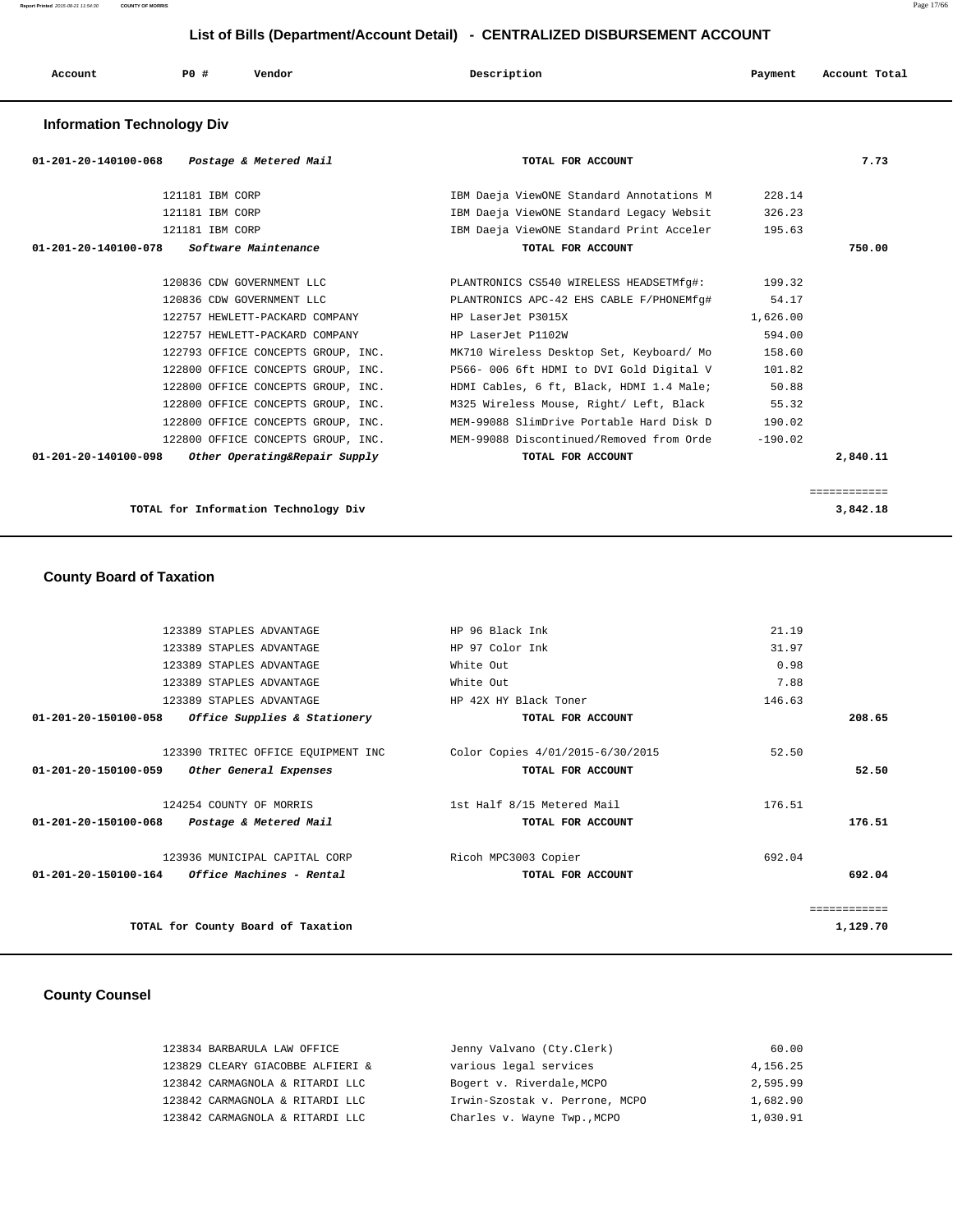| Account | PO# | Vendor | Description | Payment | Account Total |
|---------|-----|--------|-------------|---------|---------------|
|         |     |        |             |         |               |

### **County Counsel**

|                      | 123841 INGLESINO, WEBSTER,                           | June, 2015 legal svcs.                            | 570.70    |              |
|----------------------|------------------------------------------------------|---------------------------------------------------|-----------|--------------|
|                      | 123843 COOPER AND RODGERS, LLC                       | Appeal-SADC. Agricultural Dev. Bd.                | 2,689.40  |              |
|                      | 123836 THE LAW OFFICE OF                             | Poculosky, E.                                     | 100.00    |              |
|                      | 123836 THE LAW OFFICE OF                             | Izykowicz & DeMaio                                | 297.00    |              |
|                      | 123837 DIEGNAN & BROPHY, LLC.                        | Owen Keefe                                        | 660.00    |              |
|                      | 123837 DIEGNAN & BROPHY, LLC.                        | Ethel Yarlaski                                    | 643.55    |              |
|                      | 123837 DIEGNAN & BROPHY, LLC.                        | Rosemary White                                    | 629.05    |              |
|                      | 123837 DIEGNAN & BROPHY, LLC.                        | Michelle Manfredonia                              | 36.00     |              |
|                      | 123837 DIEGNAN & BROPHY, LLC.                        | Barbara Lapallo                                   | 96.00     |              |
|                      | 123837 DIEGNAN & BROPHY, LLC.                        | Eleanor Peterson                                  | 412.10    |              |
|                      | 123837 DIEGNAN & BROPHY, LLC.                        | Myles Taborsky                                    | 960.00    |              |
|                      | 123837 DIEGNAN & BROPHY, LLC.                        | Alvin Watkins                                     | 48.00     |              |
|                      | 123839 LAW OFFICE OF ROBERT J. GREENBAUM Holmes-EEOC |                                                   | 480.00    |              |
|                      | 123839 LAW OFFICE OF ROBERT J. GREENBAUM             | Correctional Facility                             | 852.00    |              |
|                      | 123838 TRIMBOLI & PRUSINOWSKI, LLC                   | Jose Roa                                          | 564.00    |              |
|                      | 123838 TRIMBOLI & PRUSINOWSKI, LLC                   | Carol Ubertaccio                                  | 2,172.00  |              |
|                      | 123838 TRIMBOLI & PRUSINOWSKI, LLC                   | Council 6-grv.work hrs.change                     | 24.00     |              |
|                      | 123838 TRIMBOLI & PRUSINOWSKI, LLC                   | General                                           | 1,116.00  |              |
|                      | 124226 MCMANIMON, SCOTLAND & BAUMANN LLC             | County Solar General - May 2015                   | 168.00    |              |
|                      | 124222 MCMANIMON, SCOTLAND & BAUMANN LLC             | Solar II Completion matter - May 2015             | 4,473.00  |              |
|                      | 124225 MCMANIMON, SCOTLAND & BAUMANN LLC             | Solar I RFP - May 2015                            | 273.00    |              |
|                      | 124223 MCMANIMON, SCOTLAND & BAUMANN LLC             | MasTec Litigation - May 2015                      | 1,181.84  |              |
|                      | 124246 TRIMBOLI & PRUSINOWSKI, LLC                   | Drinkard, C.                                      | 1,973.52  |              |
|                      | 124246 TRIMBOLI & PRUSINOWSKI, LLC                   | PBA 327 contr.neg. 2015                           | 48.00     |              |
|                      | 124246 TRIMBOLI & PRUSINOWSKI, LLC                   | Biren Patel-Disc. matter                          | 36.00     |              |
|                      | 124246 TRIMBOLI & PRUSINOWSKI, LLC                   | Johnson, Susan Sgt. (disability)                  | 180.00    |              |
|                      | 124359 CLEARY GIACOBBE ALFIERI &                     | Legal services rendered                           | 10,038.00 |              |
|                      | 124382 TRIMBOLI & PRUSINOWSKI, LLC                   | Diaz, Wilman                                      | 24.00     |              |
|                      | 124382 TRIMBOLI & PRUSINOWSKI, LLC                   | Juliano, Ricky                                    | 48.00     |              |
|                      | 124407 CARMAGNOLA & RITARDI LLC                      | Bogert v. Riverdale (MCPO)                        | 218.24    |              |
|                      | 124407 CARMAGNOLA & RITARDI LLC                      | Charles v. Wayne Twp (MCPO) 1,379.68              |           |              |
|                      | 124407 CARMAGNOLA & RITARDI LLC                      | Irwin-Szostak v. Perrone (MCPO)                   | 60.00     |              |
|                      | 124407 CARMAGNOLA & RITARDI LLC                      | General employment matters                        | 4,800.00  |              |
|                      | 124218 MCMANIMON, SCOTLAND & BAUMANN LLC             | Sunlight Morris                                   | 72.42     |              |
|                      | 124224 MCMANIMON, SCOTLAND & BAUMANN LLC             | MCIA/Sussex Solar Completion matter - Ma 1,071.00 |           |              |
|                      | 124221 MCMANIMON, SCOTLAND & BAUMANN LLC             | Solar II Completion matter - June 2015            | 309.30    |              |
|                      | 124220 MCMANIMON, SCOTLAND & BAUMANN LLC             | MasTec Litigation - June 2015                     | 273.00    |              |
| 01-201-20-155100-051 | Legal                                                | TOTAL FOR ACCOUNT                                 |           | 51,838.85    |
|                      | 123831 STAPLES ADVANTAGE                             | General Office Supplies - March 2015              | 137.80    |              |
|                      | 123831 STAPLES ADVANTAGE                             | HP Q5942A Black Toner                             | 117.05    |              |
|                      | 123831 STAPLES ADVANTAGE                             | General Office Supplies - July 2015               | 55.45     |              |
|                      | 123831 STAPLES ADVANTAGE                             | Stamp Accupro - JPluchino                         | 28.52     |              |
| 01-201-20-155100-058 | Office Supplies & Stationery                         | TOTAL FOR ACCOUNT                                 |           | 338.82       |
|                      | 124254 COUNTY OF MORRIS                              | 1st Half 8/15 Metered Mail                        | 5.29      |              |
| 01-201-20-155100-068 | Postage & Metered Mail                               | TOTAL FOR ACCOUNT                                 |           | 5.29         |
|                      | 123844 RANDALL W. BUSH                               | Expenses Reimbursement for April - June           | 219.10    |              |
| 01-201-20-155100-082 | Travel Expense                                       | TOTAL FOR ACCOUNT                                 |           | 219.10       |
|                      |                                                      |                                                   |           | ------------ |
|                      | TOTAL for County Counsel                             |                                                   |           | 52,402.06    |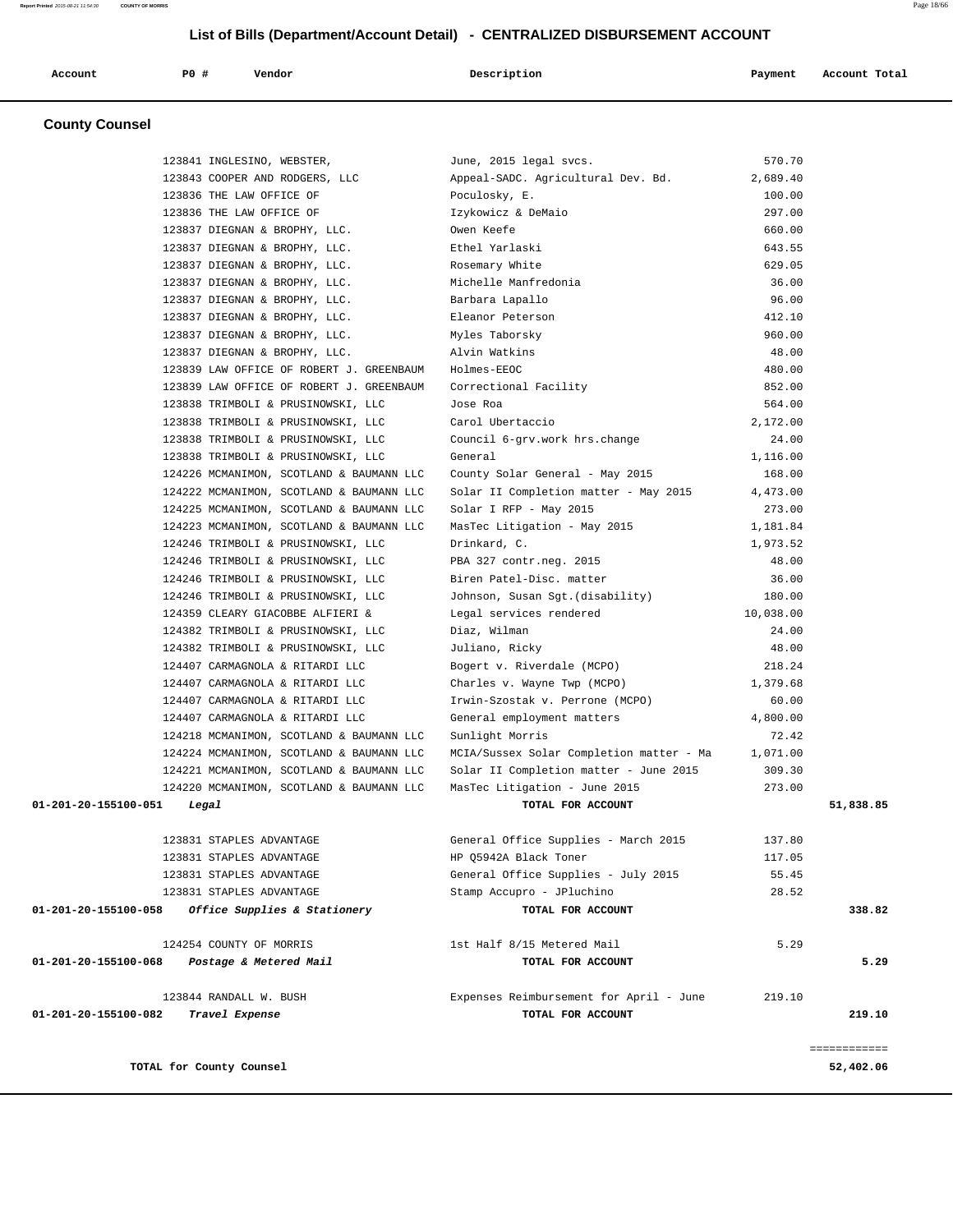| Account                        | PO#                        | Vendor                        | Description                         | Payment | Account Total |
|--------------------------------|----------------------------|-------------------------------|-------------------------------------|---------|---------------|
|                                |                            |                               |                                     |         |               |
|                                | 124051 CHARLES COLLINS     |                               | ECOPY PDF PRO OFFICE SINGLE LICENSE | 317.00  |               |
| 01-201-20-160100-039           |                            | Education Schools & Training  | TOTAL FOR ACCOUNT                   |         | 317.00        |
|                                | 124254 COUNTY OF MORRIS    |                               | 1st Half 8/15 Metered Mail          | 382.48  |               |
| 01-201-20-160100-068           |                            | Postage & Metered Mail        | TOTAL FOR ACCOUNT                   |         | 382.48        |
|                                | 124050 JOHN PECORARO       |                               | PETTY CASH                          | 52.38   |               |
| $01 - 201 - 20 - 160100 - 095$ |                            | Other Administrative Supplies | TOTAL FOR ACCOUNT                   |         | 52.38         |
|                                |                            |                               |                                     |         | ============  |
|                                | TOTAL for County Surrogate |                               |                                     |         | 751.86        |

# **Engineering**

|                                                 | 122621 RUTGERS STATE UNIV. OF NJ LTAP                      | Inv# CAIT-072015-0625-0076 Guidelines fo | 185.00   |              |
|-------------------------------------------------|------------------------------------------------------------|------------------------------------------|----------|--------------|
|                                                 | $01-201-20-165100-039$ Education, Schools & Training       | TOTAL FOR ACCOUNT                        |          | 185.00       |
|                                                 | 124254 COUNTY OF MORRIS                                    | 1st Half 8/15 Metered Mail               | 15.06    |              |
|                                                 |                                                            |                                          |          |              |
|                                                 | 124254 COUNTY OF MORRIS                                    | 1st Half 8/15 Metered Mail               | 101.68   |              |
|                                                 | 124254 COUNTY OF MORRIS                                    | 1st Half 8/15 Metered Mail               | 0.97     |              |
| 01-201-20-165100-068                            | Postage & Metered Mail                                     | TOTAL FOR ACCOUNT                        |          | 117.71       |
|                                                 | 120948 CITILABS INC                                        | Cube Base Maintenance Renewal            | 1,350.00 |              |
|                                                 | 120948 CITILABS INC                                        | Cube Voyager with TP+ Maintenance Renewa | 1,080.00 |              |
|                                                 | 120948 CITILABS INC                                        | Cube Avenue Maintenance Renewal          | 900.00   |              |
| 01-201-20-165100-078 Software Maintenance       |                                                            | TOTAL FOR ACCOUNT                        |          | 3,330.00     |
|                                                 | 122775 AT&T MOBILITY                                       | Sim card for Surveying Equipmentfor 6/2/ | 37.15    |              |
| $01-201-20-165100-164$ Office Machines - Rental |                                                            | TOTAL FOR ACCOUNT                        |          | 37.15        |
|                                                 | 123626 KENVIL POWER EQUIPMENT, INC. Gearhead               |                                          | 351.88   |              |
|                                                 | 123626 KENVIL POWER EQUIPMENT, INC. 61 PMM3 44E Chain Loop |                                          | 33.32    |              |
|                                                 | 123626 KENVIL POWER EOUIPMENT, INC.                        | 12 Bar St 3/8 043 PM                     | 62.98    |              |
|                                                 | 123626 KENVIL POWER EQUIPMENT, INC.                        | Engine Oil $2.6$ oz $48/C$               | 16.80    |              |
|                                                 | 123626 KENVIL POWER EQUIPMENT, INC.                        | Processing Charge                        | 2.55     |              |
| 01-201-20-165100-225 Chemicals & Sprays         |                                                            | TOTAL FOR ACCOUNT                        |          | 467.53       |
|                                                 |                                                            |                                          |          | ============ |
| TOTAL for Engineering                           |                                                            |                                          |          | 4,137.39     |

# **Heritage Commission**

| 122667 DEER PARK<br>Office Supplies & Stationery<br>01-201-20-175100-058                    | water/dispenser rental<br>TOTAL FOR ACCOUNT     | 6.20<br>6.20   |
|---------------------------------------------------------------------------------------------|-------------------------------------------------|----------------|
| 124254 COUNTY OF MORRIS<br>Postage & Metered Mail<br>01-201-20-175100-068                   | 1st Half 8/15 Metered Mail<br>TOTAL FOR ACCOUNT | 0.49<br>0.49   |
| 124181 TRITEC OFFICE EQUIPMENT INC<br>Other Administrative Supplies<br>01-201-20-175100-095 | color copies<br>TOTAL FOR ACCOUNT               | 56.91<br>56.91 |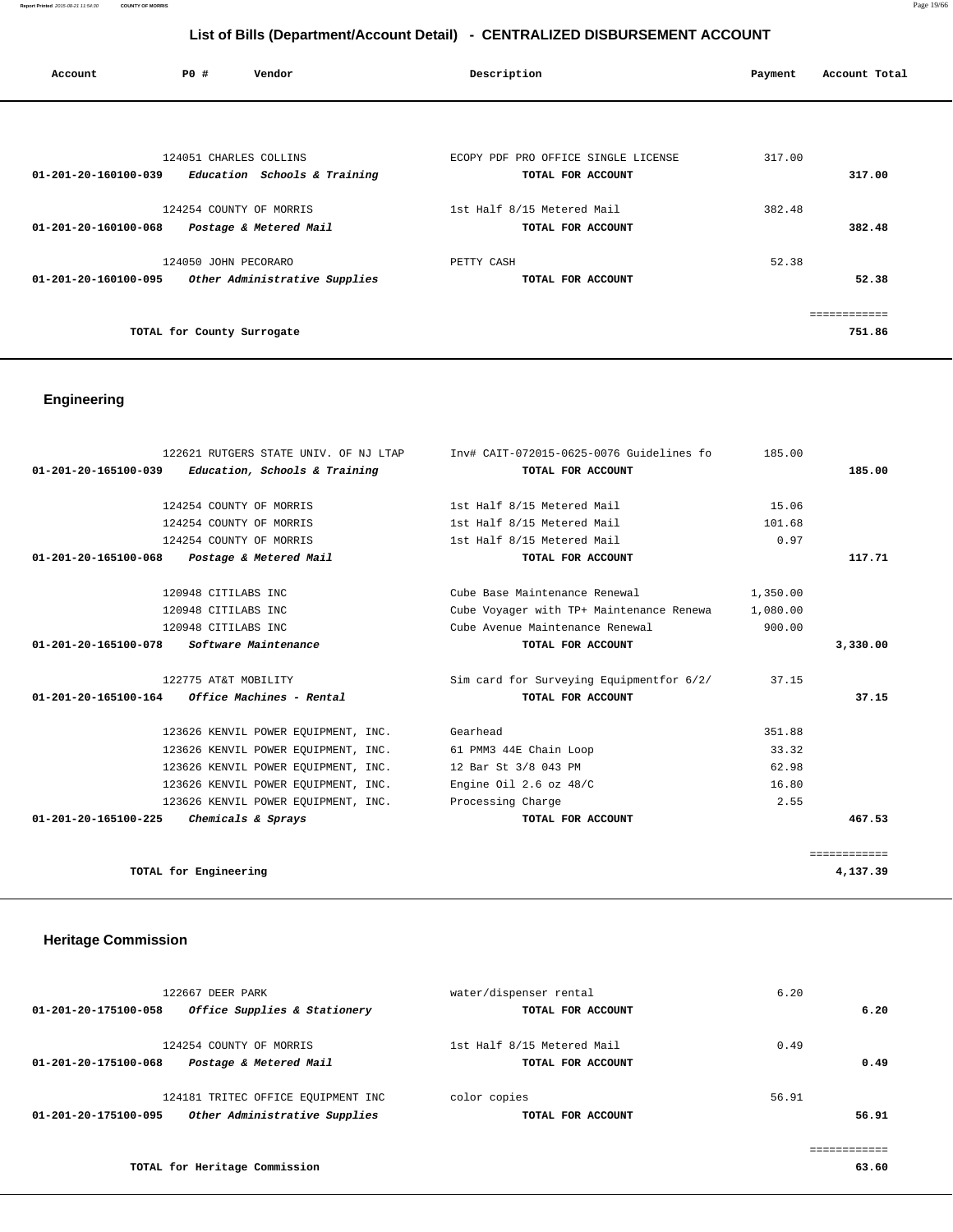| Account | <b>PO #</b> | Vendor | Description | Payment | Account Total<br>. |
|---------|-------------|--------|-------------|---------|--------------------|
|         |             |        |             |         |                    |

# **Planning Board**

|                      | 122702 OFFICE CONCEPTS GROUP, INC.      | Plotter Ink Cartridge - Gray             | 49.50  |              |
|----------------------|-----------------------------------------|------------------------------------------|--------|--------------|
|                      | 123767 STAPLES ADVANTAGE                | Printhead HP 72 - Bk/Yw Invoice Date 7/1 | 71.99  |              |
|                      | 123767 STAPLES ADVANTAGE                | Office Supplies Invoice date 7/15/15     | 107.79 |              |
|                      | 123765 OFFICE CONCEPTS GROUP, INC.      | Office Supplies - Label makers (2) Acct. | 144.90 |              |
|                      | 123938 W.B. MASON COMPANY INC           | Kitchen Supplies - 1 Carton Sugar Custom | 16.85  |              |
| 01-201-20-180100-058 | <i>Office Supplies &amp; Stationery</i> | TOTAL FOR ACCOUNT                        |        | 391.03       |
|                      | 124254 COUNTY OF MORRIS                 | 1st Half 8/15 Metered Mail               | 167.78 |              |
| 01-201-20-180100-068 | Postage & Metered Mail                  | TOTAL FOR ACCOUNT                        |        | 167.78       |
|                      | 123699 JENNIFER MCCULLOCH               | Reimbursement for travel expense for FEM | 139.89 |              |
| 01-201-20-180100-082 | Travel Expense                          | TOTAL FOR ACCOUNT                        |        | 139.89       |
|                      |                                         |                                          |        | ------------ |
|                      | TOTAL for Planning Board                |                                          |        | 698.70       |
|                      |                                         |                                          |        |              |

# **County Weights & Measures**

| 122185 NATIONAL CONFERENCE                                    | MEMEBER ID# 24249 ROBERT ALVIENE - 10/01 | 75.00     |              |
|---------------------------------------------------------------|------------------------------------------|-----------|--------------|
| 01-201-22-201100-023 Associations and Memberships             | TOTAL FOR ACCOUNT                        |           | 75.00        |
|                                                               |                                          |           |              |
| 124213 VERIZON WIRELESS                                       | L&PS / WEIGHTS & MEASURES                | 248.57    |              |
| 01-201-22-201100-031    Cellular Phones/Pagers                | TOTAL FOR ACCOUNT                        |           | 248.57       |
| 124254 COUNTY OF MORRIS                                       | 1st Half 8/15 Metered Mail               | 1.19      |              |
|                                                               |                                          |           |              |
| 01-201-22-201100-068 Postage & Metered Mail                   | TOTAL FOR ACCOUNT                        |           | 1.19         |
| 124266 NATIONAL FUEL OIL INC.                                 | Fuel Charges 7/15                        | 932.29    |              |
| $01 - 201 - 22 - 201100 - 140$<br><i><b>Gas Purchases</b></i> | TOTAL FOR ACCOUNT                        |           | 932.29       |
|                                                               |                                          |           |              |
| 124065 DIRECT ENERGY BUSINESS MARKETING                       | WEIGHTS & MEASURES                       | 9.56      |              |
| 124343 PSE&G CO                                               | REF # MOMBAG/ 65-513-961-00 W & M        | 105.90    |              |
| 01-201-22-201100-141 Natural Gas                              | TOTAL FOR ACCOUNT                        |           | 115.46       |
| 123460 MORRIS PLAINS SHOES & REPAIR                           | G. COSTELLO - WORK BOOTS                 | 90.00     |              |
| 01-201-22-201100-258<br>Equipment                             | TOTAL FOR ACCOUNT                        |           | 90.00        |
|                                                               |                                          |           |              |
| 124215 COUNTY OF MORRIS                                       | MEDICAL & DENTAL COST - 2ND OTR 2015     | 36,892.02 |              |
| 01-201-22-201100-329 Hospital Insurance Premiums              | TOTAL FOR ACCOUNT                        |           | 36,892.02    |
|                                                               |                                          |           |              |
|                                                               |                                          |           | ============ |
| TOTAL for County Weights & Measures                           |                                          |           | 38, 354.53   |

# **Employee Group Insurance**

| 122033 ANGEL VERGARA   | Medicare B - January 2015 through June 2 |  |  | 629.40   |
|------------------------|------------------------------------------|--|--|----------|
| 121786 BARBARA OREFICE | Medicare B - January 2015 through June 2 |  |  | 1,258.80 |
| 121401 BOBBIE CLARY    | Medicare B - January 2015 through June 2 |  |  | 1,258.80 |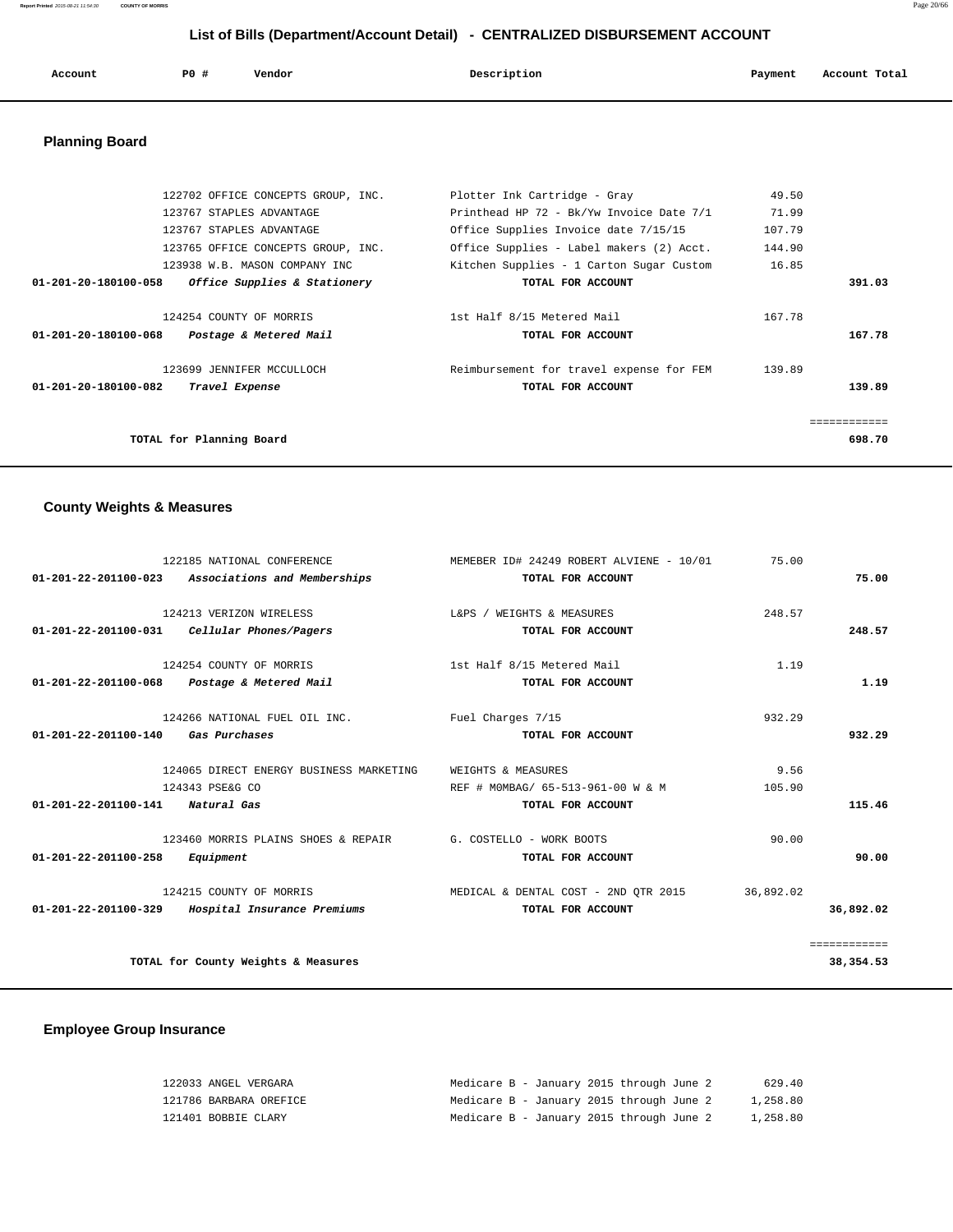| Account                         | PO# | Vendor | Description                                                                                                     |  | Payment |   | Account Total |
|---------------------------------|-----|--------|-----------------------------------------------------------------------------------------------------------------|--|---------|---|---------------|
| <b>Employee Group Insurance</b> |     |        | the contract of the contract of the contract of the contract of the contract of the contract of the contract of |  |         | . |               |

| 01-201-23-220100-090 | Employee Group Insurance Expenditures |                                          | TOTAL FOR ACCOUNT |       |          | 29,923.70 |
|----------------------|---------------------------------------|------------------------------------------|-------------------|-------|----------|-----------|
|                      | 121687 BETTY LISOVSKY                 | Medicare B - January 2015 through June 2 |                   |       | 629.40   |           |
|                      | 121525 AMPARO FRANCO                  | Medicare B - January 2015 through June 2 |                   |       | 629.40   |           |
|                      | 121581 PATRICIA HALLIGAN              | Medicare B - January 2015 through June 2 |                   |       | 629.40   |           |
|                      | 122001 NELLIE THOMPSON                | Medicare B - January 2015 through June 2 |                   |       | 629.40   |           |
|                      | 121406 NANCY COLLARILE                | Medicare B - January 2015 through June 2 |                   |       | 629.40   |           |
|                      | 121811 MARIA PLA                      | Medicare B - January 2015 through June 2 |                   |       | 1,258.80 |           |
|                      | 121924 MABLE SEAWICK                  | Medicare B - January 2015 through June 2 |                   |       | 629.40   |           |
|                      | 121359 LUCILLE BROWN                  | Medicare B - January 2015 through June 2 |                   |       | 629.40   |           |
|                      | 122010 LORI TRAETTINO                 | Medicare B - January 2015 through June 2 |                   |       | 629.40   |           |
|                      | 122604 DISCOVERY BENEFITS INC.        | June 2015 COBRA                          |                   | Acct# | 783.50   |           |
|                      | 121992 JUNE TAYLOR                    | Medicare B - January 2015 through June 2 |                   |       | 629.40   |           |
|                      | 121682 JOAN LEFFERTS                  | Medicare B - January 2015 through June 2 |                   |       | 629.40   |           |
|                      | 121878 ISABEL RUIZ                    | Medicare B - January 2015 through June 2 |                   |       | 629.40   |           |
|                      | 121767 GLORIA NIEC                    | Medicare B - January 2015 through June 2 |                   |       | 629.40   |           |
|                      | 121589 CLARITA HARRISON               | Medicare B - January 2015 through June 2 |                   |       | 1,258.80 |           |
|                      | 121917 CAROL SCHABLIK                 | Medicare B - January 2015 through June 2 |                   |       | 1,258.80 |           |
|                      | 121375 CAROL CAREY                    | Medicare B - January 2015 through June 2 |                   |       | 629.40   |           |
|                      | 122077 JAMES H WOLF                   | Medicare B - January 2015 through June 2 |                   |       | 2,307.80 |           |
|                      | 121580 ESTATE OF ELLEN HALLEY         | Medicare B - January 2015 through June 2 |                   |       | 629.40   |           |
|                      | 121512 BARBARA FLINT                  | Medicare B - January 2015 through June 2 |                   |       | 629.40   |           |
|                      | 121368 ARTHUR BURNS                   | Medicare B - January 2015 through June 2 |                   |       | 629.40   |           |
|                      | 122044 SABINE VON AULOCK              | Medicare B - January 2015 through June 2 |                   |       | 629.40   |           |
|                      | 121945 RICHARD SKWIERALSKI            | Medicare B - January 2015 through June 2 |                   |       | 4,803.30 |           |
|                      | 121591 LOUISE HARSANYI                | Medicare B - January 2015 through June 2 |                   |       | 629.40   |           |
|                      | 122029 SALLY VANORSKI                 | Medicare B - January 2015 through June 2 |                   |       | 629.40   |           |
|                      | 121926 LINVAL SENIOR                  | Medicare B - January 2015 through June 2 |                   |       | 1,258.80 |           |
|                      | 121900 J.C. SAFFOLD                   | Medicare B - January 2015 through June 2 |                   |       | 629.50   |           |
|                      | 121339 RUTH BOWSER                    | Medicare B - January 2015 through June 2 |                   |       | 629.40   |           |

**TOTAL for Employee Group Insurance 29,923.70**

============

# **Office of Emergency Management**

|                      | 124213 VERIZON WIRELESS                             | L&PS / ADMIN                             | 152.04   |        |
|----------------------|-----------------------------------------------------|------------------------------------------|----------|--------|
|                      | $01-201-25-252100-031$ Cellular Phones/Pagers       | TOTAL FOR ACCOUNT                        |          | 152.04 |
|                      |                                                     |                                          |          |        |
|                      | 123181 VILLAGE SUPER MARKET, INC. Inv Date 7/12/15  |                                          | 178.44   |        |
|                      | 123181 VILLAGE SUPER MARKET, INC.                   | Inv Date 7/13/15                         | 80.95    |        |
|                      | 123181 VILLAGE SUPER MARKET, INC. Inv Date 7/15/15  |                                          | 178.44   |        |
|                      | 123181 VILLAGE SUPER MARKET, INC.                   | Inv Date 7/16/15                         | 84.24    |        |
|                      | 123181 VILLAGE SUPER MARKET, INC.                   | Inv Date 7/17/15                         | 69.99    |        |
| 01-201-25-252100-039 | Education Schools & Training                        | TOTAL FOR ACCOUNT                        |          | 592.06 |
|                      |                                                     |                                          |          |        |
|                      | 123686 OUENCH USA, INC.                             | AC#S060587, 8/1/15, UV720 Hot and Cold   | 48.00    |        |
|                      | 123467 STAPLES ADVANTAGE                            | Per Invoice Dated 7/2/15                 | 189.16   |        |
|                      | $01-201-25-252100-058$ Office Supplies & Stationery | TOTAL FOR ACCOUNT                        |          | 237.16 |
|                      |                                                     |                                          |          |        |
|                      | 123921 JEFFREY PAUL                                 | EOC supplies per attached expense vouche | 48.86    |        |
|                      | 123926 UNIQUE PHOTO INC                             | OEM Equipment/Parts per attached invoice | 1,732.00 |        |
|                      | 122790 R & J CONTROL, INC.                          | Per Inv Date 7/13/15                     | 283.58   |        |
|                      | 123127 FF1 PROFESSIONAL SAFETY SERVICES             | Work Order #150258 - Perform Flow Test & | 735.00   |        |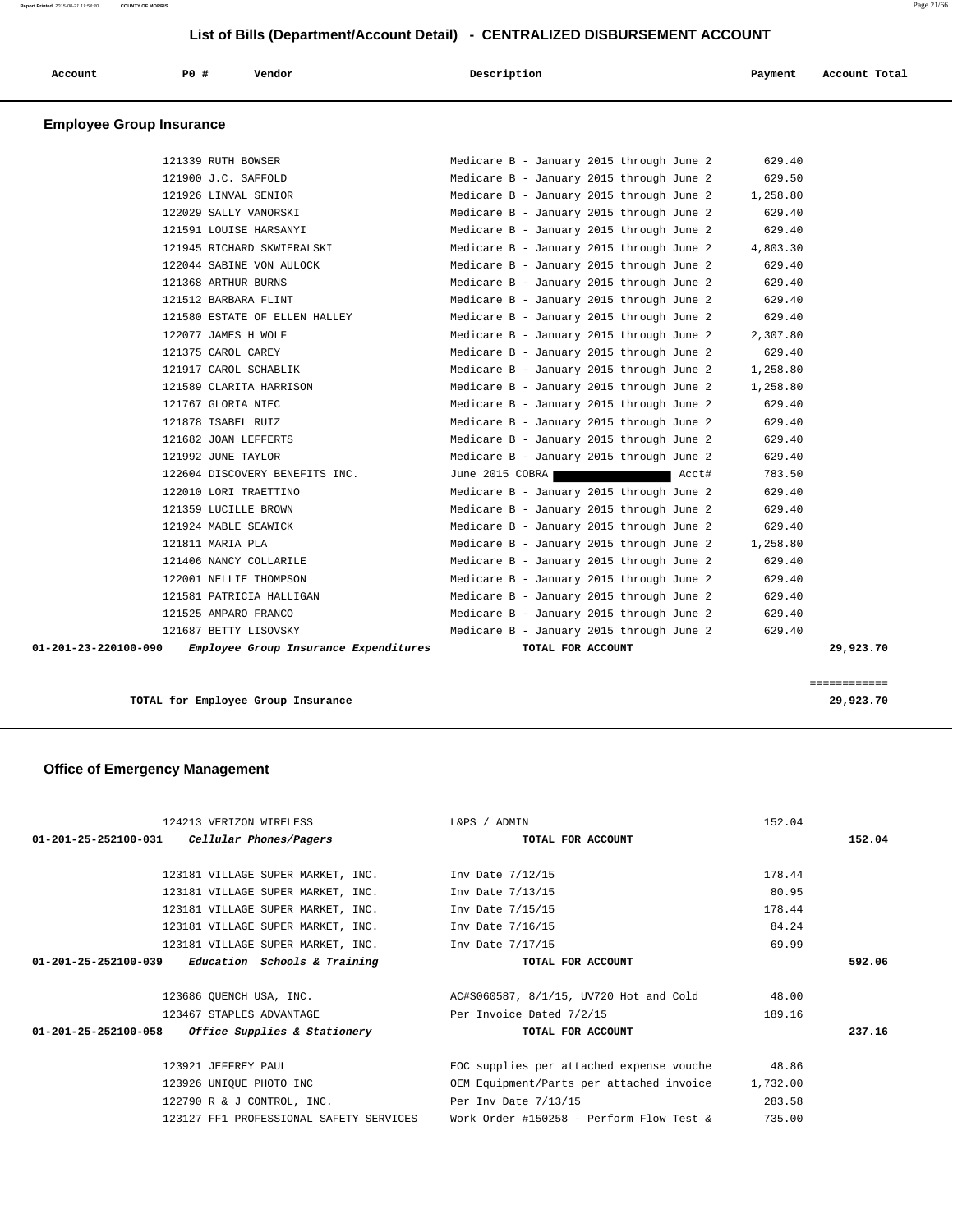| Account                               | PO#          | Vendor                  | Description                | Payment | Account Total |
|---------------------------------------|--------------|-------------------------|----------------------------|---------|---------------|
| <b>Office of Emergency Management</b> |              |                         |                            |         |               |
| $01 - 201 - 25 - 252100 - 059$        |              | Other General Expenses  | TOTAL FOR ACCOUNT          |         | 2,818.94      |
|                                       | 123919 FEDEX |                         | AC#164215938, 8/3/15       | 20.70   |               |
|                                       |              | 124254 COUNTY OF MORRIS | 1st Half 8/15 Metered Mail | 2.89    |               |
|                                       |              | 124254 COUNTY OF MORRIS | 1st Half 8/15 Metered Mail | 4.85    |               |
| 01-201-25-252100-068                  |              | Postage & Metered Mail  | TOTAL FOR ACCOUNT          |         | 28.44         |
|                                       |              |                         |                            |         |               |

|                      | 122187 CDW GOVERNMENT LLC                | Tech support equipment for EOC per attac | 126.98 |          |
|----------------------|------------------------------------------|------------------------------------------|--------|----------|
|                      | 122723 LARRY PETERS                      | OEM Award per attached invoice dated 6/1 | 71.50  |          |
| 01-201-25-252100-258 | Equipment                                | TOTAL FOR ACCOUNT                        |        | 198.48   |
|                      |                                          |                                          |        |          |
|                      |                                          |                                          |        |          |
|                      | TOTAL for Office of Emergency Management |                                          |        | 4,027.12 |

### **Communications Center**

| 120221 THE IRVIN H. HAHN CO., INC.             |                              | Ouote# 1606, 6/9/15, 30 Single ribbon sl | 42.00  |              |
|------------------------------------------------|------------------------------|------------------------------------------|--------|--------------|
|                                                |                              |                                          |        |              |
| 123910 STAPLES ADVANTAGE                       |                              | 7/14/15, NYC1054187, Office supplies, or | 67.13  |              |
| 123910 STAPLES ADVANTAGE                       |                              | 7/23/15, NYC1054187, Office supplies, or | 38.07  |              |
| 123875 TRITEC OFFICE EQUIPMENT INC             |                              | 7/23/15, 430347, Toner type 1160, machin | 88.50  |              |
| $01 - 201 - 25 - 252105 - 058$                 | Office Supplies & Stationery | TOTAL FOR ACCOUNT                        |        | 235.70       |
| 124254 COUNTY OF MORRIS                        |                              | 1st Half 8/15 Metered Mail               | 10.95  |              |
|                                                |                              |                                          |        |              |
| 01-201-25-252105-068<br>Postage & Metered Mail |                              | TOTAL FOR ACCOUNT                        |        | 10.95        |
|                                                |                              |                                          |        |              |
| 123990 JERSEY CENTRAL POWER & LIGHT            |                              | 100 078 770 714, 7/27/15, Conkling Rd Fl | 959.45 |              |
| 123990 JERSEY CENTRAL POWER & LIGHT            |                              | 100 082 995 745, 7/27/15, Conkling Rd An | 8.01   |              |
| 123990 JERSEY CENTRAL POWER & LIGHT            |                              | 100 078 774 427, 7/28/15, Ross Dr Boonto | 610.02 |              |
| 123990 JERSEY CENTRAL POWER & LIGHT            |                              | 100 078 772 546, 8/3/15, Weldon Rd Oak R | 978.16 |              |
| $01 - 201 - 25 - 252105 - 137$<br>Electricity  |                              | TOTAL FOR ACCOUNT                        |        | 2,555.64     |
|                                                |                              |                                          |        |              |
|                                                |                              |                                          |        | ============ |
| TOTAL for Communications Center                |                              |                                          |        | 2,802.29     |
|                                                |                              |                                          |        |              |

### **County Medical Examiner Office**

| 123455 W.B. MASON COMPANY INC                            | Cust#C1033751, 7/10/15 labels            | 34.98    |          |
|----------------------------------------------------------|------------------------------------------|----------|----------|
| 123455 W.B. MASON COMPANY INC                            | Cust#C1033751, 7/9/15, Toner & Batteries | 170.65   |          |
| Office Supplies & Stationery<br>01-201-25-254100-058     | TOTAL FOR ACCOUNT                        |          | 205.63   |
| 123779 TEW FUNERAL SERVICES INC.                         | 7/15 Warren County Livery                | 1,415.00 |          |
| 123778 ILIFF-RUGGIERO FUNERAL HOME INC.                  | 7/15 Sussex Livery 13 cases              | 3,750.00 |          |
| Other General Expenses<br>$01 - 201 - 25 - 254100 - 059$ | TOTAL FOR ACCOUNT                        |          | 5,165.00 |
| 124254 COUNTY OF MORRIS                                  | 1st Half 8/15 Metered Mail               | 18.89    |          |
| $01 - 201 - 25 - 254100 - 068$<br>Postage & Metered Mail | TOTAL FOR ACCOUNT                        |          | 18.89    |
| 123687 GIOVANNA ALVES                                    | RMB Mileage 2nd gtr 2015                 | 243.25   |          |
| 123672 ROBERT ALVES                                      | RMB Mileage 2nd gtr 2015                 | 18.20    |          |
| $01 - 201 - 25 - 254100 - 082$<br>Travel Expense         | TOTAL FOR ACCOUNT                        |          | 261.45   |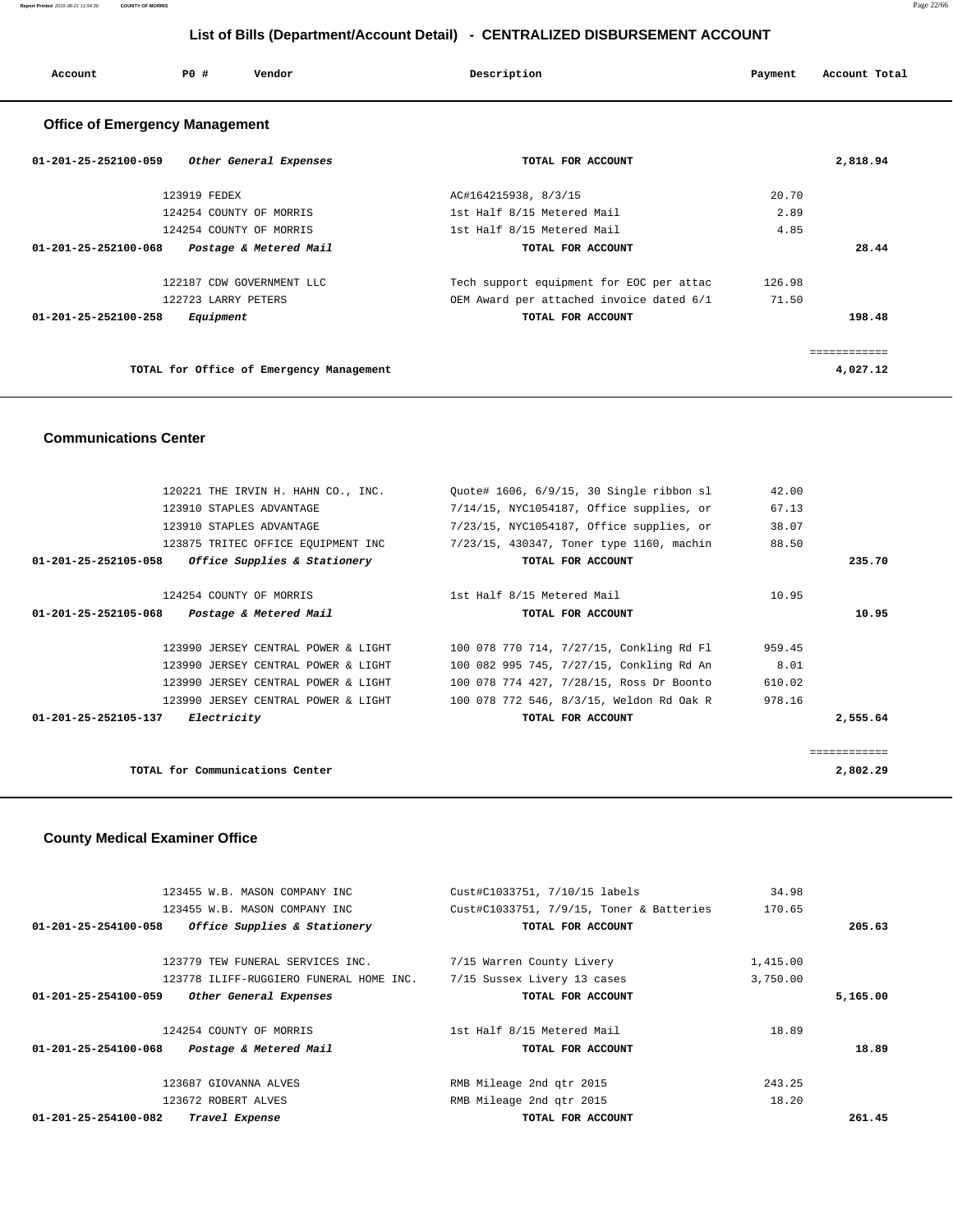| Account                               | PO#             | Vendor                          | Description                              | Payment  | Account Total |
|---------------------------------------|-----------------|---------------------------------|------------------------------------------|----------|---------------|
| <b>County Medical Examiner Office</b> |                 |                                 |                                          |          |               |
|                                       | 123457 NMS LABS |                                 | Sussex Toxicology June 2015              | 1,281.00 |               |
|                                       | 123457 NMS LABS |                                 | Warren Toxicology June 2015              | 1,396.00 |               |
| 01-201-25-254100-084                  |                 | Other Outside Services          | TOTAL FOR ACCOUNT                        |          | 6,244.00      |
|                                       |                 | 122162 MUNICIPAL CAPITAL CORP   | 12939, June, July, & August 2015 Payment | 483.83   |               |
| 01-201-25-254100-164                  |                 | Office Machines - Rental        | TOTAL FOR ACCOUNT                        |          | 483.83        |
|                                       |                 | 123667 CENTENNIAL PRODUCTS INC. | Cust#25584, 6/19/15, DNA Cards           | 155.00   |               |

123667 CENTENNIAL PRODUCTS INC. Freight 9.63

**TOTAL for County Medical Examiner Office 15,636.77**

 **01-201-25-254100-203 X-Ray & Medical Supplies TOTAL FOR ACCOUNT 3,257.97**

============

 123667 CENTENNIAL PRODUCTS INC. freight 11.34 123667 CENTENNIAL PRODUCTS INC. Cust#25584, 7/24/15, DNA Cards 310.00

 123793 ATLANTIC CONSOLIDATED LABORATORY 7/15 AC#A1520802210 case 14150584 735.00 123793 ATLANTIC CONSOLIDATED LABORATORY 7/15 AC#1520700317, Case 19150152 2,037.00

#### **County Sheriff's Department**

| 01-201-25-270100-039           | 124088 PHILIP DIGAVERO<br>Education Schools & Training             | 3-Night Stay @ Bally's Park Place, Atlan<br>TOTAL FOR ACCOUNT    | 324.21   | 324.21   |
|--------------------------------|--------------------------------------------------------------------|------------------------------------------------------------------|----------|----------|
| 01-201-25-270100-044           | 119215 NORITSU AMERICA CORPORATION<br>Equipment Service Agreements | 1-Year $(8/10/15 - 8/9/16)$ , Agreement for<br>TOTAL FOR ACCOUNT | 5,074.00 | 5,074.00 |
|                                | 123203 GILL ASSOCIATES IDENTIFICATION                              | (400) - ISO Prox Card Part#1386LGGMN (26                         | 1,455.00 |          |
|                                | 123203 GILL ASSOCIATES IDENTIFICATION                              | Shipping & Handling                                              | 28.75    |          |
| 01-201-25-270100-047           | Identification Equip&Supplies                                      | TOTAL FOR ACCOUNT                                                |          | 1,483.75 |
|                                | 123772 RIOS' ENGRAVING                                             | Brass Plates w/eng - PATRICIA GILBRIDE &                         | 58.00    |          |
| 01-201-25-270100-058           | Office Supplies & Stationery                                       | TOTAL FOR ACCOUNT                                                |          | 58.00    |
|                                | 123384 DEER PARK                                                   | $-6/15/15 - 7/14/15$ , Inv                                       | 1.06     |          |
|                                | 123384 DEER PARK                                                   | $6/15/15 - 7/14/15$ , Inv                                        | 212.86   |          |
| 01-201-25-270100-059           | Other General Expenses                                             | TOTAL FOR ACCOUNT                                                |          | 213.92   |
|                                | 121312 STAPLES ADVANTAGE                                           | Supplies/K. Rogers, Inv dtd 6/6/15, Orde                         | 246.01   |          |
|                                | 121312 STAPLES ADVANTAGE                                           | Supplies/S. Gonzalez, Inv dtd 6/6/15, Or                         | 298.01   |          |
|                                | 121312 STAPLES ADVANTAGE                                           | Supplies/K. Lehman/Admin, Inv dtd 6/24/1                         | 127.29   |          |
|                                | 123062 NORITSU AMERICA CORPORATION                                 | ITEM #H073132-00 Roll of Paper 5" x 100'                         | 245.00   |          |
|                                | 123062 NORITSU AMERICA CORPORATION                                 | ITEM #H073187-00 Roll Paper 12" x 100' S                         | 365.00   |          |
|                                | 123062 NORITSU AMERICA CORPORATION                                 | ITEM #H086078-00 Ink Cartridge 500 ML YE                         | 187.00   |          |
|                                | 123062 NORITSU AMERICA CORPORATION                                 | ITEM #H086077-00 Ink Cartridge 500 ML MA                         | 187.00   |          |
|                                | 123062 NORITSU AMERICA CORPORATION                                 | ITEM #H086076-00 Ink Cartridge 500 ML CY                         | 187.00   |          |
|                                | 123062 NORITSU AMERICA CORPORATION                                 | Ground Rate Shipping Flat Fee                                    | 75.00    |          |
| $01 - 201 - 25 - 270100 - 064$ | Photographic Suppies                                               | TOTAL FOR ACCOUNT                                                |          | 1,917.31 |
|                                | 124254 COUNTY OF MORRIS                                            | 1st Half 8/15 Metered Mail                                       | 514.58   |          |
| 01-201-25-270100-068           | Postage & Metered Mail                                             | TOTAL FOR ACCOUNT                                                |          | 514.58   |
|                                | 123523 COMMUNICATIONS SERVICE                                      | Auth.#15-027 - MC#14-18 Replace Broken A                         | 101.64   |          |
| $01 - 201 - 25 - 270100 - 072$ | Radio Repairs                                                      | TOTAL FOR ACCOUNT                                                |          | 101.64   |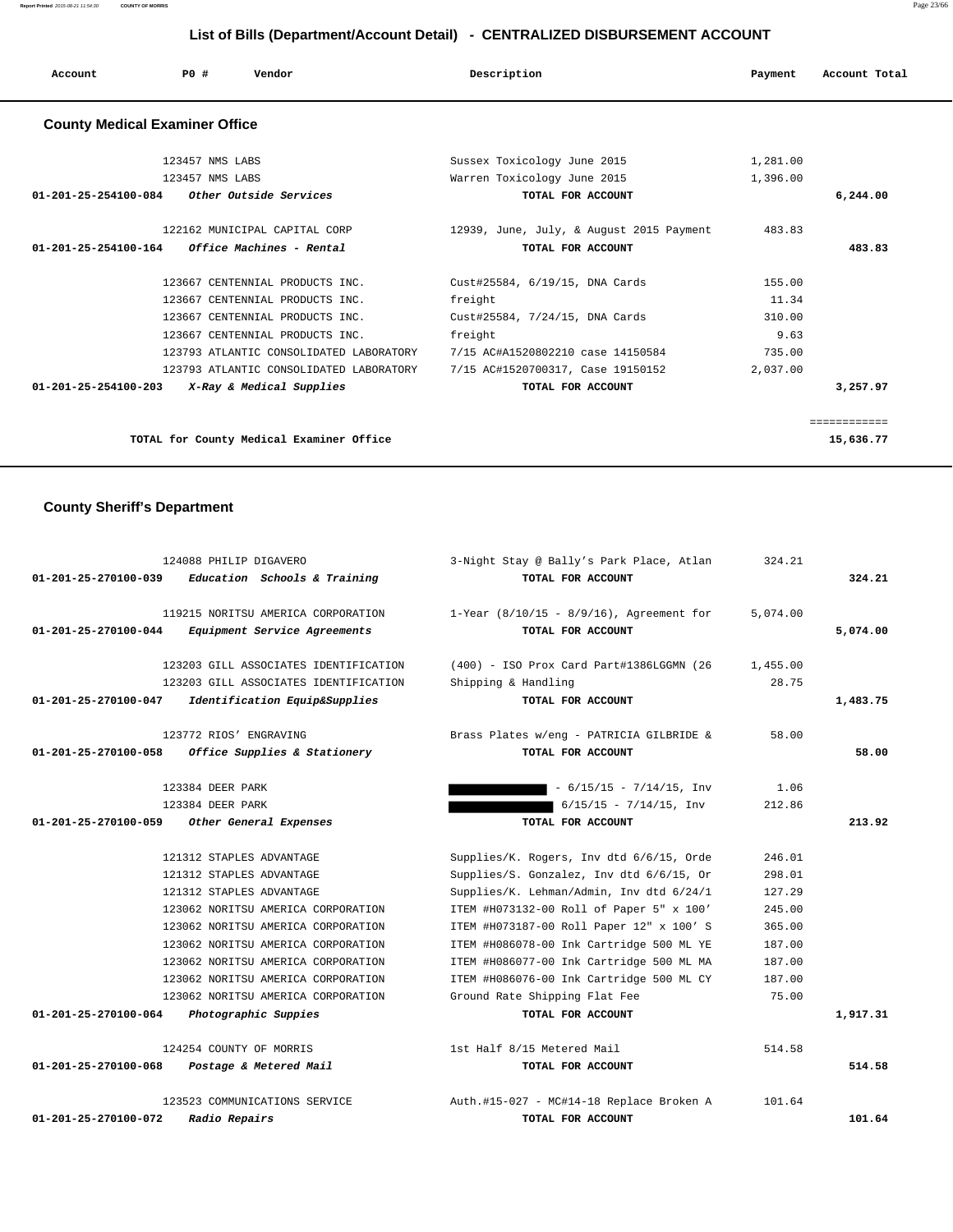**TOTAL for County Sheriff's Department 31,145.87**

| <b>County Sheriff's Department</b>                                                                    |                                                                                 |                  |          |
|-------------------------------------------------------------------------------------------------------|---------------------------------------------------------------------------------|------------------|----------|
|                                                                                                       |                                                                                 |                  |          |
| 123402 STAPLES ADVANTAGE                                                                              | Supplies - K. Rogers, Inv dtd 7/2/15, Or                                        | 80.09            |          |
| 123402 STAPLES ADVANTAGE                                                                              | Supplies - D. Bonfanti/K9, Inv dtd 7/7/1                                        | 66.38            |          |
| 123402 STAPLES ADVANTAGE                                                                              | Supplies - D. Bonfanti/K0, Inv dtd 7/10/                                        | 152.75           |          |
| 121311 STAPLES ADVANTAGE                                                                              | Supplies - K. Lehman/Admin, Inv dtd 6/24                                        | 10.58            |          |
| 121311 STAPLES ADVANTAGE                                                                              | Supplies - K. Lehman/Admin, Inv dtd 6/2                                         | 180.49           |          |
| 01-201-25-270100-095<br>Other Administrative Supplies                                                 | TOTAL FOR ACCOUNT                                                               |                  | 713.61   |
| 122969 VERIZON WIRELESS                                                                               | $5/24/15 - 6/23/15$ , Inv dtd $6/23/15$                                         | 765.12           |          |
| 123066 VERIZON WIRELESS                                                                               | $6/2/15$ - $7/1/15$ , Inv dtd $7/1/15$                                          | 1,667.91         |          |
| $01 - 201 - 25 - 270100 - 161$<br>Communications Equipment                                            | TOTAL FOR ACCOUNT                                                               |                  | 2,433.03 |
|                                                                                                       |                                                                                 |                  |          |
| 123053 INSTITUTE FOR FORENSIC PSYCHOLOGY                                                              | (2) Candidates: A. SKULSKY & G. WESTENBE                                        | 900.00           |          |
| 123053 INSTITUTE FOR FORENSIC PSYCHOLOGY                                                              | (2) Candidates: J. HASKIN, A. SALEMI 7/1                                        | 900.00           |          |
| 123053 INSTITUTE FOR FORENSIC PSYCHOLOGY                                                              | (4) Candidates: R. KELLY, K. KRAMER, D.                                         | 1,800.00         |          |
| 01-201-25-270100-198<br>Psychiatric Services                                                          | TOTAL FOR ACCOUNT                                                               |                  | 3,600.00 |
|                                                                                                       |                                                                                 |                  |          |
| 123125 UNIVERSAL UNIFORM SALES CO INC                                                                 | M. REILLY - Emblems/Alterations, Inv dtd                                        | 14.50            |          |
| 123125 UNIVERSAL UNIFORM SALES CO INC                                                                 | G. CRAWN - Shirts, POS#2-21656, Inv dtd                                         | 312.00           |          |
| 123125 UNIVERSAL UNIFORM SALES CO INC                                                                 | J. ATOCHE - Alterations, Inv dtd 6/2/15,                                        | 16.00            |          |
| 123125 UNIVERSAL UNIFORM SALES CO INC                                                                 | B. STANTON - Pants/Loops/Footwear, Inv d                                        | 316.95           |          |
| 123125 UNIVERSAL UNIFORM SALES CO INC                                                                 | D. MARSHALL - Outerwear, POS#2-22393, In                                        | 16.00            |          |
| 123125 UNIVERSAL UNIFORM SALES CO INC                                                                 | R. WALL - White Shirts/Emblems/Jewelry,                                         | 127.48           |          |
| 123125 UNIVERSAL UNIFORM SALES CO INC                                                                 | E. CROOKER - White Shirts/Emblems/Jewelr                                        | 127.48           |          |
| 123125 UNIVERSAL UNIFORM SALES CO INC                                                                 | P. DIGAVERO - White Shirts, Emblems/Jewe                                        | 127.48           |          |
| 122991 UNIVERSAL UNIFORM SALES CO INC                                                                 | T. OHLSEN - Academy Uniform & Access, In                                        | 777.00           |          |
| 122991 UNIVERSAL UNIFORM SALES CO INC                                                                 | J. HASKIN - Academy Uniform & Access, In                                        | 777.00           |          |
| 122991 UNIVERSAL UNIFORM SALES CO INC                                                                 | A. KING - Academy Uniform & Access, Inv                                         | 777.00           |          |
| 122991 UNIVERSAL UNIFORM SALES CO INC<br>122991 UNIVERSAL UNIFORM SALES CO INC                        | G. WESTENGERGER - Academy Uniform & Acce                                        | 777.00           |          |
| 123405 UNIVERSAL UNIFORM SALES CO INC                                                                 | G. MAROTTA - Academy Uniform & Access, I<br>DODD - Full Uniform, Inv dtd 7/9/15 | 777.00<br>777.00 |          |
| 123405 UNIVERSAL UNIFORM SALES CO INC                                                                 | SCHIEVELLA - White Shirt, Inv dtd 7/8/15                                        | 55.99            |          |
| 123405 UNIVERSAL UNIFORM SALES CO INC                                                                 | SALEMI - Full Uniform, Inv dtd 7/14/15                                          | 777.00           |          |
| 123405 UNIVERSAL UNIFORM SALES CO INC                                                                 | SKULSKY - Full Unforms, Inv dtd 7/7/15                                          | 777.00           |          |
| 123405 UNIVERSAL UNIFORM SALES CO INC                                                                 | KRAMER - Full Uniforms, Inv dtd 7/10/15                                         | 777.00           |          |
| 123405 UNIVERSAL UNIFORM SALES CO INC                                                                 | RUSH - Partial Uniforms, Inv dtd 7/14/15                                        | 462.00           |          |
| 01-201-25-270100-202<br>Uniform And Accessories                                                       | TOTAL FOR ACCOUNT                                                               |                  | 8,568.88 |
|                                                                                                       |                                                                                 |                  |          |
| 110996 UNIVERSAL UNIFORM SALES CO INC                                                                 | P. DIGAVERO - Police Equip/Ammo Case/Hol                                        | 353.95           |          |
| 110996 UNIVERSAL UNIFORM SALES CO INC                                                                 | D. Thornton - Belt, POS#1-27595, Inv dtd                                        | 40.00            |          |
| 110996 UNIVERSAL UNIFORM SALES CO INC                                                                 | K. Lehman - Alterations (embroider Name)                                        | 16.00            |          |
| 110996 UNIVERSAL UNIFORM SALES CO INC                                                                 | DEPT/O'ROURKE - Gold Wreath Collar Insig                                        | 667.00           |          |
| 110996 UNIVERSAL UNIFORM SALES CO INC                                                                 | C. KOVACS - Alterations to blousecoat, P                                        | 40.00            |          |
| 110996 UNIVERSAL UNIFORM SALES CO INC                                                                 | F. BENEVENTO - Boots, POS#2-19506, Inv d                                        | 109.99           |          |
| 110996 UNIVERSAL UNIFORM SALES CO INC                                                                 | R. JEANNETTE - Alterations, POS#2-1953,                                         | 42.00            |          |
| 110996 UNIVERSAL UNIFORM SALES CO INC                                                                 | A. CASALE - Loops/Alterations, POS#1-281                                        | 178.00           |          |
| 110996 UNIVERSAL UNIFORM SALES CO INC                                                                 | DEPT - Patches MCSO, POS#2-19705, Inv dt                                        | 25.00            |          |
| 110996 UNIVERSAL UNIFORM SALES CO INC                                                                 | G. WALSH - Adjustment/Inv#239795, Inv dt                                        | $-225.00$        |          |
| 01-203-25-270100-202<br>(2014) Uniform And Accessories                                                | TOTAL FOR ACCOUNT                                                               |                  | 1,246.94 |
|                                                                                                       |                                                                                 |                  |          |
| 89562 LAWMEN SUPPLY CO OF NJ, INC.<br>County Sheriff's Department CP: 2013 OE<br>01-204-55-270100-513 | To move to contracts payable<br>TOTAL FOR ACCOUNT                               | 4,896.00         | 4,896.00 |
|                                                                                                       |                                                                                 |                  |          |
|                                                                                                       |                                                                                 |                  |          |

============

# **List of Bills (Department/Account Detail) - CENTRALIZED DISBURSEMENT ACCOUNT**

 **Account P0 # Vendor Description Payment Account Total**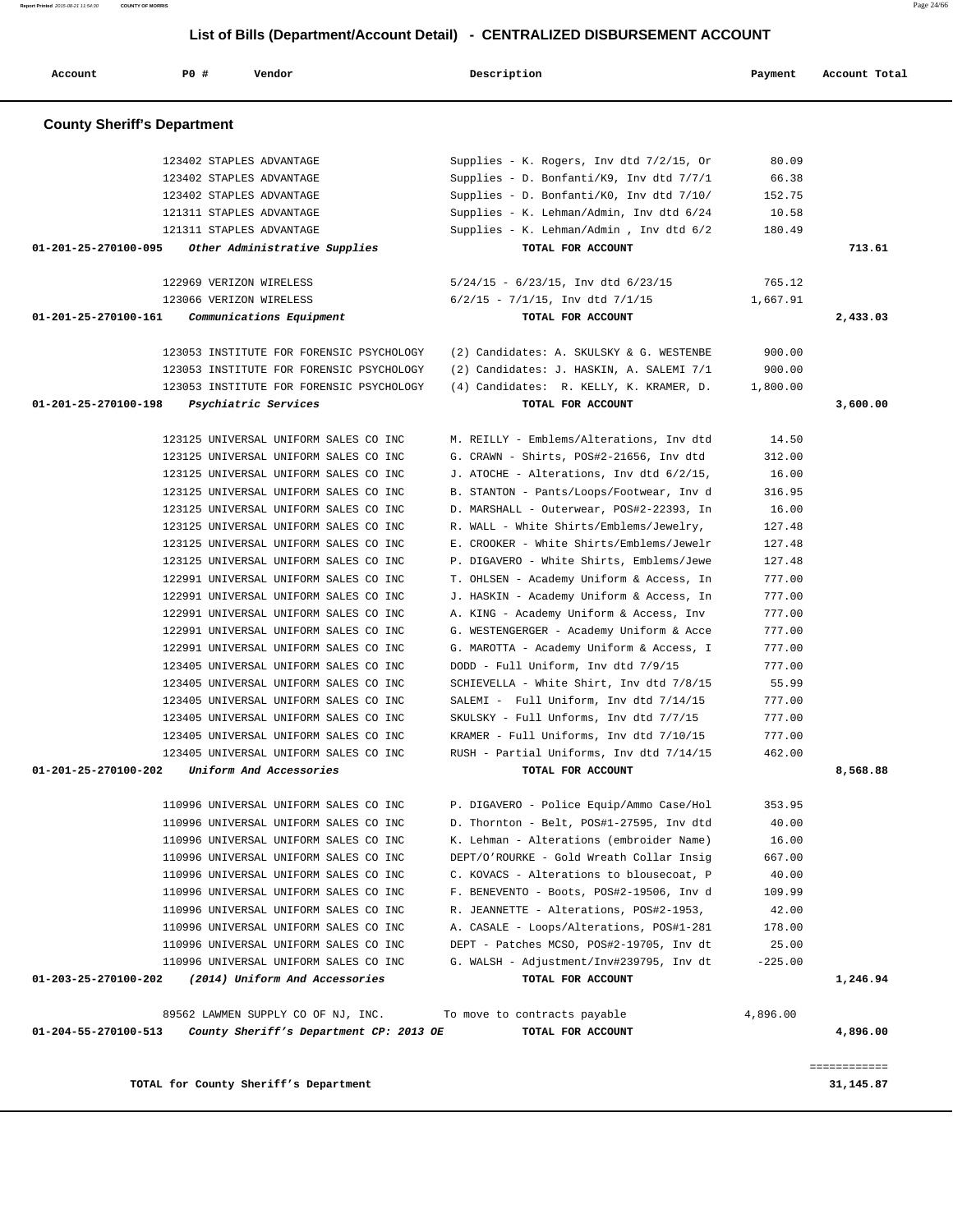**Report Printed** 2015-08-21 11:54:30 **COUNTY OF MORRIS** Page 25/66

# **List of Bills (Department/Account Detail) - CENTRALIZED DISBURSEMENT ACCOUNT**

| Account                        | PO#<br>Vendor                                                              | Description                                                                              | Payment           | Account Total |
|--------------------------------|----------------------------------------------------------------------------|------------------------------------------------------------------------------------------|-------------------|---------------|
|                                |                                                                            |                                                                                          |                   |               |
|                                | 122727 DELL MARKETING L.P.                                                 | 9-Cell Lithium Ion Battery for Latitude                                                  | 115.49            |               |
|                                | 123274 W.B. MASON COMPANY INC                                              | Cust.C1033751 - Ink & Toner**Attention S                                                 | 484.93            |               |
| 01-201-25-275100-037           | Data Processing Supplies                                                   | TOTAL FOR ACCOUNT                                                                        |                   | 600.42        |
|                                |                                                                            |                                                                                          |                   |               |
|                                | 123272 DIVISION OF CRIMINAL JUSTICE                                        | Detective Mary Zaromatidis - January 28-                                                 | 2,000.00          |               |
|                                | 123629 DIVISION OF CRIMINAL JUSTICE<br>123629 DIVISION OF CRIMINAL JUSTICE | MBCI Criminal Procedure Update 6/19/15**<br>MBCI Interview & Interrogation 6/11/2015     | 50.00<br>100.00   |               |
| $01 - 201 - 25 - 275100 - 039$ | Education Schools & Training                                               | TOTAL FOR ACCOUNT                                                                        |                   | 2,150.00      |
|                                |                                                                            |                                                                                          |                   |               |
|                                | 118887 THOMSON REUTERS                                                     | Account #1000176025 -April 2015- Law Lib                                                 | 1,423.07          |               |
|                                | 118887 THOMSON REUTERS                                                     | Account#1003917278-April 2015- Appellate                                                 | 1,411.64          |               |
| 01-201-25-275100-050           | Law Books                                                                  | TOTAL FOR ACCOUNT                                                                        |                   | 2,834.71      |
|                                | 123213 OFFICE CONCEPTS GROUP, INC.                                         | Account #16868 -Misc.Office Supplies                                                     | 110.78            |               |
|                                | 122989 PAPER MART INC                                                      | 8 1/2x 11 Copy Paper                                                                     | 1,234.00          |               |
|                                | 123853 W.B. MASON COMPANY INC                                              | $Cust.C1033751 - Fastners$                                                               | 35.76             |               |
|                                | 123852 PATRICIA STEWART                                                    | Custom Framing-Victim Witness Advocacy                                                   | 128.74            |               |
|                                | 123516 T J'S SPORTWIDE TROPHY                                              | Sales Order #278986 - RETIREMENT PLAQUE                                                  | 110.68            |               |
| 01-201-25-275100-058           | Office Supplies & Stationery                                               | TOTAL FOR ACCOUNT                                                                        |                   | 1,619.96      |
|                                | 123172 FEDEX                                                               | Account 105105762 (7/1-7/9/15) Express Ma                                                | 170.02            |               |
|                                | 124254 COUNTY OF MORRIS                                                    | 1st Half 8/15 Metered Mail                                                               | 855.99            |               |
| 01-201-25-275100-068           | Postage & Metered Mail                                                     | TOTAL FOR ACCOUNT                                                                        |                   | 1,026.01      |
|                                |                                                                            |                                                                                          |                   |               |
|                                | 123510 COMMUNICATIONS SERVICE                                              | Work order #59584-radio removal (Insuran                                                 | 380.00            |               |
|                                | 123510 COMMUNICATIONS SERVICE                                              | Word order#49645-Radio & siren removal (                                                 | 380.00            |               |
| 01-201-25-275100-072           | Radio Repairs                                                              | TOTAL FOR ACCOUNT                                                                        |                   | 760.00        |
|                                | 123858 KRISTI ALLEGRETTA                                                   | Tire repair on County vehicle (7/22/15)                                                  | 48.50             |               |
|                                | 124137 SHAUN R. HORST                                                      | Top Gun Class #47 - Lodging, Fuel and Me                                                 | 496.40            |               |
| 01-201-25-275100-082           | Travel Expense                                                             | TOTAL FOR ACCOUNT                                                                        |                   | 544.90        |
|                                |                                                                            |                                                                                          |                   |               |
|                                | 117450 CABLEVISION<br>117450 CABLEVISION                                   | Account #07876-625785-01-9<br>$4/1/15 - 4/30$<br>Account #07876-616338-01-7 4/1/15-4/30/ | 229.85<br>179.90  |               |
|                                | 123174 COFFEE LOVERS COFFEE SERVICE                                        | Customer #MORRI005-Coffee/Tea/Stirrers                                                   | 103.59            |               |
|                                | 112858 MAJOR POLICE SUPPLY                                                 | ELS-210 2-Caprices/2-CV wiht paritions                                                   | 609.00            |               |
|                                | 112858 MAJOR POLICE SUPPLY                                                 | Install **For: Fugitive Unit Vehicles                                                    | 396.00            |               |
|                                | 112858 MAJOR POLICE SUPPLY                                                 | Additional Labor                                                                         | 288.00            |               |
|                                | 123510 COMMUNICATIONS SERVICE                                              | Work order#49613-Troubleshoot lights (D/                                                 | 375.00            |               |
|                                | 123510 COMMUNICATIONS SERVICE                                              | Work order#49621-Siren & Lights not work                                                 | 205.00            |               |
|                                | 123510 COMMUNICATIONS SERVICE                                              | Work order #49644-radio removal(Domestic                                                 | 380.00            |               |
|                                | 123510 COMMUNICATIONS SERVICE<br>120245 CABLEVISION                        | Work order#49620-Lights not working (Lt.<br>Account #07876-616338-01-7 June 2015         | 105.00<br>189.90  |               |
|                                | 120245 CABLEVISION                                                         | Account#07876-625785-01-9 June 2015-SEU                                                  | 229.85            |               |
|                                | 120245 CABLEVISION                                                         | Account#07876-634130-01-5(SEU)                                                           | 195.74            |               |
|                                | 120245 CABLEVISION                                                         | Account#07876-629490-01-0 (MCPO)                                                         | 157.44            |               |
|                                | 120245 CABLEVISION                                                         | Account#07876-629289-01-7 (SEU)                                                          | 84.84             |               |
|                                | 123850 VERIZON                                                             | Account #973 285-4391 669 50Y (7/14-8/13                                                 | 268.06            |               |
|                                | 123717 VERIZON                                                             | Account #973 285-5371 820 57Y (7/14-8/13                                                 | 30.85             |               |
| 01-201-25-275100-118           | Investigation Expense                                                      | TOTAL FOR ACCOUNT                                                                        |                   | 4,028.02      |
|                                | 123103 DAVID KENNY                                                         | State v Kwati Jackson (MCPO14-0159/MCSO1                                                 | 258.74            |               |
|                                | 124310 GREGORY ROSSI                                                       | Extradition - Raleigh, NC, Hotel, Fuel a                                                 | 323.31            |               |
| 01-201-25-275100-126           | Court Expenses-Extradition                                                 | TOTAL FOR ACCOUNT                                                                        |                   | 582.05        |
|                                |                                                                            |                                                                                          |                   |               |
|                                | 123175 DEER PARK<br>123175 DEER PARK                                       | Account #0434996856 (6/19-7/14/15)<br>Remove Sales Tax                                   | 326.20<br>$-0.07$ |               |
| 01-201-25-275100-147           | Water                                                                      | TOTAL FOR ACCOUNT                                                                        |                   | 326.13        |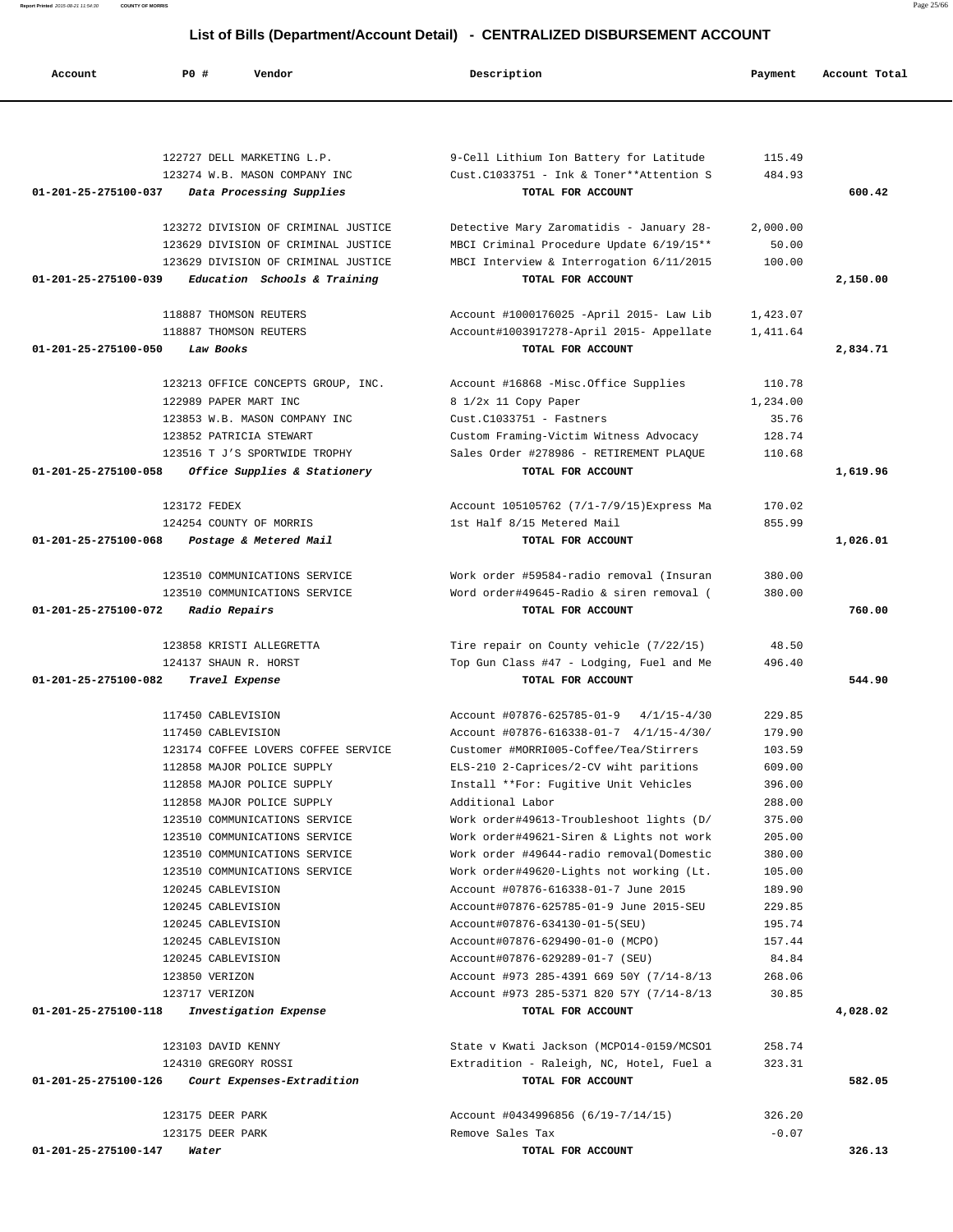**Report Printed** 2015-08-21 11:54:30 **COUNTY OF MORRIS** Page 26/66

# **List of Bills (Department/Account Detail) - CENTRALIZED DISBURSEMENT ACCOUNT**

| Account | PO# | Vendor                               | Description | Account Total<br>Payment |
|---------|-----|--------------------------------------|-------------|--------------------------|
|         |     | TOTAL for County Prosecutor's Office |             | 14,472.20                |

 **County Jail** 

|                                         | 122182 VERIZON WIRELESS                             | CELL SERVICE DATED 6.26.15                                        | 306.27    |           |
|-----------------------------------------|-----------------------------------------------------|-------------------------------------------------------------------|-----------|-----------|
|                                         | $01-201-25-280100-031$ Cellular Phones/Pagers       | TOTAL FOR ACCOUNT                                                 |           | 306.27    |
|                                         | 121693 EAST COAST GANG                              | TRAINING FOR BAENA, HERRERA-GARCIA, LEVEND                        | 400.00    |           |
|                                         | 110820 PESI INC.                                    | TRAINING FOR L. PETRUCCI ON 1.15.15                               | 189.99    |           |
|                                         | 110820 PESI INC.                                    | TRAINING FOR S.DAVENPORT DATED 2.17.15                            | 189.00    |           |
|                                         | 110820 PESI INC.                                    | TRAINING FOR L.WOOD ON 2.17.15                                    | 189.99    |           |
|                                         | 110820 PESI INC.                                    | TRAINING FOR L.PETRUCCI ON 3.11.15                                | 189.99    |           |
|                                         | 110820 PESI INC.                                    | TRAINING FOR M. SARABAEZ ON 3.11.15                               | 189.99    |           |
|                                         | $01-201-25-280100-039$ Education Schools & Training | TOTAL FOR ACCOUNT                                                 |           | 1,348.96  |
|                                         | 123011 STAPLES ADVANTAGE                            | OFFICE SUPPLES DATED 5.23.15                                      | 494.95    |           |
|                                         | 123011 STAPLES ADVANTAGE                            | OFFICE SUPPLES DATED 5.23.15                                      | 101.99    |           |
|                                         | 123023 W.B. MASON COMPANY INC                       | OFICE SUPPLIES DATED 6.29.15                                      | 50.67     |           |
|                                         | 123054 STAPLES ADVANTAGE                            | OFFICE SUPPLES DATED 1.7.15                                       | 1,809.96  |           |
|                                         | 123076 TRITEC OFFICE EQUIPMENT INC                  | COLOR COPIES FOR INTAKE COPIER FROM 4.1.                          | 267.82    |           |
|                                         | 123076 TRITEC OFFICE EQUIPMENT INC                  | COLOR COPIES FOR ADMIN COPIER FROM 4.1.1                          | 311.78    |           |
|                                         | 123076 TRITEC OFFICE EQUIPMENT INC                  | COLOR COPIES FOR I.A. COPIER FROM 4.1.15                          | 62.86     |           |
|                                         | 123226 W.B. MASON COMPANY INC                       | OFFICE SUPPLIES DATED 7.10.15                                     | 210.56    |           |
|                                         | $01-201-25-280100-058$ Office Supplies & Stationery | TOTAL FOR ACCOUNT                                                 |           | 3,310.59  |
|                                         | 122179 VERIZON WIRELESS                             | GPS TRACKING SERVICE DATED 6.23.15                                | 90.16     |           |
|                                         | 01-201-25-280100-059 Other General Expenses         | TOTAL FOR ACCOUNT                                                 |           | 90.16     |
|                                         | 124254 COUNTY OF MORRIS                             | 1st Half 8/15 Metered Mail                                        | 109.94    |           |
|                                         | 01-201-25-280100-068 Postage & Metered Mail         | TOTAL FOR ACCOUNT                                                 |           | 109.94    |
|                                         |                                                     | 123115 REDMANN ELECTRIC CO., INC. ELECTRICAL REPAIRS DATED 4.3.15 | 2,674.52  |           |
|                                         | 123115 REDMANN ELECTRIC CO., INC.                   | ELECTRICAL REPAIRS DATED 4.1.15                                   | 1,796.64  |           |
|                                         | 123055 T J'S SPORTWIDE TROPHY                       | PLAQUE AND ENGRAVING DATED 7.9.15                                 | 50.30     |           |
|                                         | $01-201-25-280100-084$ Other Outside Services       | TOTAL FOR ACCOUNT                                                 |           | 4,521.46  |
|                                         | 123081 CASTLE PRINTING                              | KEY TAGS DATED 07.10.15                                           | 15.00     |           |
|                                         | 122807 CY DRAKE LOCKSMITHS, INC. KEYS DATED 7.9.15  |                                                                   | 45.00     |           |
| 01-201-25-280100-128 Security Equipment |                                                     | TOTAL FOR ACCOUNT                                                 |           | 60.00     |
|                                         | 123118 ARAMARK CHARLOTTE LOCKBOX                    | 200334000 - Morris STAFF & INMATE MEALS                           | 12,911.65 |           |
|                                         | 123118 ARAMARK CHARLOTTE LOCKBOX                    | STAFF MEALS DATED 7.8.15                                          | 300.00    |           |
|                                         | 123164 ARAMARK CHARLOTTE LOCKBOX                    | STAFF & INMATE MEALS DATED 7.15.15                                | 13,055.11 |           |
|                                         | 123164 ARAMARK CHARLOTTE LOCKBOX                    | STAFF MEALS DATED 7.15.15                                         | 450.00    |           |
| 01-201-25-280100-185                    | Food                                                | TOTAL FOR ACCOUNT                                                 |           | 26,716.76 |
|                                         | 120260 MATERNAL FETAL MEDICINE                      | MEDICAL CARE FOR J.BRINK DATED 4.30.15                            | 406.25    |           |
|                                         | 120667 STERICYCLE INC.                              | MEDICAL WASTE SERVICES FROM 4/2015 TO 3/                          | 4,182.12  |           |
|                                         | 117802 MORRIS IMAGING ASSOC II PA                   | MEDICAL CARE FOR T.BOOZE DATED 3.16.15                            | 254.00    |           |
|                                         | 121002 MATERNAL FETAL MEDICINE                      | - MEDICAL CARE FOR C.TH                                           | 308.75    |           |
| 01-201-25-280100-189                    | Medical                                             | TOTAL FOR ACCOUNT                                                 |           | 5,151.12  |
|                                         | 122214 WHITE IRON LLC                               | REPAIR/PARTS FOR ROOF LADDERS DATED 7.7.                          | 3,100.00  |           |
| 01-201-25-280100-223                    | <b>Building Repairs</b>                             | TOTAL FOR ACCOUNT                                                 |           | 3,100.00  |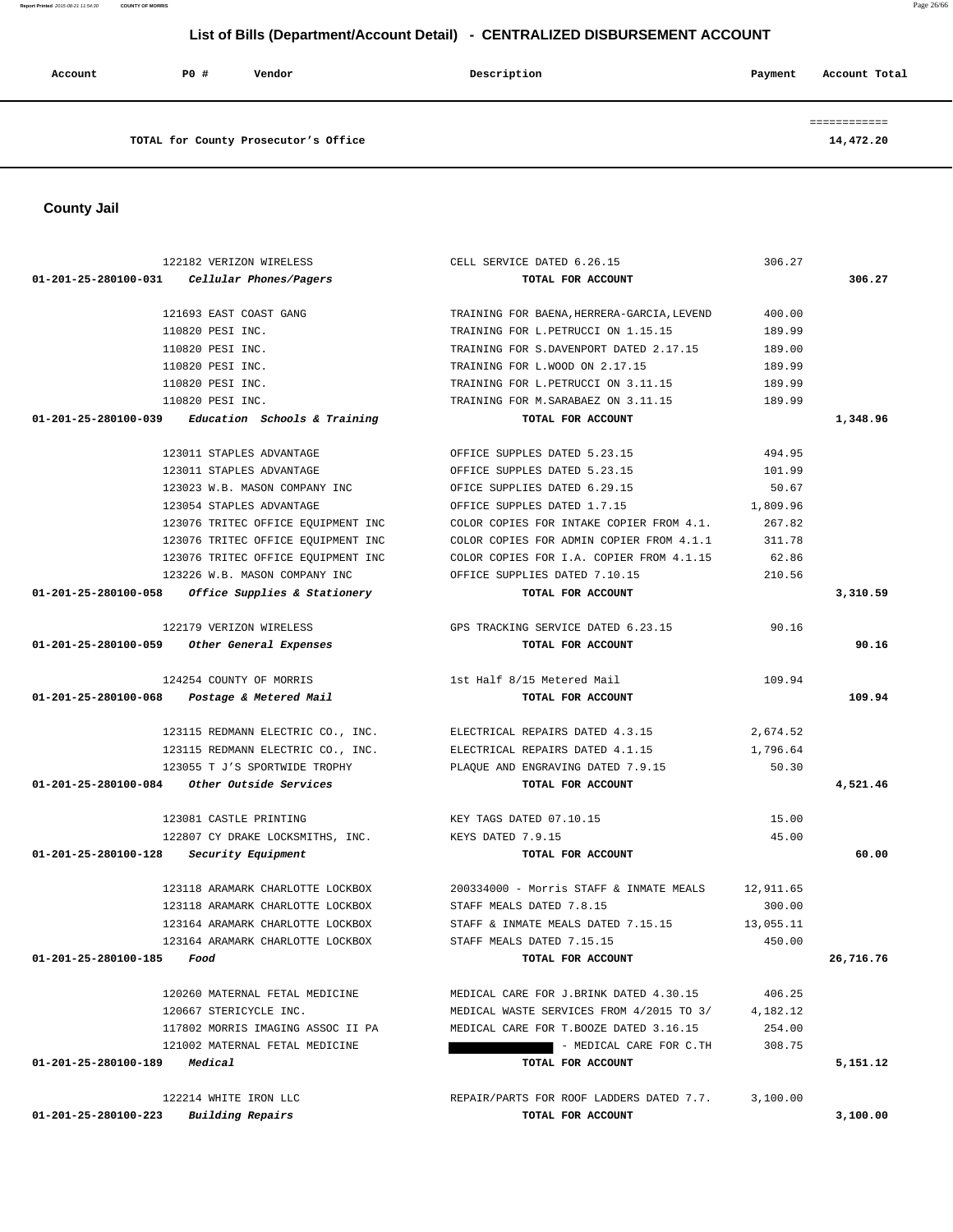| Account                        | PO#<br>Vendor                  | Description                           | Account Total<br>Payment |
|--------------------------------|--------------------------------|---------------------------------------|--------------------------|
| <b>County Jail</b>             |                                |                                       |                          |
| $01 - 201 - 25 - 280100 - 249$ | Bldg Maintenance Supplies      | TOTAL FOR ACCOUNT                     | 249.97                   |
|                                | 123146 ALLEN PAPER & SUPPLY CO | FACILITY PAPER PRODUCTS DATED 5.26.15 | 1,755.40                 |
|                                | 122244 PYRAMID SCHOOL PRODUCTS | JANITORIAL SUPPLIES DATED 5.14.15     | 553.46                   |
|                                | 118386 PYRAMID SCHOOL PRODUCTS | JANITORIAL SUPPLIES DATED 4.22.15     | 44.09                    |
|                                | 118386 PYRAMID SCHOOL PRODUCTS | JANITORIAL SUPPLIES DATED 4.17.15     | 2,084.93                 |
|                                | 118386 PYRAMID SCHOOL PRODUCTS | Item DV0990685 Returned - Wrong Item  | $-44.09$                 |
|                                | 118386 PYRAMID SCHOOL PRODUCTS | Item DV0990685 Returned - Wrong Item  | $-837.71$                |

============

 **01-201-25-280100-252 Janitorial Supplies TOTAL FOR ACCOUNT 3,556.08**

**TOTAL for County Jail 48,521.31**

 **County Youth Detention Facilit**

|          | 700.00   | Psychological Evaluations for 2 potentia  | 123424 INSTITUTE FOR FORENSIC PSYCHOLOGY                       |
|----------|----------|-------------------------------------------|----------------------------------------------------------------|
| 700.00   |          | TOTAL FOR ACCOUNT                         | 01-201-25-281100-018<br>Appropriation Credits                  |
|          | 303.99   | Sony Replacement Lamp F/VPLEX100 Mfg# LM  | 122651 CDW GOVERNMENT LLC                                      |
|          | 400.00   | Great Reptiles program                    | 124363 SNAKES-N-SCALES AND TURTLE                              |
| 703.99   |          | TOTAL FOR ACCOUNT                         | 01-201-25-281100-039<br>Education Schools & Training           |
|          | 142.76   | HEW-CE410A, Toner LJ, 3051, BK            | 123177 OFFICE CONCEPTS GROUP, INC.                             |
|          | 274.45   | HEW-CF370AM, Toner, JL, 305A, CMY         | 123177 OFFICE CONCEPTS GROUP, INC.                             |
|          | 389.80   | Paper, Xero, We, 8.5x11.20#               | 123404 W.B. MASON COMPANY INC                                  |
|          | 13.00    | Pad, Wdrld, Gum, Ltr, We                  | 123404 W.B. MASON COMPANY INC                                  |
| 820.01   |          | TOTAL FOR ACCOUNT                         | $01 - 201 - 25 - 281100 - 058$<br>Office Supplies & Stationery |
|          | 91.92    | 1st Half 8/15 Metered Mail                | 124254 COUNTY OF MORRIS                                        |
| 91.92    |          | TOTAL FOR ACCOUNT                         | 01-201-25-281100-068<br>Postage & Metered Mail                 |
|          | 44.85    | 15-5 Gal Nestle Pure Life Drinking Wtr    | 123178 DEER PARK                                               |
|          | 0.99     | Rent                                      | 123178 DEER PARK                                               |
|          | 2,286.08 | Contractual charge (\$571.52) weekly      | 124432 SODEXO INC & AFFILIATES                                 |
|          | 2,398.82 | Congregate Meals: 866.00 Meals x \$2.7700 | 124432 SODEXO INC & AFFILIATES                                 |
|          | 1,248.50 | AFI and Other                             | 124432 SODEXO INC & AFFILIATES                                 |
| 5,979.24 |          | TOTAL FOR ACCOUNT                         | 01-201-25-281100-185<br>Food                                   |
|          | 13.50    | Misc Leather Good 7 Access Belt Style#29  | 123428 UNIVERSAL UNIFORM SALES CO INC                          |
|          |          |                                           |                                                                |
|          | 8.98     | Misc Jewelry/Badges/Buttons Name Plate G  | 123428 UNIVERSAL UNIFORM SALES CO INC                          |
|          | 50.00    | 50/50 T-Shirt Gold Logo Black L           | 123428 UNIVERSAL UNIFORM SALES CO INC                          |
|          | 18.00    | Misc Emblems Sergeant Chevron Patches     | 123428 UNIVERSAL UNIFORM SALES CO INC                          |
|          | 42.00    | Misc Alterations (our shop) Tailoring of  | 123428 UNIVERSAL UNIFORM SALES CO INC                          |
|          | 14.00    | Misc Jewelry/Badges/Buttons Gold Sqt Che  | 123428 UNIVERSAL UNIFORM SALES CO INC                          |
|          | 8.00     | Misc Jewelry/Badges/Buttons Gold Buttons  | 123428 UNIVERSAL UNIFORM SALES CO INC                          |

**TOTAL for County Youth Detention Facilit 8,449.64**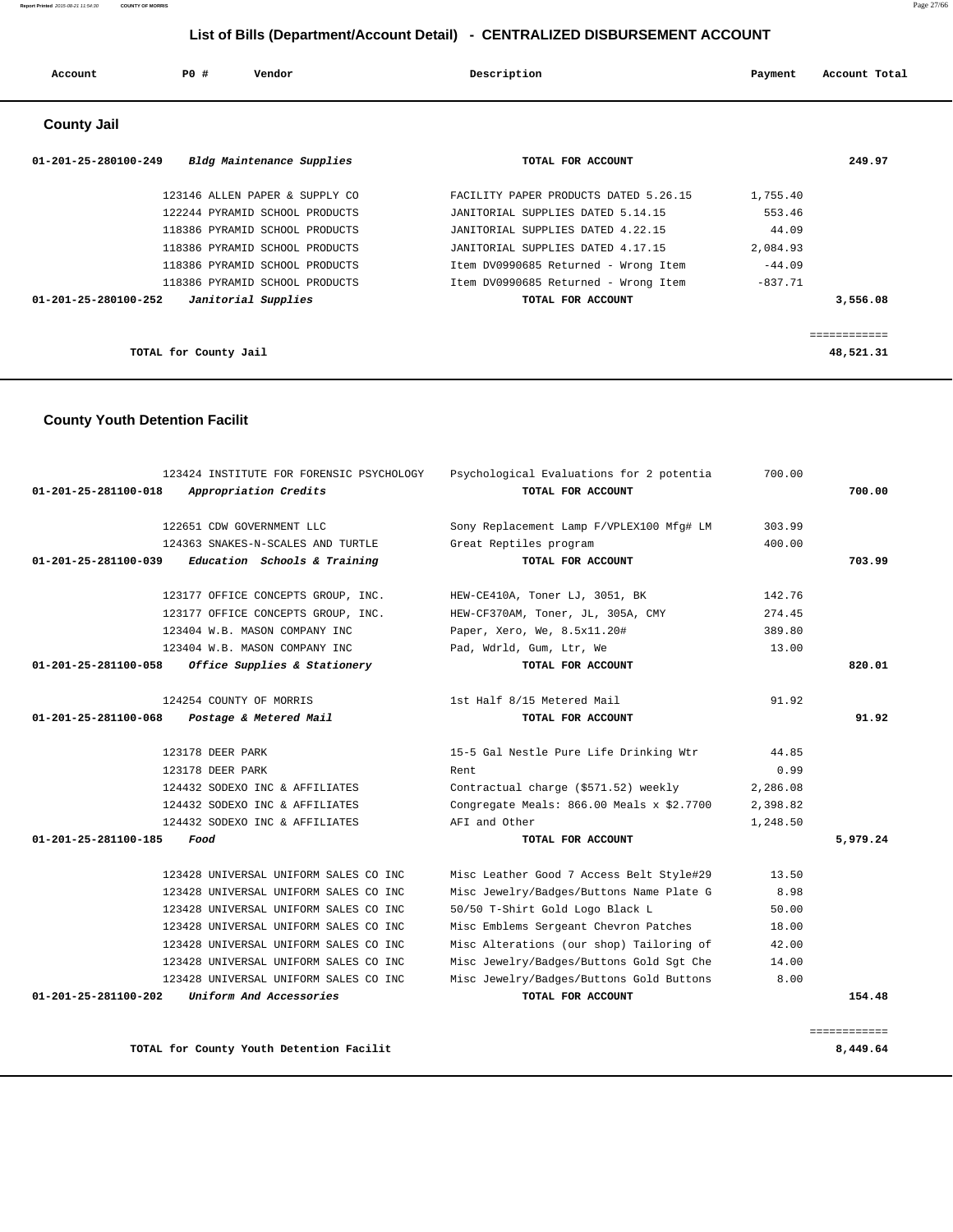**Report Printed** 2015-08-21 11:54:30 **COUNTY OF MORRIS** Page 28/66

# **List of Bills (Department/Account Detail) - CENTRALIZED DISBURSEMENT ACCOUNT**

| Account              | P0 #<br>Vendor                                             | Description                          | Payment          | Account Total |
|----------------------|------------------------------------------------------------|--------------------------------------|------------------|---------------|
|                      |                                                            |                                      |                  |               |
|                      |                                                            |                                      |                  |               |
|                      | 124191 MUNICIPAL CAPITAL CORP                              | Copier Lease Savin C9120/Ricoh C2051 | 586.83           |               |
| 01-201-26-290100-058 | Office Supplies & Stationery                               | TOTAL FOR ACCOUNT                    |                  | 586.83        |
|                      | 124254 COUNTY OF MORRIS                                    | 1st Half 8/15 Metered Mail           | 6.74             |               |
|                      | 01-201-26-290100-068 Postage & Metered Mail                | TOTAL FOR ACCOUNT                    |                  | 6.74          |
|                      | 124266 NATIONAL FUEL OIL INC.                              | Fuel Charges 7/15                    | 4,700.26         |               |
| 01-201-26-290100-140 | Gas Purchases                                              | TOTAL FOR ACCOUNT                    |                  | 4,700.26      |
|                      | 123249 TOWNSQUARE DINER RESTAURANT                         | meals $4/21 - 6/24/15$               | 290.00           |               |
|                      | 123249 TOWNSQUARE DINER RESTAURANT                         | 15% Gratuity                         | 43.50            |               |
|                      | 122767 A & A FINE FOODS INC.                               | meals $3/23 - 3/28/2015$             | 70.00            |               |
|                      | 122767 A & A FINE FOODS INC.                               | 15% Gratuity                         | 10.00            |               |
|                      | 122411 RED BARN RESTAURANT                                 | meals $3/24 - 4/15/2015$             | 70.00            |               |
|                      | 122411 RED BARN RESTAURANT                                 | 15% Gratuity                         | 10.50            |               |
| 01-201-26-290100-188 | <i><b>Meals</b></i>                                        | TOTAL FOR ACCOUNT                    |                  | 494.00        |
|                      | 124369 KENNETH PLATT                                       | boots per contract                   | 90.00            |               |
|                      | 124416 HENRY VANSOLKEMA                                    | work boots per contract              | 90.00            |               |
|                      | 01-201-26-290100-207 Uniform & Clothing Allowance          | TOTAL FOR ACCOUNT                    |                  | 180.00        |
|                      | 123242 RICCIARDI BROTHERS                                  | stripe traffic white spray paint     | 131.76           |               |
| 01-201-26-290100-221 | Beads & Paints                                             | TOTAL FOR ACCOUNT                    |                  | 131.76        |
|                      |                                                            |                                      |                  |               |
|                      | 123470 TILCON NEW YORK INC.                                | $I - 5$                              | 1,775.53         |               |
|                      | 123470 TILCON NEW YORK INC.                                | $I - 6$                              | 303.51           |               |
|                      | 123486 TILCON NEW YORK INC.                                | $I - 5$                              | 166.83           |               |
|                      | 123486 TILCON NEW YORK INC.                                | 9.5M64 30R                           | 202.27           |               |
|                      | 123486 TILCON NEW YORK INC.                                | $I - 5$                              | 538.94           |               |
|                      | 123486 TILCON NEW YORK INC.                                | $I - 6$                              | 911.28           |               |
|                      | 122795 TILCON NEW YORK INC.                                | $I - 5$                              | 276.18           |               |
|                      | 122795 TILCON NEW YORK INC.                                | $I - 6$                              | 451.89           |               |
|                      | 122795 TILCON NEW YORK INC.                                | $I - 5$                              | 871.97           |               |
|                      | 122795 TILCON NEW YORK INC.                                | $I - 6$                              | 857.36           |               |
|                      | 122795 TILCON NEW YORK INC.                                | $I - 5$                              | 1,379.63         |               |
|                      | 122795 TILCON NEW YORK INC.                                | $I - 5$                              | 484.81           |               |
|                      | 122795 TILCON NEW YORK INC.<br>122795 TILCON NEW YORK INC. | QPR winter mix                       | 980.46<br>556.50 |               |
|                      | 122795 TILCON NEW YORK INC.                                | 9.5M64 30R, I-5<br>$I - 5$           | 546.21           |               |
|                      | 122795 TILCON NEW YORK INC.                                | $I - 5$                              | 540.08           |               |
|                      | 122795 TILCON NEW YORK INC.                                | $I - 5$                              | 1,776.03         |               |
|                      | 122795 TILCON NEW YORK INC.                                | $I - 5$                              | 1,066.57         |               |
|                      | 122795 TILCON NEW YORK INC.                                | QPR winter mix                       | 1,825.80         |               |
|                      | 122795 TILCON NEW YORK INC.                                | $I - 5$                              | 1,562.18         |               |
|                      | 122795 TILCON NEW YORK INC.                                | $I - 5$                              | 1,378.97         |               |
|                      | 122795 TILCON NEW YORK INC.                                | rip-rap 12"-18", rip-rap 18"-24"     | 702.75           |               |
|                      | 122795 TILCON NEW YORK INC.                                | $I - 5$                              | 1,852.81         |               |
|                      | 122795 TILCON NEW YORK INC.                                | $I - 5$                              | 202.83           |               |
|                      | 122795 TILCON NEW YORK INC.                                | $I - 5$                              | 1,195.10         |               |
|                      | 122795 TILCON NEW YORK INC.                                | $I - 5$                              | 426.40           |               |
|                      | 122795 TILCON NEW YORK INC.                                | $I - 6$                              | 679.06           |               |
|                      | 122795 TILCON NEW YORK INC.                                | $I - 5$                              | 129.00           |               |
|                      | 122795 TILCON NEW YORK INC.                                | $I - 5$                              | 217.90           |               |
|                      | 122795 TILCON NEW YORK INC.                                | $I - 5$                              | 450.89           |               |
|                      | 122795 TILCON NEW YORK INC.                                | $I - 6$                              | 1,241.55         |               |
|                      | 122795 TILCON NEW YORK INC.<br>122795 TILCON NEW YORK INC. | $I - 5$<br>$I-5$ , $I-6$             | 112.82<br>646.59 |               |
|                      |                                                            |                                      |                  |               |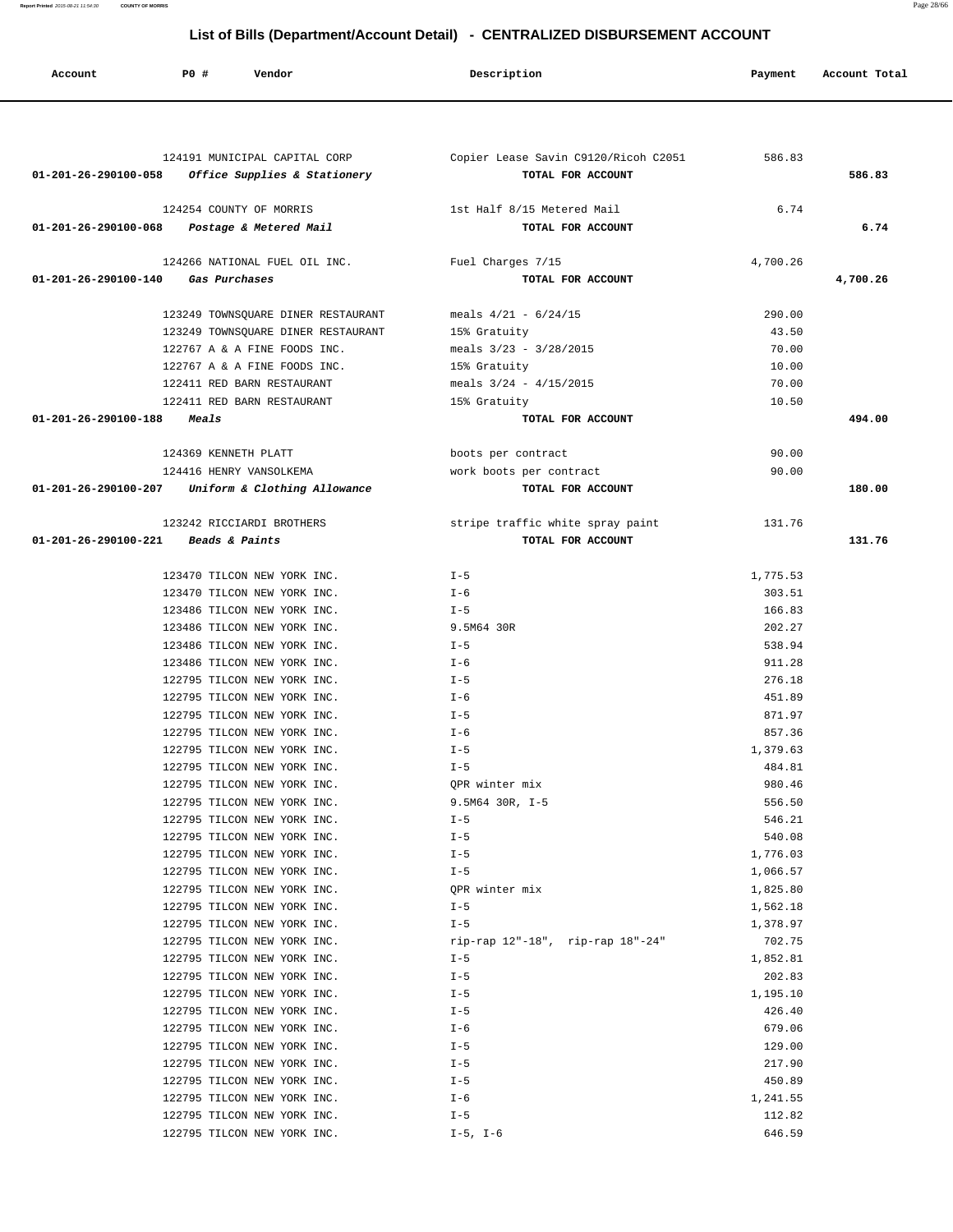| Account              | <b>PO #</b><br>Vendor                | Description                              | Payment  | Account Total |
|----------------------|--------------------------------------|------------------------------------------|----------|---------------|
|                      |                                      |                                          |          |               |
|                      | 122795 TILCON NEW YORK INC.          | $I - 6$                                  | 918.81   |               |
|                      | 122795 TILCON NEW YORK INC.          | $I - 5$                                  | 665.19   |               |
|                      | 122795 TILCON NEW YORK INC.          | $I - 5$                                  | 686.69   |               |
|                      | 122795 TILCON NEW YORK INC.          | $I - 5$                                  | 233.20   |               |
|                      | 122795 TILCON NEW YORK INC.          | $I - 5$                                  | 131.12   |               |
|                      | 122795 TILCON NEW YORK INC.          | $I - 5$                                  | 414.98   |               |
|                      | 122795 TILCON NEW YORK INC.          | $I - 6$                                  | 374.10   |               |
|                      | 122795 TILCON NEW YORK INC.          | $I-5$ , $I-6$                            | 897.87   |               |
|                      | 122594 DOSCH-KING EMULSIONS INC      | Ticket # 2554 RC 70 bulk rate            | 287.50   |               |
| 01-201-26-290100-222 | Bituminous Concrete                  | TOTAL FOR ACCOUNT                        |          | 31,044.15     |
|                      |                                      |                                          |          |               |
|                      | 123469 GARDEN STATE HIGHWAY          | 2#x3'6"Green U-Channel Post, FLP & Taper | 2,700.00 |               |
|                      | 122803 GARDEN STATE HIGHWAY          | R(NJ)3-8M std holes/corners blank LANE   | 248.00   |               |
|                      | 122803 GARDEN STATE HIGHWAY          | .080x18"x24" std holes/corners blank     | 329.50   |               |
|                      | 122803 GARDEN STATE HIGHWAY          | .080x48x24" std holes/corners blank      | 192.80   |               |
|                      | 122803 GARDEN STATE HIGHWAY          | county route marker sign                 | 36.98    |               |
|                      | 122803 GARDEN STATE HIGHWAY          | FDG3 school advance crossing             | 842.00   |               |
|                      | 122803 GARDEN STATE HIGHWAY          | FDG3 border only face                    | 505.20   |               |
|                      | 122803 GARDEN STATE HIGHWAY          | pentagon school, std holes/corners blank | 1,028.25 |               |
|                      | 122803 GARDEN STATE HIGHWAY          | diamond, std holes/corners blank         | 493.50   |               |
|                      | 122803 GARDEN STATE HIGHWAY          | galvanized square post, perforated 2"x2" | 312.00   |               |
|                      | 122803 GARDEN STATE HIGHWAY          | glavanized square post, perforated 2 1/4 | 152.50   |               |
|                      | 122803 GARDEN STATE HIGHWAY          | 3"x100yds premask-paper                  | 39.50    |               |
|                      | 122803 GARDEN STATE HIGHWAY          | V21550-19-ATSM 15"x50 yds 2 Mil Black Vi | 155.00   |               |
|                      | 122803 GARDEN STATE HIGHWAY          | M3-3CR 24x12x.080DG3 South Y/Bl Sign     | 15.40    |               |
|                      | 122803 GARDEN STATE HIGHWAY          | .080x24"x30" std holes/corners blank     | 549.00   |               |
|                      | 122803 GARDEN STATE HIGHWAY          | .080x30"x30" Octagon, std holes blank    | 640.00   |               |
|                      | 122391 COUNTY WELDING SUPPLY CO      | acetylene, oxygen 3/31/2015              | 8.85     |               |
|                      | 122391 COUNTY WELDING SUPPLY CO      | acetylene, oxygen 4/30/2015              | 8.85     |               |
|                      | 122391 COUNTY WELDING SUPPLY CO      | oxygen compressed, acetylene 5/07/2015   | 66.63    |               |
|                      | 122391 COUNTY WELDING SUPPLY CO      | acetylene, oxygen 5/31/2015              | 14.75    |               |
|                      | 122391 COUNTY WELDING SUPPLY CO      | oxygen compressed, acetylene 6/01/2015   | 50.98    |               |
|                      | 122391 COUNTY WELDING SUPPLY CO      | oxygen compressed, acetylene 6/9/2015    | 50.98    |               |
|                      | 122391 COUNTY WELDING SUPPLY CO      | oxygen compressed, acetylene, dissolved  | 66.63    |               |
|                      | 122391 COUNTY WELDING SUPPLY CO      | bushing-outlet, one twin hose end repair | 12.70    |               |
|                      | 122595 ONE SOURCE OF NEW JERSEY LLC  | VCN225 5/16-18 tufnut                    | 216.00   |               |
|                      | 122595 ONE SOURCE OF NEW JERSEY LLC  | Shipping                                 | 12.50    |               |
| 01-201-26-290100-238 | Signage                              | <b>TOTAL FOR ACCOUNT</b>                 |          | 8,748.50      |
|                      | 123241 MORRISTOWN LUMBER &           | water hose                               | 62.99    |               |
|                      | 123254 PARK UNION LUMBER COMPANY LLC | Lumber 4/22/15                           | 35.99    |               |
|                      | 123245 SUSSEX COUNTY MUA             | CTMO0001CM St Sweeping 7/01/15           | 252.45   |               |
|                      | 123245 SUSSEX COUNTY MUA             | St Sweeping 7/01/2015                    | 277.35   |               |
|                      | 123245 SUSSEX COUNTY MUA             | St Sweeping 7/09/2015                    | 247.80   |               |
|                      | 123245 SUSSEX COUNTY MUA             | St Sweeping 7/09/2015                    | 254.10   |               |
|                      | 123386 SUSSEX COUNTY MUA             | CTM00001CM St Sweeping 7/17/2015         | 190.05   |               |
|                      | 122585 KENVIL POWER EQUIPMENT, INC.  | engine oil, spool insert, polycut blades | 414.13   |               |
|                      | 122585 KENVIL POWER EQUIPMENT, INC.  | blade 21 ninja                           | 41.75    |               |
|                      | 122597 SUSSEX COUNTY MUA             | st sweeping 6/02/15 CTM00001CM           | 234.60   |               |
|                      | 122597 SUSSEX COUNTY MUA             | st sweeping 6/02/15                      | 247.20   |               |
|                      | 122597 SUSSEX COUNTY MUA             | st sweeping 6/04/15                      | 228.45   |               |
|                      | 122597 SUSSEX COUNTY MUA             | st sweeping 6/04/15                      | 243.00   |               |
|                      | 122597 SUSSEX COUNTY MUA             | st sweeping 6/11/15                      | 312.00   |               |
|                      | 122597 SUSSEX COUNTY MUA             | st sweeping 6/11/15                      | 289.80   |               |
|                      | 122597 SUSSEX COUNTY MUA             | st sweeping 6/12/15                      | 316.35   |               |
|                      | 122597 SUSSEX COUNTY MUA             | st sweeping 6/12/15                      | 177.00   |               |
|                      | 122597 SUSSEX COUNTY MUA             | st sweeping 6/12/15                      | 139.95   |               |
|                      | 122597 SUSSEX COUNTY MUA             | st sweeping 6/15/15                      | 213.45   |               |
|                      | 122597 SUSSEX COUNTY MUA             | st sweeping 6/15/15                      | 233.55   |               |
|                      |                                      |                                          |          |               |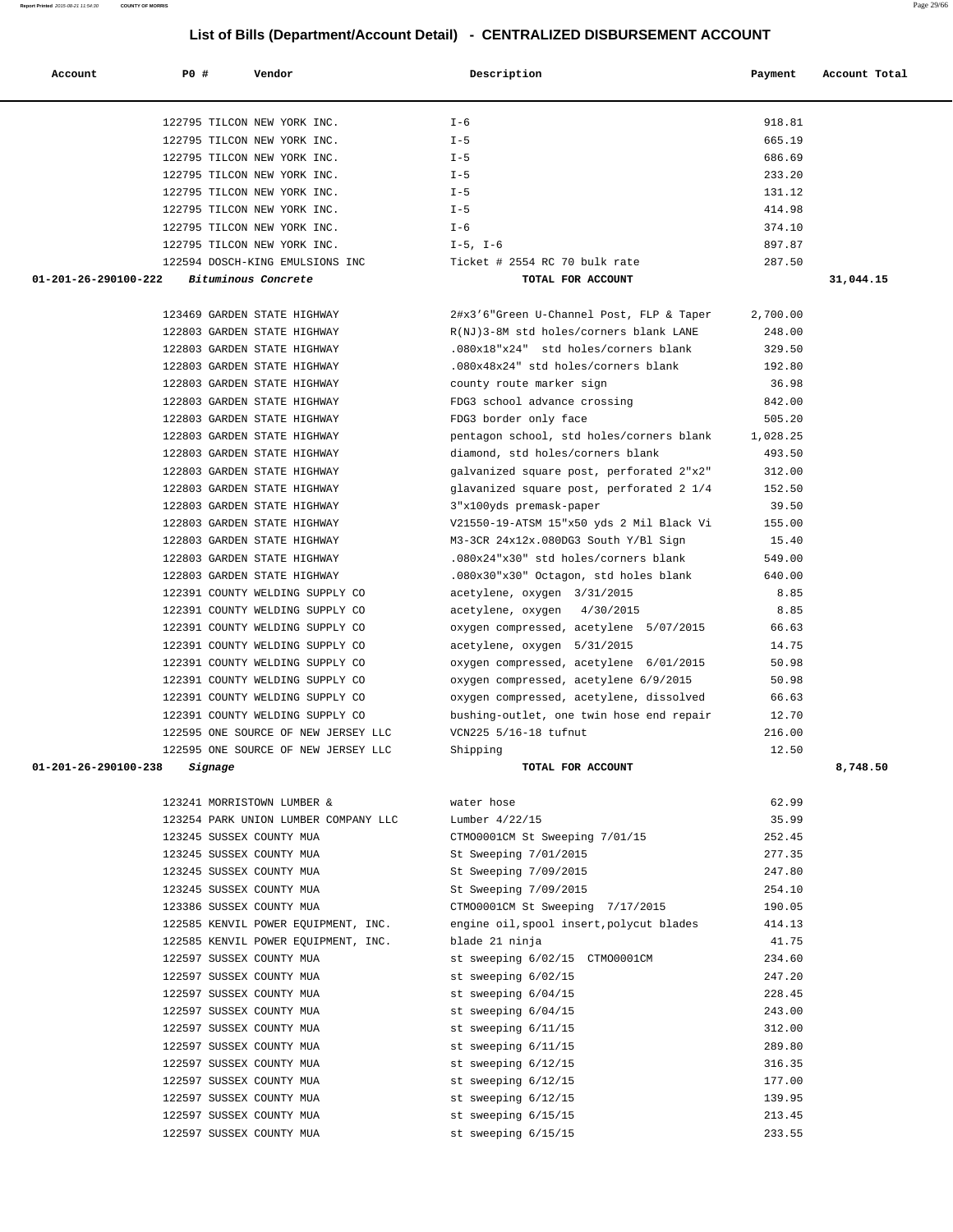| Account                        | <b>PO #</b>                                          | Vendor                            | Description                                | Payment          | Account Total             |
|--------------------------------|------------------------------------------------------|-----------------------------------|--------------------------------------------|------------------|---------------------------|
|                                | 122597 SUSSEX COUNTY MUA                             |                                   | st sweeping 6/24/15                        | 191.55           |                           |
|                                | 122597 SUSSEX COUNTY MUA                             |                                   | st sweeping 6/25/15                        | 216.00           |                           |
|                                | 122597 SUSSEX COUNTY MUA                             |                                   | st sweeping 6/26/15                        | 209.25           |                           |
|                                | 122597 SUSSEX COUNTY MUA                             |                                   | st sweeping 6/26/15                        | 219.90           |                           |
|                                | 122597 SUSSEX COUNTY MUA                             |                                   | CTM00001CM st sweeping 4/09/15             | 253.80           |                           |
|                                | 122597 SUSSEX COUNTY MUA                             |                                   | st sweeping 4/10/15                        | 255.30           |                           |
|                                | 122597 SUSSEX COUNTY MUA                             |                                   | st sweeping 4/10/15                        | 248.40           |                           |
|                                | 122597 SUSSEX COUNTY MUA                             |                                   | st sweeping 4/10/15                        | 223.50           |                           |
|                                | 122597 SUSSEX COUNTY MUA                             |                                   | st sweeping 4/14/15                        | 253.80           |                           |
|                                | 122597 SUSSEX COUNTY MUA                             |                                   | st sweeping 4/20/15                        | 222.90           |                           |
|                                | 122597 SUSSEX COUNTY MUA                             |                                   | st sweeping 4/20/15                        | 257.40           |                           |
|                                | 122597 SUSSEX COUNTY MUA                             |                                   | st sweeping 4/22/15                        | 220.65           |                           |
|                                | 122597 SUSSEX COUNTY MUA                             |                                   | st sweeping 4/22/15                        | 239.85           |                           |
|                                | 122597 SUSSEX COUNTY MUA                             |                                   | st sweeping 5/01/15                        | 278.70           |                           |
|                                | 122597 SUSSEX COUNTY MUA                             |                                   | st sweeping 5/01/15                        | 224.55           |                           |
|                                | 122597 SUSSEX COUNTY MUA                             |                                   | st sweeping 5/05/15                        | 294.90           |                           |
|                                | 122597 SUSSEX COUNTY MUA                             |                                   | st sweeping 5/06/15                        | 280.80           |                           |
|                                | 122597 SUSSEX COUNTY MUA                             |                                   | st sweeping 5/06/15                        | 297.00           |                           |
|                                | 122597 SUSSEX COUNTY MUA                             |                                   | st sweeping 5/06/15                        | 335.85           |                           |
|                                | 122597 SUSSEX COUNTY MUA                             |                                   | st sweeping 5/06/15<br>CREDIT              | $-297.00$        |                           |
|                                | 122597 SUSSEX COUNTY MUA                             |                                   | st sweeping 5/12/15                        | 249.60           |                           |
|                                | 122597 SUSSEX COUNTY MUA                             |                                   | st sweeping 5/13/15                        | 279.30           |                           |
|                                | 122597 SUSSEX COUNTY MUA                             |                                   | st sweeping 5/13/15                        | 196.35           |                           |
|                                | 122597 SUSSEX COUNTY MUA                             |                                   | st sweeping 5/13/15                        | 172.35           |                           |
|                                | 122597 SUSSEX COUNTY MUA                             |                                   | st sweeping 5/13/15                        | 168.30           |                           |
|                                | 122597 SUSSEX COUNTY MUA                             |                                   | st sweeping 5/13/15                        | 130.20           |                           |
|                                | 122597 SUSSEX COUNTY MUA                             |                                   | st sweeping 5/13/15                        | 300.30           |                           |
|                                | 122597 SUSSEX COUNTY MUA                             |                                   | st sweeping 5/13/15                        | 177.60           |                           |
|                                | 122597 SUSSEX COUNTY MUA                             |                                   | st sweeping 5/13/15                        | 147.45           |                           |
|                                | 122597 SUSSEX COUNTY MUA                             |                                   | st sweeping 5/13/15                        | 318.00           |                           |
|                                | 122597 SUSSEX COUNTY MUA<br>122597 SUSSEX COUNTY MUA |                                   | st sweeping 5/13/15                        | 140.40<br>187.50 |                           |
|                                | 122597 SUSSEX COUNTY MUA                             |                                   | st sweeping 5/18/15<br>st sweeping 5/18/15 | 203.25           |                           |
|                                | 122597 SUSSEX COUNTY MUA                             |                                   | st sweeping 5/18/15                        | 153.90           |                           |
|                                | 122597 SUSSEX COUNTY MUA                             |                                   | st sweeping 5/18/15                        |                  |                           |
|                                | 122597 SUSSEX COUNTY MUA                             |                                   | st sweeping 5/19/15                        | 137.55<br>194.40 |                           |
|                                | 122597 SUSSEX COUNTY MUA                             |                                   | st sweeping 5/19/15                        | 204.45           |                           |
|                                | 122597 SUSSEX COUNTY MUA                             |                                   | st sweeping 5/21/15                        | 235.20           |                           |
|                                | 122597 SUSSEX COUNTY MUA                             |                                   | st sweeping 5/27/15                        | 228.00           |                           |
|                                | 122597 SUSSEX COUNTY MUA                             |                                   | st sweeping 5/27/15                        | 235.20           |                           |
|                                | 122597 SUSSEX COUNTY MUA                             |                                   | st sweeping 5/28/15                        | 231.00           |                           |
| $01 - 201 - 26 - 290100 - 260$ |                                                      | Construction Materials            | TOTAL FOR ACCOUNT                          |                  | 13,379.41                 |
|                                |                                                      | 123240 GEN-EL SAFETY & INDUSTRIAL | filter, dist water stop filter for pump    | 11.00            |                           |
|                                |                                                      | 123240 GEN-EL SAFETY & INDUSTRIAL | Shipping                                   | 6.81             |                           |
|                                | 123383 DEER PARK                                     |                                   | 0434540159 Hanover Garage bottle water 6   | 17.53            |                           |
|                                | 123382 DEER PARK                                     |                                   | 0434540175 bottle water Montville Garage   | 28.11            |                           |
| 01-201-26-290100-266           | Safety Items                                         |                                   | TOTAL FOR ACCOUNT                          |                  | 63.45                     |
|                                | TOTAL for Road Repairs                               |                                   |                                            |                  | ============<br>59,335.10 |

### **Bridges and Culverts**

 122779 COUNTY CONCRETE CORP. 10.73 tn Yellow Mason Sand 305.81  **01-201-26-292100-227 Concrete TOTAL FOR ACCOUNT 305.81**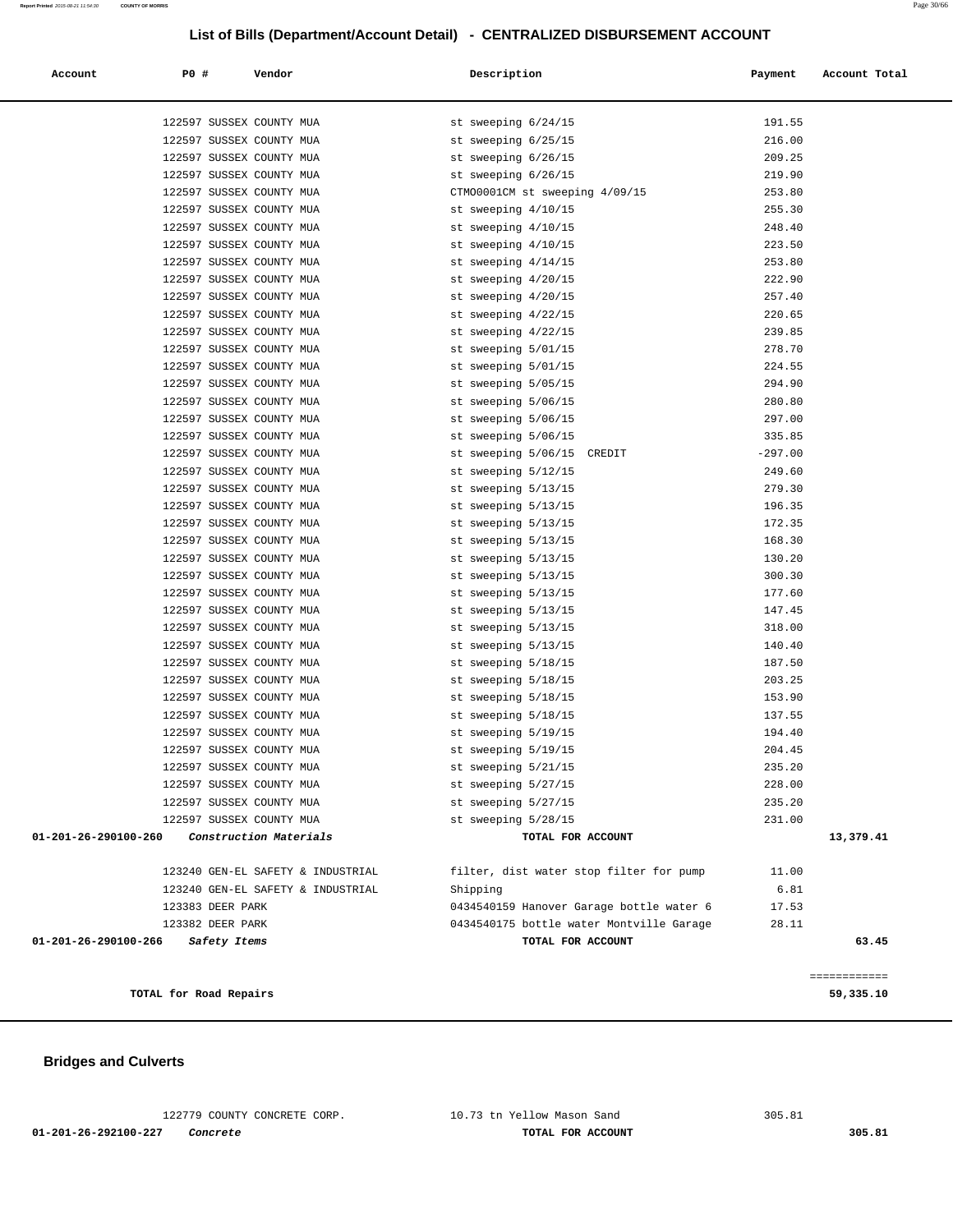| 122610 TRANE                                                     | ANNUAL SERVICE AGREEMENT# 188769/RE: GR 1,037.50                   |        |          |
|------------------------------------------------------------------|--------------------------------------------------------------------|--------|----------|
|                                                                  | 124433 WEBSTER PLUMBING & RE: CAC - CLEAN STORM DRAINS/ 08-11-15   | 643.80 |          |
| 124433 WEBSTER PLUMBING &                                        | RE: PSTA - CLEAN SEWER DRAIN/ 08-11-15 479.20                      |        |          |
| 01-201-26-310100-044 Equipment Service Agreements                | TOTAL FOR ACCOUNT                                                  |        | 2,160.50 |
|                                                                  |                                                                    |        |          |
| 123805 CLIFTON ELEVATOR SERVICE CO INC                           | RE: A & R BLDG - COURT ST - $(4)$ CAR $(S)$ 1,472.00               |        |          |
| 123805 CLIFTON ELEVATOR SERVICE CO INC                           | $RE: CH - ANN ST - (3) CAR(S)$                                     | 978.00 |          |
| 123805 CLIFTON ELEVATOR SERVICE CO INC                           | RE: SCHUYLER ANNEX - 30 SCHUYLER - (2) C                           | 600.00 |          |
| 123805 CLIFTON ELEVATOR SERVICE CO INC                           | RE: LIBRARY - 30 E. HANOVER - $(1)$ CAR $(S)$                      | 245.00 |          |
| 123805 CLIFTON ELEVATOR SERVICE CO INC                           | RE: CAC COMPLEX - 1 MEDICAL DR - (1) CA                            | 245.00 |          |
| 123805 CLIFTON ELEVATOR SERVICE CO INC                           | $RE: SEU - 102 RAYNOR RD - (1) CAR(S)$                             | 245.00 |          |
| 123805 CLIFTON ELEVATOR SERVICE CO INC                           | RE: HUMAN SERVICES - 340 W. HANOVER - (2)                          | 580.00 |          |
| 123805 CLIFTON ELEVATOR SERVICE CO INC                           | RE: HOMELESS CENTER- 540 W. HANOVER - (1                           | 315.00 |          |
| 123805 CLIFTON ELEVATOR SERVICE CO INC                           | RE: $PSTA - 500 W$ . HANOVER - $(1) CAR(S)$                        | 245.00 |          |
| 123805 CLIFTON ELEVATOR SERVICE CO INC                           | RE: LPS - 450 W. HANOVER - $(2)$ CAR $(S)$                         | 490.00 |          |
| 123803 BODENDRAFT LLC                                            | RE: CH - FLOORING IN LADIES LOCKER ROOM/ 3,250.00                  |        |          |
| $01-201-26-310100-084$ Other Outside Services                    | TOTAL FOR ACCOUNT                                                  |        | 8,665.00 |
|                                                                  |                                                                    |        |          |
| 123784 FASTENAL COMPANY                                          | WO75661/ RE: B&G/ 07-20-15                                         | 41.59  |          |
| 01-201-26-310100-095 Other Administrative Supplies               | TOTAL FOR ACCOUNT                                                  |        | 41.59    |
|                                                                  |                                                                    | 270.50 |          |
| 122646 GATES FLAG & BANNER, CO. INC. WO75166/RE: FLAGS/ 07-10-15 |                                                                    |        |          |
| $01-201-26-310100-098$ Other Operating&Repair Supply             | TOTAL FOR ACCOUNT                                                  |        | 270.50   |
| 123680 SONIA PALACIOS                                            | RE: 2015 WORK BOOTS - NIGHT CREW/ 07-30- 90.00                     |        |          |
| $01-201-26-310100-207$ Uniform & Clothing Allowance              | TOTAL FOR ACCOUNT                                                  |        | 90.00    |
|                                                                  |                                                                    |        |          |
| 123465 SHERWIN-WILLIAMS                                          | WO75233/ RE: PSTA/ 06-03-15                                        | 259.78 |          |
| 123465 SHERWIN-WILLIAMS                                          | WO75710/ RE: SEU/ 07-22-15                                         | 99.57  |          |
| 123465 SHERWIN-WILLIAMS                                          | WO75514/ RE: OTA/ 06-30-15                                         | 20.07  |          |
| $01 - 201 - 26 - 310100 - 234$ Paint                             | TOTAL FOR ACCOUNT                                                  |        | 379.42   |
|                                                                  | 122953 KLEIZA ENTERPRISES INC WO75753/RE: YOUTH SHELTER / 07-14-15 | 150.00 |          |
| $01 - 201 - 26 - 310100 - 235$ Pipes - Others                    | TOTAL FOR ACCOUNT                                                  |        | 150.00   |
| 123513 FASTENAL COMPANY                                          | WO75262/ RE: SMALL TOOLS/ 07-09-15                                 | 22.95  |          |
| 123182 SHEAFFER SUPPLY, INC.                                     | SOCKET SET, BLADES, COMB WRENCH                                    | 764.29 |          |
|                                                                  |                                                                    |        |          |

 **Buildings & Grounds** 

| <b>Bridges and Culverts</b>          |                                          |          |          |
|--------------------------------------|------------------------------------------|----------|----------|
|                                      |                                          |          |          |
| 123340 PARK UNION LUMBER COMPANY LLC | Nozzle $(2)$ , $3/4$ FIR AC X            | 13.98    |          |
| 123340 PARK UNION LUMBER COMPANY LLC |                                          | 39.99    |          |
| Small Tools<br>01-201-26-292100-239  | TOTAL FOR ACCOUNT                        |          | 386.47   |
| 122117 AH HARRIS & SONS, INC.        | Concrete Green Rapid Set                 | 802.00   |          |
| 122117 AH HARRIS & SONS, INC.        | Verticoat Supreme 50# Bag64/Skid         | 1,032.72 |          |
| 122117 AH HARRIS & SONS, INC.        | Euco Speed 50# bag 64 per pallet         | 619.68   |          |
| 122117 AH HARRIS & SONS, INC.        | Freight                                  | 50.00    |          |
| 122787 ZEE MEDICAL INC.              | various medical supplies** see list atta | 262.65   |          |
| 01-201-26-292100-266<br>Safety Items | TOTAL FOR ACCOUNT                        |          | 2,767.05 |
|                                      |                                          |          |          |
| TOTAL for Bridges and Culverts       |                                          |          | 3,459.33 |

 **Account P0 # Vendor Description Payment Account Total**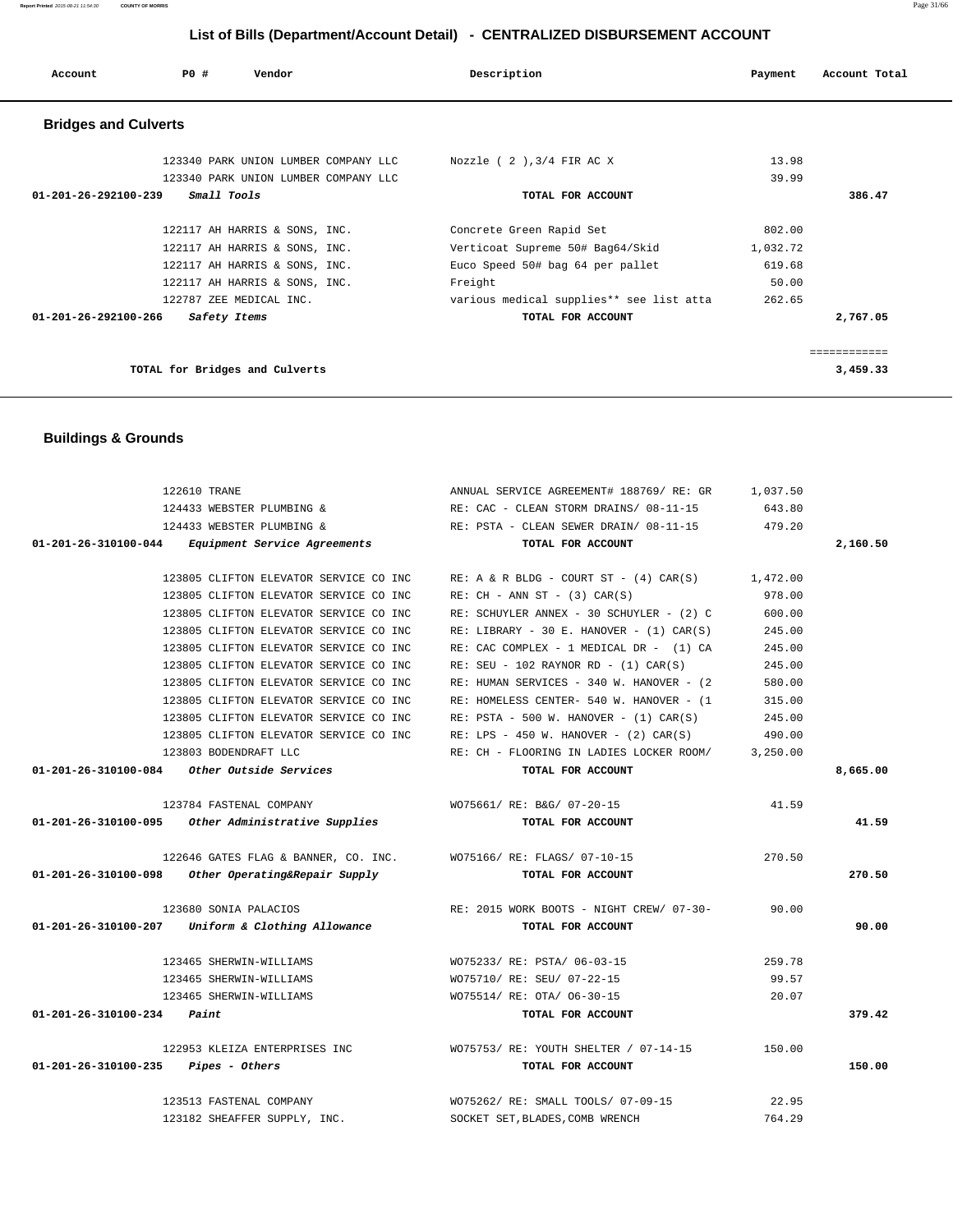**Report Printed** 2015-08-21 11:54:30 **COUNTY OF MORRIS** Page 32/66

# **List of Bills (Department/Account Detail) - CENTRALIZED DISBURSEMENT ACCOUNT**

| Account<br>. | PO# | Vendor<br>. | Description | Payment | Account Total<br>. |
|--------------|-----|-------------|-------------|---------|--------------------|
|              |     |             |             |         |                    |

# **Buildings & Grounds**

| $01-201-26-310100-239$ Small Tools                |                                  | TOTAL FOR ACCOUNT                                                               |          | 1,317.18  |
|---------------------------------------------------|----------------------------------|---------------------------------------------------------------------------------|----------|-----------|
|                                                   | 123396 BATTERIES PLUS            | WO75321/ RE: CH/ 07-21-15                                                       | 113.30   |           |
|                                                   | 123502 BATTERIES PLUS            | WO75793/ RE: B&G/ 07-29-15                                                      | 111.96   |           |
|                                                   | 123463 MOE DISTRIBUTORS INC.     | WO75499/ RE: PROBATION/ 07-13-15                                                | 472.50   |           |
|                                                   | 123102 ACCREDITED LOCK SUPPLY CO | KEY BLANKS, 07-16-15                                                            | 106.43   |           |
| 123679 GRAINGER                                   |                                  | WO75754/ RE: B&G/ 07-23-15                                                      | 430.73   |           |
| 123497 GRAINGER                                   |                                  | WO75593 & 75591/ RE: CAC - B&G/ 06-30-15 1,084.22                               |          |           |
| 123497 GRAINGER                                   |                                  | WO75684/ RE: B&G/ 07-14-15                                                      | 38.34    |           |
|                                                   |                                  | 123973 OFFICE CONCEPTS GROUP, INC. WO75812/ RE: CH - CR1/ 08-06-15              | 92.54    |           |
|                                                   | 123094 BATTERIES PLUS            | BATTERY BOX, BATT TEND, LEAD                                                    | 100.33   |           |
| 122794 GRAINGER                                   |                                  | WO75498/ RE: SHERIFF/ 06-29-15                                                  | 317.03   |           |
| 122794 GRAINGER                                   |                                  | WO75498/ RE: SHERIFF/ 06-30-15                                                  | 2,645.01 |           |
|                                                   | 122955 FASTENAL COMPANY          | WO75642/ B&G/ 07-13-15                                                          | 365.56   |           |
|                                                   | 123247 GLAS-TINT, LLC            | SUPPLY AND INSTALL HUPER OPTIK SILVER WI 4,408.00                               |          |           |
| 122728 GRAINGER                                   |                                  | WO75694/ RE: B&G/ 06-25-15                                                      | 213.57   |           |
| 122728 GRAINGER                                   |                                  | WO75627/ RE: SHERIFF/ 07-07-15                                                  | 175.68   |           |
| 122728 GRAINGER                                   |                                  | WO75645/ RE: B&G/ 07-08-15                                                      | 367.62   |           |
|                                                   | 122951 BAYWAY LUMBER             | WO75661/ RE: PSTA/ 07-17-15                                                     | 281.98   |           |
|                                                   | 122951 BAYWAY LUMBER             | WO75663/ RE: OTA/ 07-17-15                                                      | 688.78   |           |
|                                                   | 122951 BAYWAY LUMBER             | WO75321/ RE: CH/ 07-17-15                                                       | 246.74   |           |
| 01-201-26-310100-249 Bldg Maintenance Supplies    |                                  | TOTAL FOR ACCOUNT                                                               |          | 12,260.32 |
|                                                   | 123503 POWER PLACE INC           | WO75485/ RE: B&G/ 07-23-15                                                      | 148.81   |           |
|                                                   | 122804 POWER PLACE INC           | WO75620/ RE: B&G/ 07-07-15                                                      | 40.65    |           |
|                                                   | 122804 POWER PLACE INC           | WO75578/ RE: B&g/ 07-07-15                                                      | 69.90    |           |
|                                                   |                                  | 122954 GRASS ROOTS TURF PRODUCTS INC WO75702/ RE: B&G - HILL/ 07-18-15 424.00   |          |           |
| 01-201-26-310100-251 Ground Maintenance Supplies  |                                  | TOTAL FOR ACCOUNT                                                               |          | 683.36    |
|                                                   |                                  | 123319 DUBLIN JANITORIAL SUPPLY WO75503/ RE: JANITORIAL SUPPLIES. 06-30- 690.00 |          |           |
| $01-201-26-310100-252$ <i>Janitorial Supplies</i> |                                  | TOTAL FOR ACCOUNT                                                               |          | 690.00    |
| 123497 GRAINGER                                   |                                  | WO75574/ RE: B&G/ 07-15-15                                                      | 368.48   |           |
|                                                   |                                  | 123481 PLAINSMAN AUTO SUPPLY WO75690/RE: B&G - TRAILER LTS/ 07-15-15            | 37.77    |           |
|                                                   | 123481 PLAINSMAN AUTO SUPPLY     | WO75591/ RE: B&G - TRUCK BED/ 06-30-15                                          | 24.15    |           |
|                                                   | 123481 PLAINSMAN AUTO SUPPLY     | WO75591/ RE: B&G - TRUCK BED/ 06-30-15                                          | 142.50   |           |
|                                                   | 123677 R & J CONTROL, INC.       | RE:WATCH TOWER GEN - REPAIR/ 07-22-15                                           | 199.00   |           |
|                                                   | 123804 R & J CONTROL, INC.       | 002838/ PSTA                                                                    | 330.00   |           |
|                                                   | 123804 R & J CONTROL, INC.       | 002839/ A & R BLDG-KOHLER                                                       | 165.00   |           |
|                                                   | 123804 R & J CONTROL, INC.       | 002840/ A & R BLDG - ONAN                                                       | 165.00   |           |
|                                                   | 123804 R & J CONTROL, INC.       | 002841/ JDC                                                                     | 165.00   |           |
|                                                   | 123804 R & J CONTROL, INC.       | 002866/ YOUTH SHELTER                                                           | 165.00   |           |
|                                                   | 123804 R & J CONTROL, INC.       | 002867/ COUNTY GARAGE                                                           | 165.00   |           |
|                                                   | 123804 R & J CONTROL, INC.       | 002868/ WHARTON                                                                 | 165.00   |           |
|                                                   | 123804 R & J CONTROL, INC.       | 002869/ SCHUYLER                                                                | 165.00   |           |
|                                                   | 123804 R & J CONTROL, INC.       | 003108/ HEALTH MNGMNT                                                           | 165.00   |           |
|                                                   | 123804 R & J CONTROL, INC.       | 003109/ MONTVILLE                                                               | 165.00   |           |
|                                                   | 123804 R & J CONTROL, INC.       | 003113/ CAC BLDG                                                                | 165.00   |           |
|                                                   | 123804 R & J CONTROL, INC.       | 003114/ SEU                                                                     | 165.00   |           |
|                                                   | 123804 R & J CONTROL, INC.       | 003129/ LAW & PUBLIC SAFETY - TS25 TRAIL                                        | 165.00   |           |
|                                                   | 123804 R & J CONTROL, INC.       | 003130/ LAW & PUBLIC SAFETY - 225K BALDO                                        | 165.00   |           |
|                                                   | 123804 R & J CONTROL, INC.       | 003131/ LAW & PUBLIC SAFETY - TRAILER                                           | 165.00   |           |
|                                                   | 123804 R & J CONTROL, INC.       | 003132/ LAW & PUBLIC SAFETY - 500K BALDO                                        | 165.00   |           |
|                                                   | 123804 R & J CONTROL, INC.       | 003133/ LAW & PUBLIC SAFETY - WHISPERWAT                                        | 165.00   |           |
|                                                   | 123804 R & J CONTROL, INC.       | 003134/ FUEL TRANSFER STATION                                                   | 165.00   |           |
|                                                   | 123804 R & J CONTROL, INC.       | 003135/ WEIGHTS & MEASURES                                                      | 165.00   |           |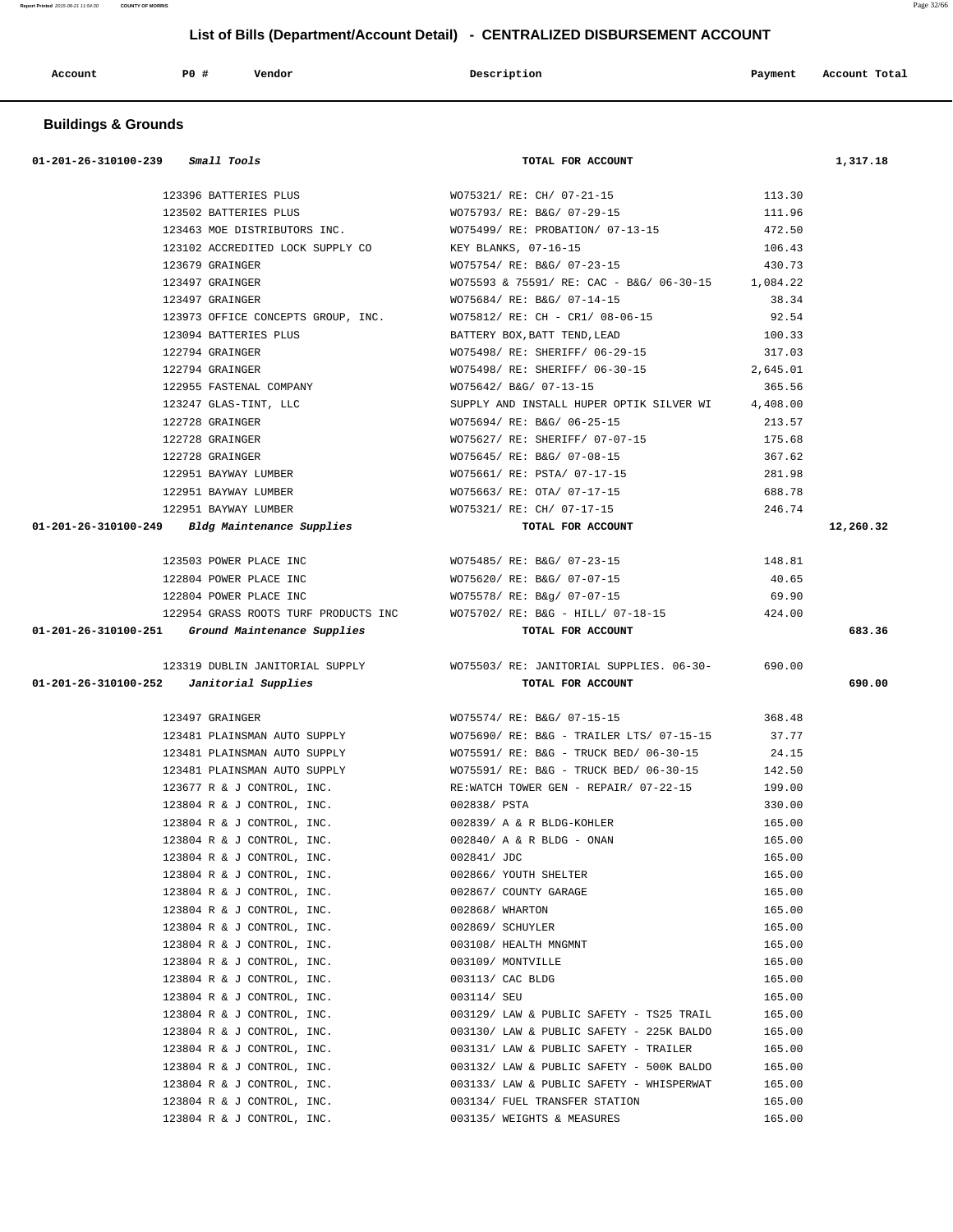| Account                        | PO#<br>Vendor                     | Description                |                                    | Payment | Account Total |
|--------------------------------|-----------------------------------|----------------------------|------------------------------------|---------|---------------|
| <b>Buildings &amp; Grounds</b> |                                   |                            |                                    |         |               |
|                                | 122952 BEYER FORD                 | WO75591/ RE: B&G/ 07-02-15 |                                    | 77.22   |               |
|                                | 122952 BEYER FORD                 | WO75641/ RE: B&g/ 07-08-15 |                                    | 2.52    |               |
| 01-201-26-310100-262           | Machinery Repairs & Parts         |                            | TOTAL FOR ACCOUNT                  |         | 4,316.64      |
|                                | 122728 GRAINGER                   |                            | WO75281/ RE: WARRANTS/ 07-06-15    | 56.79   |               |
|                                | 123664 JOHNSTONE SUPPLY           | WO75756/ RE: B&G/ 07-23-15 |                                    | 28.18   |               |
| 01-201-26-310100-264           | Heat & $A/C$                      |                            | TOTAL FOR ACCOUNT                  |         | 84.97         |
|                                | 123379 COOPER ELECTRIC SUPPLY CO. |                            | WO75515/ RE: HOMELESS/ 07-06-15    | 286.15  |               |
|                                | 123790 COOPER ELECTRIC SUPPLY CO. |                            | WO75732/ RE: HEALTH MGMT/ 07-22-15 | 3.38    |               |
|                                | 123790 COOPER ELECTRIC SUPPLY CO. |                            | WO75732/ RE: HEALTH MGMT/ 07-23-15 | 11.46   |               |
|                                | 123790 COOPER ELECTRIC SUPPLY CO. |                            | WO75623/ RE: GREYSTONE/ 07-27-15   | 105.60  |               |
| 01-201-26-310100-265           | Electrical                        |                            | TOTAL FOR ACCOUNT                  |         | 406.59        |
|                                |                                   |                            |                                    |         | ============  |
|                                | TOTAL for Buildings & Grounds     |                            |                                    |         | 31,516.07     |

#### **Motor Services Center**

| 124429 KATHLEEN WHITE                                |                                                         | DOSSIER TRAINING - MEALS                                                           | 58.71  |          |
|------------------------------------------------------|---------------------------------------------------------|------------------------------------------------------------------------------------|--------|----------|
|                                                      |                                                         | 124429 KATHLEEN WHITE $MILES - USED ONN VEHICLE @ .35 PER MILE 51.80$              |        |          |
| 01-201-26-315100-082 Travel Expense                  |                                                         | TOTAL FOR ACCOUNT                                                                  |        | 110.51   |
|                                                      |                                                         |                                                                                    |        |          |
| 123057 BEAUTIFUL RAGS                                |                                                         | WHITE SHOP TOWEL LB                                                                | 64.23  |          |
| 123057 BEAUTIFUL RAGS                                |                                                         | WHITE SHOP TOWEL LB                                                                | 256.91 |          |
|                                                      | 123060 BOONTON AUTO PARTS                               | TAPE, SHEETING, CHROMABASE, ENAMEL REDUCER                                         | 767.28 |          |
| 123657 DEER PARK                                     |                                                         | 0435051180, 06/15/15 - 07/14/15                                                    | 254.92 |          |
|                                                      | 123077 MORRISTOWN LUMBER &                              | SHOP SUPPLIES                                                                      | 17.93  |          |
|                                                      | 123646 CREATIVE VISUAL SYSTEMS 3M TOM RED - GER-M56209  |                                                                                    | 766.92 |          |
|                                                      |                                                         | 123069 HOFFMAN SERVICES INC. THE PERFORM ANNUAL LIFT INSPECTIONS ON 12 VE 1,651.23 |        |          |
|                                                      | 122930 JOHNSON & TOWERS, INC. TILTER INSERT ASSEMBLY    |                                                                                    | 140.00 |          |
|                                                      | 123678 J & D SALES & SERVICE LLC SERVICE WATER RECYCLER |                                                                                    | 180.00 |          |
|                                                      | 123678 J & D SALES & SERVICE LLC                        | SERVICE WATER RECYCLER                                                             | 180.00 |          |
|                                                      | 122936 MSC INDUSTRIAL SUPPLY CO.                        | CLAMPS, BATTERIES                                                                  | 38.64  |          |
|                                                      | 122936 MSC INDUSTRIAL SUPPLY CO.                        | CUT OFF WHEEL                                                                      | 63.20  |          |
|                                                      | 122936 MSC INDUSTRIAL SUPPLY CO.                        | BAKING SODA                                                                        | 14.04  |          |
|                                                      | 123709 MORRISTOWN LUMBER &                              | GLOSS WHITE, WHITE PRIMER, GLOSS YELLOW, GL 43.91                                  |        |          |
| 123091 Y-PERS INC                                    |                                                         | COLORED SWEATSHIRTS                                                                | 236.74 |          |
| 122913 AW DIRECT                                     |                                                         | LED AMBER                                                                          | 453.96 |          |
| 122913 AW DIRECT                                     | UNIVERSAL MOUNT                                         |                                                                                    | 69.95  |          |
|                                                      |                                                         | 119054 POSTER COMPLIANCE CENTER 1 YEAR COMPLIANCE RENEWAL                          | 79.00  |          |
| 123756 SGS TESTCOM INC                               |                                                         | MONTHLY INSPECTION MAINTENANCE - JULY 20 189.41                                    |        |          |
| $01-201-26-315100-098$ Other Operating&Repair Supply |                                                         | TOTAL FOR ACCOUNT                                                                  |        | 5,468.27 |
|                                                      |                                                         |                                                                                    |        |          |
|                                                      |                                                         | 123538 AMERICAN WEAR INC. Uniforms and Mat Rental                                  | 255.37 |          |
|                                                      | 123538 AMERICAN WEAR INC.                               | Uniforms and Mat Rental                                                            | 191.58 |          |
| 01-201-26-315100-207 Uniform & Clothing Allowance    |                                                         | TOTAL FOR ACCOUNT                                                                  |        | 446.95   |
| 123540 BATTERIES PLUS                                |                                                         | BATTERY                                                                            | 181.90 |          |
| 01-201-26-315100-239 Small Tools                     |                                                         | TOTAL FOR ACCOUNT                                                                  |        | 181.90   |
| 123665 INTER CITY TIRE                               |                                                         | TIRES                                                                              | 314.68 |          |
| 123665 INTER CITY TIRE                               |                                                         | <b>TIRES</b>                                                                       | 669.18 |          |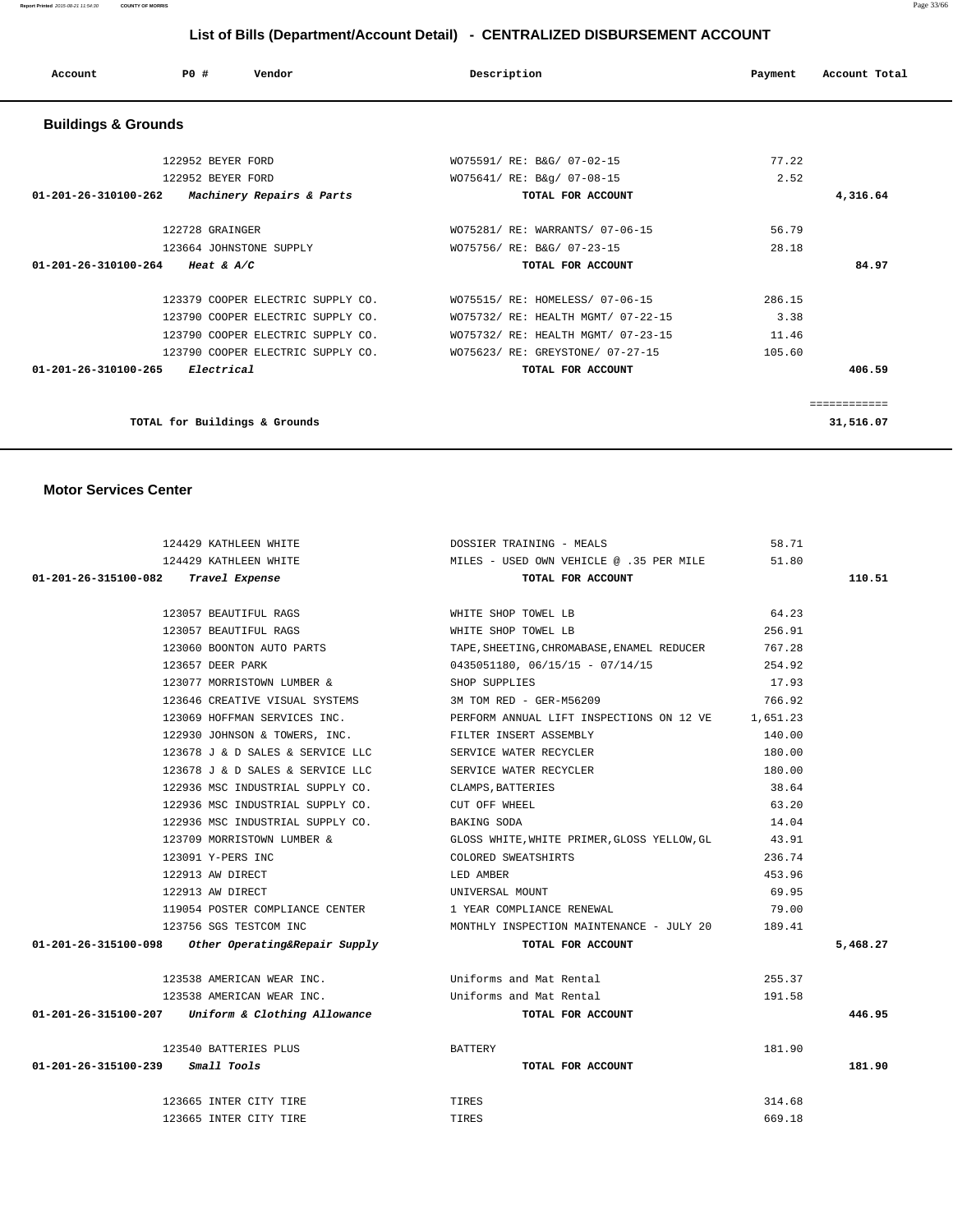| <b>Motor Services Center</b> |                                                          |                                              |                 |          |
|------------------------------|----------------------------------------------------------|----------------------------------------------|-----------------|----------|
|                              |                                                          |                                              |                 |          |
|                              | 121955 GOODYEAR AUTO SERVICE                             | TIRES                                        | 285.78          |          |
|                              | 122940 STS TIRE & AUTO CENTERS                           | TIRES                                        | 274.78          |          |
|                              | 122940 STS TIRE & AUTO CENTERS                           | TIRES                                        | 206.68          |          |
| 01-201-26-315100-245         | Tires                                                    | TOTAL FOR ACCOUNT                            |                 | 1,893.80 |
|                              | 123748 MY TOOL LADY                                      | RECHARGABLE LIGHT                            | 53.00           |          |
|                              | 123748 MY TOOL LADY                                      | PRY BAR                                      | 41.98           |          |
|                              | $01 - 201 - 26 - 315100 - 246$ Tools - Others            | TOTAL FOR ACCOUNT                            |                 | 94.98    |
|                              | 123083 PRAXAIR DISTRIBUTION                              | CYLINDER RENTAL                              | 299.70          |          |
|                              | 123063 COUNTY WELDING SUPPLY CO                          | ANCHOR                                       | 50.14           |          |
|                              | 123075 KENVIL WELDERY & MACHINE, INC.                    | EXTERNAL WORK                                | 1,500.00        |          |
| 01-201-26-315100-248         |                                                          | TOTAL FOR ACCOUNT                            |                 | 1,849.84 |
|                              | Welding-Oxygen-Acetylene Etc                             |                                              |                 |          |
|                              | 123092 ZEP MANUFACTURING CO                              | ZEP TKO, AERO DZ, PESTS PROTECTION           | 392.69          |          |
|                              | 123089 TOMAR INDUSTRIES INC                              | POLYBAG, ROLL TOWEL                          | 210.45          |          |
|                              | 123089 TOMAR INDUSTRIES INC                              | BOX - CORRUGATED                             | 25.75           |          |
|                              | 01-201-26-315100-252  Janitorial Supplies                | TOTAL FOR ACCOUNT                            |                 | 628.89   |
|                              | 123537 AIR BRAKE & EQUIPMENT                             | WIPER BLADE                                  | 76.45           |          |
|                              |                                                          | REAR WIPER BLADE                             | 17.58           |          |
|                              | 123537 AIR BRAKE & EQUIPMENT                             |                                              |                 |          |
|                              | 123537 AIR BRAKE & EQUIPMENT                             | WIPER BLADE                                  | 239.40          |          |
|                              | 123070 J & J TRUCK EQUIPMENT                             | BRACKETS, FENDER, PIVOT BAR                  | 611.77          |          |
|                              | 123079 PENNJERSEY MACHINERY, LLC                         | COVER, BRAKE, SPRING                         | 747.83          |          |
|                              | 123080 PERFORMANCE TRAILERS INC.                         | 3 WIRE DUMP SWITCH                           | 190.00          |          |
|                              | 123080 PERFORMANCE TRAILERS INC.                         | BREAKING BALLICE KIT                         | 55.00           |          |
|                              | 123085 REED SYSTEMS, LTD.                                | CONTROLLER REPAIR, SWITCH, POT               | 294.44          |          |
|                              | 123090 TRIUS, INC.                                       | SENDING UNIT, FUEL                           | 73.50           |          |
|                              | 123683 NORTHEAST COMMUNICATIONS, INC.                    | M0350DPW - LED LIGHT, ROCKER SWITCH          | 708.00          |          |
|                              | 123758 TONY SANCHEZ LTD                                  | ELECTRIC COVER MOTOR                         | 355.00          |          |
|                              | 123084 PROGRESSIVE HYDRAULICS INC                        | COUPLER, NIPPLE                              | 767.39          |          |
|                              | 123710 DOVER BRAKE & CLUTCH CO INC                       | SHOE KIT, CLEVIS, SCOTSEAL, AUTO SLACK, BRAK | 670.68          |          |
|                              | 123710 DOVER BRAKE & CLUTCH CO INC                       | CONTROL CABLE                                | 83.36           |          |
|                              | 122932 KENVIL POWER EQUIPMENT, INC.                      | CARB, GASKET, FUEL CAP                       | 86.84           |          |
| 01-201-26-315100-261         | Spare Parts for Equipment                                | TOTAL FOR ACCOUNT                            |                 | 4,977.24 |
|                              | 123059 BILL'S SERVICE CENTER                             | DIAPHRAM, BOLT, BEARING, RING, NUT, SPACER   | 198.52          |          |
|                              | 123058 BEYER FORD                                        | SWITCH                                       | 83.11           |          |
|                              | 123058 BEYER FORD                                        | SWITCH                                       | 83.11           |          |
|                              | 123058 BEYER FORD                                        | OIL COMP                                     | 35.98           |          |
|                              | 123064 CY DRAKE LOCKSMITHS, INC.                         | 3 KEYS                                       | 6.60            |          |
|                              | 123064 CY DRAKE LOCKSMITHS, INC.                         | PADLOCKS                                     | 72.00           |          |
|                              | 123078 NORMAN GALE BUICK GMC                             | SENSOR                                       | 61.25           |          |
|                              | 123078 NORMAN GALE BUICK GMC                             | RING, BEARING, SEAL                          | 221.00          |          |
|                              |                                                          | BRAKE PADS                                   | 86.25           |          |
|                              |                                                          |                                              |                 |          |
|                              | 123541 BEYER CHRYSLER JEEP                               |                                              |                 |          |
|                              | 123648 D&B AUTO SUPPLY                                   | AXLE, PADS, ROTOR, OIL FILTER, AIR FILTER    | 638.74          |          |
|                              | 123648 D&B AUTO SUPPLY                                   | FUEL FILTER, CLAMP, SENSOR                   | 114.56          |          |
|                              | 123648 D&B AUTO SUPPLY                                   | AIR FILTER, CHAMBER                          | 153.63          |          |
|                              | 123648 D&B AUTO SUPPLY                                   | HOSE END                                     | 33.04           |          |
|                              | 123648 D&B AUTO SUPPLY                                   | HUB BEARING                                  | 146.55          |          |
|                              | 123648 D&B AUTO SUPPLY                                   | BRAKE PADS                                   | 280.59          |          |
|                              | 123648 D&B AUTO SUPPLY                                   | PADS, ROTOR, OIL FILTER, VALVE               | 215.21          |          |
|                              | 123648 D&B AUTO SUPPLY                                   | CREDIT                                       | $-55.56$        |          |
|                              | 123068 DRIVE-MASTER CO., INC.                            | HYLOMAR SEALANT, GASKET KIT                  | 231.36          |          |
|                              | 122926 FLEMINGTON CHRYSLER<br>122926 FLEMINGTON CHRYSLER | BATTERRACK                                   | 205.32<br>10.53 |          |

 **Account P0 # Vendor Description Payment Account Total**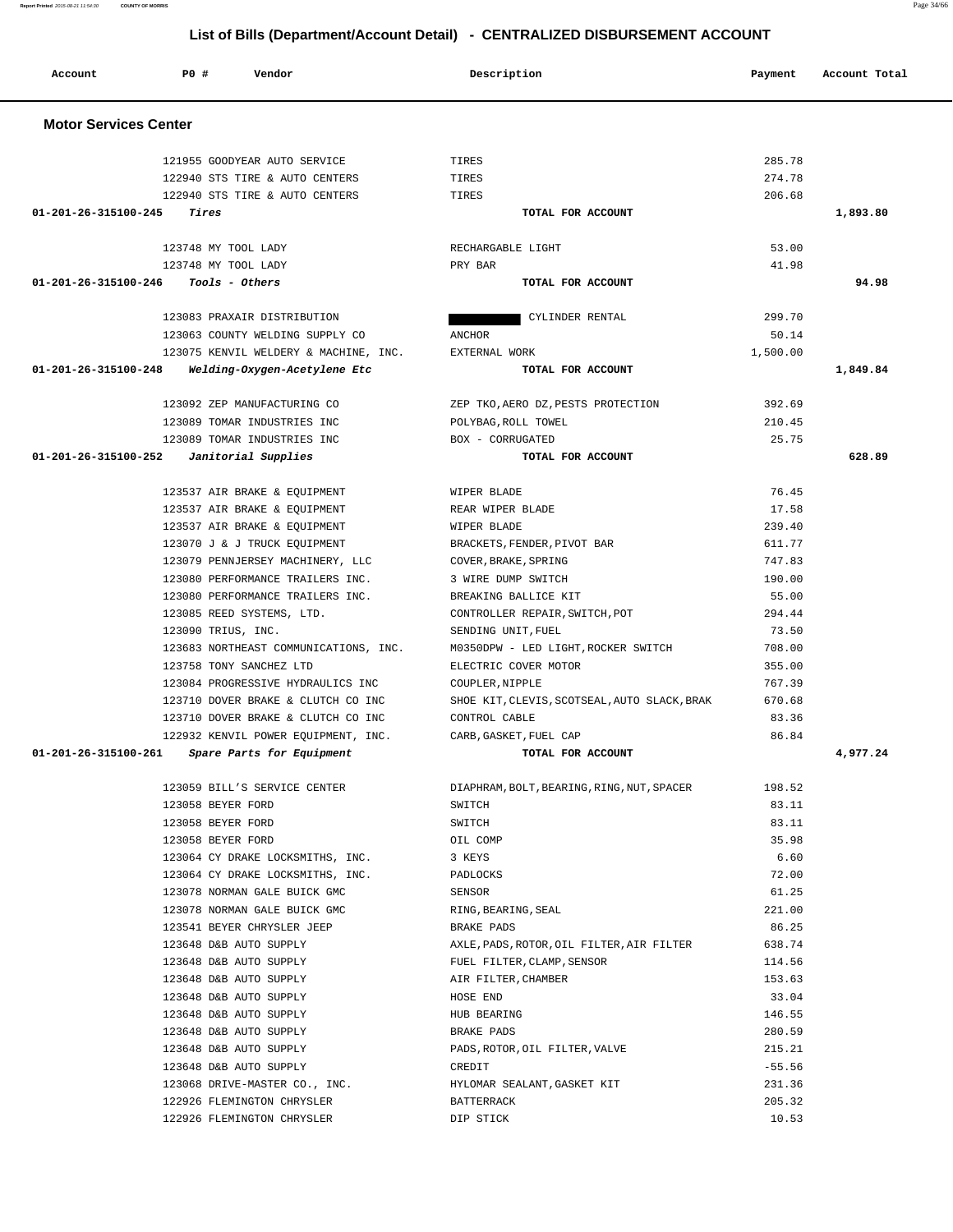**Account P0 # Vendor Description Payment Account Total**

| <b>Motor Services Center</b>  |                                                                  |                                                                 |               |              |
|-------------------------------|------------------------------------------------------------------|-----------------------------------------------------------------|---------------|--------------|
|                               | 122926 FLEMINGTON CHRYSLER                                       | CREDIT                                                          | $-40.00$      |              |
|                               | 122919 AYERS CHEVROLET OLDS                                      | HUB, ABS HARNESS                                                | 891.94        |              |
|                               | 122919 AYERS CHEVROLET OLDS                                      | ABS HARNESS                                                     | 360.98        |              |
|                               | 122925 FLEMINGTON BUICK CHEVROLET                                | BEARING, DIFFERENTIAL                                           | 682.57        |              |
|                               | 122925 FLEMINGTON BUICK CHEVROLET                                | RELAY                                                           | 41.06         |              |
|                               | 122925 FLEMINGTON BUICK CHEVROLET                                | PIPE, SHAFT, LINK                                               | 200.43        |              |
|                               | 122925 FLEMINGTON BUICK CHEVROLET                                | ARM                                                             | 270.04        |              |
|                               | 122925 FLEMINGTON BUICK CHEVROLET                                | FITTING                                                         | 188.56        |              |
|                               | 122925 FLEMINGTON BUICK CHEVROLET                                | PIPE                                                            | 510.75        |              |
|                               | 122925 FLEMINGTON BUICK CHEVROLET                                | INSULAT, CLAMP                                                  | 28.68         |              |
|                               | 122925 FLEMINGTON BUICK CHEVROLET                                | <b>SENSOR</b>                                                   | 116.67        |              |
|                               | 123752 QUALITY AUTO GLASS, INC                                   | WINDSHIELD (5-50)                                               | 204.36        |              |
|                               | 123755 SMITH MOTOR CO., INC.                                     | CONTROL                                                         | 451.28        |              |
|                               | 123755 SMITH MOTOR CO., INC.                                     | SHACKLE ASY, BRACKET, BOLT, NUT                                 | 134.90        |              |
|                               | 123755 SMITH MOTOR CO., INC.                                     | LATCH, TUBE                                                     | 105.71        |              |
|                               | 123755 SMITH MOTOR CO., INC.                                     | STEP ASY                                                        | 241.50        |              |
|                               | 123755 SMITH MOTOR CO., INC.                                     | <b>BRAKE LINING</b>                                             | 121.52        |              |
|                               | 123755 SMITH MOTOR CO., INC.                                     | CREDIT                                                          | $-53.14$      |              |
|                               | 123669 FLEMINGTON CHRYSLER                                       | SEAL                                                            | 10.96         |              |
|                               | 123669 FLEMINGTON CHRYSLER                                       | FILTER                                                          | 28.52         |              |
|                               |                                                                  |                                                                 |               |              |
| 01-201-26-315100-291          | 123669 FLEMINGTON CHRYSLER<br><i><b>Vehicle Repairs</b></i>      | LAMP<br>TOTAL FOR ACCOUNT                                       | 55.11         | 7,314.19     |
|                               |                                                                  |                                                                 |               | ============ |
|                               |                                                                  |                                                                 |               |              |
| <b>Mosquito Extermination</b> | TOTAL for Motor Services Center                                  |                                                                 |               | 22,966.57    |
|                               |                                                                  |                                                                 |               |              |
|                               | 121117 COAST MACHINERY                                           | Switch No. E1117-B9111-18 #CUT3-0318                            | 26.21         |              |
|                               | 121117 COAST MACHINERY                                           | Shipping & Handling                                             | 7.36          |              |
|                               | 123496 PLAINSMAN AUTO SUPPLY                                     | R O Hydraulic Oil 1G #85-101                                    | 35.56         |              |
|                               | 123496 PLAINSMAN AUTO SUPPLY                                     | STP Octane Booster #78574                                       | 23.80         |              |
| 01-201-26-320100-098          | Other Operating & Repair Supply                                  | TOTAL FOR ACCOUNT                                               |               | 92.93        |
|                               | 122860 MORRISTOWN LUMBER &                                       | 75057/05432 MOP & GLO 32oz. #6381636                            | 17.38         |              |
|                               | 122860 MORRISTOWN LUMBER &                                       | 52 C 1 4" Square box cover St #6530257                          | 0.75          |              |
|                               | 122860 MORRISTOWN LUMBER &                                       | BL111-1 1/2" Anap-in Blank #1343289                             | 0.59          |              |
|                               | 122860 MORRISTOWN LUMBER &                                       | 84-114 Plier Set 3PC #0995746                                   | 22.99         |              |
|                               |                                                                  |                                                                 |               |              |
| 01-201-26-320100-249          | 122860 MORRISTOWN LUMBER &<br>Bldg Maintenance Supplies          | 1 X 10 #2 White Pine KD #110WP<br>TOTAL FOR ACCOUNT             | 12.32         | 54.03        |
|                               |                                                                  |                                                                 |               |              |
|                               | 119827 BEN MEADOWS                                               | Barometer, Analog 940 to 1060 mBar #125                         | 49.95         |              |
|                               | 119827 BEN MEADOWS                                               | Armored Glass Thermometer, 25 to 125F #                         | 15.20         |              |
|                               | 119827 BEN MEADOWS                                               | Anti-Sting Wipe, Foil Pack, 1.1g Pk 25                          | 7.65          |              |
|                               | 119827 BEN MEADOWS                                               | Mosquito Head Net, Cotton/Mesh #130070                          | 45.60         |              |
|                               | 119827 BEN MEADOWS                                               | Pruner, Aluminum, Economy Bond Mfg 8 In.                        | 27.00         |              |
|                               | 119827 BEN MEADOWS                                               | Taffeta Flagging Tape, Lime Glo 150 ft.                         | 21.60         |              |
|                               | 119827 BEN MEADOWS                                               | Shipping and Handling                                           | 12.61         |              |
|                               | 123535 MCMASTER-CARR SUPPLY CO                                   |                                                                 | 236.26        |              |
|                               |                                                                  | Charger for 6 Volt, 10 to 40 Amp-Hours R                        |               |              |
|                               | 123535 MCMASTER-CARR SUPPLY CO                                   | Rechargeable Sealed Lead-Acid Battery, A                        | 89.88         |              |
|                               | 123535 MCMASTER-CARR SUPPLY CO                                   | Disposable Alkaline Battery, Size AA, pa                        | 16.74         |              |
|                               | 123535 MCMASTER-CARR SUPPLY CO<br>123535 MCMASTER-CARR SUPPLY CO | Ballast for Tubular Fluorescent Light Bu<br>Shipping & Handling | 38.10<br>8.47 |              |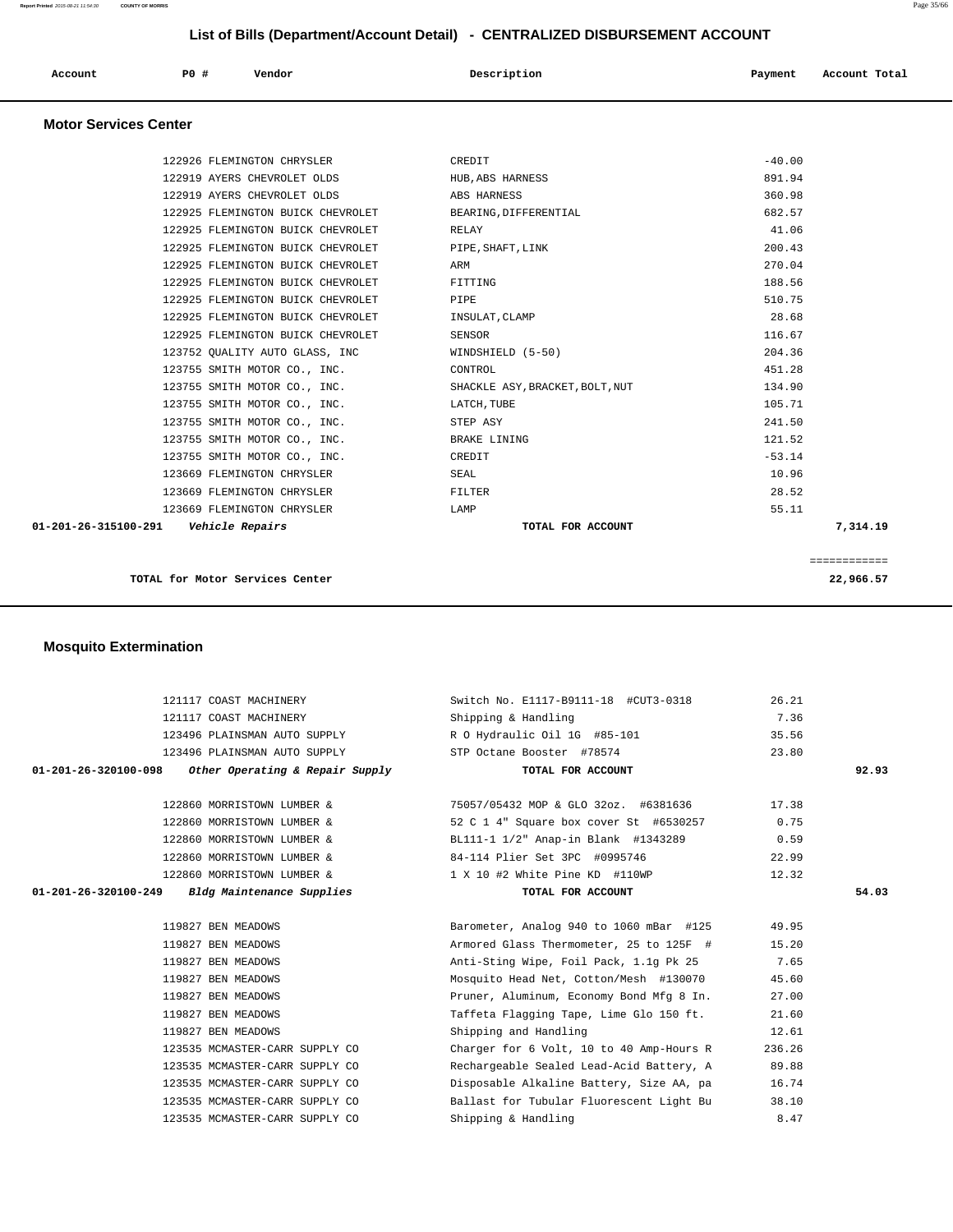| Account                       | <b>PO #</b> | Vendor                           | Description                              | Payment | Account Total |
|-------------------------------|-------------|----------------------------------|------------------------------------------|---------|---------------|
| <b>Mosquito Extermination</b> |             |                                  |                                          |         |               |
|                               |             | 123536 AMERICAN WEAR INC.        | Clean Uniforms 7-09-15                   | 45.65   |               |
|                               |             | 123536 AMERICAN WEAR INC.        | Clean Uniforms 7-16-15                   | 45.65   |               |
|                               |             | 123536 AMERICAN WEAR INC.        | Clean Uniforms 7-23-15                   | 45.65   |               |
|                               |             | 123536 AMERICAN WEAR INC.        | Clean Uniforms 7-30-15                   | 47.15   |               |
| 01-201-26-320100-251          |             | Ground Maintenance Supplies      | TOTAL FOR ACCOUNT                        |         | 798.81        |
|                               |             | 118614 BEN MEADOWS               | Insect Repellent 6 oz. weight #182333    | 56.00   |               |
|                               |             | 118614 BEN MEADOWS               | Anti-itch gel, foil pouch, Pk 25 #10921  | 19.40   |               |
|                               |             | 118614 BEN MEADOWS               | Shipping & Handling                      | 12.68   |               |
|                               |             | 122861 MCMASTER-CARR SUPPLY CO   | Light Duty Steel Shelf Bracket, 10-3/8"  | 5.82    |               |
|                               |             | 122861 MCMASTER-CARR SUPPLY CO   | Leather Belt Pouch, 3" Width X 6 1/2" He | 22.11   |               |
|                               |             | 122861 MCMASTER-CARR SUPPLY CO   | Wrap-Around Pipe Marker, Fits 1/2" - 1"  | 14.84   |               |
|                               |             | 122861 MCMASTER-CARR SUPPLY CO   | Puncture Resistant Boot and Shoe Insole, | 59.80   |               |
|                               |             | 122861 MCMASTER-CARR SUPPLY CO   | Multipurpose Hole Saw, 3/4" Diameter, 1  | 9.39    |               |
|                               |             | 122861 MCMASTER-CARR SUPPLY CO   | Shipping and Handling                    | 5.59    |               |
|                               |             | 122855 FASTENAL COMPANY          | Chuck Guard Assembly #99606152           | 38.95   |               |
|                               |             | 123536 AMERICAN WEAR INC.        | Clean Uniforms 7-02-15                   | 45.65   |               |
|                               |             | 123536 AMERICAN WEAR INC.        | Clean Uniforms 7-09-15                   | 45.65   |               |
|                               |             | 123536 AMERICAN WEAR INC.        | Clean Uniforms 7-16-15                   | 45.65   |               |
|                               |             | 123536 AMERICAN WEAR INC.        | Clean Uniforms 7-23-15                   | 45.65   |               |
|                               |             | 123536 AMERICAN WEAR INC.        | Clean Uniforms 7-30-15                   | 47.15   |               |
| 01-201-26-320100-258          |             | Equipment                        | TOTAL FOR ACCOUNT                        |         | 474.33        |
|                               |             | 122858 APOLLO BATTERY & TIRE     | P245/70R17/B "Hemi"                      | 507.12  |               |
|                               |             | 123496 PLAINSMAN AUTO SUPPLY     | Disc Pad #SS-8528-X                      | 45.88   |               |
|                               |             | 123496 PLAINSMAN AUTO SUPPLY     | Disc Pad #SS-8529-X                      | 42.82   |               |
| 01-201-26-320100-291          |             | Vehicle Repairs                  | TOTAL FOR ACCOUNT                        |         | 595.82        |
|                               |             |                                  |                                          |         | ============  |
|                               |             | TOTAL for Mosquito Extermination |                                          |         | 2,015.92      |

# **Health Management**

|                      | 124213 VERIZON WIRELESS                              | HEALTH MANAGEMENT<br>L&PS                                     | 606.36    |              |
|----------------------|------------------------------------------------------|---------------------------------------------------------------|-----------|--------------|
| 01-201-27-330100-031 | Cellular Phone/Pagers                                | TOTAL FOR ACCOUNT                                             |           | 606.36       |
| 01-201-27-330100-079 | 124079 MORRISTOWN MEDICAL CENTER<br>Special Projects | For the Month of July 2015<br>TOTAL FOR ACCOUNT               | 10,000.00 | 10,000.00    |
| 01-201-27-330100-258 | 123306 DEER PARK<br>Equipment                        | 0434540191 billing period 6/15/15-7/14/1<br>TOTAL FOR ACCOUNT | 40.16     | 40.16        |
|                      |                                                      |                                                               |           | ============ |
|                      | TOTAL for Health Management                          |                                                               |           | 10,646.52    |

### **Human Services**

| 123972 OFFICE CONCEPTS GROUP, INC. | 24/ct box of AA batteries for Liz K     | 12.75  |
|------------------------------------|-----------------------------------------|--------|
| 123801 OFFICE CONCEPTS GROUP, INC. | Office Supplies for Human Services Div. | 55.59  |
| 123801 OFFICE CONCEPTS GROUP, INC. | Office Supplies for Human Services Div. | 428.45 |

**Report Printed** 2015-08-21 11:54:30 **COUNTY OF MORRIS** Page 36/66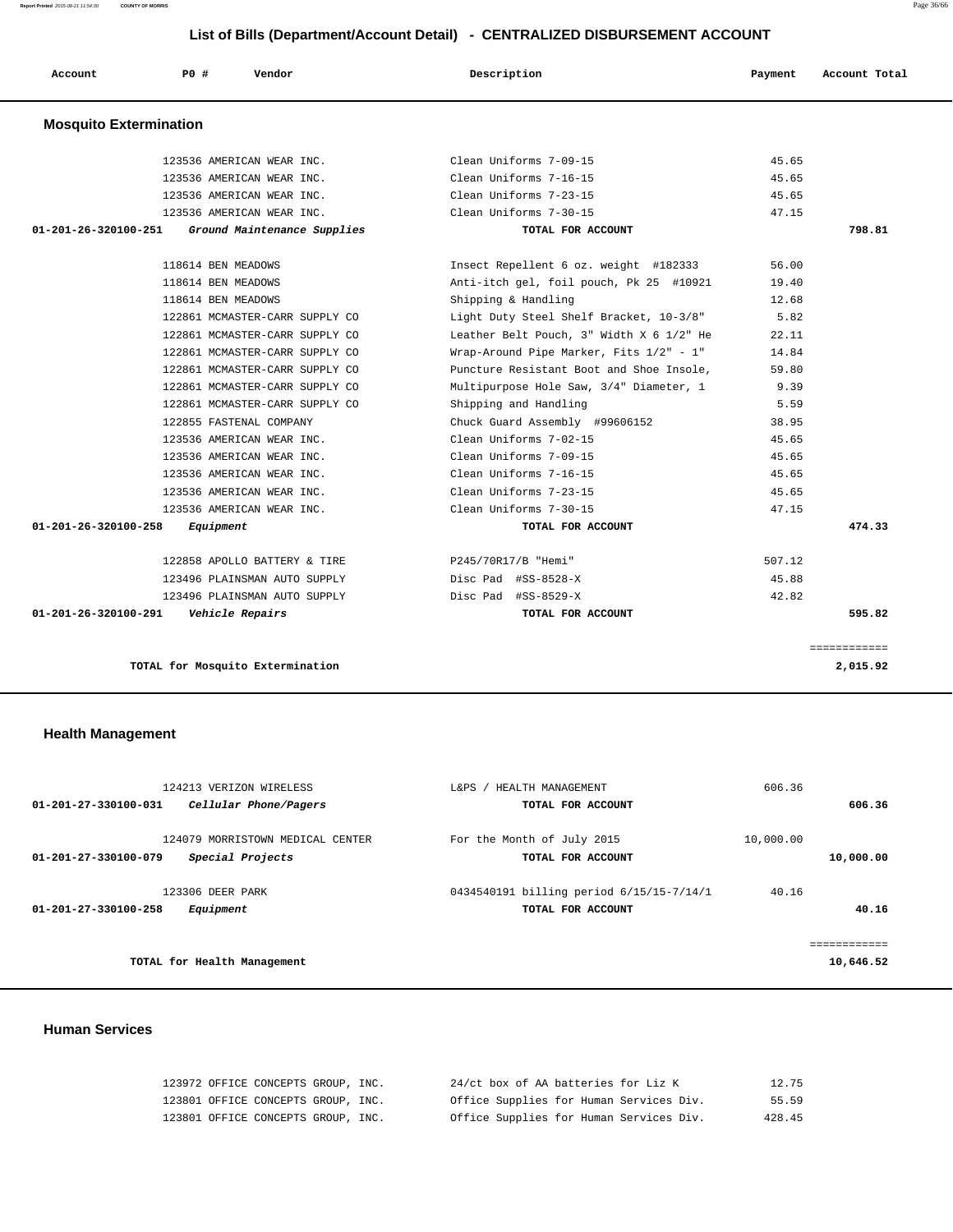| Account               | P0#                      | Vendor                             | Description                              | Payment | Account Total |
|-----------------------|--------------------------|------------------------------------|------------------------------------------|---------|---------------|
| <b>Human Services</b> |                          |                                    |                                          |         |               |
|                       |                          | 123974 OFFICE CONCEPTS GROUP, INC. | 24/ct box of AAA Batteries and a pair of | 12.75   |               |
|                       |                          | 123974 OFFICE CONCEPTS GROUP, INC. |                                          | 21.24   |               |
| 01-201-27-331100-058  |                          | Office Supplies & Stationery       | TOTAL FOR ACCOUNT                        |         | 717.97        |
|                       |                          | 124254 COUNTY OF MORRIS            | 1st Half 8/15 Metered Mail               | 138.64  |               |
| 01-201-27-331100-068  |                          | Postage & Metered Mail             | TOTAL FOR ACCOUNT                        |         | 138.64        |
|                       |                          | 124048 SODEXO INC & AFFILIATES     | Women's Advisory Committee - Food for 7/ | 61.25   |               |
|                       |                          | 124048 SODEXO INC & AFFILIATES     | Refreshments for Theresa Davis' Retireme | 174.47  |               |
| 01-201-27-331100-088  |                          | Meeting Exp Advisory Board Etc     | TOTAL FOR ACCOUNT                        |         | 235.72        |
|                       |                          |                                    |                                          |         | ============  |
|                       | TOTAL for Human Services |                                    |                                          |         | 1,092.33      |

### **Youth Shelter**

| 122893 OFFICE CONCEPTS GROUP, INC.                         | TOP 62349 500 SHEET                      | 84.72    |          |
|------------------------------------------------------------|------------------------------------------|----------|----------|
| 122893 OFFICE CONCEPTS GROUP, INC.                         | MMM 61212P TAPE 12 PACK                  | 61.50    |          |
| 122893 OFFICE CONCEPTS GROUP, INC.                         | ROA 12284 NOTEBOOKS                      | 16.62    |          |
| 122893 OFFICE CONCEPTS GROUP, INC.                         | MMM R330144B POPUPS                      | 41.13    |          |
| 122893 OFFICE CONCEPTS GROUP, INC.                         | HEW CF210A TONER 131 A                   | 116.04   |          |
| 01-201-27-331110-058<br>Office Supplies & Stationery       | TOTAL FOR ACCOUNT                        |          | 320.01   |
| 123986 THOMAS POLLIO                                       | lUNCH FOR RESIDENTS @ YOUTH SHELTER ANDR | 59.72    |          |
| 123986 THOMAS POLLIO                                       | SHOPRITE 7/28/15                         | 10.00    |          |
| 123986 THOMAS POLLIO                                       | 7/26/15 LOCKER RENTAL ACTION PARK        | 15.00    |          |
| 123986 THOMAS POLLIO                                       | $7/27/15$ McDonalds                      | 8.32     |          |
| 123986 THOMAS POLLIO                                       | 7/15/15 Acme                             | 28.14    |          |
| 123986 THOMAS POLLIO                                       | 7/13/15 Odoba Mexican Grill              | 10.00    |          |
| 123986 THOMAS POLLIO                                       | 7/12/15 Nail Salon                       | 10.00    |          |
| 01-201-27-331110-059<br>Other General Expenses             | TOTAL FOR ACCOUNT                        |          | 141.18   |
| 124254 COUNTY OF MORRIS                                    | 1st Half 8/15 Metered Mail               | 54.34    |          |
| $01 - 201 - 27 - 331110 - 068$<br>Postage and Metered Mail | TOTAL FOR ACCOUNT                        |          | 54.34    |
| 124080 SODEXO INC & AFFILIATES                             | services for 7-4-2015 through 7-31-2015. | 2,937.40 |          |
| 124080 SODEXO INC & AFFILIATES                             | Congregate meals                         | 2,301.87 |          |
| 124080 SODEXO INC & AFFILIATES                             | AFI AND OTHER                            | 2,335.57 |          |
| 01-201-27-331110-185<br>Food                               | TOTAL FOR ACCOUNT                        |          | 7,574.84 |
| 123873 MONOGRAM MADNESS                                    | 3 small 3 large short sleeve polo shirs  | 108.00   |          |
| 123873 MONOGRAM MADNESS                                    | 3 small 3 large sleeve polo shirts       | 132.00   |          |
| 123873 MONOGRAM MADNESS                                    | full zip hoodies                         | 76.00    |          |
| 123873 MONOGRAM MADNESS                                    | tee shirts                               | 20.00    |          |
| 123873 MONOGRAM MADNESS                                    | Jackets                                  | 100.00   |          |
| 01-201-27-331110-202<br>Uniform And Accessories            | TOTAL FOR ACCOUNT                        |          | 436.00   |
| 123874 ALLEN PAPER & SUPPLY CO                             | Coarse Paper and Household Supplies 3 ca | 108.00   |          |
| 123874 ALLEN PAPER & SUPPLY CO                             | 3 cases of 9" plates                     | 77.67    |          |
| 123388 ALLEN PAPER & SUPPLY CO                             | Coarse Paper and Household Supplies Faci | 48.45    |          |
| 123388 ALLEN PAPER & SUPPLY CO                             | Gen kitchen rolled towels                | 51.00    |          |
| 123388 ALLEN PAPER & SUPPLY CO                             | Gen c fold towels white                  | 38.40    |          |
| 123388 ALLEN PAPER & SUPPLY CO                             | Diversy Window glass cleaner             | 99.00    |          |
| 01-201-27-331110-252<br>Janitorial Supplies                | TOTAL FOR ACCOUNT                        |          | 422.52   |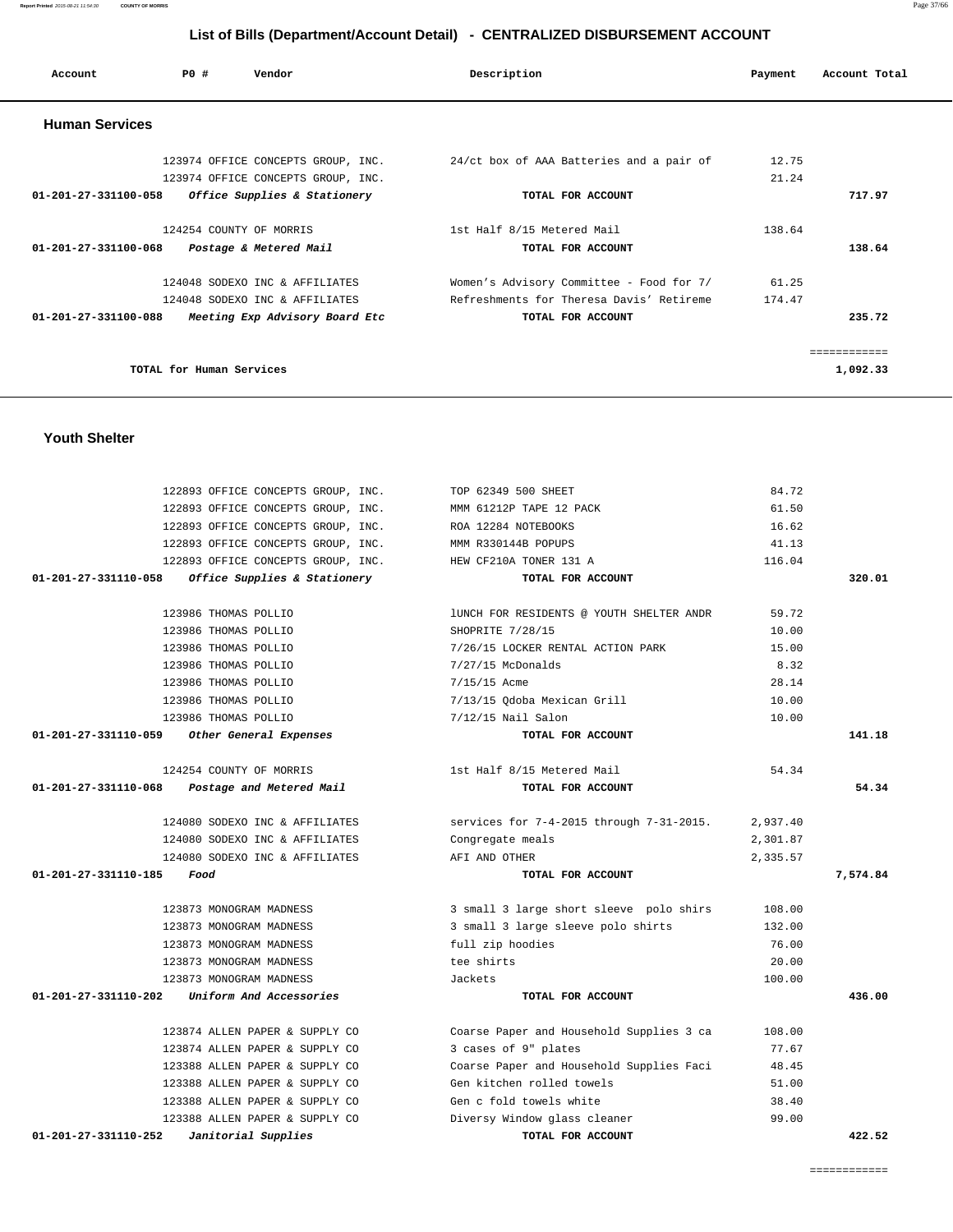| Account              | <b>PO #</b> | Vendor | Description | Payment | Account Total |
|----------------------|-------------|--------|-------------|---------|---------------|
| <b>Youth Shelter</b> |             |        |             |         |               |

**TOTAL for Youth Shelter 8,948.89**

# **Office on Aging**

| 123914 STAPLES ADVANTAGE                                        | Swingline Staples 5,00 Count             | 2.45   |              |
|-----------------------------------------------------------------|------------------------------------------|--------|--------------|
| 123914 STAPLES ADVANTAGE                                        | Steno Notebooks 6x9 White Ruled          | 18.04  |              |
| 123914 STAPLES ADVANTAGE                                        | Toner Cartridge DPS42AR Black            | 195.08 |              |
| 123914 STAPLES ADVANTAGE                                        | 3-Tab File Folders Manila 100 Ct.        | 3.91   |              |
| 123914 STAPLES ADVANTAGE                                        | Yellow Pencils                           | 0.34   |              |
| 123914 STAPLES ADVANTAGE                                        | Notepads Ruled 8 1/2 x 11                | 3.55   |              |
| 01-201-27-333100-058<br><i>Office Supplies &amp; Stationery</i> | TOTAL FOR ACCOUNT                        |        | 223.37       |
| 124251 PATRICIA ZAKRZESKI                                       | Items for Theresa Davis' Retirement      | 56.07  |              |
| 01-201-27-333100-059<br>Other General Expenses                  | TOTAL FOR ACCOUNT                        |        | 56.07        |
| 124254 COUNTY OF MORRIS                                         | 1st Half 8/15 Metered Mail               | 180.54 |              |
| 01-201-27-333100-068<br>Postage & Metered Mail                  | TOTAL FOR ACCOUNT                        |        | 180.54       |
| 123768 HUBER & ASSOCIATES                                       | Competency Evaluation of APS Client (MT) | 400.00 |              |
| $01-201-27-333100-084$ Other Outside Services                   | TOTAL FOR ACCOUNT                        |        | 400.00       |
|                                                                 |                                          |        | ============ |
| TOTAL for Office on Aging                                       |                                          |        | 859.98       |
|                                                                 |                                          |        |              |

### **Grant in Aid**

| 124025 ATLANTIC HEALTH SYSTEM/MMH                                          | Evaluations                   | 1,050.00  |           |
|----------------------------------------------------------------------------|-------------------------------|-----------|-----------|
| 124025 ATLANTIC HEALTH SYSTEM/MMH                                          | Aftercare Groups              | 2,320.00  |           |
| 124025 ATLANTIC HEALTH SYSTEM/MMH                                          | IOP sessions                  | 19,800.00 |           |
| 01-201-27-342000-464<br>Grant in Aid GIA: MORR MEMOR. HOSPITAL             | TOTAL FOR ACCOUNT             |           | 23,170.00 |
|                                                                            |                               |           |           |
| 124023 CFCS - HOPE HOUSE                                                   | Extended evaluations          | 540.00    |           |
| 124023 CFCS - HOPE HOUSE                                                   | Case mgmt. individual         | 1,350.00  |           |
| 124023 CFCS - HOPE HOUSE                                                   | Groups                        | 510.00    |           |
| 124023 CFCS - HOPE HOUSE                                                   | Urine screens                 | 175.00    |           |
| 01-201-27-342000-480<br>Grant in Aid GIA:HOPEHOUSEOPERTNFIXIT              | TOTAL FOR ACCOUNT             |           | 2,575.00  |
|                                                                            |                               |           |           |
| 124426 ST. CLARE'S HOSPITAL                                                | IOP Sessions                  | 10,570.00 |           |
| 124426 ST. CLARE'S HOSPITAL                                                | Relapse PRevention Groups     | 750.00    |           |
| 124426 ST. CLARE'S HOSPITAL                                                | Individual Sessions           | 495.00    |           |
| 124426 ST. CLARE'S HOSPITAL                                                | Family Support and Ed Group   | 3,600.00  |           |
| 124426 ST. CLARE'S HOSPITAL                                                | Psych Consults                | 650.00    |           |
| 124426 ST. CLARE'S HOSPITAL                                                | Supply and Equipment expenses | 19,365.66 |           |
| $01 - 201 - 27 - 342000 - 484$<br>Grant in Aid Aid Ment Hlth Cnt-St Clares | TOTAL FOR ACCOUNT             |           | 35,430.66 |
|                                                                            |                               |           |           |

============

TOTAL for Grant in Aid 61,175.66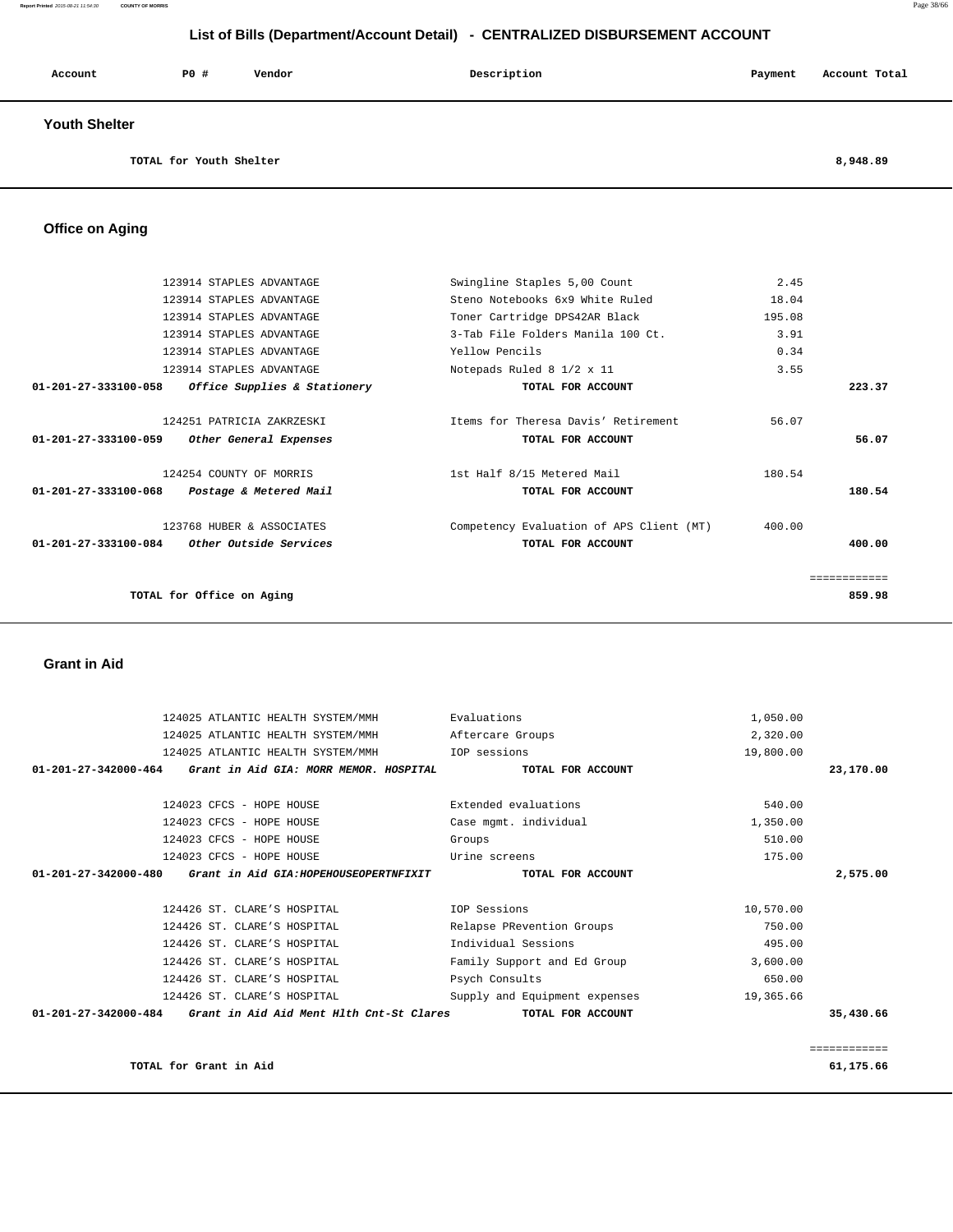**Report Printed** 2015-08-21 11:54:30 **COUNTY OF MORRIS** Page 39/66

#### **List of Bills (Department/Account Detail) - CENTRALIZED DISBURSEMENT ACCOUNT**

| Account                        | PO#<br>Vendor                         | Description                                | Payment    | Account Total |
|--------------------------------|---------------------------------------|--------------------------------------------|------------|---------------|
|                                |                                       |                                            |            |               |
|                                | 123908 TRITEC OFFICE EQUIPMENT INC    | Copier maintenance billing from $4/1/15$ t | 3,711.42   |               |
|                                | 123908 TRITEC OFFICE EQUIPMENT INC    | MPC4502A-R, Machine ID - 6044              | 356.93     |               |
| 01-201-27-345100-166           | Office Machine- Repair                | TOTAL FOR ACCOUNT                          |            | 4,068.35      |
|                                | 123277 HORIZON BLUE CROSS BLUE SHIELD | Dental coverage for the month of August    | 5,004.28   |               |
|                                | 123278 HORIZON BLUE CROSS BLUE SHIELD | Monthly premium for the month of August    | 137,574.83 |               |
| 01-201-27-345100-329           | Hospital Insurance Premiums           | TOTAL FOR ACCOUNT                          |            | 142,579.11    |
|                                | 124009 BARBARA KENNEDY                | MAP - Mi. reimb. for 3/15                  | 3.85       |               |
|                                | 124034 LINDA CSENGETO                 | FSS - Mileage reimb. for July 2015         | 56.00      |               |
|                                | 124020 LASZLO CSENGETO                | ADM - Mileage reimb. for July 2015         | 31.50      |               |
|                                | 124011 LINDA CSENGETO                 | FSS - Mileage reimb. for May & June 2015   | 70.35      |               |
|                                | 124013 SHAWNNA BAILEY                 | FSS - Mi. reimb. for 3/15 to 5/15          | 91.35      |               |
|                                | 123889 KAREN REMUS                    | ADM - Mileage reimb. for July 2015         | 38.50      |               |
|                                | 123898 ROBERT D'ANTONIO               | Mileage reimb. for January to July 2015    | 31.15      |               |
| 01-201-27-345100-332           | Mileage                               | TOTAL FOR ACCOUNT                          |            | 322.70        |
|                                | 124009 BARBARA KENNEDY                | Insurance reimb. for July to December 20   | 72.00      |               |
|                                | 124010 DENES HEIDINGER                | FSS - Insurance reimb. for January to De   | 180.00     |               |
|                                | 124042 ERICA JOHNSON                  | MAP - Insurance reimb. for July to Decem   | 90.00      |               |
|                                | 124018 EDILMA ACEVEDO                 | CSP - Insurance reimb. for July to Decem   | 72.00      |               |
|                                | 124019 HUONG LU                       | FSS - Insurance reimb. for July to Decem   | 72.00      |               |
|                                | 124033 LINDA CARUTH                   | ADM - Insurance reimb. for July to Decem   | 72.00      |               |
|                                | 124011 LINDA CSENGETO                 | Insurance reimb. for July to December 20   | 72.00      |               |
|                                | 124012 MAIRA ROGERS                   | MAP - Insurance reimb. for July to Decem   | 72.00      |               |
|                                | 124021 SALVATORE CONTINI              | MAP - Insurance reimb. for January to De   | 144.00     |               |
|                                | 124013 SHAWNNA BAILEY                 | Insurance reimb. for July to December 20   | 72.00      |               |
|                                | 123888 JESSYKA THURDEKOOS             | MAP - Insurance reimb. for January to De   | 144.00     |               |
|                                | 123889 KAREN REMUS                    | Insurance reimb. for July to December 20   | 72.00      |               |
|                                | 123882 JULIE CICCHETTI                | CSP - Insurance reimb. for July to Decem   | 72.00      |               |
|                                | 123898 ROBERT D'ANTONIO               | Insurance reimb. for January to December   | 144.00     |               |
| $01 - 201 - 27 - 345100 - 333$ | Other Allowances                      | TOTAL FOR ACCOUNT                          |            | 1,350.00      |
|                                | 121329 LABORATORY CORPORATION OF      | DNA testing from 05/02/15 to 05/30/15      | 32.25      |               |
| 01-201-27-345100-351           | Paternity Expenses                    | TOTAL FOR ACCOUNT                          |            | 32.25         |
|                                | 123898 ROBERT D'ANTONIO               | FSS - Mileage reimb. for December 2014     | 5.60       |               |
| 01-203-27-345100-332           | (2014) Mileage                        | TOTAL FOR ACCOUNT                          |            | 5.60          |

### **DEPARTMENT 349110**

122579 ESSEX COUNTY HOSPITAL 122579 ESSEX COUNTY HOSPITAL 122574 ESSEX COUNTY HOSPITAL 122574 ESSEX COUNTY HOSPITAL 122574 ESSEX COUNTY HOSPITAL 122574 ESSEX COUNTY HOSPITAL 122574 ESSEX COUNTY HOSPITAL 122574 ESSEX COUNTY HOSPITAL 122574 ESSEX COUNTY HOSPITAL 122574 ESSEX COUNTY HOSPITAL

| County Legal Settlement for J.P. for 3/1 |  |  | 3,901.66  |          |
|------------------------------------------|--|--|-----------|----------|
| March Recoveries - J.P.                  |  |  |           | $-64.72$ |
| County Legal Settlement for D.H. 3/1/15  |  |  | 3,901.66  |          |
| March Recoveries D.H.                    |  |  |           | $-94.67$ |
| County Legal Settlement for D.H. 4/1/15  |  |  | 3,775.80  |          |
| April Recoveries D.H.                    |  |  | $-284.01$ |          |
| County Legal Settlement for D.H. 5/1/15  |  |  | 3,901.66  |          |
| May Recoveries D.H.                      |  |  |           | $-32.97$ |
| County Legal Settlement for J.P. 4/1/15  |  |  | 3,775.80  |          |
| April Recoveries J.P.                    |  |  |           | $-65.94$ |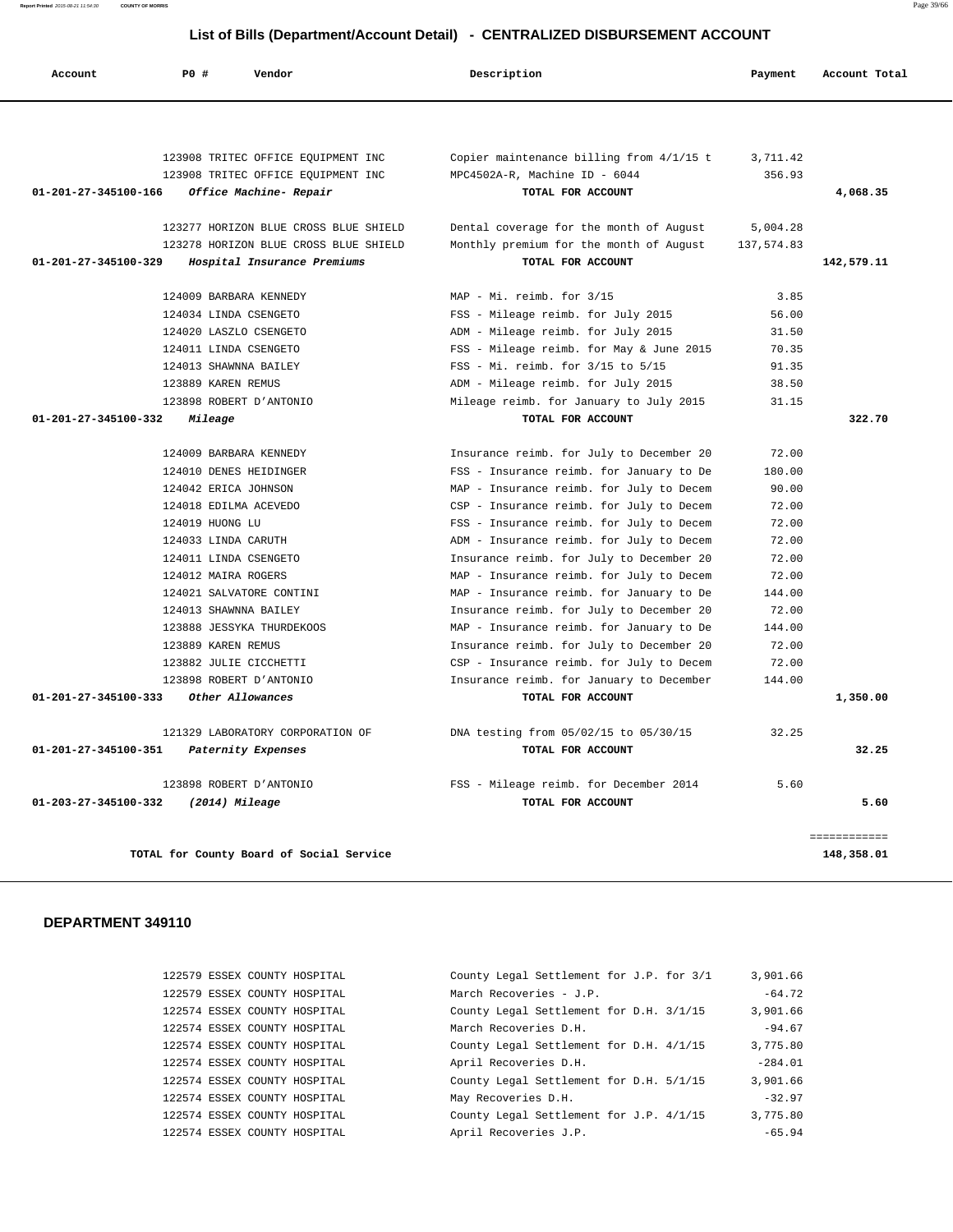| Account           | PO#<br>Vendor                | Description                              | Account Total<br>Payment |
|-------------------|------------------------------|------------------------------------------|--------------------------|
| DEPARTMENT 349110 |                              |                                          |                          |
|                   | 122574 ESSEX COUNTY HOSPITAL | May Recoveries J.P.                      | $-60.90$                 |
|                   | 122574 ESSEX COUNTY HOSPITAL | County Legal Settlement for A.L. 3/27/15 | 629.30                   |
|                   | 122574 ESSEX COUNTY HOSPITAL | County Legal Settlement for A.L. 4/1/15  | 3,775.80                 |
|                   | 122574 ESSEX COUNTY HOSPITAL | County Legal Settlement for A.L. 5/1/15  | 3,901.66                 |
|                   | 122574 ESSEX COUNTY HOSPITAL | April Recoveries A.L.                    | $-176.44$                |
|                   | 122574 ESSEX COUNTY HOSPITAL | May Recoveries A.L.                      | $-748.20$                |
|                   | 123350 ESSEX COUNTY HOSPITAL | County Legal Settlement for D.H. 6/1/15  | 3,775.80                 |

123350 ESSEX COUNTY HOSPITAL June Recoveries for D.H. -32.97

**TOTAL for DEPARTMENT 349110 40,276.87**

 **01-201-27-349110-090 Program Expenditures TOTAL FOR ACCOUNT 40,276.87**

============

123350 ESSEX COUNTY HOSPITAL June Recoveries for A.L. - -484.20

123350 ESSEX COUNTY HOSPITAL June Recoveries for J.P. -218.79

County Legal Settlement for A.L. 6/1/15 3,775.80

County Legal Settlement for J.P.  $6/1/15$  3,524.08

#### **MV:Administration**

| 01-201-27-350100-035 | Consultation Fee                                          | TOTAL FOR ACCOUNT                                                                 |           | 78,167.03 |
|----------------------|-----------------------------------------------------------|-----------------------------------------------------------------------------------|-----------|-----------|
|                      | 124301 PREMIER HEALTHCARE                                 | Professional Management, August~2015 78, 167.03                                   |           |           |
| 01-201-27-350100-016 | Outside Salaries & Wages                                  | TOTAL FOR ACCOUNT                                                                 |           | 19,737.57 |
|                      |                                                           | 124249 AEQUOR HEALTHCARE SERVICES, LLC Agency Nursing, 7-26 to 8-1-2015 8, 179.42 |           |           |
|                      | 124249 AEQUOR HEALTHCARE SERVICES, LLC                    | Agency Nursing, 7-19 to 7-25-2015                                                 | 11,558.15 |           |
| 01-201-27-350100-013 | Temporary Help - Per Diem Nurses                          | TOTAL FOR ACCOUNT                                                                 |           |           |
|                      | 124312 ROSEMARY BATANE COBCOBO                            | RN,8-2-2015 thru 8-15-2015                                                        | 1,184.00  | 41,409.14 |
|                      | 124308 TERESA OMWENGA                                     | RN,8-2-2015 thru 8-15-2015                                                        | 1,883.30  |           |
|                      | 124309 SUZIE COLLIN                                       | RN,8-2-2015 thru 8-15-2015                                                        | 1,211.75  |           |
|                      | 124311 SHELLEY REINER                                     | LPN, 8-2-2015 thru 8-15-2015                                                      | 1,379.53  |           |
|                      | 124314 ROSE DUMAPIT                                       | RN, 8-2-2015 thru 8-15-2015                                                       | 1,776.00  |           |
|                      | 124315 MIRLENE ESTRIPLET                                  | RN, 8-2-2015 thru 8-15-2015                                                       | 2,322.49  |           |
|                      | 124316 MICHELLE CAPILI                                    | RN,8-2-2015 thru 8-15-2015                                                        | 1,776.00  |           |
|                      | 124317 MELOJANE CELESTINO                                 | RN,8-2-2015 thru 8-15-2015                                                        | 1,183.26  |           |
|                      | 124318 MARIA CARMELITA OBLINA                             | LPN, 8-2-2015 thru 8-15-2015                                                      | 464.00    |           |
|                      | 124319 MADUKWE IMO IBOKO, RN RN, 8-2-2015 thru 8-15-2015  |                                                                                   | 1,776.00  |           |
|                      | 124332 LOUISE R. MACCHIA                                  | RN,8-2-2015 thru 8-15-2015                                                        | 2,194.10  |           |
|                      | 124339 LOREEN RAFISURA                                    | RN,8-2-2015 thru 8-15-2015                                                        | 588.30    |           |
|                      | 124313 ILLIENE CHARLES, RN                                | RN, 8-2-2015 thru 8-15-2015                                                       | 2,978.50  |           |
|                      | 124338 GEORGINA GRAY-HORSLEY LPN, 8-2-2015 thru 8-15-2015 |                                                                                   | 1,160.00  |           |
|                      | 124337 EVELYN TOLENTINO                                   | RN,8-2-2015 thru 8-15-2015                                                        | 1,517.00  |           |
|                      | 124327 ELLEN M. NOLL                                      | LPN,8-2-2015 thru 8-15-2015                                                       | 464.00    |           |
|                      | 124329 ELIZABETH VILLASENOR                               | RN,8-2-2015 thru 8-15-2015                                                        | 2,348.76  |           |
|                      | 124336 EDITHA MARQUEZ                                     | RN,8-2-2015 thru 8-15-2015                                                        | 1,184.00  |           |
|                      | 124335 DAVID JEAN-LOUIS                                   | LPN, 8-2-2015 thru 8-15-2015                                                      | 2,328.00  |           |
|                      | 124334 DANILO LAPID                                       | RN,8-2-2015 thru 8-15-2015                                                        | 1,480.00  |           |
|                      | 124323 DAMACINA L. OKE                                    | LPN, 8-2-2015 thru 8-15-2015                                                      | 957.00    |           |
|                      | 124330 CARRELLE L CALIXTE                                 | LPN, 8-2-2015 thru 8-15-2015                                                      | 3,306.00  |           |
|                      | 124333 CARLO N DURAN                                      | RN, 8-2-2015 thru 8-15-2015                                                       | 585.34    |           |
|                      | 124325 BARKEL FLEMMING                                    | LPN, 8-2-2015 thru 8-15-2015 2, 322.03                                            |           |           |
|                      | 124328 ARNEL P GARCIA                                     | LPN, 8-2-2015 thru 8-15-2015                                                      | 3,039.78  |           |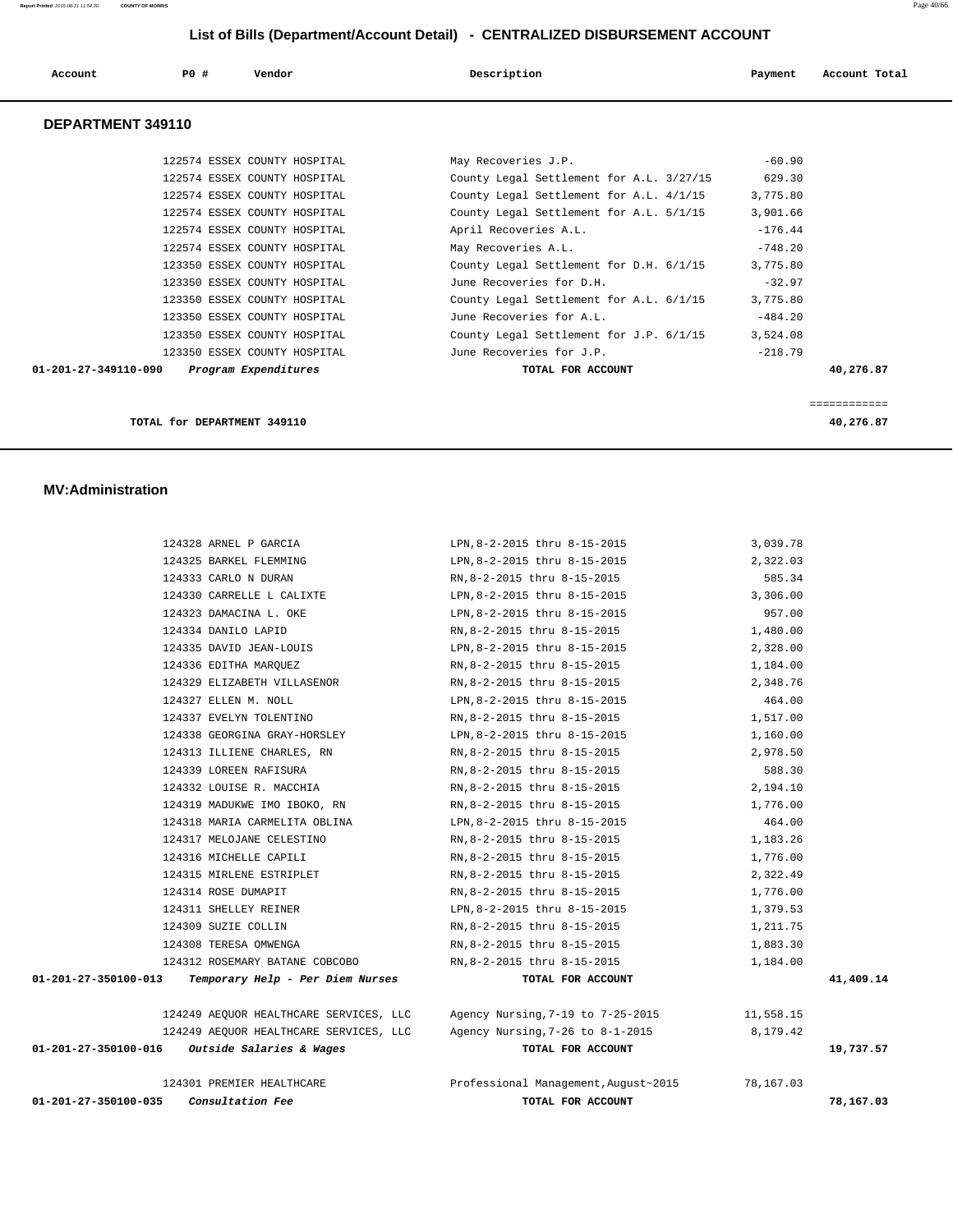| Account | P <sub>0</sub> | Vendor | Description | Payment | Account Total |
|---------|----------------|--------|-------------|---------|---------------|
|---------|----------------|--------|-------------|---------|---------------|

### **MV:Administration**

| 01-201-27-350100-036           | Contracted Services                   | TOTAL FOR ACCOUNT                         |          | 21,000.00    |
|--------------------------------|---------------------------------------|-------------------------------------------|----------|--------------|
|                                | 123437 DEER PARK                      | 0435619937,6-15-2015 thru 7-14-2015       | 16.24    |              |
|                                | 124293 LOVEYS PIZZA & GRILL           | Administration Luncheon, 8-12-2015        | 68.00    |              |
| $01 - 201 - 27 - 350100 - 046$ | General Stores                        | TOTAL FOR ACCOUNT                         |          | 84.24        |
|                                | 121820 U-LINE SHIPPING SUPPLY         | 6576155,6-23-2015                         | 64.50    |              |
|                                | 123628 STAPLES ADVANTAGE              | 1032198, July-2015                        | 1,403.14 |              |
|                                | 123628 STAPLES ADVANTAGE              | 1032198, July-2015                        | 10.00    |              |
|                                | 124192 STAPLES ADVANTAGE              | 1032198, August-2015                      | 1,389.31 |              |
|                                | 124192 STAPLES ADVANTAGE              | 1032198, August-2015                      | 42.09    |              |
|                                | 124192 STAPLES ADVANTAGE              | 1032198, August-2015                      | 90.12    |              |
|                                | 124192 STAPLES ADVANTAGE              | 1032198, August-2015                      | 2.64     |              |
| $01 - 201 - 27 - 350100 - 058$ | Office Supplies & Stationery          | TOTAL FOR ACCOUNT                         |          | 3,001.80     |
|                                | 124253 FEDEX                          | $3684 - 0206 - 0, 7 - 27 - 2015$          | 83.82    |              |
|                                | 124254 COUNTY OF MORRIS               | 1st Half 8/15 Metered Mail                | 113.16   |              |
| $01 - 201 - 27 - 350100 - 068$ | Postage & Metered Mail                | TOTAL FOR ACCOUNT                         |          | 196.98       |
|                                | 124266 NATIONAL FUEL OIL INC.         | Fuel Charges 7/15                         | 205.53   |              |
| 01-201-27-350100-140           | Gas Purchases                         | TOTAL FOR ACCOUNT                         |          | 205.53       |
|                                | 124322 VERIZON                        | 973-984-0357 078 33Y, 7-22 to 8-21-2015   | 28.91    |              |
| 01-201-27-350100-146           | Telephone                             | TOTAL FOR ACCOUNT                         |          | 28.91        |
|                                | 124219 MUNICIPAL CAPITAL CORP         | P093893, July-August-September            | 1,085.92 |              |
|                                | 124219 MUNICIPAL CAPITAL CORP         | P057985, July-August-September            | 2,707.08 |              |
| 01-201-27-350100-164           | Office Machines - Rental              | TOTAL FOR ACCOUNT                         |          | 3,793.00     |
|                                | 123004 ALL-STAR IDENTIFICATION        | Dual Sided PVC Duplex Printer w/Ribbon p  | 1,995.00 |              |
|                                | 124141 KURT'S LOCKSMITH SERVICE, LLC  | Lock & Key Service, 7-23-2015             | 193.00   |              |
|                                | 124306 U.S. SECURITY ASSOCIATES, INC. | 573-1134-000, 7-3 thru 7-9-2015           | 6,634.08 |              |
|                                | 124306 U.S. SECURITY ASSOCIATES, INC. | 573-1134-000,6-26 thru 7-2-2015           | 6,334.20 |              |
|                                | 124306 U.S. SECURITY ASSOCIATES, INC. | 573-1134-000, 7-10 thru 7-16-2015         | 6,112.86 |              |
| $01 - 201 - 27 - 350100 - 266$ | Safety Items                          | TOTAL FOR ACCOUNT                         |          | 21,269.14    |
|                                | 123252 FIRE AND SECURITY TECHNOLOGIES | 14-5154, Wiring & Maintenance, 8-6-2014   | 1,845.00 |              |
|                                | 123252 FIRE AND SECURITY TECHNOLOGIES | 14-0522, Wiring & Maintenance, 11-17-2014 | 617.50   |              |
| 01-203-27-350100-266           | (2014) Safety Items                   | TOTAL FOR ACCOUNT                         |          | 2,462.50     |
|                                |                                       |                                           |          | ============ |
|                                | TOTAL for MV:Administration           |                                           |          | 191,355.84   |

# **MV:Building Services**

| 124247 ACORN TERMITE AND PEST                        | Pest Control, July-2015         | 750.00     |
|------------------------------------------------------|---------------------------------|------------|
| 124305 SODEXO INC & AFFILIATES                       | 100022833, July-2015            | 186,763.82 |
| Contracted Services<br>01-201-27-350110-036          | TOTAL FOR ACCOUNT               | 187,513.82 |
|                                                      |                                 |            |
| 123490 ACME AMERICAN REPAIRS INC.                    | 0118615,7-1-2015 thru 9-30-2015 | 2,426.50   |
| 124207 SCHINDLER ELEVATOR CORPORATION                | 5000013604, August-2015         | 2,443.29   |
| Equipment Service Agreements<br>01-201-27-350110-044 | TOTAL FOR ACCOUNT               | 4,869.79   |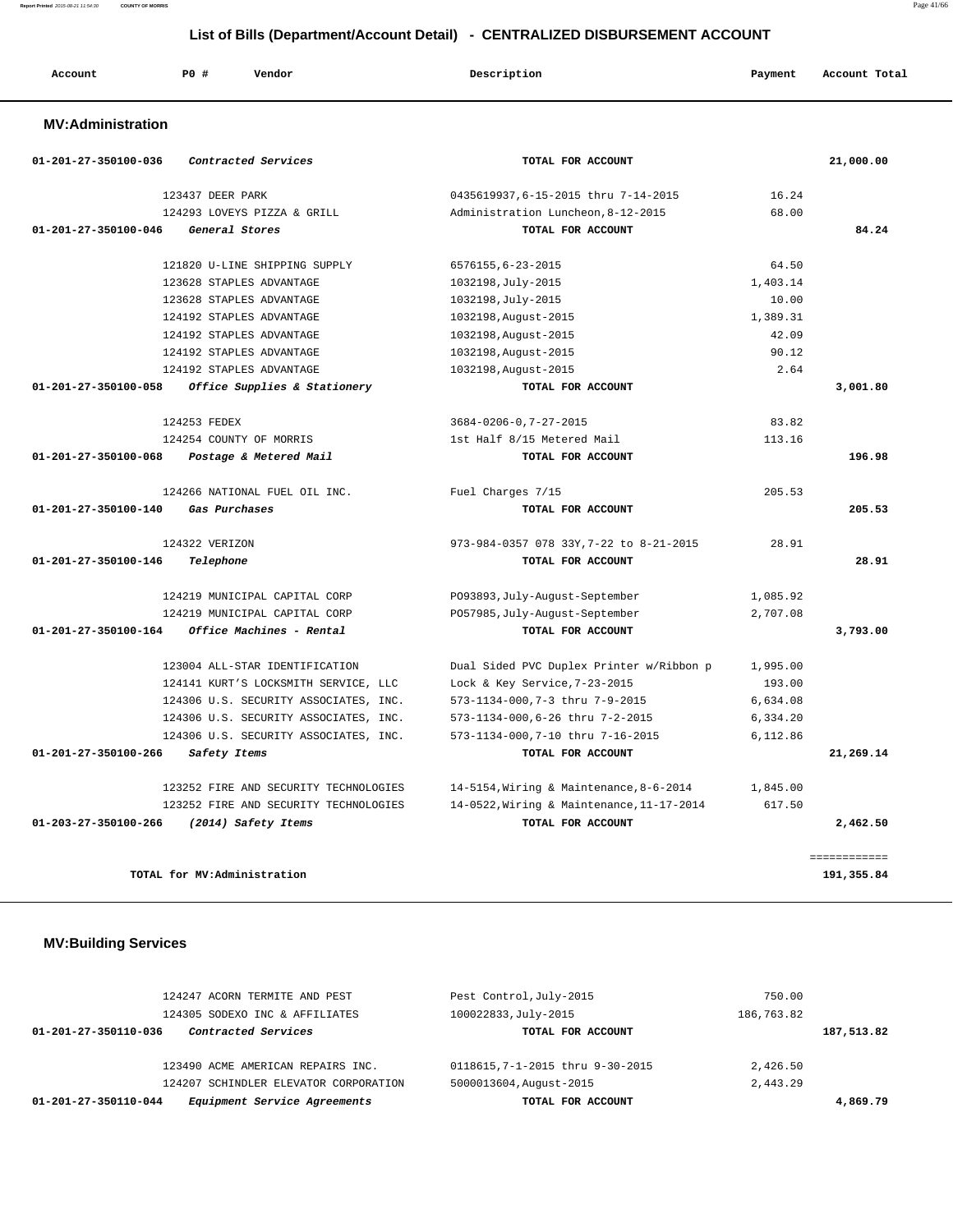# **MV:Laundry**

| 124304 SODEXO INC & AFFILIATES<br>Contracted Services<br>01-201-27-350115-036 | 100005746, July-2015<br>TOTAL FOR ACCOUNT | 281, 355.41<br>281,355.41           |
|-------------------------------------------------------------------------------|-------------------------------------------|-------------------------------------|
| 123439 HOBART SERVICE                                                         | 0267749,7-3-2015                          | 264.30                              |
| 124326 SPEEDWELL ELECTRIC MOTORS                                              | Kitchen Equipment Repair, 7-28-2015       | 1,176.00                            |
| Machinery Repairs & Parts<br>01-201-27-350115-262                             | TOTAL FOR ACCOUNT                         | 1,440.30                            |
| TOTAL for MV: Dietary                                                         |                                           | . = = = = = = = = = =<br>282,795.71 |
|                                                                               |                                           |                                     |

### **MV:Dietary**

| <b>MV:Building Services</b>                       |                                       |             |              |
|---------------------------------------------------|---------------------------------------|-------------|--------------|
| 122456 HILL-ROM CO, INC.                          | 616884, June-2015                     | 2,850.00    |              |
| 123434 BAYWAY LUMBER                              | 202440, Ceiling Tile, 7-1-2015        | 1,817.28    |              |
| 124187 DIRECT SUPPLY INC                          | 29406,6-2-2015                        | 279.03      |              |
| 124187 DIRECT SUPPLY INC                          | 29406, 7-21-2015                      | 117.82      |              |
| 124187 DIRECT SUPPLY INC                          | 29406,8-7-2015                        | 623.41      |              |
| 124300 PRAXAIR DISTRIBUTION                       | LM714,7-7-2015                        | 144.86      |              |
| 124300 PRAXAIR DISTRIBUTION                       | LM714,6-20-2015                       | 4,167.71    |              |
| 124300 PRAXAIR DISTRIBUTION                       | LM714,7-14-2015                       | 264.22      |              |
| 124300 PRAXAIR DISTRIBUTION                       | LM714,7-15-2015                       | 566.04      |              |
| 124300 PRAXAIR DISTRIBUTION                       | LM714,7-20-2015                       | 144.86      |              |
| 124300 PRAXAIR DISTRIBUTION                       | LM714,7-21-2015                       | 1,074.25    |              |
| 124300 PRAXAIR DISTRIBUTION                       | LM714,6-20-2015(Credit on Invoice)    | $-2,892.27$ |              |
| 124206 PENN-JERSEY PAPER CO.                      | $20955, 7 - 21 - 215$                 | 2,054.50    |              |
| $01 - 201 - 27 - 350110 - 204$<br>Plant Operation | TOTAL FOR ACCOUNT                     |             | 11,324.03    |
| 122338 GENERAL PLUMBING SUPPLY INC.               | $5999, 6 - 2 - 2015$                  | 197.30      |              |
| 120200 SUPPLYWORKS                                | 276829, 3-18-2015                     | 1,732.80    |              |
| 120200 SUPPLYWORKS                                | 276829, 3-27-2015                     | 532.12      |              |
| 120200 SUPPLYWORKS                                | $276829, 4 - 21 - 2015$               | 423.41      |              |
| 122454 TRANE U.S. INC.                            | 2793224, 4-17-2015                    | 4,225.00    |              |
| 121044 DIRECT MACHINERY SERVICE CORP.             | Laundry Equipment Repair on 5-27-2015 | 500.00      |              |
| 121045 GRAINGER                                   | 806843231, 4-27-2015                  | 1,149.07    |              |
| 121045 GRAINGER                                   | 806843231, 3-19-2015                  | 1,396.69    |              |
| 121045 GRAINGER                                   | 806843231, 2-27-2015                  | 399.24      |              |
| 121045 GRAINGER                                   | 806843231, 3-03-2015                  | 488.16      |              |
| 121045 GRAINGER                                   | 806843231, 3-04-2015                  | 56.44       |              |
| 121045 GRAINGER                                   | 806843231, 3-20-2015                  | 214.56      |              |
| 121045 GRAINGER                                   | 806843231, 4-08-2015                  | 174.47      |              |
| 121045 GRAINGER                                   | 806843231,6-04-2015                   | 85.20       |              |
| 124294 MILLER & CHITTY CO INC                     | 0014350000,8-6-2015                   | 5,244.00    |              |
| 124294 MILLER & CHITTY CO INC                     | 0014350000,7-30-2015                  | 498.70      |              |
| 124302 RELIABLE LIFT TRUCK SERVICES               | MOR2805, 7-2-2015                     | 1,087.49    |              |
| 01-201-27-350110-262 Machinery Repairs & Parts    | TOTAL FOR ACCOUNT                     |             | 18,404.65    |
|                                                   |                                       |             | ============ |
| TOTAL for MV: Building Services                   |                                       |             | 222,112.29   |

 **List of Bills (Department/Account Detail) - CENTRALIZED DISBURSEMENT ACCOUNT**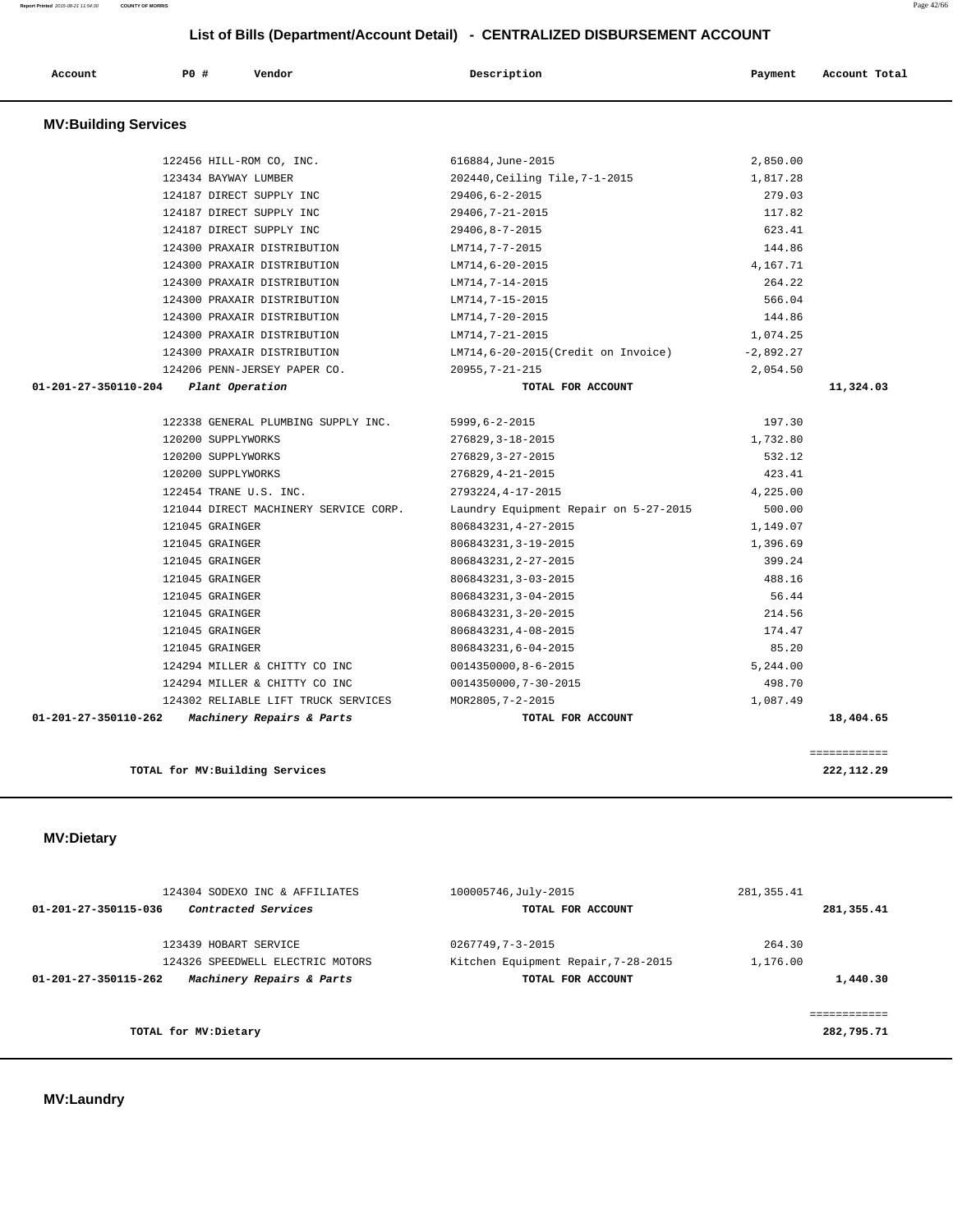| Account              | P0 #                  | Vendor              | Description       | Payment | Account Total             |
|----------------------|-----------------------|---------------------|-------------------|---------|---------------------------|
| <b>MV:Laundry</b>    |                       |                     |                   |         |                           |
| 01-201-27-350125-036 |                       | Contracted Services | TOTAL FOR ACCOUNT |         | 86,811.36                 |
|                      | TOTAL for MV: Laundry |                     |                   |         | eessessesses<br>86,811.36 |

# **MV:Nursing**

|                                | 124250 ALBERTA SCOCOZZA R.R.A.           | Training New Records Technician, 7-29-15 | 350.00     |           |
|--------------------------------|------------------------------------------|------------------------------------------|------------|-----------|
| $01 - 201 - 27 - 350130 - 035$ | Consultation Fee                         | TOTAL FOR ACCOUNT                        |            | 350.00    |
|                                | 124287 IPC HOSPITALIST PHYSICIANS NJ     | Medical Director, 7-16 to 8-6-2015       | 2,775.00   |           |
|                                | 124288 JAGDISH DANG                      | Professional Services, July-2015         | 2,200.00   |           |
|                                | 124301 PREMIER HEALTHCARE                | Resident Assessment, August~2015         | 11, 433.34 |           |
| 01-201-27-350130-036           | Contracted Services                      | TOTAL FOR ACCOUNT                        |            | 16,408.34 |
|                                | 120427 ASSOCIATED SALES AND BAG CO.      | 314307,5-19-2015                         | 503.20     |           |
|                                | 124291 JML MEDICAL INC.                  | $5MOCO2, 7-2-2015$                       | 938.96     |           |
|                                | 124291 JML MEDICAL INC.                  | $5MOCO2, 7-9-2015$                       | 1,792.14   |           |
|                                | 124291 JML MEDICAL INC.                  | 5MOC02, 7-15-2015                        | 198.00     |           |
|                                | 124291 JML MEDICAL INC.                  | 5MOC02, 6-24-2015                        | 2,969.60   |           |
|                                | 124291 JML MEDICAL INC.                  | 5MOC02, 6-29-2015                        | 726.20     |           |
|                                | 124291 JML MEDICAL INC.                  | $5MOCO2, 7-9-2015$                       | 74.88      |           |
|                                | 124291 JML MEDICAL INC.                  | $5MOCO2, 6-1-2015$                       | 6,187.15   |           |
|                                | 124291 JML MEDICAL INC.                  | 5MOC02, 7-15-2015                        | 4,480.35   |           |
|                                | 124196 MCKESSON MEDICAL SURGICAL         | $126173, 6 - 4 - 2015$                   | 2,227.47   |           |
|                                | 124196 MCKESSON MEDICAL SURGICAL         | 126173,6-8-2015                          | 45.69      |           |
| 01-201-27-350130-046           | General Stores                           | TOTAL FOR ACCOUNT                        |            | 20,143.64 |
|                                | 123435 BIO- REFERENCE LABORATORIES, INC. | M8049 EG, PartA Testing, June~2015       | 2,366.46   |           |
|                                | 123435 BIO- REFERENCE LABORATORIES, INC. | M8049 EG, HMO Testing, June~2015         | 157.79     |           |
| $01 - 201 - 27 - 350130 - 049$ | Laboratory Services                      | TOTAL FOR ACCOUNT                        |            | 2,524.25  |
|                                | 124140 GERISCRIPT PHARMACY               | Medicare, July-2015                      | 26,186.00  |           |
| 01-201-27-350130-171           | Legend Drugs (Prescription)              | TOTAL FOR ACCOUNT                        |            | 26,186.00 |
|                                | 124140 GERISCRIPT PHARMACY               | I-V Stock Supply & OTC, July-2015        | 8,049.52   |           |
| 01-201-27-350130-172           | Non-Legend Drugs (OTC)                   | TOTAL FOR ACCOUNT                        |            | 8,049.52  |
|                                | 120180 GARDEN STATE UROLOGY LLC          | Pat.Acct.#:B4C001Y0, Catherine D.        | 20.00      |           |
|                                | 122336 ATLANTIC HEALTH SYSTEM            | Pat.Cntl#.-K001985909,Medical Treatment  | 385.80     |           |
| 01-201-27-350130-189           | Medical                                  | TOTAL FOR ACCOUNT                        |            | 405.80    |
|                                | 124286 DONNA A JOHNSON                   | CNA Re-Certification, 8-11-2015          | 30.00      |           |
| 01-201-27-350130-191           | Nursing                                  | TOTAL FOR ACCOUNT                        |            | 30.00     |
|                                | 124296 ON TIME TRANSPORT INC.            | Resident Transport, 7-14-2015            | 106.00     |           |
|                                | 124296 ON TIME TRANSPORT INC.            | Resident Transport, 7-16-2015            | 106.00     |           |
|                                | 124296 ON TIME TRANSPORT INC.            | Resident Transport, 7-13-2015            | 100.00     |           |
|                                | 124296 ON TIME TRANSPORT INC.            | Resident Transport, 7-15-2015            | 100.00     |           |
|                                | 124296 ON TIME TRANSPORT INC.            | Resident Transport, 7-17-2015            | 100.00     |           |
|                                | 124296 ON TIME TRANSPORT INC.            | Resident Transport, 7-20-2015            | 100.00     |           |
|                                |                                          |                                          |            |           |
|                                | 124296 ON TIME TRANSPORT INC.            | Resident Transport, 7-22-2015            | 100.00     |           |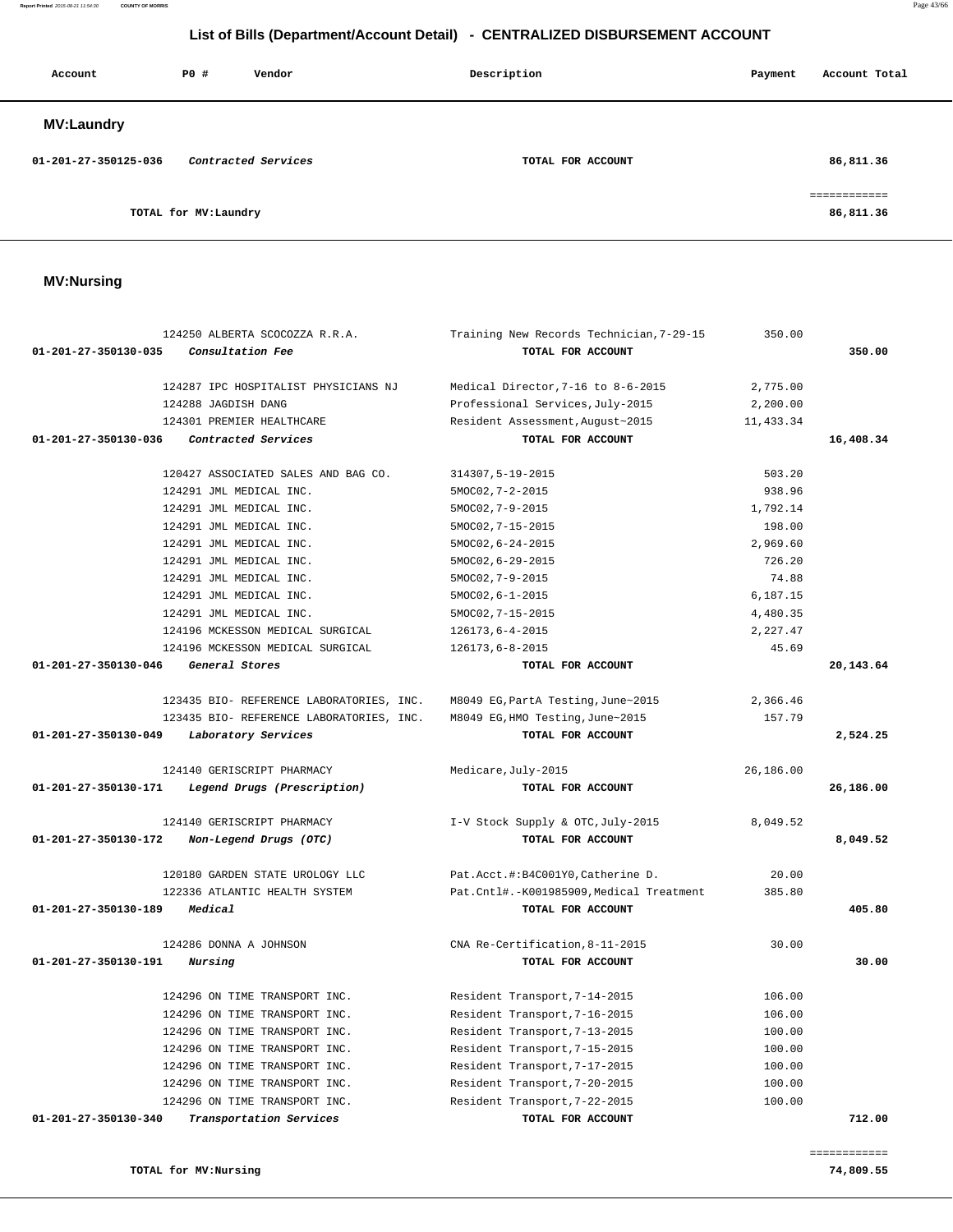**Report Printed** 2015-08-21 11:54:30 **COUNTY OF MORRIS** Page 44/66

# **List of Bills (Department/Account Detail) - CENTRALIZED DISBURSEMENT ACCOUNT**

| Account | P0 # | Vendor | Description | Payment | Account Total |
|---------|------|--------|-------------|---------|---------------|
|         |      |        |             |         |               |

### **MV:Recreation/Volunteer Svc**

| 124303 SENIOR SALON SERVICES LLC            | 6409, July-2015               | 6,287.58 |
|---------------------------------------------|-------------------------------|----------|
| Contracted Services<br>01-201-27-350135-036 | TOTAL FOR ACCOUNT             | 6,287.58 |
| 124248 AFI FOODSERVICE DISTRIBUTORS         | 185674.8-11-2015              | 116.53   |
| 124292 JV MUSIC AND ENTERTAINMENTASSO, LLC  | Show in Atrium, 7-30-2015     | 175.00   |
| 124295 NICHOLAS L. ROCCAFORTE               | Music Program on 2D, 8-3-2015 | 75.00    |
| Patient Activities<br>01-201-27-350135-194  | TOTAL FOR ACCOUNT             | 366.53   |
|                                             |                               |          |
| TOTAL for MV: Recreation/Volunteer Svc      |                               | 6,654.11 |

### **Assistance Dep Child:Local Shr**

|                      | 124043 OFFICE OF TEMPORARY ASSISTANCE     |  | For estimated Co. share of TANF for Augu | 11,000.00 |           |
|----------------------|-------------------------------------------|--|------------------------------------------|-----------|-----------|
| 01-201-27-354100-091 | Assistance Dep Child:Local Shr Program E  |  | TOTAL FOR ACCOUNT                        |           | 11,000.00 |
|                      |                                           |  |                                          |           |           |
|                      |                                           |  |                                          |           |           |
|                      | TOTAL for Assistance Dep Child: Local Shr |  |                                          |           | 11,000.00 |
|                      |                                           |  |                                          |           |           |

### **Assistance SSI Income Recipien**

|                      | 124044 OFFICE OF TEMPORARY ASSISTANCE    |                                          | For estimated Co. Share of ASSIR for Aug | 42,000.00 |           |
|----------------------|------------------------------------------|------------------------------------------|------------------------------------------|-----------|-----------|
| 01-201-27-355100-090 |                                          | Assistance SSI Income Recipien Expenditu | TOTAL FOR ACCOUNT                        |           | 42,000.00 |
|                      |                                          |                                          |                                          |           |           |
|                      |                                          |                                          |                                          |           |           |
|                      | TOTAL for Assistance SSI Income Recipien |                                          |                                          |           | 42,000.00 |

## **County Adjuster**

| 122578 WEST PAYMENT CENTER                                                | 2015 Subscription Charges.                      | 120.00           |
|---------------------------------------------------------------------------|-------------------------------------------------|------------------|
| <b>Books &amp; Periodicals</b><br>01-201-27-357100-028                    | TOTAL FOR ACCOUNT                               | 120.00           |
| 124254 COUNTY OF MORRIS<br>Postage & Metered Mail<br>01-201-27-357100-068 | 1st Half 8/15 Metered Mail<br>TOTAL FOR ACCOUNT | 380.00<br>380.00 |
|                                                                           |                                                 |                  |
| TOTAL for County Adjuster                                                 |                                                 | 500.00           |

# **County Library**

| 122535 BAKER & TAYLOR BOOKS     | 321652 C000745 3 B00000 dated 05/07/15 | 664.23 |
|---------------------------------|----------------------------------------|--------|
| 122551 CENTER POINT LARGE PRINT | Purchase Order# XCP15-5 dated 05/01/15 | 100.47 |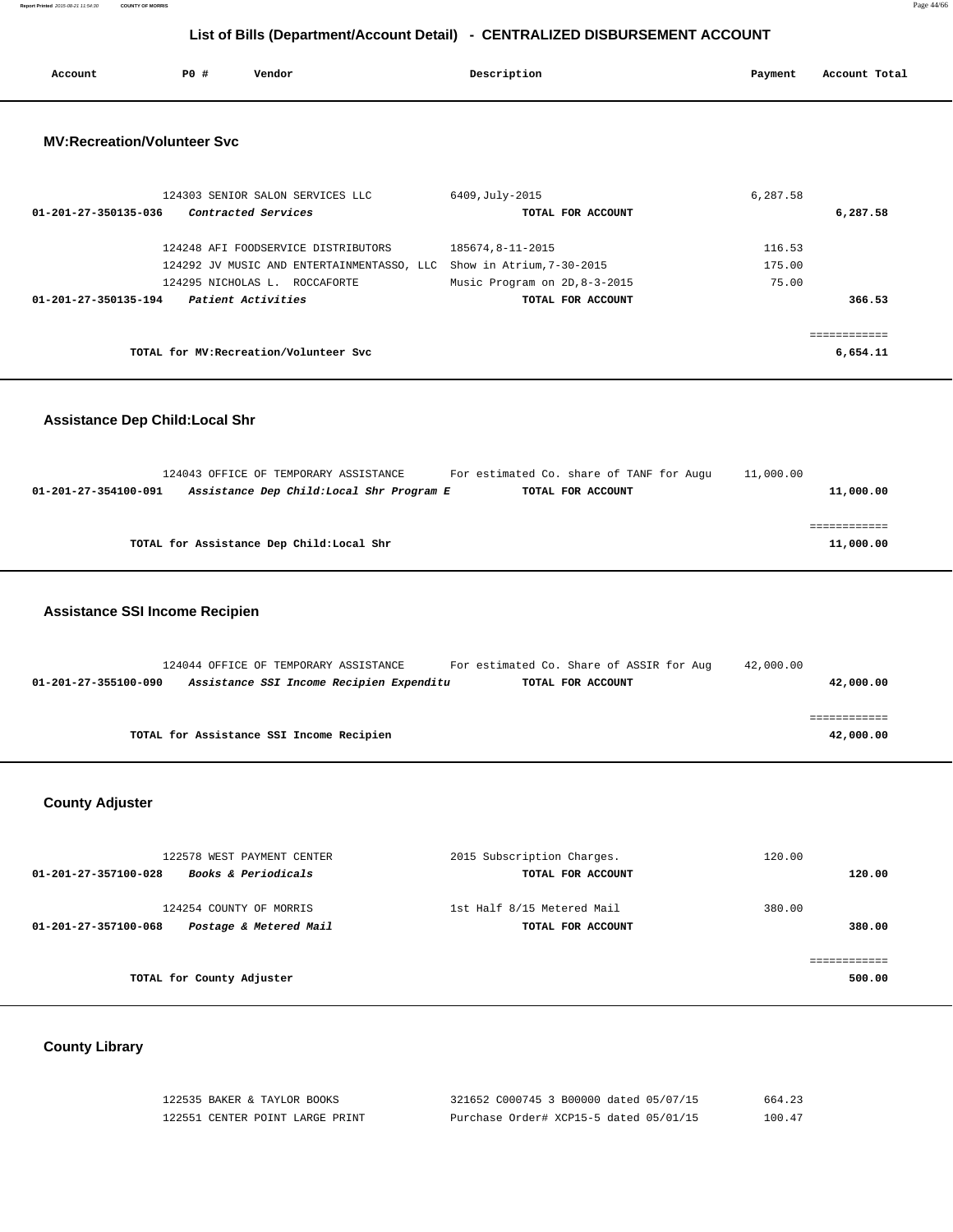**Account P0 # Vendor Description Payment Account Total**

| <b>County Library</b> |                                                    |                                          |          |          |
|-----------------------|----------------------------------------------------|------------------------------------------|----------|----------|
|                       | 122557 GREY HOUSE PUBLISHING                       | PO#24-515 dated 06/02/15                 | 644.00   |          |
|                       | 122557 GREY HOUSE PUBLISHING                       | PO#24-515 dated 06/02/2015               | 132.00   |          |
|                       | 122555 GALE                                        | 116418 dated 05/06/15                    | 187.13   |          |
|                       | 122555 GALE                                        | 116418 dated 05/07/15                    | 143.15   |          |
|                       | 122555 GALE                                        | 116418 dated 05/11/15                    | 128.70   |          |
|                       | 122555 GALE                                        | 05/20/15                                 | 52.78    |          |
|                       | 122556 GANN LAW BOOKS                              | 000184-1-013 order dated 05/14/15        | 127.00   |          |
|                       | 122560 LEXIS NEXIS                                 | 150KMG dated 5/31/15                     | 174.00   |          |
|                       | 119421 MERGENT INC                                 | 771317 dated 04/17/15 : IGP-BR, IGP-DA,  | 981.00   |          |
|                       | 122753 WEST PAYMENT CENTER                         | 1000689797 dated 04/04/15; March 05, 201 | 1,380.00 |          |
|                       | 122753 WEST PAYMENT CENTER                         | 1000689797 dated 05/04/15; April 05, 201 | 2,174.00 |          |
|                       | 122754 WEST PAYMENT CENTER                         | 1003308031 dated 05/07/15; Special Back  | 588.00   |          |
|                       | 122754 WEST PAYMENT CENTER                         | 1003308031 dated 06/01/15; On-Line Servi | 1,190.61 |          |
| 01-201-29-390100-028  | Books & Periodicals                                | TOTAL FOR ACCOUNT                        |          | 8,903.07 |
|                       | 122549 CARTRIDGE WORLD FAIRFIELD                   | 111942 dated 06/18/15                    | 879.80   |          |
| 01-201-29-390100-058  | <i>Office Supplies &amp; Stationery</i>            | TOTAL FOR ACCOUNT                        |          | 879.80   |
|                       | 124254 COUNTY OF MORRIS                            | 1st Half 8/15 Metered Mail               | 921.68   |          |
|                       | 01-201-29-390100-068 Postage & Metered Mail        | TOTAL FOR ACCOUNT                        |          | 921.68   |
|                       | 122562 MIDWEST TAPE LLC                            | 2000001148 dated 04/24/15                | 257.88   |          |
|                       | 122562 MIDWEST TAPE LLC                            | 2000001148 dated 05/18/15                | 70.38    |          |
|                       | 122562 MIDWEST TAPE LLC                            | 2000001148 dated 05/21/15                | 862.39   |          |
|                       | 122562 MIDWEST TAPE LLC                            | 2000001148 dated 05/26/15                | 45.98    |          |
|                       | 122562 MIDWEST TAPE LLC                            | 2000001148 dated 05/29/15                | 447.34   |          |
|                       | 122562 MIDWEST TAPE LLC                            | 2000001148 dated 06/06/15                | 179.49   |          |
|                       | 122562 MIDWEST TAPE LLC                            | 2000001148 dated 06/13/15                | 892.21   |          |
|                       | 01-201-29-390100-083    Video & Film Materials     | TOTAL FOR ACCOUNT                        |          | 2,755.67 |
|                       | 123086 LIBRARY INTERIOR INC                        | 20 man hours & hardware to check and rep | 1,515.00 |          |
| 01-201-29-390100-084  | Other Outside Services                             | TOTAL FOR ACCOUNT                        |          | 1,515.00 |
|                       | 122548 BRODART CO                                  | 290667 dated 06/23/15                    | 96.04    |          |
|                       | 01-201-29-390100-095 Other Administrative Supplies | TOTAL FOR ACCOUNT                        |          | 96.04    |
|                       | 116269 MERGENT INC                                 | 771317 dated 12/01/2014                  | 5,650.00 |          |
| 01-203-29-390100-028  | (2014) Books & Periodicals                         | TOTAL FOR ACCOUNT                        |          | 5,650.00 |
|                       |                                                    |                                          |          |          |

**TOTAL for County Library 20,721.26**

### **County Superintendent of Schoo**

| 124062 ROSALIE LAMONTE                                   | Reimbursement for last half of June 2015 | 16.78 |       |  |
|----------------------------------------------------------|------------------------------------------|-------|-------|--|
| Cellular Phones/Pagers<br>$01 - 201 - 29 - 392100 - 031$ | TOTAL FOR ACCOUNT                        |       | 16.78 |  |
| 123364 STAPLES ADVANTAGE                                 | 1054187<br>SELF INK STAMP                | 79.50 |       |  |
| Office Supplies & Stationery<br>01-201-29-392100-058     | TOTAL FOR ACCOUNT                        |       | 79.50 |  |
| 124254 COUNTY OF MORRIS                                  | 1st Half 8/15 Metered Mail               | 78.21 |       |  |
| Postage & Metered Mail<br>01-201-29-392100-068           | TOTAL FOR ACCOUNT                        |       | 78.21 |  |

============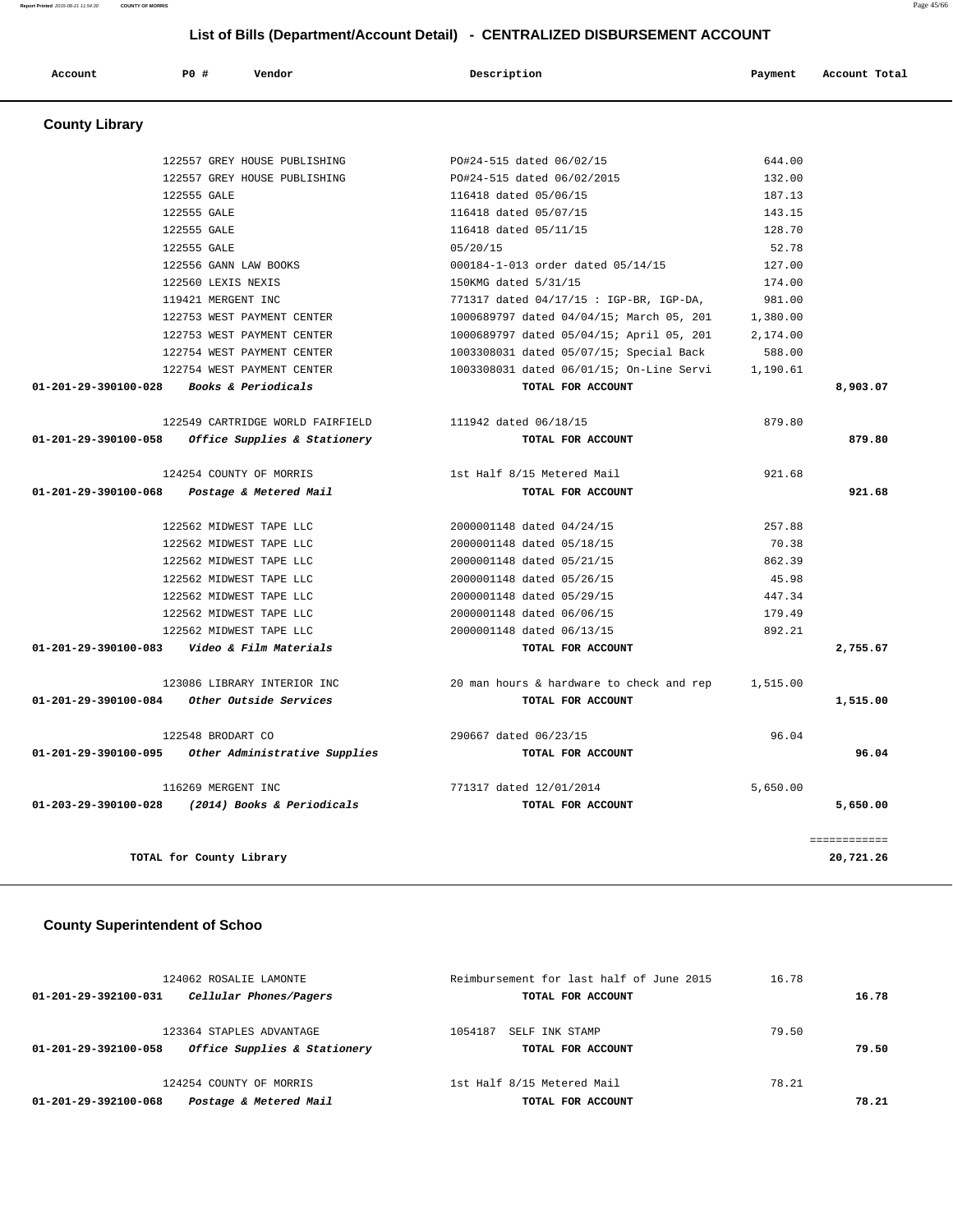| Account                               | PO# | Vendor                                   | Description       | Payment | Account Total          |
|---------------------------------------|-----|------------------------------------------|-------------------|---------|------------------------|
| <b>County Superintendent of Schoo</b> |     |                                          |                   |         |                        |
| 01-201-29-392100-162                  |     | Furniture & Fixtures                     | TOTAL FOR ACCOUNT |         | 6.97                   |
|                                       |     | TOTAL for County Superintendent of Schoo |                   |         | ------------<br>181.46 |

# **Contribution to County College**

| 124256 COUNTY COLLEGE OF MORRIS          | 2nd HALF8/15 OPERATING BUDGET | 492,916.67 |
|------------------------------------------|-------------------------------|------------|
| Expenditures<br>01-201-29-395100-090     | TOTAL FOR ACCOUNT             | 492,916.67 |
|                                          |                               |            |
|                                          |                               |            |
| TOTAL for Contribution to County College |                               | 492,916.67 |
|                                          |                               |            |

## **Rutgers Extension Service**

| 124254 COUNTY OF MORRIS<br>01-201-29-396100-068<br>Postage & Metered Mail                                    | 1st Half 8/15 Metered Mail<br>TOTAL FOR ACCOUNT   | 48.24<br>48.24             |
|--------------------------------------------------------------------------------------------------------------|---------------------------------------------------|----------------------------|
| 123632 TRITEC OFFICE EOUIPMENT INC<br>123633 TRITEC OFFICE EQUIPMENT INC<br>Printing<br>01-201-29-396100-069 | color copies<br>color copies<br>TOTAL FOR ACCOUNT | 498.89<br>364.91<br>863.80 |
| 124069 SUZANNE LEVENBACH<br>01-201-29-396100-082<br>Travel Expense                                           | Mileage<br>TOTAL FOR ACCOUNT                      | 17.50<br>17.50             |
| TOTAL for Rutgers Extension Service                                                                          |                                                   | 929.54                     |

#### **Cont M.C. School of Tech**

| 124257 MC VOCATIONAL SCHOOL DISTRICT                          | 8/15 DISTRICT TAXES TO BE RAISED | 580,000.00 |
|---------------------------------------------------------------|----------------------------------|------------|
| Cont M.C. School of Tech Expenditures<br>01-201-29-400100-090 | TOTAL FOR ACCOUNT                | 580,000.00 |
|                                                               |                                  |            |
|                                                               |                                  |            |
| TOTAL for Cont M.C. School of Tech                            |                                  | 580,000.00 |

### **Fire and Police Academy**

| 124254 COUNTY OF MORRIS                        | 1st Half 8/15 Metered Mail | 258.72 |
|------------------------------------------------|----------------------------|--------|
| Postage & Metered Mail<br>01-201-29-407100-068 | TOTAL FOR ACCOUNT          | 258.72 |
| 123401 FF1 PROFESSIONAL SAFETY SERVICES        | Taclite Shorts             | 47.99  |
| 123401 FF1 PROFESSIONAL SAFETY SERVICES        | Taclite Pro Pants          | 149.97 |
| 123401 FF1 PROFESSIONAL SAFETY SERVICES        | <b>Boots</b>               | 89.99  |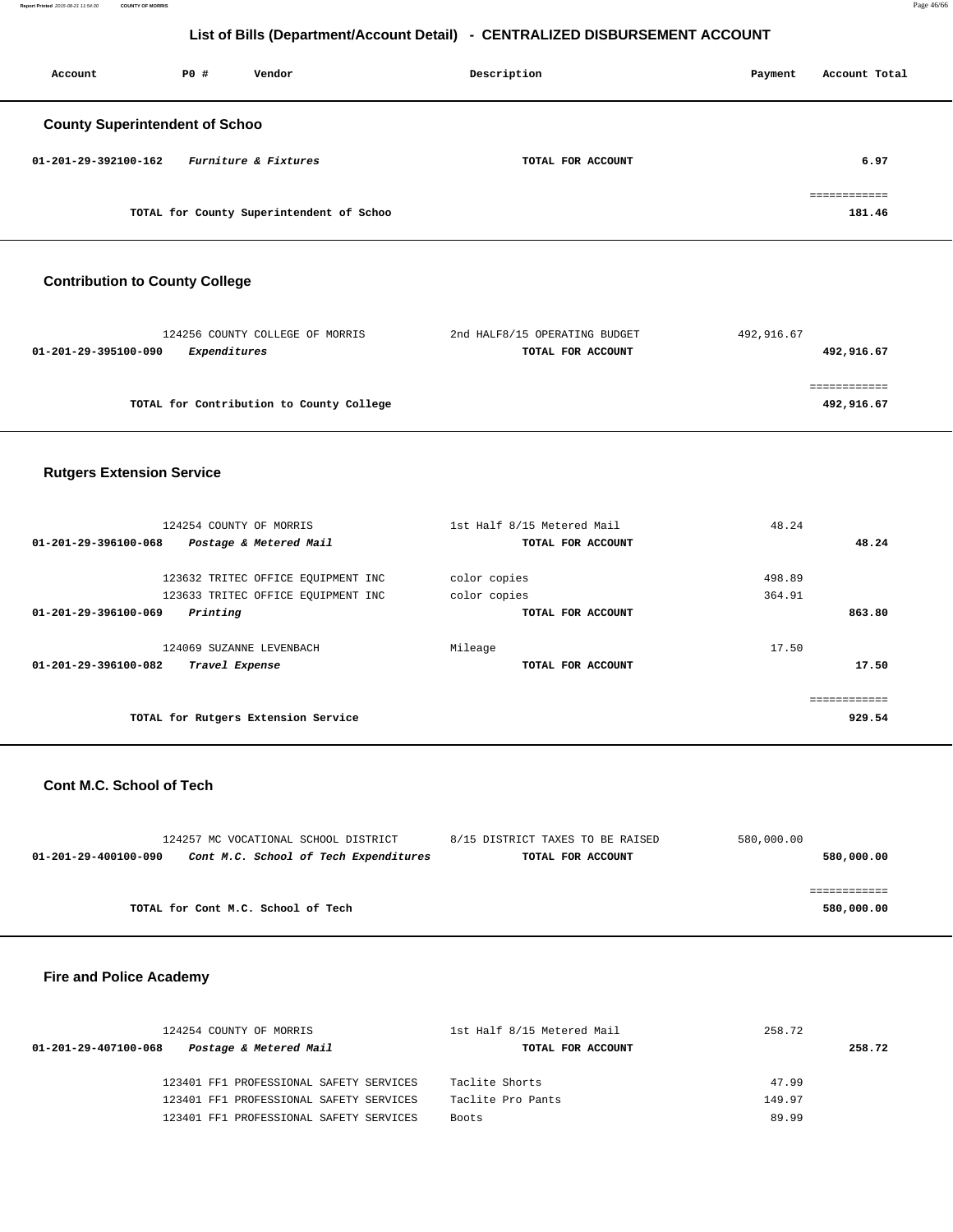**Report Printed** 2015-08-21 11:54:30 **COUNTY OF MORRIS** Page 47/66

## **List of Bills (Department/Account Detail) - CENTRALIZED DISBURSEMENT ACCOUNT**

| Account | PO# | Vendor | Description | Payment | Account Total |
|---------|-----|--------|-------------|---------|---------------|
|         |     |        |             |         |               |

#### **Fire and Police Academy**

| Uniform And Accessories<br>$01 - 201 - 29 - 407100 - 202$         | TOTAL FOR ACCOUNT                 |           | 337.94      |
|-------------------------------------------------------------------|-----------------------------------|-----------|-------------|
| 123397 TELE-MEASUREMENTS, INC.                                    | Replace Interactive Screen        | 989.00    |             |
| 123397 TELE-MEASUREMENTS, INC.                                    | Labor Charge                      | 450.00    |             |
| 123397 TELE-MEASUREMENTS, INC.                                    | Service Calls 6/22 & 4/8/2015     | 375.00    |             |
| Building Repairs<br>$01 - 201 - 29 - 407100 - 223$                | TOTAL FOR ACCOUNT                 |           | 1,814.00    |
| 123400 VEOLIA ES TECHNICAL SOLUTIONS, LLC Hazardous Waste Removal |                                   | 763.50    |             |
| 01-201-29-407100-231<br>Hazardous Material Disposal               | TOTAL FOR ACCOUNT                 |           | 763.50      |
| 123786 AIRPOWER INTERNATIONAL INC.                                | Replaced Aqua Requlator           | 481.68    |             |
| 123786 AIRPOWER INTERNATIONAL INC.                                | Line Valve Rebuild Kit            | 18.50     |             |
| 123786 AIRPOWER INTERNATIONAL INC.                                | Replaced Hose w/ends              | 219.60    |             |
| 123786 AIRPOWER INTERNATIONAL INC.                                | Labor Charge                      | 950.00    |             |
| 123786 AIRPOWER INTERNATIONAL INC.                                | Deduck 4 hours Labor              | $-380.00$ |             |
| 123786 AIRPOWER INTERNATIONAL INC.                                | Replaced Line Valve/Bleeder Combo | 92.00     |             |
| 123786 AIRPOWER INTERNATIONAL INC.                                | Labor                             | 95.00     |             |
| $01 - 201 - 29 - 407100 - 291$<br>Vehicle Repairs                 | TOTAL FOR ACCOUNT                 |           | 1,476.78    |
|                                                                   |                                   |           | =========== |
| TOTAL for Fire and Police Academy                                 |                                   |           | 4,650.94    |

123813 JERSEY CENTRAL POWER & LIGHT 100 004 885 628- MOSQUITO CONTROL/ 6/26/ 1,091.59

### **Utilities**

|                      | 123785 MORRISTOWN PARKING AUTHORITY             | JCP & L/ ANN- BANK -SCHUYLER ANNEX PARKI          | 1,211.06  |            |
|----------------------|-------------------------------------------------|---------------------------------------------------|-----------|------------|
|                      | 124342 MORRISTOWN PARKING AUTHORITY             | JCP & L/ ANN- BANK -SCHUYLER ANNEX PARKI 1,187.36 |           |            |
|                      | 124272 JERSEY CENTRAL POWER & LIGHT             | 10-00-28-8978-6-4 Rt 80 Mt Arlington              | 52.76     |            |
|                      | 124290 JERSEY CENTRAL POWER & LIGHT             | 100 004 803 738, July-2015                        | 57,620.63 |            |
|                      | 124384 JERSEY CENTRAL POWER & LIGHT             | 20 00 00 0537 8 1 - MASTER ACCT - HILL 8          | 99,659.56 |            |
|                      | 124381 JERSEY CENTRAL POWER & LIGHT             | 200-000-971-008/ RUTH DAVIS DRIVE/ 8/3/2 435.96   |           |            |
|                      | 124417 JERSEY CENTRAL POWER & LIGHT             | 20-00-00-0539-3-0 120 E Hanover Ave. 8/           | 521.23    |            |
| 01-201-31-430100-137 | <i>Electricity</i>                              | TOTAL FOR ACCOUNT                                 |           | 161,780.15 |
|                      |                                                 |                                                   |           |            |
|                      | 124266 NATIONAL FUEL OIL INC. Tuel Charges 7/15 |                                                   | 45,305.40 |            |
| 01-201-31-430100-140 | Gas Purchases                                   | TOTAL FOR ACCOUNT                                 |           | 45,305.40  |
|                      | 123291 SUBURBAN PROPANE -2347                   | Propane                                           | 1,108.56  |            |
|                      | 123291 SUBURBAN PROPANE -2347                   | Rounding                                          | 0.60      |            |
|                      | 123291 SUBURBAN PROPANE -2347                   | Safety P&T Fee                                    | 9.62      |            |
|                      | 123291 SUBURBAN PROPANE -2347                   | Propane                                           | 1,617.69  |            |
|                      | 123291 SUBURBAN PROPANE -2347                   | Rounding                                          | 0.86      |            |
|                      | 123291 SUBURBAN PROPANE -2347                   | Safety P&T Fee                                    | 9.62      |            |
|                      | 124065 DIRECT ENERGY BUSINESS MARKETING         | 1316 - SUMMARY GROUP #/ MORRIS COUNTY (6          | 2,975.84  |            |
|                      | 124086 N.J. NATURAL GAS COMPANY                 | 06-1126-4174-12/ RE: WHARTON OFF/ 7/6/15          | 27.83     |            |
|                      | 124082 N.J. NATURAL GAS COMPANY                 | 12-1157-4515-09/ RE: DOVER PROBATION/ 7/          | 25.00     |            |
|                      | 124085 N.J. NATURAL GAS COMPANY                 | 06-1126-4355-14/ RE: WHARTON BRIDGES/ 7/          | 287.94    |            |
|                      | 124084 N.J. NATURAL GAS COMPANY                 | 06-1126-4370-18/ RE: WHARTON ROADS/ 6/4/          | 160.33    |            |
|                      | 124081 N.J. NATURAL GAS COMPANY                 | 22-0009-8231-77/ RE: WHARTON BRIDGE GEN/          | 26.91     |            |
|                      | 124343 PSE&G CO                                 | REF # MOMBAG/ COUNTY OF MORRIS - MUNICIP          | 3,417.00  |            |
|                      | 124320 WOODRUFF ENERGY                          | 508579, Gas Usage, July-2015                      | 9,854.55  |            |
|                      | 124320 WOODRUFF ENERGY                          | 508584, Gas Usage, July-2015                      | 3,291.97  |            |
|                      | 124451 DIRECT ENERGY BUSINESS MARKETING         |                                                   | 718.75    |            |
|                      |                                                 |                                                   |           |            |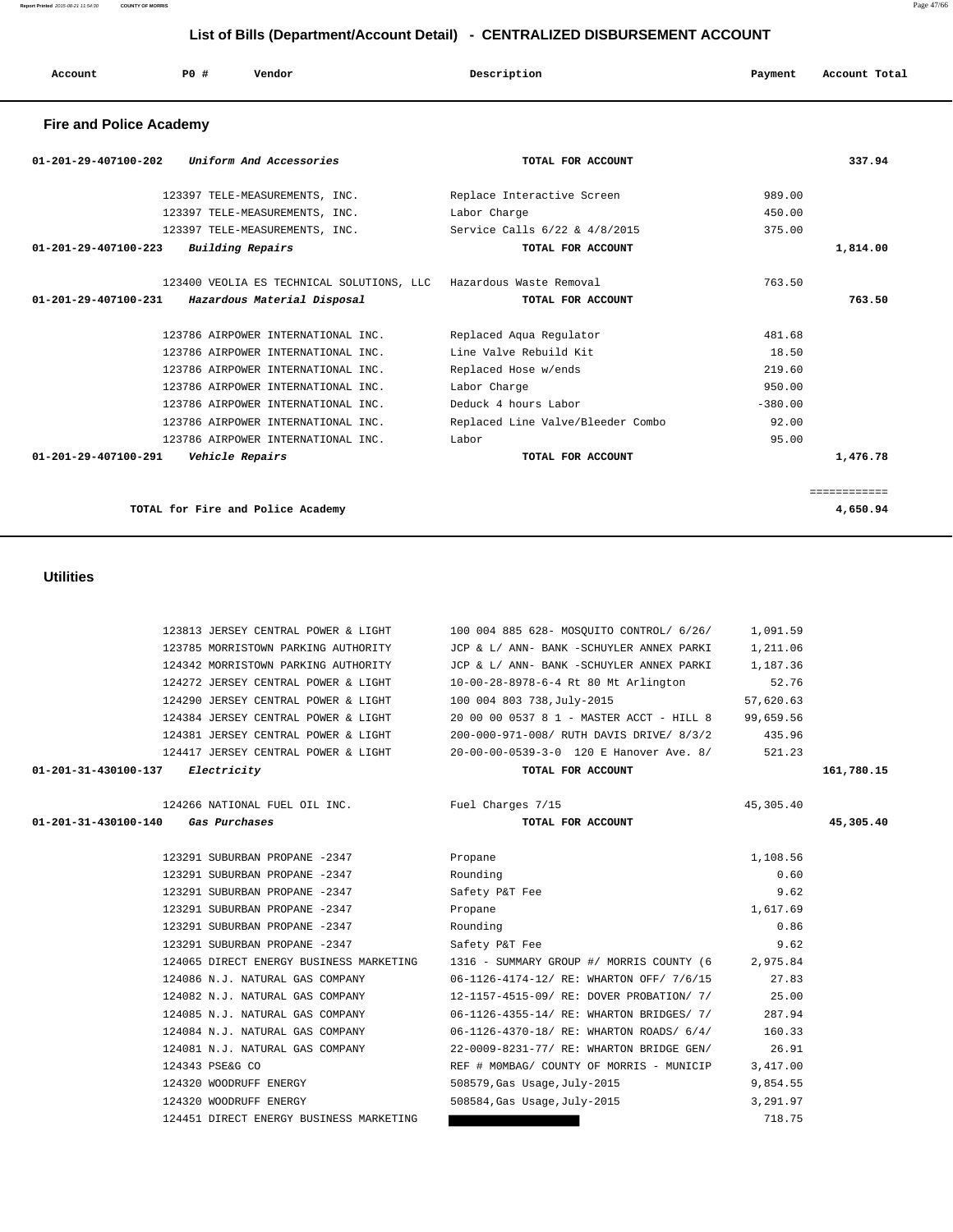#### 124047 PETER LIMONE JR. Madison Site Picnic Entertainment 7/22/2 75.00 124430 DOROTHY TAYLOR 8 Flower Tin Can Seed 11.92 124430 DOROTHY TAYLOR 7 Flower Tin Can Seed Morristown Site Mo 11.13 124431 DOROTHY TAYLOR 6 Axeisphnx .5Z 5.82 124431 DOROTHY TAYLOR 1 DMC DPCLN for Morristown Site Father's 6.88  **01-201-41-716100-059 Other General Expenses TOTAL FOR ACCOUNT 110.75**

#### **Nutrition**

| $01 - 201 - 31 - 430100 - 147$<br>Water | TOTAL FOR ACCOUNT                                |           | 7,034.64  |
|-----------------------------------------|--------------------------------------------------|-----------|-----------|
| 124419 WHARTON WATER DEPARTMENT         | 10873 / 2465C - WHARTON BRIDGE                   | 50.00     |           |
| 124419 WHARTON WATER DEPARTMENT         | 10866 / 2465B - WHARTON ROAD                     | 18.75     |           |
| 124419 WHARTON WATER DEPARTMENT         | 10859 / 2465A - WHARTON ROAD                     | 28.50     |           |
| 124419 WHARTON WATER DEPARTMENT         | 10841 / 2465 - WHARTON OFFICE                    | 2.50      |           |
| 124324 SOUTHEAST MORRIS COUNTY          | 2120000537.00,6-11 to 7-10-2015                  | 6,934.89  |           |
| Telephone<br>01-201-31-430100-146       | TOTAL FOR ACCOUNT                                |           | 50,593.52 |
| 123903 VERIZON                          | 201 V03-7261 127 66Y, 7/16/15, 911 Switc         | 11,336.09 |           |
| 124213 VERIZON WIRELESS                 | COUNTY WIDE WIRELESS 486023883-00001 JU 8,936.18 |           |           |
| 122760 VERIZON CABS                     | 201 M55-4914 825, 6/25/15, T1 American T 818.92  |           |           |
| 122736 VERIZON BUSINESS                 | 6000057810 X26, 7/1/15, Mthly charge(aut         | 469.00    |           |
| 122759 VERIZON CABS                     | 201 M55-5534 968, 6/25/15, E911 fiber li         | 2,254.08  |           |
| 123483 VERIZON                          | 201 V63-2073 999 44Y 07/2015                     | 1,588.35  |           |
| 123482 VERIZON                          | 973 682-4152 547 11Y 07/2015                     | 5,870.15  |           |
| 123318 VERIZON BUSINESS                 | Account 6000083582X26 date 7/01/2015             | 94.16     |           |
| 123317 VERIZON BUSINESS                 | Bill Payer ID Y2206770                           | 5,899.18  |           |

============

**TOTAL for Utilities 354,894.03**

| 124451 DIRECT ENERGY BUSINESS MARKETING         |                                          | $-18.12$  |           |
|-------------------------------------------------|------------------------------------------|-----------|-----------|
| 124450 ELIZABETHTOWN GAS COMPANY                | 3333344641 / RE: LONG VALLEY/ 7/8/15 - 8 | 59.08     |           |
| 01-201-31-430100-141<br>Natural Gas             | TOTAL FOR ACCOUNT                        |           | 23,810.34 |
| 123251 MORRIS COUNTY MUNICIPAL                  | 100041, June-2015 Tipping Fees           | 3,940.64  |           |
| 123251 MORRIS COUNTY MUNICIPAL                  | MORRIS55, June-2015 Roll-Offs            | 2,882.00  |           |
| Rubbish & Trash Removal<br>01-201-31-430100-143 | TOTAL FOR ACCOUNT                        |           | 6,822.64  |
| 124052 TAX COLLECTOR                            | 502-0 / A & R BLDG                       | 7,508.16  |           |
| 124052 TAX COLLECTOR                            | 2083-0 / COURTHOUSE                      | 14,013.33 |           |
| 124052 TAX COLLECTOR                            | 513-0 / 8 COURT ST                       | 126.75    |           |
| 124052 TAX COLLECTOR                            | 2593-0 / SCHUYLER                        | 2,006.42  |           |
| 124052 TAX COLLECTOR                            | 512-0 / 6 COURT ST                       | 126.75    |           |
| 124052 TAX COLLECTOR                            | 3688-0 / W & M                           | 187.48    |           |
| 124052 TAX COLLECTOR                            | 5537-0 / CORRECTION FACILITY             | 34,743.06 |           |
| 01-201-31-430100-144<br>Sewer                   | TOTAL FOR ACCOUNT                        |           | 58,711.95 |
| 120978 STERICYCLE INC.                          | 8074425, July~2015                       | 835.39    |           |
| 01-201-31-430100-145<br>Solid Waste Cost        | TOTAL FOR ACCOUNT                        |           | 835.39    |
|                                                 | _____                                    | 0.251.12  |           |

|                      | List of Bills (Department/Account Detail) - CENTRALIZED DISBURSEMENT ACCOUNT |                                                             |                                               |                      |               |
|----------------------|------------------------------------------------------------------------------|-------------------------------------------------------------|-----------------------------------------------|----------------------|---------------|
| Account              | P0 #                                                                         | Vendor                                                      | Description                                   | Payment              | Account Total |
| <b>Utilities</b>     |                                                                              |                                                             |                                               |                      |               |
|                      |                                                                              | 124451 DIRECT ENERGY BUSINESS MARKETING                     |                                               | $-18.12$             |               |
|                      |                                                                              | 124450 ELIZABETHTOWN GAS COMPANY                            | 3333344641 / RE: LONG VALLEY/ 7/8/15 - 8      | 59.08                |               |
| 01-201-31-430100-141 |                                                                              | Natural Gas                                                 | TOTAL FOR ACCOUNT                             |                      | 23,810.34     |
|                      |                                                                              |                                                             |                                               |                      |               |
|                      |                                                                              | 123251 MORRIS COUNTY MUNICIPAL                              | 100041, June-2015 Tipping Fees                | 3,940.64             |               |
|                      |                                                                              | 123251 MORRIS COUNTY MUNICIPAL                              | MORRIS55, June-2015 Roll-Offs                 | 2,882.00             |               |
| 01-201-31-430100-143 |                                                                              | Rubbish & Trash Removal                                     | TOTAL FOR ACCOUNT                             |                      | 6,822.64      |
|                      |                                                                              | 124052 TAX COLLECTOR                                        | 502-0 / A & R BLDG                            | 7,508.16             |               |
|                      |                                                                              | 124052 TAX COLLECTOR                                        | 2083-0 / COURTHOUSE                           | 14,013.33            |               |
|                      |                                                                              | 124052 TAX COLLECTOR                                        | 513-0 / 8 COURT ST                            | 126.75               |               |
|                      |                                                                              | 124052 TAX COLLECTOR                                        | 2593-0 / SCHUYLER                             | 2,006.42             |               |
|                      |                                                                              | 124052 TAX COLLECTOR                                        | 512-0 / 6 COURT ST                            | 126.75               |               |
|                      |                                                                              | 124052 TAX COLLECTOR                                        | 3688-0 / W & M                                | 187.48               |               |
|                      |                                                                              | 124052 TAX COLLECTOR                                        | 5537-0 / CORRECTION FACILITY                  | 34,743.06            |               |
| 01-201-31-430100-144 |                                                                              | Sewer                                                       | TOTAL FOR ACCOUNT                             |                      | 58,711.95     |
|                      |                                                                              | 120978 STERICYCLE INC.                                      |                                               | 835.39               |               |
| 01-201-31-430100-145 |                                                                              | Solid Waste Cost                                            | 8074425, July~2015<br>TOTAL FOR ACCOUNT       |                      | 835.39        |
|                      |                                                                              |                                                             |                                               |                      |               |
|                      | 122871 AT&T                                                                  |                                                             | Telephone Services                            | 2,364.48             |               |
|                      |                                                                              | 123484 VERIZON                                              | 201 V63-2238 999 68Y 07/2015                  | 3,246.35             |               |
|                      |                                                                              | 123485 VERIZON                                              | 201 Z43-6526 999 90Y 07/2015                  | 7,716.58             |               |
|                      |                                                                              | 123317 VERIZON BUSINESS                                     | Bill Payer ID Y2206770                        | 5,899.18             |               |
|                      |                                                                              | 123318 VERIZON BUSINESS                                     | Account 6000083582X26 date 7/01/2015          | 94.16                |               |
|                      |                                                                              | 123482 VERIZON                                              | 973 682-4152 547 11Y 07/2015                  | 5,870.15             |               |
|                      |                                                                              | $\begin{array}{c}\n 1 & 0 \\ 0 & 1 \\ 0 & 0 \\ \end{array}$ | $0.01 - 550 - 0.072 - 0.00 - 4455 - 0.716035$ | $\sim$ $\sim$ $\sim$ |               |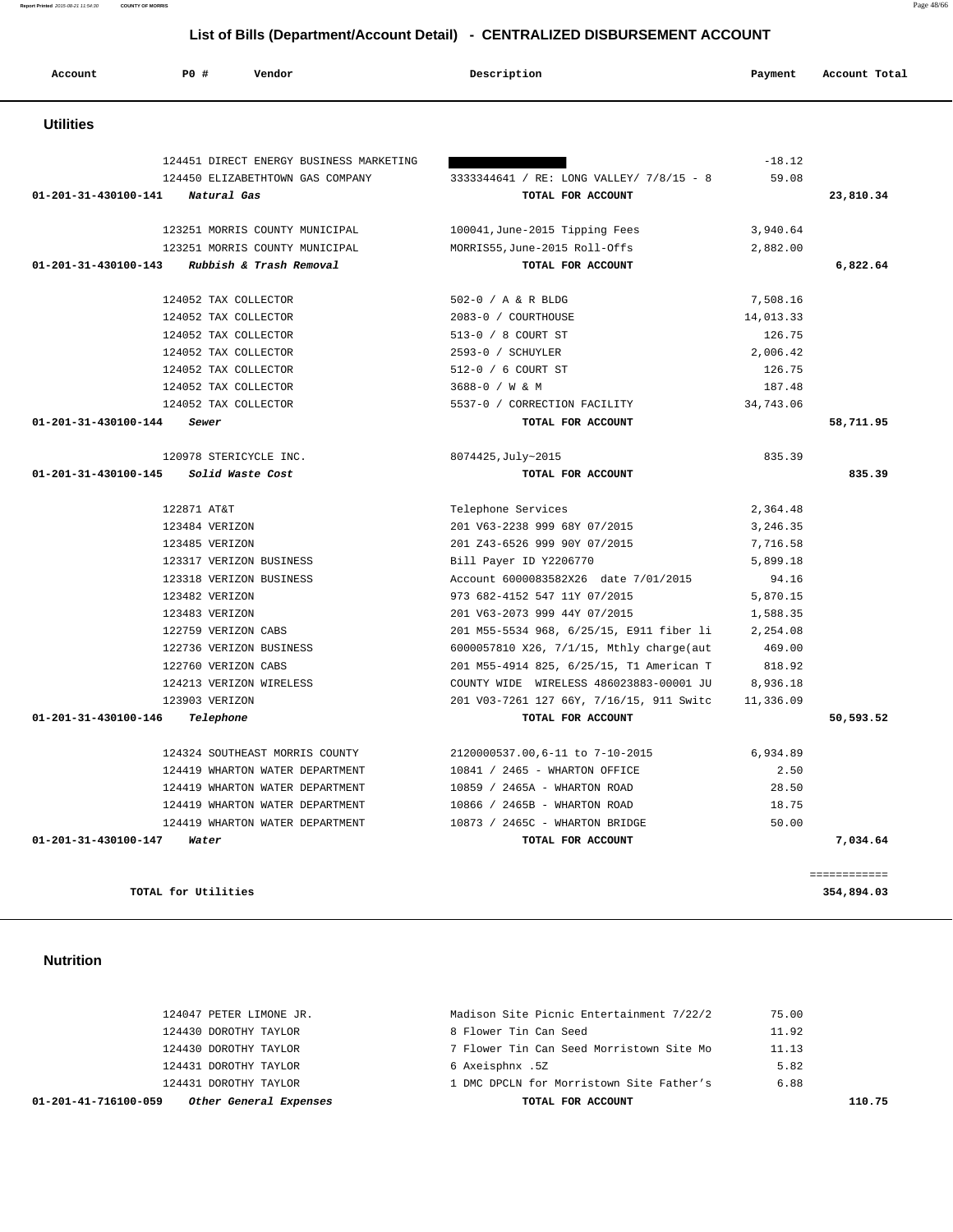| Account                               | PO#                 | Vendor                        | Description           |                   | Payment  | Account Total |
|---------------------------------------|---------------------|-------------------------------|-----------------------|-------------------|----------|---------------|
| <b>Nutrition</b>                      |                     |                               |                       |                   |          |               |
|                                       |                     | 124368 PATRICIA W. GIBBONS    | (217.7 miles) Mileage |                   | 76.20    |               |
| 124434 ALLEN PAPER & SUPPLY CO        |                     | Scale 2 lb.                   |                       | 23.18             |          |               |
| 01-201-41-716100-098                  |                     | Other Operating&Repair Supply |                       | TOTAL FOR ACCOUNT |          | 494.39        |
|                                       |                     | 124266 NATIONAL FUEL OIL INC. | Fuel Charges 7/15     |                   | 3,462.67 |               |
| 01-201-41-716100-140<br>Gas Purchases |                     | TOTAL FOR ACCOUNT             |                       |                   | 3,462.67 |               |
|                                       |                     |                               |                       |                   |          |               |
|                                       | TOTAL for Nutrition |                               |                       |                   |          | 4,067.81      |

### **Area Plan Grant**

| 123774 VISITING NURSE ASSOC. OF      | 2015 Funding through the Older Americans | 10,538.05 |
|--------------------------------------|------------------------------------------|-----------|
| 123788 VISITING NURSE ASSOC. OF      | 2015 Funding through the Older Americans | 2,501.16  |
| Expenditures<br>01-201-41-716110-090 | TOTAL FOR ACCOUNT                        | 13,039.21 |
|                                      |                                          |           |
|                                      |                                          |           |
| TOTAL for Area Plan Grant            |                                          | 13,039.21 |
|                                      |                                          |           |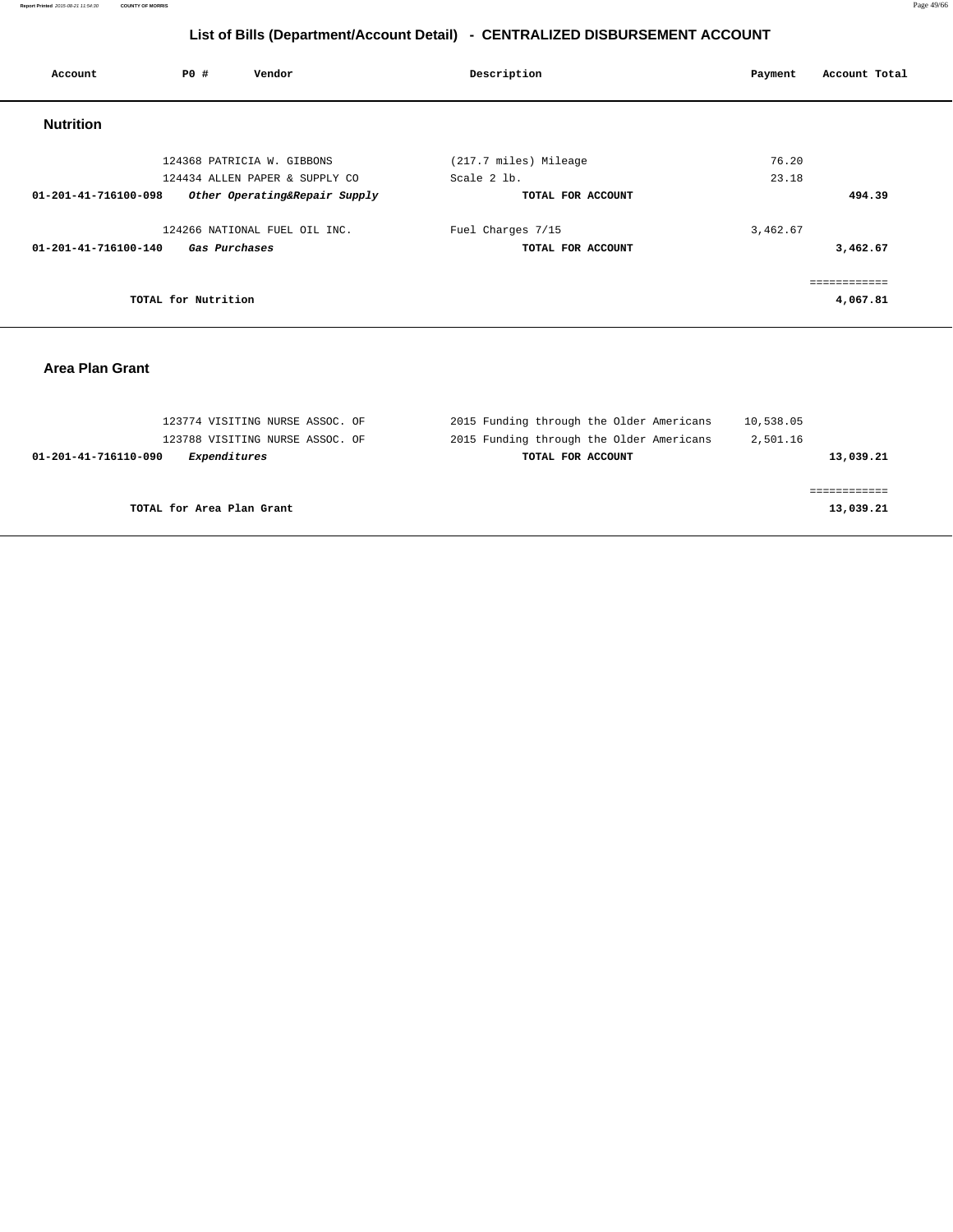**Report Printed** 2015-08-21 11:54:30 **COUNTY OF MORRIS** Page 50/66

### **List of Bills (Department/Account Detail) - CENTRALIZED DISBURSEMENT ACCOUNT**

| Account                    | P0 #                              | Vendor                                               | Description                                                                                                   | Payment                      | Account Total          |
|----------------------------|-----------------------------------|------------------------------------------------------|---------------------------------------------------------------------------------------------------------------|------------------------------|------------------------|
| <b>Bio-Terrorism Grant</b> |                                   |                                                      | <b>Grant Fund</b>                                                                                             |                              |                        |
|                            |                                   | 124258 COUNTY OF MORRIS                              | 1ST HALF 8/15 METERED MAIL<br>02-213-41-718605-391 Public Health Emer Grant(7/1/15-6/30/16) TOTAL FOR ACCOUNT | 130.49                       | 130.49                 |
|                            | TOTAL for Bio-Terrorism Grant     |                                                      |                                                                                                               |                              | ============<br>130.49 |
| DEPARTMENT 741515          |                                   |                                                      |                                                                                                               |                              |                        |
|                            | 120746 AT&T<br>122866 CENTURYLINK | 123531 STAPLES ADVANTAGE<br>123531 STAPLES ADVANTAGE |                                                                                                               | 1.58<br>9.74<br>2.48<br>0.76 | 14.56                  |
|                            | TOTAL for DEPARTMENT 741515       | 02-213-41-741515-392 WFNJ-TANF (7/1/14-12/31/15)     | TOTAL FOR ACCOUNT                                                                                             |                              | ============<br>14.56  |
|                            |                                   |                                                      |                                                                                                               |                              |                        |

#### **DEPARTMENT 741520**

| 120746 AT&T<br>123531 STAPLES ADVANTAGE<br>123531 STAPLES ADVANTAGE |                   | 1.18<br>1.86<br>0.57 |
|---------------------------------------------------------------------|-------------------|----------------------|
| WFNJ-General Assistance(7/1/14-12/31/15)<br>02-213-41-741520-392    | TOTAL FOR ACCOUNT | 3.61                 |
| TOTAL for DEPARTMENT 741520                                         |                   | 3.61                 |

#### **DEPARTMENT 741530**

| 117480 ROSETTA STONE LTD                            | Language learning software.; No. 0420201 | 4,635.00 |
|-----------------------------------------------------|------------------------------------------|----------|
| WFNJ-WLLP (7/1/14-12/31/15)<br>02-213-41-741530-392 | TOTAL FOR ACCOUNT                        | 4,635.00 |
|                                                     |                                          |          |
|                                                     |                                          |          |
| TOTAL for DEPARTMENT 741530                         |                                          | 4,635.00 |

| 123533 VERIZON        | 13.43 |
|-----------------------|-------|
| 123073 TELESEARCH INC | 28.07 |
| 123073 TELESEARCH INC | 27.90 |
| 123044 TELESEARCH INC | 22.46 |
|                       |       |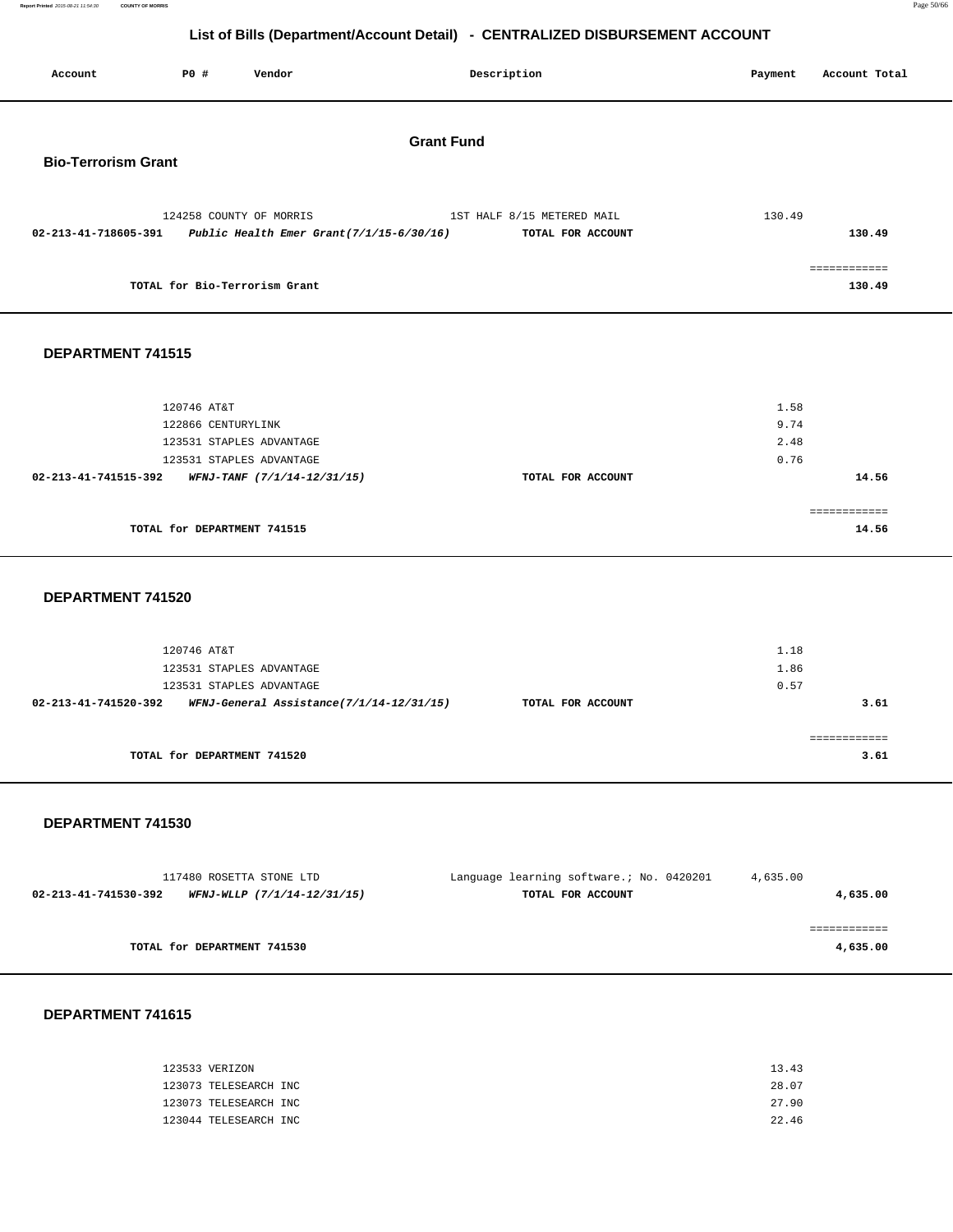**Report Printed** 2015-08-21 11:54:30 **COUNTY OF MORRIS** Page 51/66

# **List of Bills (Department/Account Detail) - CENTRALIZED DISBURSEMENT ACCOUNT**

| Account              | PO#                         | Vendor                      | Description              | Account Total<br>Payment |
|----------------------|-----------------------------|-----------------------------|--------------------------|--------------------------|
| DEPARTMENT 741615    |                             |                             |                          |                          |
|                      |                             | 123071 STAPLES ADVANTAGE    |                          | 51.19                    |
|                      |                             | 123071 STAPLES ADVANTAGE    |                          | 2.77                     |
|                      | 122992 MANPOWER             |                             | Richard M., W/E 7/12/15. | 918.40                   |
|                      | 124147 BRAD SCHMITT         |                             | Trip for 7/21/15.        | 29.45                    |
|                      | 123046 MANPOWER             |                             | Richard M., W/E 7/5/15.  | 734.72                   |
| 02-213-41-741615-392 |                             | WFNJ-TANF (7/1/15-12/31/16) | TOTAL FOR ACCOUNT        | 1,850.72                 |
|                      |                             |                             |                          | ============             |
|                      | TOTAL for DEPARTMENT 741615 |                             |                          | 1,850.72                 |

### **DEPARTMENT 741620**

|                                                                         |                          |          | :========== |
|-------------------------------------------------------------------------|--------------------------|----------|-------------|
| $02 - 213 - 41 - 741620 - 392$ WFNJ-General Assistance(7/1/15-12/31/16) | TOTAL FOR ACCOUNT        |          | 3,564.75    |
| 123071 STAPLES ADVANTAGE                                                |                          | 2.08     |             |
| 123071 STAPLES ADVANTAGE                                                |                          | 38.40    |             |
| 123044 TELESEARCH INC                                                   | Abigail P., W/E 7/5/15.  | 812.84   |             |
| 123044 TELESEARCH INC                                                   | Teresa S., W/E 7/5/15.   | 627.90   |             |
| 123044 TELESEARCH INC                                                   |                          | 16.75    |             |
| 123044 TELESEARCH INC                                                   |                          | 16.84    |             |
| 123073 TELESEARCH INC                                                   | Abigail P., W/E 7/12/15. | 1,016.05 |             |
| 123073 TELESEARCH INC                                                   | Teresa S., W/E 7/12/15.  | 979.23   |             |
| 123073 TELESEARCH INC                                                   |                          | 20.94    |             |
| 123073 TELESEARCH INC                                                   |                          | 21.05    |             |
| 123533 VERIZON                                                          |                          | 5.37     |             |
| 122866 CENTURYLINK                                                      |                          | 7.30     |             |
|                                                                         |                          |          |             |

| 02-213-41-742605-391 | WIA Adult (7/1/14-6/30/16)       |                      | TOTAL FOR ACCOUNT |          | 12,788.62 |
|----------------------|----------------------------------|----------------------|-------------------|----------|-----------|
|                      | 124449 M.C. SCHOOL OF TECHNOLOGY | Pootchina P.         |                   | 1,175.86 |           |
|                      | 124441 MASTER DRIVING SCHOOL INC | Arturo Z.            |                   | 3,191.40 |           |
|                      | 124439 MASTER DRIVING SCHOOL INC | Walter C.            |                   | 3,191.40 |           |
|                      | 124443 JERSEY TRACTOR-TRAILER    | Gerald B.            |                   | 3,200.00 |           |
|                      | 124266 NATIONAL FUEL OIL INC.    | Fuel Charges 7/15    |                   | 56.09    |           |
|                      | 124152 K.E.E.P., INC.            | Candi V.             |                   | 824.48   |           |
|                      | 123071 STAPLES ADVANTAGE         |                      |                   | 17.30    |           |
|                      | 123071 STAPLES ADVANTAGE         |                      |                   | 319.93   |           |
|                      | 123044 TELESEARCH INC            |                      |                   | 139.58   |           |
|                      | 123044 TELESEARCH INC            |                      |                   | 140.35   |           |
|                      | 123073 TELESEARCH INC            |                      |                   | 174.48   |           |
|                      | 123073 TELESEARCH INC            |                      |                   | 175.44   |           |
|                      | 123533 VERIZON                   |                      |                   | 91.32    |           |
|                      | 123531 STAPLES ADVANTAGE         |                      |                   | 4.75     |           |
|                      | 123531 STAPLES ADVANTAGE         |                      |                   | 15.50    |           |
|                      | 122866 CENTURYLINK               |                      |                   | 60.86    |           |
| 120746 AT&T          |                                  | Bill Dated: 5/27/15. |                   | 9.88     |           |
|                      |                                  |                      |                   |          |           |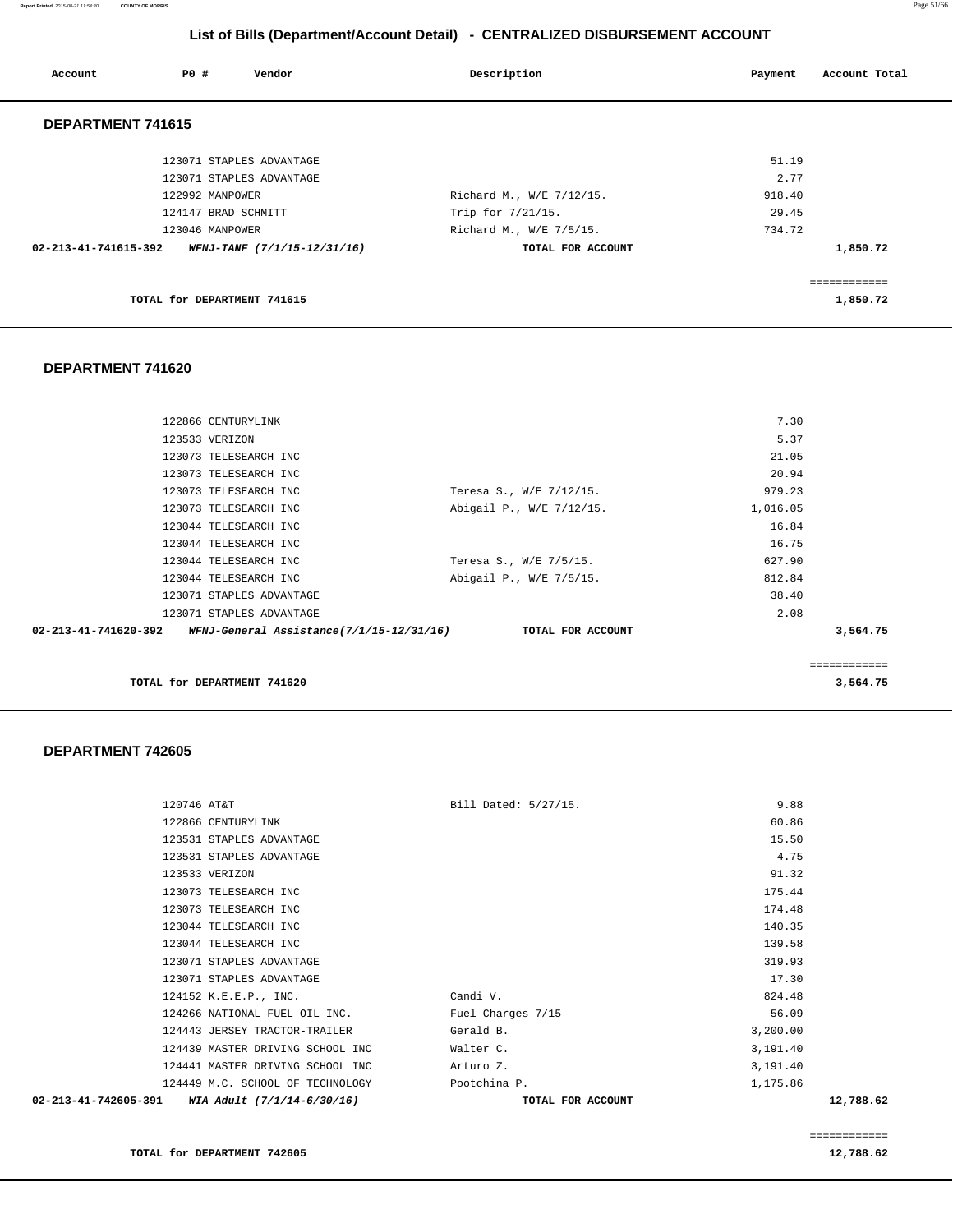| Account | P <sub>0</sub> | Vendor<br>. | Description | Payment<br>$\sim$ $\sim$ | Account Total<br>. |
|---------|----------------|-------------|-------------|--------------------------|--------------------|
|         |                |             |             |                          |                    |

#### **DEPARTMENT 742610**

|             |                                                                               |                                                |          | ============ |
|-------------|-------------------------------------------------------------------------------|------------------------------------------------|----------|--------------|
|             | 02-213-41-742610-391 WIA Dislocated Worker (7/1/14-6/30/16) TOTAL FOR ACCOUNT |                                                |          | 12,835.20    |
|             | 124448 RUTGERS CENTER FOR CONTINUING John J.                                  |                                                | 926.38   |              |
|             | 124435 LINCOLN TECHNICAL INSTITUTE Dolores S.                                 |                                                | 426.24   |              |
|             | 124445 JERSEY TRACTOR-TRAILER                                                 | Keri Z.                                        | 800.00   |              |
|             | 124437 JERSEY TRACTOR-TRAILER                                                 | Allen D.                                       | 3,200.00 |              |
|             | 124447 AVTECH INSTITUTE                                                       | Roberta S.                                     | 800.00   |              |
|             | 124146 FORTIS INSTITUTE                                                       | Elvis T.                                       | 800.00   |              |
|             | 124149 SMITH & SOLOMON                                                        | Edward K.                                      | 3,200.00 |              |
|             | 124258 COUNTY OF MORRIS                                                       | 1ST HALF 8/15 METERED MAIL                     | 236.66   |              |
|             | 123071 STAPLES ADVANTAGE                                                      | 12 pk. 3 X 5 post-it notes & right of wa 38.06 |          |              |
|             | 123071 STAPLES ADVANTAGE                                                      | office supplies for ETS                        | 703.85   |              |
|             | 123044 TELESEARCH INC                                                         | Lilly H., W/E 7/5/15.                          | 307.08   |              |
|             | 123044 TELESEARCH INC                                                         | Linda B., W/E 7/5/15.                          | 308.77   |              |
|             | 123073 TELESEARCH INC                                                         | Lilly H., W/E 7/12/15                          | 383.85   |              |
|             | 123073 TELESEARCH INC                                                         | Linda B., W/E 7/12/15.                         | 385.96   |              |
|             | 123533 VERIZON                                                                | 908 859-3220 143 27Y                           | 118.18   |              |
|             | 123531 STAPLES ADVANTAGE                                                      | (2) stamps self-inking                         | 10.45    |              |
|             | 123531 STAPLES ADVANTAGE                                                      | Self ink stamp.                                | 34.10    |              |
|             | 122866 CENTURYLINK                                                            | 310372742 JUN 22, 2015 973-383-1048            | 133.88   |              |
| 120746 AT&T |                                                                               | 030 515 8956 001 May 27, 2015 Newton of 21.74  |          |              |
|             |                                                                               |                                                |          |              |

**TOTAL for DEPARTMENT 742610** 12,835.20

| 120746 AT&T                   |                | 5.14     |
|-------------------------------|----------------|----------|
| 122866 CENTURYLINK            |                | 31.64    |
| 123531 STAPLES ADVANTAGE      |                | 8.06     |
|                               |                |          |
| 123531 STAPLES ADVANTAGE      |                | 2.47     |
| 123533 VERIZON                |                | 40.30    |
| 123073 TELESEARCH INC         |                | 91.23    |
| 123073 TELESEARCH INC         |                | 90.73    |
| 123044 TELESEARCH INC         |                | 72.98    |
| 123044 TELESEARCH INC         |                | 72.58    |
| 123071 STAPLES ADVANTAGE      |                | 166.36   |
| 123071 STAPLES ADVANTAGE      |                | 9.00     |
| 124156 NEWBRIDGE SERVICES INC | Shaquor S.     | 633.75   |
| 124158 NEWBRIDGE SERVICES INC | Arelis S.      | 422.50   |
| 124160 NEWBRIDGE SERVICES INC | Autumn S.      | 528.00   |
| 124162 NEWBRIDGE SERVICES INC | Jacquelyn S.   | 528.00   |
| 124168 NEWBRIDGE SERVICES INC | Jason T.       | 1,000.00 |
| 124157 NEWBRIDGE SERVICES INC | Gabrielle A.   | 211.25   |
| 124159 NEWBRIDGE SERVICES INC | Christopher R. | 633.75   |
| 124164 NEWBRIDGE SERVICES INC | Lacey M.       | 211.25   |
| 124161 NEWBRIDGE SERVICES INC | Jose S.        | 1,161.75 |
| 124166 NEWBRIDGE SERVICES INC | Iris C.        | 450.00   |
| 124155 NEWBRIDGE SERVICES INC | James T.       | 1,373.00 |
| 124169 NEWBRIDGE SERVICES INC | Cheyenne C.    | 528.00   |
| 124230 NEWBRIDGE SERVICES INC | Marisol R.     | 225.00   |
| 124233 NEWBRIDGE SERVICES INC | Tyler C.       | 775.00   |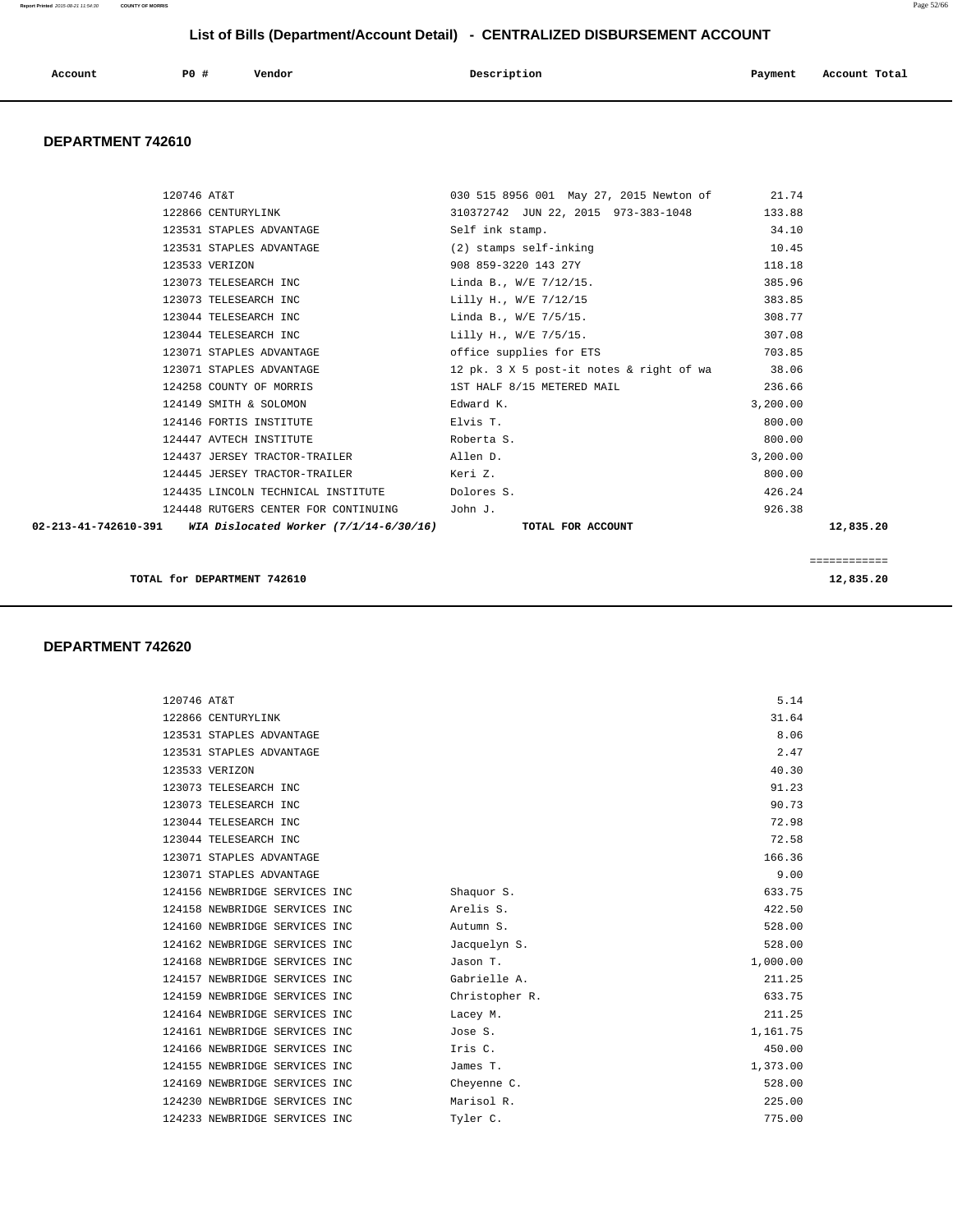**Report Printed** 2015-08-21 11:54:30 **COUNTY OF MORRIS** Page 53/66

# **List of Bills (Department/Account Detail) - CENTRALIZED DISBURSEMENT ACCOUNT**

| Account              | PO#                         | Vendor                          | Description       | Account Total<br>Payment |
|----------------------|-----------------------------|---------------------------------|-------------------|--------------------------|
| DEPARTMENT 742620    |                             |                                 |                   |                          |
|                      |                             | 124446 PROJECT SELF SUFFICIENCY | Travis S.         | 3,505.00                 |
| 02-213-41-742620-391 |                             | WIA Youth (7/1/14-6/30/16)      | TOTAL FOR ACCOUNT | 13,226.74                |
|                      |                             |                                 |                   | eessessesses             |
|                      | TOTAL for DEPARTMENT 742620 |                                 |                   | 13,226.74                |

#### **DEPARTMENT 752525**

| 123662 NJACYSC              |                                              | 2015 NJACYSC Dues | 50.00 |
|-----------------------------|----------------------------------------------|-------------------|-------|
| 02-213-41-752525-392        | $SCP-Program$ Management $(1/1/15-12/31/15)$ | TOTAL FOR ACCOUNT | 50.00 |
|                             |                                              |                   |       |
|                             |                                              |                   |       |
| TOTAL for DEPARTMENT 752525 |                                              |                   | 50.00 |
|                             |                                              |                   |       |

### **Chapter 51**

|                      | 124029 TURNING POINT, INC           | Detox bed days           | 3,264.00     |
|----------------------|-------------------------------------|--------------------------|--------------|
|                      |                                     |                          |              |
|                      | 124031 NEWBRIDGE SERVICES INC       | INdividual sessions      | 4,358.25     |
|                      | 124031 NEWBRIDGE SERVICES INC       | Group sessions           | 205.00       |
|                      | 124024 CFCS - HOPE HOUSE            | Individual Sessions      | 1,350.00     |
|                      | 124024 CFCS - HOPE HOUSE            | Group Sessions           | 850.00       |
|                      | 124024 CFCS - HOPE HOUSE            | Urine Screens            | 325.00       |
|                      | 124024 CFCS - HOPE HOUSE            | Synthetic urine screens  | 100.00       |
|                      | 124024 CFCS - HOPE HOUSE            | Evaluations              | 600.00       |
|                      | 124022 ALFRE INC.                   | Halfway House bed days   | 3,420.00     |
|                      | 124026 MORRISTOWN MEMORIAL HOSPITAL | Evaluations              | 2,100.00     |
|                      | 124026 MORRISTOWN MEMORIAL HOSPITAL | IOP Sessions             | 23,490.00    |
|                      | 124028 NEW HOPE FOUNDATION INC.     | Client bed days          | 3,645.00     |
|                      | 124027 NEW HOPE FOUNDATION INC.     | Client bed days          | 13,635.00    |
|                      | 124030 NEWBRIDGE SERVICES INC       | Counseling hours         | 4,400.00     |
|                      | 124428 FREEDOM HOUSE INC.           | Halfway House Bed days   | 6,450.00     |
|                      | 124428 FREEDOM HOUSE INC.           | Less client contribution | $-718.00$    |
| 02-213-41-757505-392 | Chapter 51 (1/1/15-12/31/15)        | TOTAL FOR ACCOUNT        | 67,474.25    |
|                      |                                     |                          |              |
|                      |                                     |                          | ============ |
|                      |                                     |                          |              |

**TOTAL for Chapter 51** 67,474.25

| 124405 CHATHAM TOWNSHIP                                        | Chatham Municipal Alliance 2014 Suppleme | 666.67 |
|----------------------------------------------------------------|------------------------------------------|--------|
| Municipal Alliance $(1/1/13-12/31/14)$<br>02-213-41-758310-394 | TOTAL FOR ACCOUNT                        | 666.67 |
|                                                                |                                          |        |
|                                                                |                                          |        |
| TOTAL for DEPARTMENT 758310                                    |                                          | 666.67 |
|                                                                |                                          |        |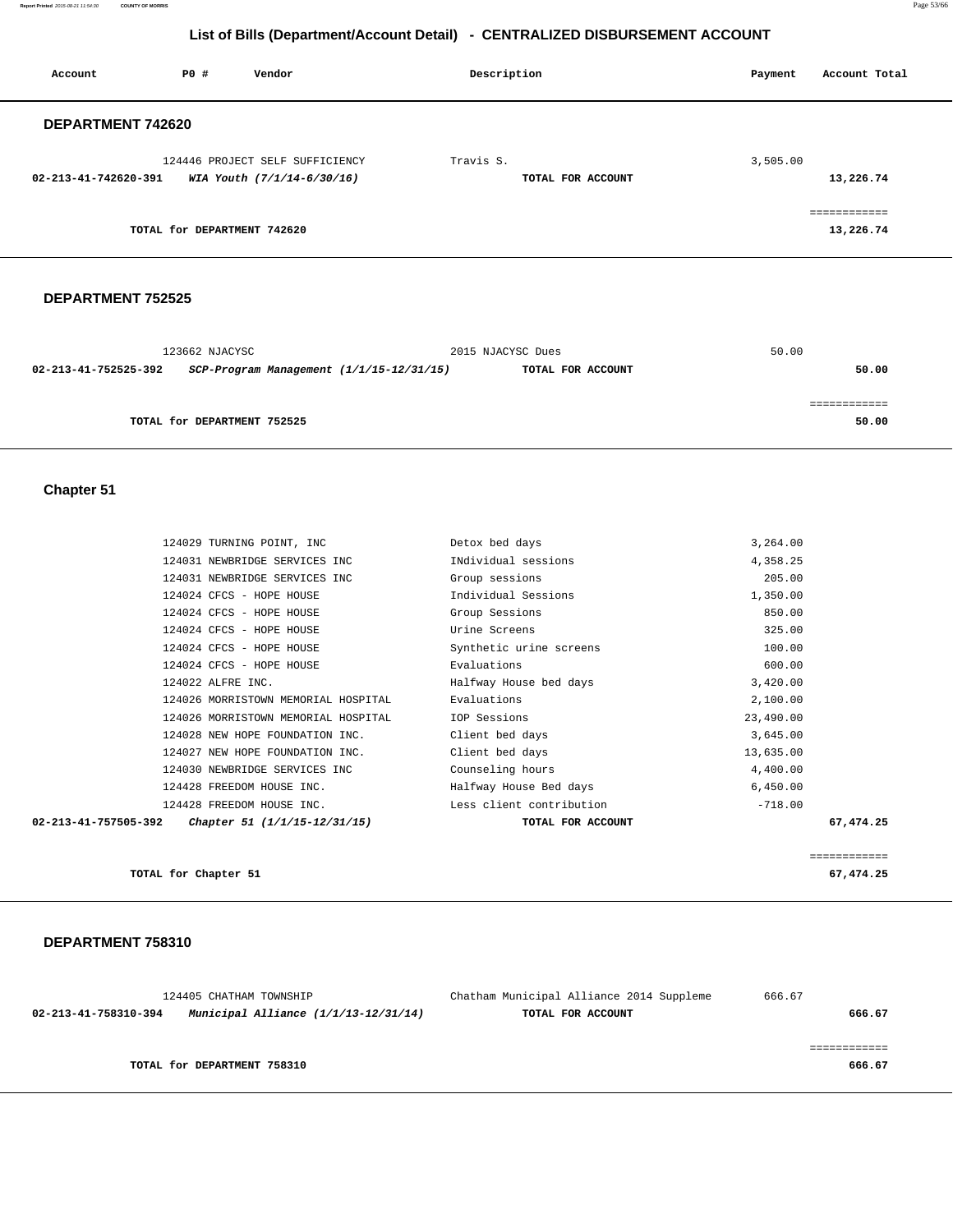| Account              | PO# | Vendor                                                                                     | Description                                                                                                                     | Payment                            | Account Total               |
|----------------------|-----|--------------------------------------------------------------------------------------------|---------------------------------------------------------------------------------------------------------------------------------|------------------------------------|-----------------------------|
|                      |     |                                                                                            |                                                                                                                                 |                                    |                             |
|                      |     | 123782 TOWNSHIP OF MONTVILLE<br>124045 DOVER/VG MUNICIPAL ALLIANCE                         | Montville Municipal Alliance Fiscal Year<br>Dover/Victory Gardens Municipal Alliance                                            | 9,155.17<br>9.400.00               |                             |
|                      |     | 123650 WATCHUNG / LONG HILL<br>124067 CHARTWELLS DINING SERVICES                           | Watchung Hills/Long Hill Municipal Allia<br>Food for Youth Leadership Summit on 6/9/                                            | 1,375.00<br>1,395.00               |                             |
|                      |     | 123684 WATCHUNG / LONG HILL<br>124066 TOWNSHIP OF ROCKAWAY<br>123670 PARSIPPANY-TROY HILLS | Long Hill/Watchung Regional Alliance FY<br>Rockaway Twp. Municipal Alliance Fiscal<br>Parsippany - Troy Hills Municipal Allian  | 3,542.19<br>8,896.63<br>21, 153.38 |                             |
|                      |     | 123643 MORRIS PLAINS MUNICIPAL ALL.<br>123477 LINCOLN PK MUNICIPAL ALLIANCE                | Morris Plains Municipal Alliance Fiscal<br>Lincoln Park Municipal Alliance Fiscal Y                                             | 5,970.25<br>6,869.26               |                             |
|                      |     | 123474 TOWNSHIP OF MENDHAM<br>124404 CHATHAM TOWNSHIP<br>124406 TOWNSHIP OF RANDOLPH       | Mendham Municipal Alliance FY2015 04 Exp<br>Chatham Municipal Alliance Fiscal Year 2<br>Randolph Municipal Alliance Fiscal Year | 9,930.95<br>9,882.46<br>6,340.82   |                             |
| 02-213-41-758510-392 |     | Municipal Alliance (7/1/14-6/30/15)                                                        | TOTAL FOR ACCOUNT                                                                                                               |                                    | 93,911.11                   |
| 02-213-41-758510-394 |     | 124375 CATERERS OF EXCELLENCE/ BON<br>Municipal Alliance (1/1/15-12/31/15)                 | Food for 40 people for the Morris County<br>TOTAL FOR ACCOUNT                                                                   | 442.30                             | 442.30                      |
|                      |     | TOTAL for DEPARTMENT 758510                                                                |                                                                                                                                 |                                    | ============<br>94, 353, 41 |

#### **DEPARTMENT 774505**

| 123205 WASHINGTON TWP POLICE DEPT                       | Callout 5/31/15                          | 220.00   |          |
|---------------------------------------------------------|------------------------------------------|----------|----------|
| 123209 MADISON POLICE DEPARTMENT                        | Callout 6/22/15                          | 220.00   |          |
| 123200 BOROUGH OF KINNELON                              | Callout $4/2/15$                         | 220.00   |          |
| 123236 BELL MEDICAL SERVICES INC.                       | Steth Sprague Rappaport Black- Equipment | 10.00    |          |
| 123236 BELL MEDICAL SERVICES INC.                       | On Call Supplies- Equipment              | 1,340.25 |          |
| 123204 TOWN OF BOONTON                                  | Callout $5/7/15$                         | 220.00   |          |
| 123211 PEOUANNOCK POLICE DEPARTMENT                     | Callout 6/13/15                          | 55.00    |          |
| 123211 PEQUANNOCK POLICE DEPARTMENT                     | Callout 6/19/15                          | 220.00   |          |
| 123202 HANOVER TOWNSHIP                                 | Callout 5/18/15                          | 165.00   |          |
| 123202 HANOVER TOWNSHIP                                 | Callout $6/7/15$                         | 165.00   |          |
| 123206 CHESTER TOWNSHIP POLICE DEPT                     | Callout 5/13/15                          | 220.00   |          |
| 123206 CHESTER TOWNSHIP POLICE DEPT                     | Callout 5/24/15                          | 220.00   |          |
| 123208 MENDHAM TOWNSHIP POLICE DEPT.                    | Callout 5/13/15                          | 220.00   |          |
| $02-213-41-774505-391$ DRE Call Out $(10/1/14-9/30/15)$ | TOTAL FOR ACCOUNT                        |          | 3,495.25 |
|                                                         |                                          |          |          |
|                                                         |                                          |          | .        |

**TOTAL for DEPARTMENT 774505 3,495.25**

| 123856 JUNE WITTY                                         | International Confernece on Forensic Nur  | 550.00   |
|-----------------------------------------------------------|-------------------------------------------|----------|
| 123856 JUNE WITTY                                         | Travel Expenses (Hotel-\$348.04, Airfare- | 801.04   |
| SART/SANE Program 10/1/14-9/30/15<br>02-213-41-783510-391 | TOTAL FOR ACCOUNT                         | 1,351.04 |
|                                                           |                                           |          |
|                                                           |                                           |          |
| TOTAL for DEPARTMENT 783510                               |                                           | 1,351.04 |
|                                                           |                                           |          |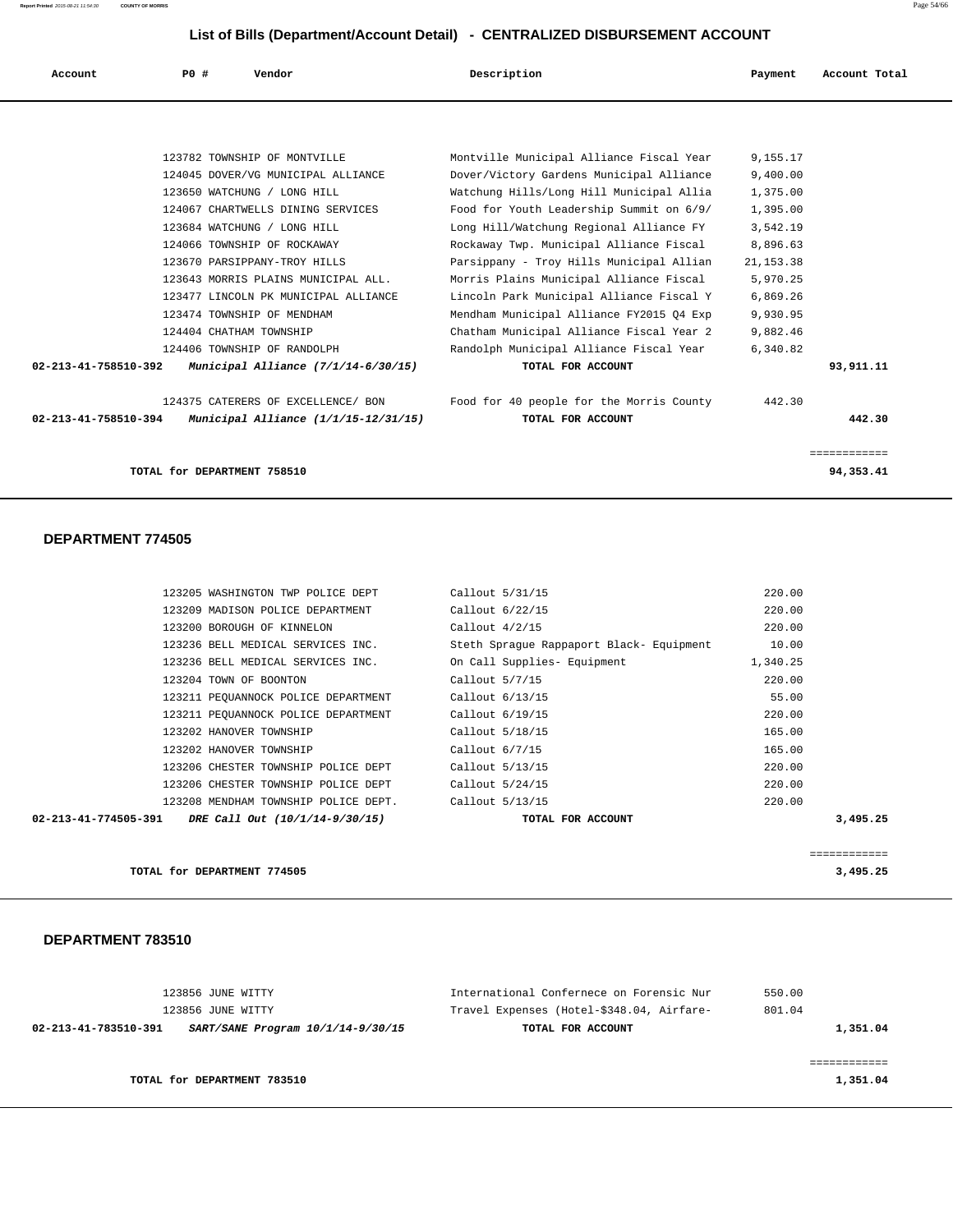**Report Printed** 2015-08-21 11:54:30 **COUNTY OF MORRIS** Page 55/66

# **List of Bills (Department/Account Detail) - CENTRALIZED DISBURSEMENT ACCOUNT**

| Account                                   | PO#                                              | Vendor                                                                                                                                                       | Description                                                                                                                   | Payment                                                          | Account Total                          |
|-------------------------------------------|--------------------------------------------------|--------------------------------------------------------------------------------------------------------------------------------------------------------------|-------------------------------------------------------------------------------------------------------------------------------|------------------------------------------------------------------|----------------------------------------|
| 02-213-41-784505-391                      | TOTAL for DEPARTMENT 784505                      | 114427 MAJOR POLICE SUPPLY<br>114427 MAJOR POLICE SUPPLY<br>FFY13 Homeland Security (9/1/13-8/31/15)                                                         | Equipment, Software and Services<br>Extended maintenance & Support - Qty 5 @<br>TOTAL FOR ACCOUNT                             | 81,694.05<br>9,974.80                                            | 91,668.85<br>============<br>91,668.85 |
| <b>Urban Areas Security Initiativ</b>     |                                                  |                                                                                                                                                              |                                                                                                                               |                                                                  |                                        |
| 02-213-41-784530-391                      | 123685 TETRA TECH INC.<br>123925 TETRA TECH INC. | 122999 FF1 PROFESSIONAL SAFETY SERVICES<br>122999 FF1 PROFESSIONAL SAFETY SERVICES<br>122999 FF1 PROFESSIONAL SAFETY SERVICES<br>FFY13 UASI (9/1/13-8/31/15) | Partial Payment for Task Order 2014.01 D<br>Inv Date 7/31/15<br>Equipment per attached quotes 144256, 14<br>TOTAL FOR ACCOUNT | 20, 273. 75<br>18,455.00<br>16, 412.67<br>12, 131.65<br>5,581.42 | 72,854.49                              |
|                                           |                                                  | TOTAL for Urban Areas Security Initiativ                                                                                                                     |                                                                                                                               |                                                                  | ============<br>72,854.49              |
| DEPARTMENT 784740<br>02-213-41-784740-391 | 123792 TETRA TECH INC.                           | Hazard Mitigation (5/27/14-5/26/17)                                                                                                                          | Inv Date $8/4/15$<br>TOTAL FOR ACCOUNT                                                                                        | 87, 344.00                                                       | 87,344.00<br>============              |
|                                           | TOTAL for DEPARTMENT 784740                      |                                                                                                                                                              |                                                                                                                               |                                                                  | 87,344.00                              |
| <b>MAPS</b>                               |                                                  |                                                                                                                                                              |                                                                                                                               |                                                                  |                                        |
| 02-213-41-786505-392                      | TOTAL for MAPS                                   | 124266 NATIONAL FUEL OIL INC.<br>MAPS (1/1/15-12/31/15)                                                                                                      | Fuel Charges 7/15<br>TOTAL FOR ACCOUNT                                                                                        | 10,429.92                                                        | 10,429.92<br>============<br>10,429.92 |
| NYS&W Bicycle/Pedestrian Path             |                                                  |                                                                                                                                                              |                                                                                                                               |                                                                  |                                        |
| 02-213-41-790015-391                      |                                                  | 124392 THE RBA GROUP INC.<br>NYS&W Bicycle/Ped Path 9/16/09-xt4/30/16                                                                                        | Inv 67 Prof Svcs. for the New York, Susq<br>TOTAL FOR ACCOUNT                                                                 | 11,308.71                                                        | 11,308.71<br>============              |
|                                           |                                                  | TOTAL for NYS&W Bicycle/Pedestrian Path                                                                                                                      |                                                                                                                               |                                                                  | 11,308.71                              |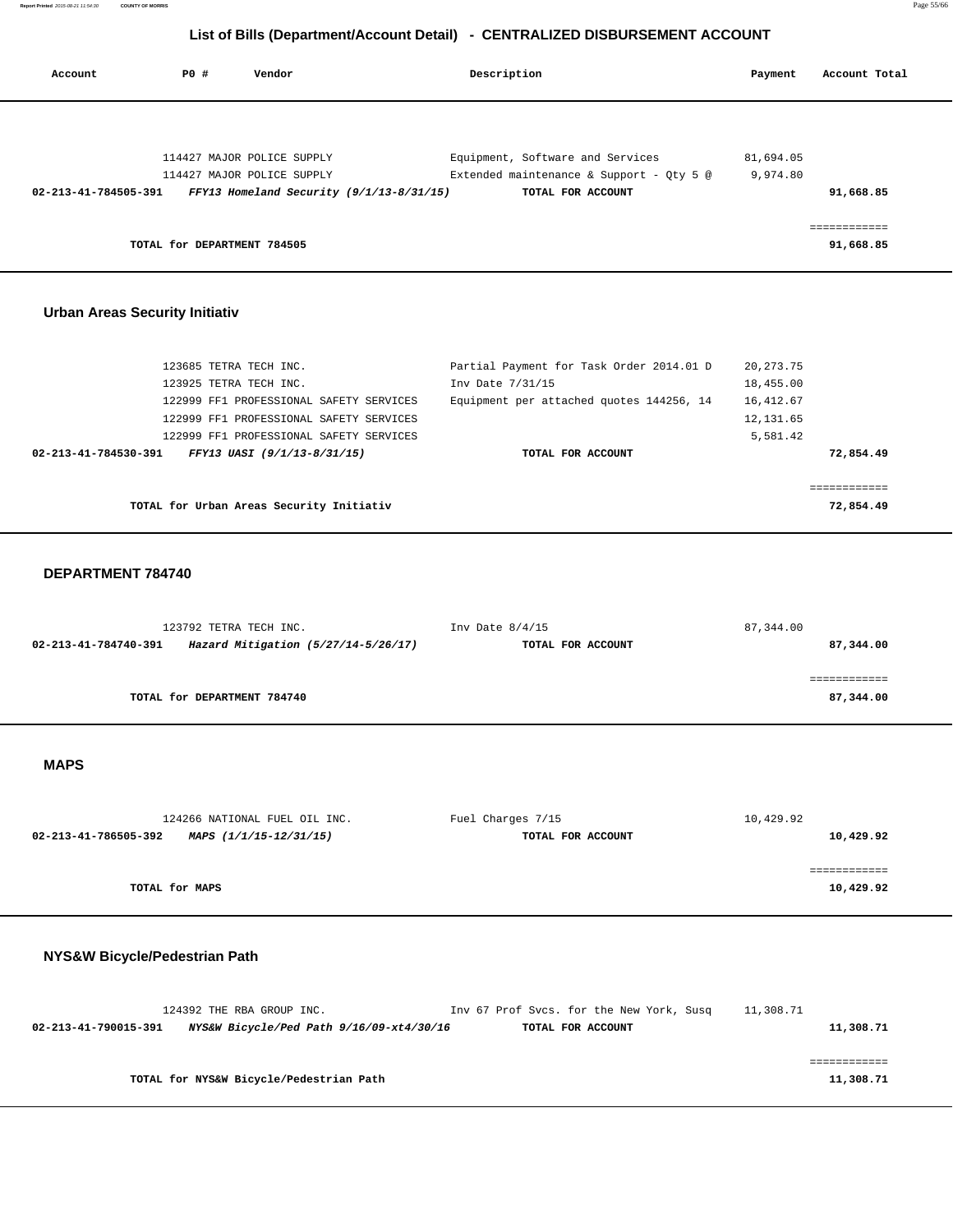|                      | LIST OF BIIIS (DEPARTIMENTACCOUNT DETAILY - CENTRALIZED DISBORSEMENT ACCOUNT |        |                           |         |               |  |
|----------------------|------------------------------------------------------------------------------|--------|---------------------------|---------|---------------|--|
| Account              | P0 #                                                                         | Vendor | Description               | Payment | Account Total |  |
|                      |                                                                              |        |                           |         |               |  |
|                      |                                                                              |        |                           |         |               |  |
|                      | 106580 GALL'S LLC                                                            |        | NP238 BLK Sm Molded Belt  | 23.20   |               |  |
|                      | 106580 GALL'S LLC                                                            |        | NP 238 BLK MD Molded Belt | 46.40   |               |  |
|                      | 106580 GALL'S LLC                                                            |        | NP238 BLK LG              | 46.40   |               |  |
|                      | 106580 GALL'S LLC                                                            |        | NP238 BLK XL              | 46.40   |               |  |
|                      | 106580 GALL'S LLC                                                            |        | NP238 BLK 2X              | 23.20   |               |  |
|                      | 106580 GALL'S LLC                                                            |        | LP376 BLK RH G19 Holster  | 260.00  |               |  |
|                      | 106580 GALL'S LLC                                                            |        | LP425 FRH 83 Holster      | 956.25  |               |  |
|                      | 106580 GALL'S LLC                                                            |        | NP172 BLK Light holder    | 102.40  |               |  |
|                      | 106580 GALL'S LLC                                                            |        | NP291BLK2 Mag pouch       | 166.40  |               |  |
|                      | 106580 GALL'S LLC                                                            |        | NP818 BLK SM OC Pouch     | 89.60   |               |  |
|                      | 106580 GALL'S LLC                                                            |        | NP168 BLK Keepers         | 52.80   |               |  |
|                      | 106580 GALL'S LLC                                                            |        | LP425 FRH 83 Holster      | 63.75   |               |  |
|                      | 106580 GALL'S LLC                                                            |        | LP425 FLH 83 Holster      | 191.25  |               |  |
|                      | 106580 GALL'S LLC                                                            |        | LP425 FLH 83 Holster      | 63.75   |               |  |
|                      | 106580 GALL'S LLC                                                            |        | LP376 BLK RH G19 Holster  | 130.00  |               |  |
|                      | 106580 GALL'S LLC                                                            |        | LP376 BLK RH G 19 Holster | 390.00  |               |  |
|                      | 106580 GALL'S LLC                                                            |        | LP376 BLK LH G19 Holster  | 260.00  |               |  |
|                      | 106580 GALL'S LLC                                                            |        | Shipping                  | 20.00   |               |  |
| 02-213-41-803905-392 | State Share                                                                  |        | TOTAL FOR ACCOUNT         |         | 2,931.80      |  |

============

**TOTAL for Police & Fire Training 2,931.80**

 **FY08 SCAAP** 

| 122312 GRAINGER                                  | SECURITY SYSTEM UPGRADE DATED 5.20.15 | 12,050.08 |
|--------------------------------------------------|---------------------------------------|-----------|
| FY08 SCAAP Federal Share<br>02-213-41-806815-391 | TOTAL FOR ACCOUNT                     | 12,050.08 |
|                                                  |                                       |           |
|                                                  |                                       |           |
| TOTAL for FY08 SCAAP                             |                                       | 12,050.08 |
|                                                  |                                       |           |

# **General Operating Support**

| 106937 MORRIS MUSEUM                                            | 2014 Re-Grant Final Pymt (20% of total r | 800.00 |
|-----------------------------------------------------------------|------------------------------------------|--------|
| General Operating Spprt(7/1/13-6/30/14)<br>02-213-41-860405-392 | TOTAL FOR ACCOUNT                        | 800.00 |
|                                                                 |                                          |        |
|                                                                 |                                          |        |
| TOTAL for General Operating Support                             |                                          | 800.00 |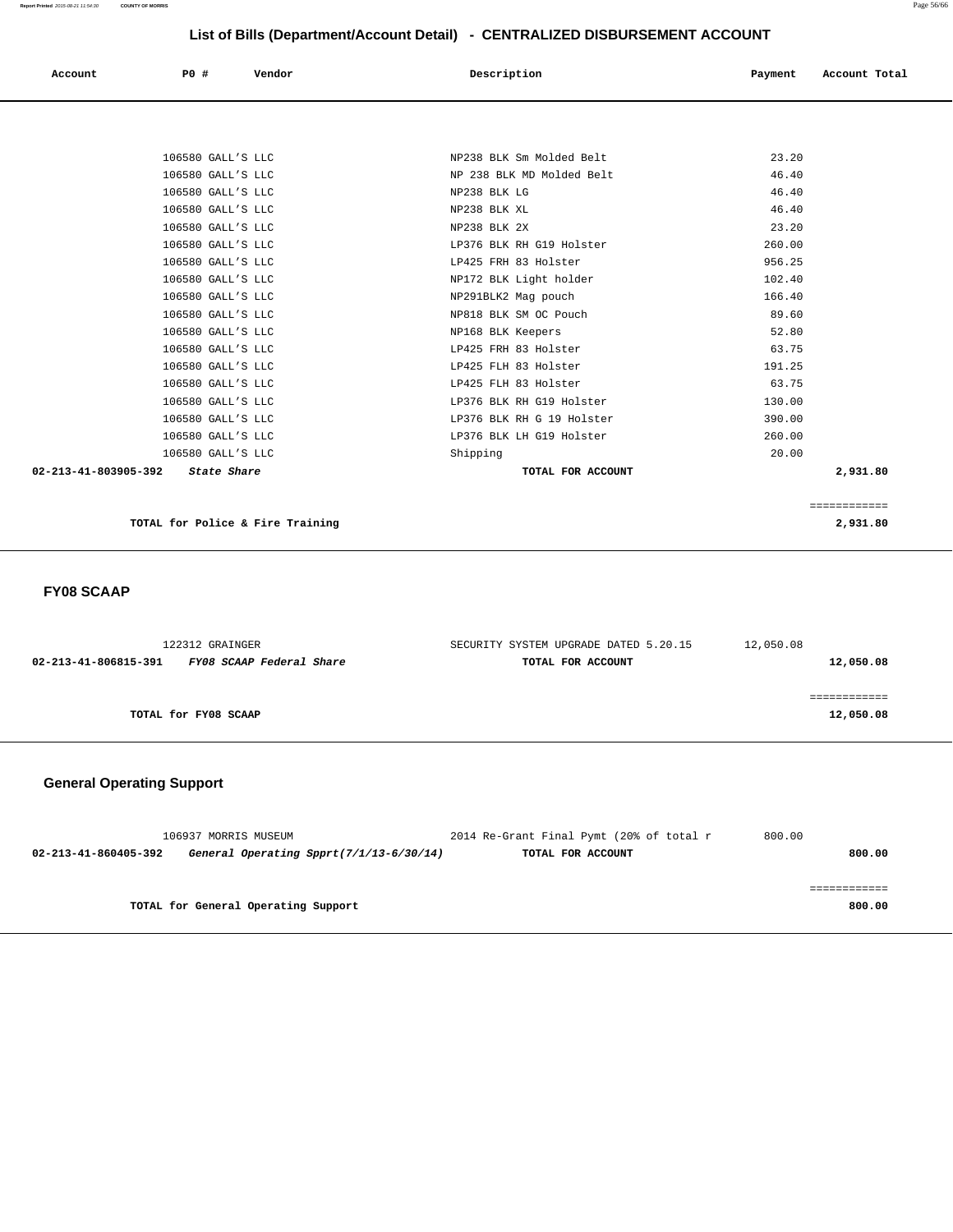| Report Printed 2015-08-21 11:54:30<br><b>COUNTY OF MORRIS</b> | Page 57/66 |
|---------------------------------------------------------------|------------|
|                                                               |            |

| List of Bills (Department/Account Detail) - CENTRALIZED DISBURSEMENT ACCOUNT |            |                                                                                                       |                       |                                                                                                            |  |                       |                           |
|------------------------------------------------------------------------------|------------|-------------------------------------------------------------------------------------------------------|-----------------------|------------------------------------------------------------------------------------------------------------|--|-----------------------|---------------------------|
| Account                                                                      | P0 #       | Vendor                                                                                                |                       | Description                                                                                                |  | Payment               | Account Total             |
| Acq of prop in Twp of Washgtn                                                |            |                                                                                                       | <b>County Capital</b> |                                                                                                            |  |                       |                           |
| 04-216-55-953029-909                                                         |            | 124530 MCMANIMON, SCOTLAND & BAUMANN LLC<br>Miscellaneous - Other                                     |                       | Professional Services - Bond Ordinances<br>TOTAL FOR ACCOUNT                                               |  | 300.00                | 300.00                    |
|                                                                              |            | TOTAL for Acq of prop in Twp of Washgtn                                                               |                       |                                                                                                            |  |                       | ============<br>300.00    |
| Design & Constr. of Emerg Fac                                                |            |                                                                                                       |                       |                                                                                                            |  |                       |                           |
| 04-216-55-953030-909                                                         |            | 124165 PROFESSIONAL CONSULTING, INC.<br>124163 PROFESSIONAL CONSULTING, INC.<br>Miscellaneous - Other |                       | County Fire Safety Building Addition. For<br>County Fire Safety Building Addition. Ad<br>TOTAL FOR ACCOUNT |  | 210.00<br>2,296.00    | 2,506.00                  |
|                                                                              |            | TOTAL for Design & Constr. of Emerg Fac                                                               |                       |                                                                                                            |  |                       | ============<br>2,506.00  |
| Abatmnt/demol-Fac on Greystone                                               |            |                                                                                                       |                       |                                                                                                            |  |                       |                           |
| 04-216-55-953087-909                                                         |            | 124378 DECOTIIS, FITZPATRICK &<br>Miscellaneous - Other                                               |                       | legal services<br>TOTAL FOR ACCOUNT                                                                        |  | 402.50                | 402.50                    |
|                                                                              |            | TOTAL for Abatmnt/demol-Fac on Greystone                                                              |                       |                                                                                                            |  |                       | ============<br>402.50    |
| Cty roadwy drainage improv                                                   |            |                                                                                                       |                       |                                                                                                            |  |                       |                           |
| 04-216-55-953098-940                                                         | Hard Costs | 123624 REIVAX CONTRACTING CORP                                                                        |                       | Emergency Work at Various Locations alon<br>TOTAL FOR ACCOUNT                                              |  | 52,900.00             | 52,900.00                 |
|                                                                              |            | TOTAL for Cty roadwy drainage improv                                                                  |                       |                                                                                                            |  |                       | ============<br>52,900.00 |
| <b>InstallCty Roadway Drain Imprv</b>                                        |            |                                                                                                       |                       |                                                                                                            |  |                       |                           |
| 04-216-55-953141-951                                                         |            | 123860 REIVAX CONTRACTING CORP<br>123624 REIVAX CONTRACTING CORP<br>Building & Improvements           |                       | Drainage Improvements to Berkshire Valle<br>TOTAL FOR ACCOUNT                                              |  | 1,406.28<br>24,369.00 | 25,775.28                 |
|                                                                              |            | TOTAL for InstallCty Roadway Drain Imprv                                                              |                       |                                                                                                            |  |                       | ============<br>25,775.28 |
|                                                                              |            |                                                                                                       |                       |                                                                                                            |  |                       |                           |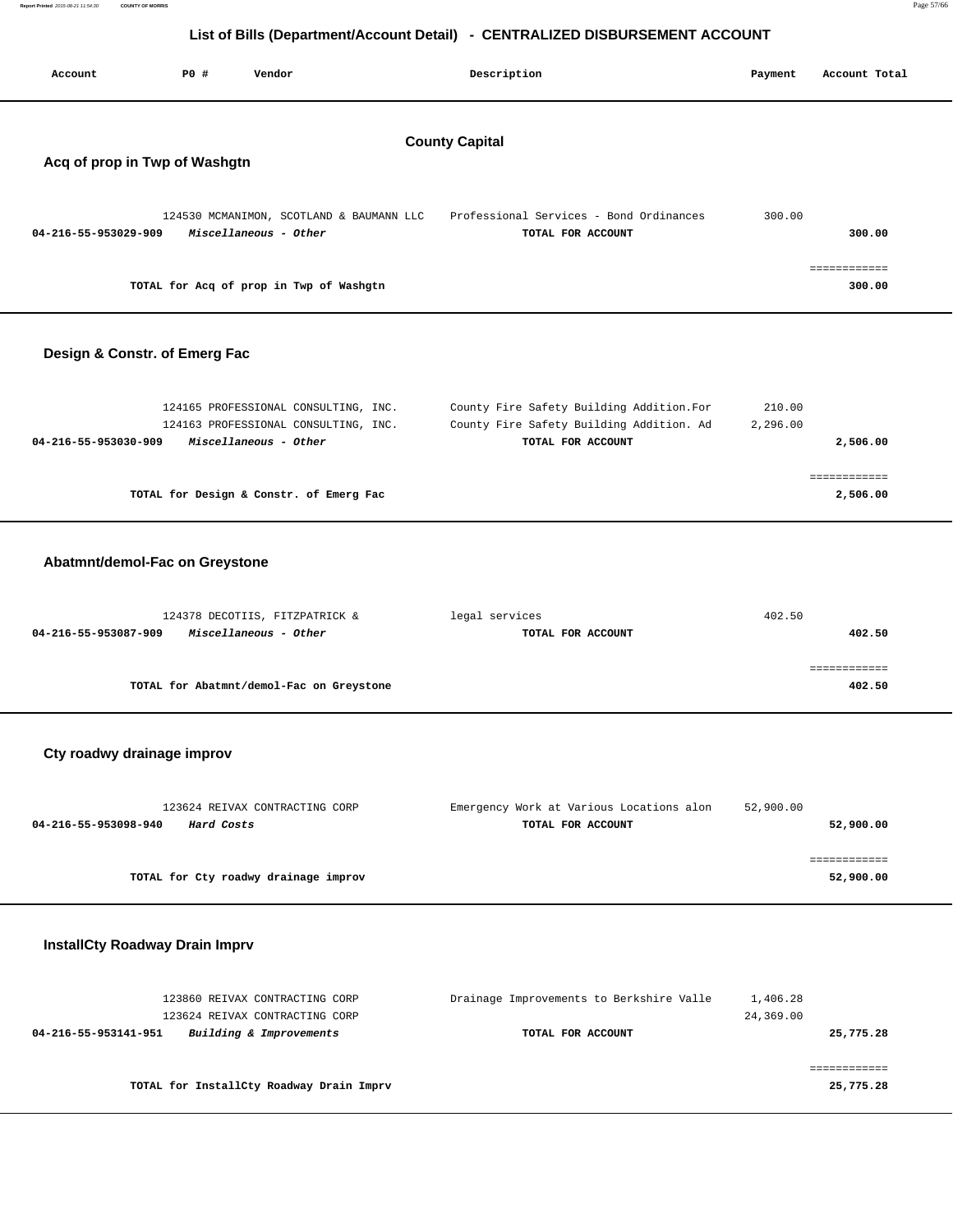| Account              | PO# | Vendor                                                         | Description                                                   | Payment  | Account Total            |
|----------------------|-----|----------------------------------------------------------------|---------------------------------------------------------------|----------|--------------------------|
| 04-216-55-953178-909 |     | 123623 D.R. JOHNSON & ASSOCIATES, LLC<br>Miscellaneous - Other | General Engineering Services for the per<br>TOTAL FOR ACCOUNT | 2,385.03 | 2,385.03                 |
|                      |     | TOTAL for Cty Road Drainage Improvements                       |                                                               |          | ============<br>2,385.03 |

### **DEPARTMENT 953217**

|                             | 123706 COOPER ELECTRIC SUPPLY CO.<br>123706 COOPER ELECTRIC SUPPLY CO. | WO75688/ RE: LAW & PUB SAFETY/ 07-23-15<br>WO75689/ RE: K-9/ 07-23-15 | 897.72<br>414.74 |
|-----------------------------|------------------------------------------------------------------------|-----------------------------------------------------------------------|------------------|
|                             | 123706 COOPER ELECTRIC SUPPLY CO.                                      | WO75455/ REl: CH/ 97-24-15                                            | 1,226.69         |
|                             | 123706 COOPER ELECTRIC SUPPLY CO.                                      | WO74947/ RE: PSTA/ 07-24-15                                           | 1,152.00         |
| 04-216-55-953217-951        | Replace Lights/CeilingTiles-BldgsGrounds                               | TOTAL FOR ACCOUNT                                                     | 3,691.15         |
| TOTAL for DEPARTMENT 953217 |                                                                        |                                                                       | 3,691.15         |

#### **DEPARTMENT 953225**

| 123883 SUBURBAN CONSULTING  |                                          | Morris Twp. Replacement of County Bridge | 565.00 |
|-----------------------------|------------------------------------------|------------------------------------------|--------|
| 04-216-55-953225-909        | Bridge Design, Renov, Construc - Var Loc | TOTAL FOR ACCOUNT                        | 565.00 |
|                             |                                          |                                          |        |
|                             |                                          |                                          |        |
| TOTAL for DEPARTMENT 953225 |                                          |                                          | 565.00 |
|                             |                                          |                                          |        |

### **DEPARTMENT 953257**

|                      |                             | 124530 MCMANIMON, SCOTLAND & BAUMANN LLC | Professional Services - Bond Ordinances | 300.00 |  |
|----------------------|-----------------------------|------------------------------------------|-----------------------------------------|--------|--|
| 04-216-55-953257-909 |                             | Hurricane Irene -Bridge Rd& Facil Improv | TOTAL FOR ACCOUNT                       | 300.00 |  |
|                      |                             |                                          |                                         |        |  |
|                      |                             |                                          |                                         |        |  |
|                      | TOTAL for DEPARTMENT 953257 |                                          |                                         | 300.00 |  |

#### **DEPARTMENT 953269**

| 123881 KELLER & KIRKPATRICK                                  |                             | Construction Inspection-Clerk of the Wor | 7,306.00 |  |
|--------------------------------------------------------------|-----------------------------|------------------------------------------|----------|--|
| Bridge Design/Constr - var locations<br>04-216-55-953269-909 |                             | TOTAL FOR ACCOUNT                        |          |  |
|                                                              |                             |                                          |          |  |
|                                                              |                             |                                          |          |  |
|                                                              | TOTAL for DEPARTMENT 953269 |                                          | 7,306.00 |  |
|                                                              |                             |                                          |          |  |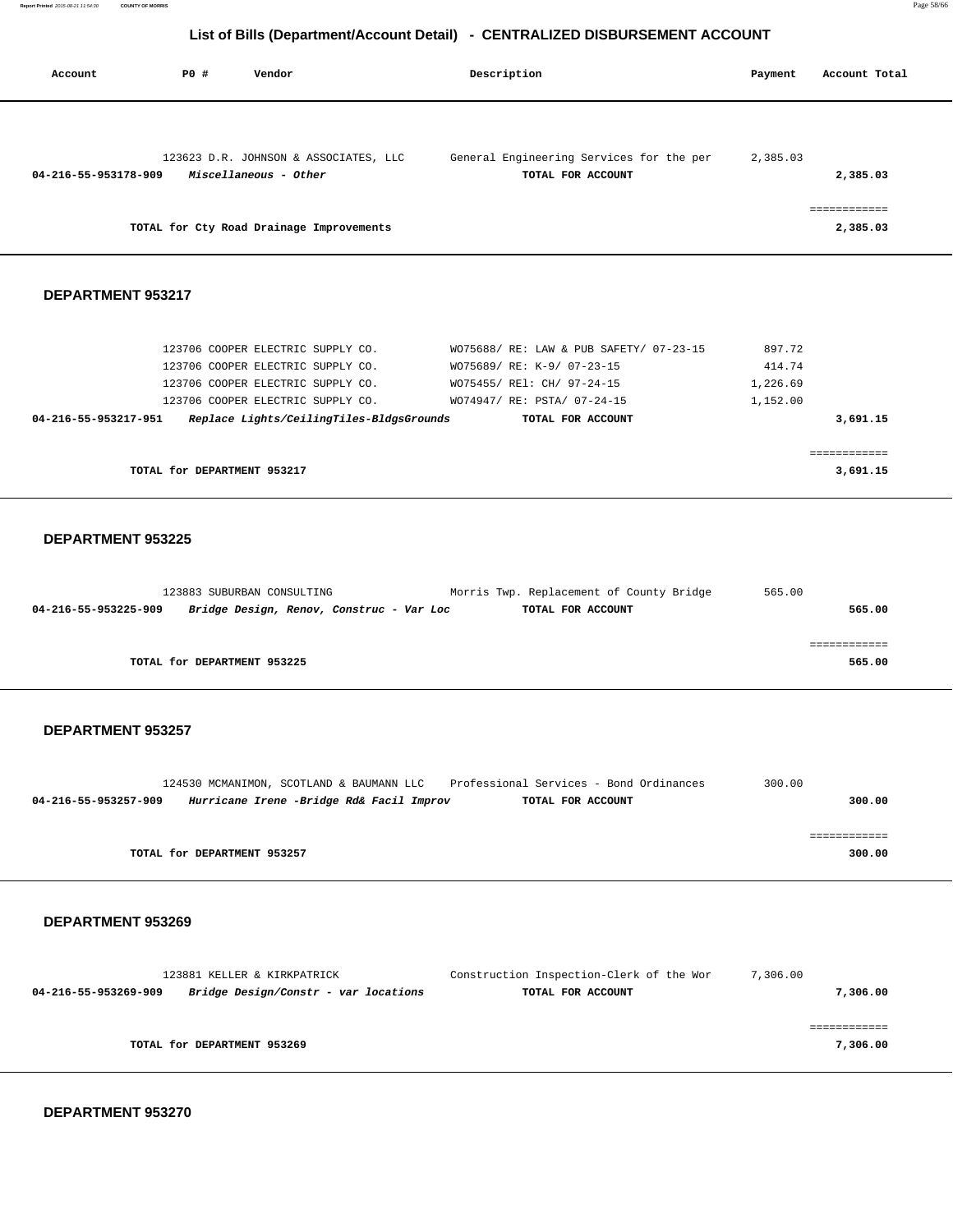**List of Bills (Department/Account Detail) - CENTRALIZED DISBURSEMENT ACCOUNT Account P0 # Vendor Description Payment Account Total DEPARTMENT 953270**  123832 WATERS, MCPHERSON, MCNEILL, P.C. Evangelos Pappas 1,140.00 123832 WATERS, MCPHERSON, MCNEILL, P.C. Randolph Town Center 1,353.42 123832 WATERS, MCPHERSON, MCNEILL, P.C. Sussex Randolph Bldg. LP 24.00 124237 THE RBA GROUP INC. Inv #4 Professional Services Rendered Co 6,381.00  **04-216-55-953270-909 Road Design/Construc - var locations TOTAL FOR ACCOUNT 9,438.42** ============ **TOTAL for DEPARTMENT 953270 9,438.42**

### **DEPARTMENT 953309**

| 123216 AUTOMATED BUILDING CONTROLS                             | SCHUYLER BLDG, 4TH FLOOR     | 1,780.00 |
|----------------------------------------------------------------|------------------------------|----------|
| 123661 AUTOMATED BUILDING CONTROLS                             | RE: SCHUYLER BLDG/ 07-24-15  | 2,295.00 |
| 123661 AUTOMATED BUILDING CONTROLS                             | RE: COUNTY LIBRARY/ 07-24-15 | 390.00   |
| 123807 AUTOMATED BUILDING CONTROLS                             | RE: SCHUYLER/ 07-31-15       | 1,660.00 |
| Upgr HVAC BldgAutomationSys-BldgsGrnds<br>04-216-55-953309-951 | TOTAL FOR ACCOUNT            | 6.125.00 |
|                                                                |                              |          |
|                                                                |                              | .        |
| TOTAL for DEPARTMENT 953309                                    |                              | 6.125.00 |
|                                                                |                              |          |

#### **DEPARTMENT 953314**

| 123700 CONNOLLY & HICKEY HISTORICAL                              | SCHEMATIC DESIGN - COURTHOUSE            | 3,472.50 |              |
|------------------------------------------------------------------|------------------------------------------|----------|--------------|
| 123773 PROFESSIONAL CONSULTING, INC.                             | RE: Design and Constr Admin for Replacem | 399.00   |              |
| Repair/Rplcment/Upgrd VarEquip-BldgGrnds<br>04-216-55-953314-909 | TOTAL FOR ACCOUNT                        |          | 3,871.50     |
|                                                                  |                                          |          |              |
| 123461 INTERFAITH FOOD PANTRY INC.                               | RE: INTERFAITH FOOD PANTRY - REPAIR OF D | 4,230.00 |              |
| 122191 R.D. SALES DOOR & HARDWARE LLC                            | RE: HOMELESS/ 06-22-15                   | 730.00   |              |
| 123806 BINSKY SERVICE LLC                                        | RE: SCHUYLER/ 07-31-15                   | 760.00   |              |
| 123248 NICK'S FLOOR COVERING, INC.                               | REPAIR BORDER & MISC. WOOD REPAIRS TO WO | 2,644.00 |              |
| 124452 PANCIELLO CONSTRUCTION LLC                                | RE: WESTERN AVE - REPAIR WALL/ 08-08-15  | 1,840.00 |              |
| Repair/Rplcment/Upgrd VarEquip-BldgGrnds<br>04-216-55-953314-951 | TOTAL FOR ACCOUNT                        |          | 10,204.00    |
|                                                                  |                                          |          |              |
|                                                                  |                                          |          | ------------ |
| TOTAL for DEPARTMENT 953314                                      |                                          |          | 14,075.50    |

#### **DEPARTMENT 953323**

|                      | 123890 KEY-TECH                          | Replacement of Eagle Rock Avenue Bridge | 3,492.00 |
|----------------------|------------------------------------------|-----------------------------------------|----------|
| 04-216-55-953323-909 | Bridge Design/Constr VarLoc-Public Works | TOTAL FOR ACCOUNT                       | 3,492.00 |
|                      |                                          |                                         |          |
|                      |                                          |                                         |          |
|                      | TOTAL for DEPARTMENT 953323              |                                         | 3,492.00 |

**Report Printed** 2015-08-21 11:54:30 **COUNTY OF MORRIS** Page 59/66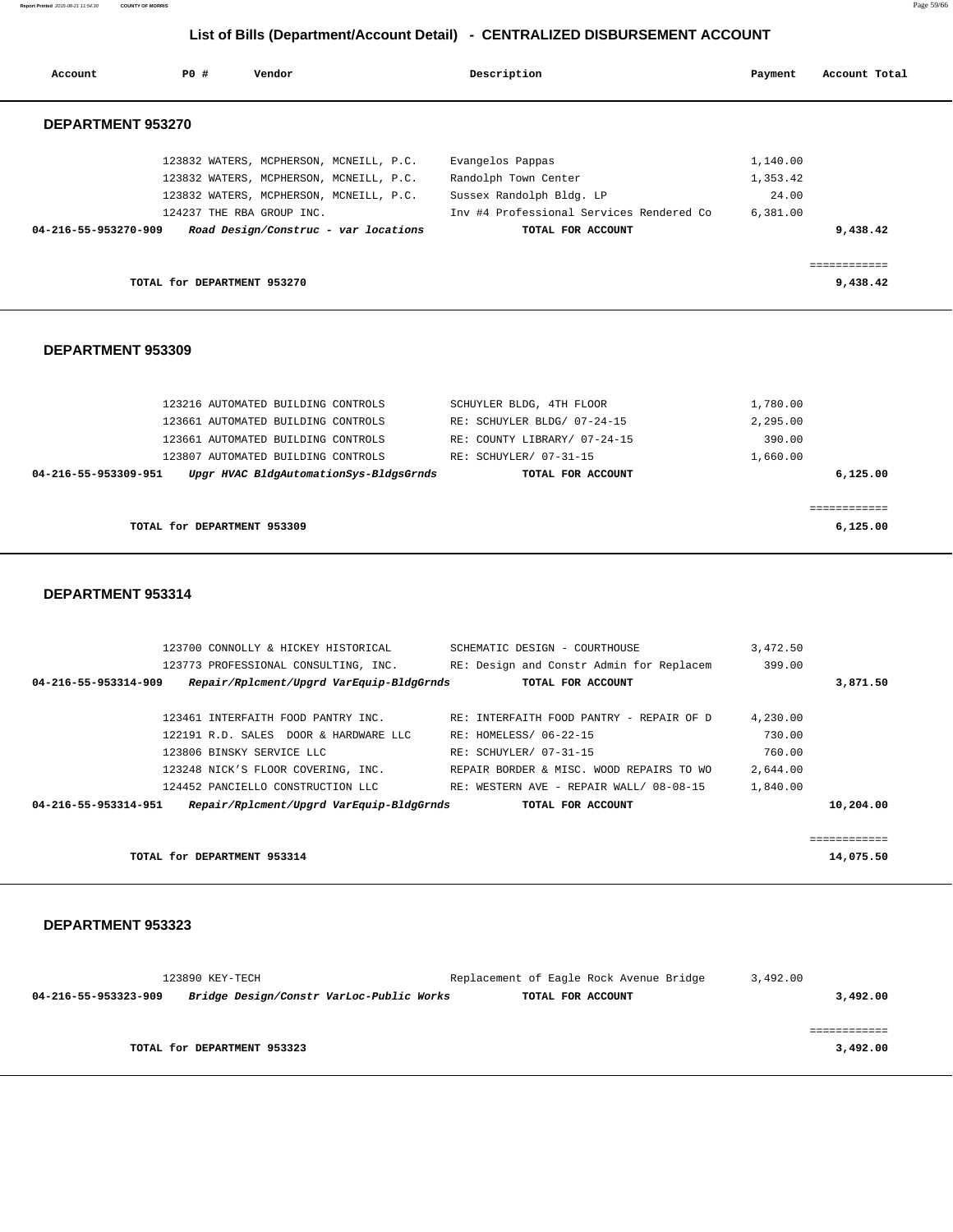| Account              | PO#                         | Vendor                                                                         | Description                                                   | Payment    | Account Total              |  |
|----------------------|-----------------------------|--------------------------------------------------------------------------------|---------------------------------------------------------------|------------|----------------------------|--|
|                      |                             |                                                                                |                                                               |            |                            |  |
| 04-216-55-953329-909 |                             | 124390 BOWMAN CONSULTING COMPANY<br>Design, Building, Rehab of Roads-PublWorks | Realignment of Schooley's Mountain Road.<br>TOTAL FOR ACCOUNT | 12,705.00  | 12,705.00                  |  |
| 04-216-55-953329-951 |                             | 124395 ROAD SAFETY SYSTEMS LLC<br>Design, Building, Rehab of Roads-PublWorks   | Labor, Materials and Services for Guider<br>TOTAL FOR ACCOUNT | 100,879.55 | 100,879.55                 |  |
|                      | TOTAL for DEPARTMENT 953329 |                                                                                |                                                               |            | ============<br>113,584.55 |  |

#### **DEPARTMENT 953347**

| 123336 BINSKY SERVICE LLC                                    | RE: LONG HILL RD RADIO TOWER/ 07-14-15 | 834.98   |
|--------------------------------------------------------------|----------------------------------------|----------|
| 123336 BINSKY SERVICE LLC                                    | RE: WELDON RD RADIO TOWER/ 07-16-15    | 614.30   |
| 123450 BINSKY SERVICE LLC                                    | RE: SCHUYLER/ 07-21-25                 | 3,422.71 |
| 123450 BINSKY SERVICE LLC                                    | RE: VOTING MACHINE/ 07-22-15           | 390.76   |
| 123450 BINSKY SERVICE LLC                                    | RE: COUNTY LIBRARY/ 07-22-15           | 391.58   |
| HVAC-Replace or Repair Various Bldgs<br>04-216-55-953347-951 | TOTAL FOR ACCOUNT                      | 5,654.33 |
|                                                              |                                        |          |
|                                                              |                                        |          |
| TOTAL for DEPARTMENT 953347                                  |                                        | 5,654.33 |

#### **DEPARTMENT 953348**

|                      | 124344 PARETTE SOMJEN ARCHITECTS LLC | CONSTRUCTION DOCUMENTS & ADMINISTRATION | 1,000.00 |
|----------------------|--------------------------------------|-----------------------------------------|----------|
| 04-216-55-953348-909 | Various Roof Replace - County Wide   | TOTAL FOR ACCOUNT                       | 1,000.00 |
|                      |                                      |                                         |          |
|                      |                                      |                                         |          |
|                      | TOTAL for DEPARTMENT 953348          |                                         | 1,000.00 |
|                      |                                      |                                         |          |

#### **DEPARTMENT 953352**

|                      | 123707 RFS COMMERCIAL, INC. |                                            | WO75685/ RE: CH - CR11/ 07-24-15 | 5,500.00 |
|----------------------|-----------------------------|--------------------------------------------|----------------------------------|----------|
| 04-216-55-953352-951 |                             | Replace-Carpet, Flooring, etc Various Bldg | TOTAL FOR ACCOUNT                | 5,500.00 |
|                      |                             |                                            |                                  |          |
|                      |                             |                                            |                                  |          |
|                      | TOTAL for DEPARTMENT 953352 |                                            |                                  | 5,500.00 |

|          | 350.86   | RE: COURTHOUSE - DESIGN & CONSTRUCTION, | 123780 USA ARCHITECTS PLANNERS &       |                      |
|----------|----------|-----------------------------------------|----------------------------------------|----------------------|
|          | 1,000.00 | 2014-60 RE: CH ASBESTOS ABATEMENT       | 124425 LS ENGINEERING ASSOCIATES CORP. |                      |
| 1,350.86 |          | TOTAL FOR ACCOUNT                       | Various Improvements at Courthouse     | 04-216-55-953353-909 |
|          |          |                                         |                                        |                      |
|          |          |                                         |                                        |                      |
| 1,350.86 |          |                                         | TOTAL for DEPARTMENT 953353            |                      |
|          |          |                                         |                                        |                      |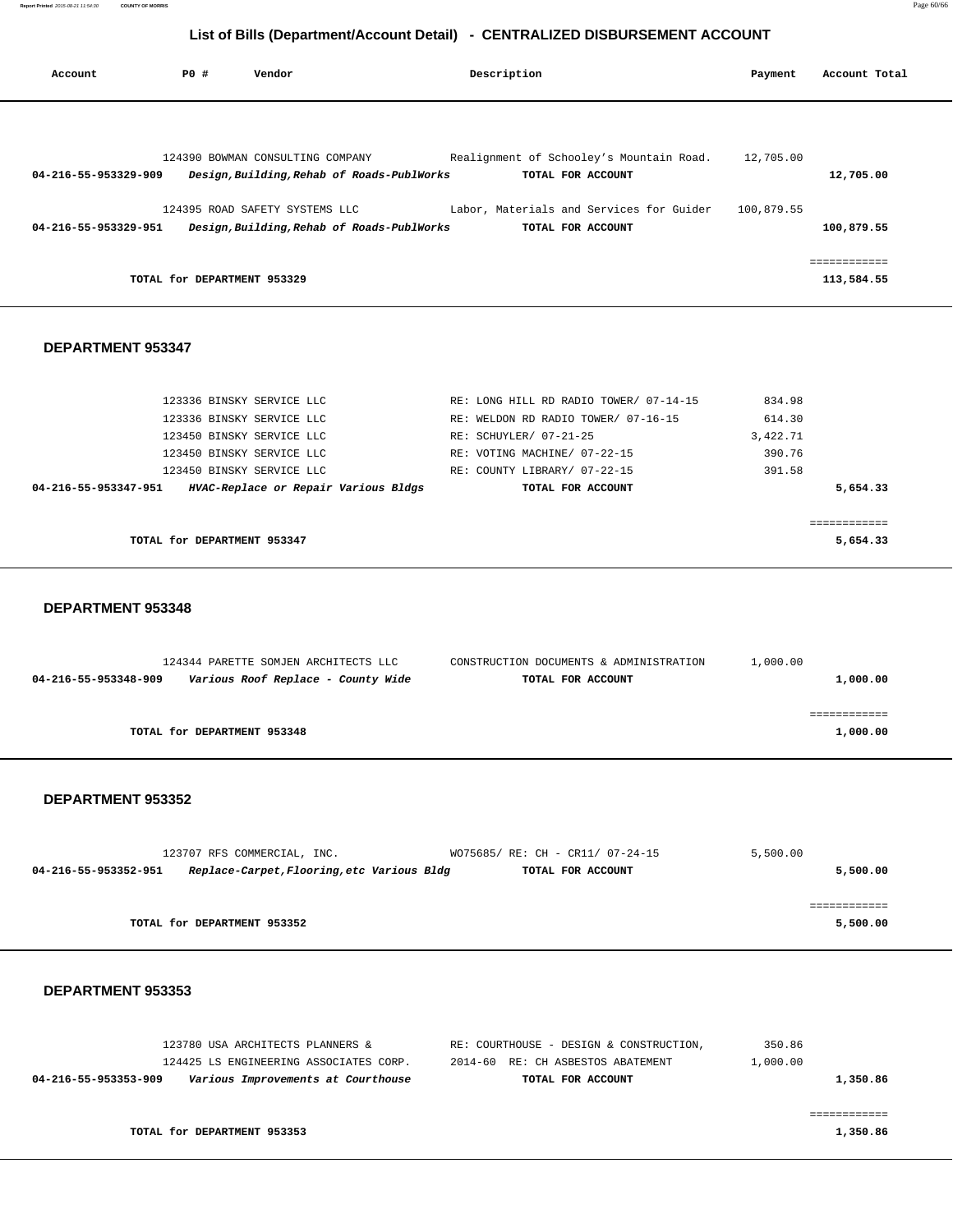**Report Printed** 2015-08-21 11:54:30 **COUNTY OF MORRIS** Page 61/66

### **List of Bills (Department/Account Detail) - CENTRALIZED DISBURSEMENT ACCOUNT**

| Account              | PO#                         | Vendor                              | Description                              | Payment   | Account Total |
|----------------------|-----------------------------|-------------------------------------|------------------------------------------|-----------|---------------|
| DEPARTMENT 953356    |                             |                                     |                                          |           |               |
|                      | 123896 T & M ASSOCIATES     |                                     | T&M Project # MOCY-00100 Roadway Milling | 3,785.60  |               |
|                      |                             | 124132 BOSWELL ENGINEERING INC      | Professional Engineering Services MC-102 | 1,274.00  |               |
|                      |                             | 124242 BOSWELL ENGINEERING INC      | Professional Engineering Services MC-103 | 504.88    |               |
| 04-216-55-953356-909 |                             | Various Road-Designs & Construction | TOTAL FOR ACCOUNT                        |           | 5,564.48      |
|                      |                             | 123884 TOP LINE CONSTRUCTION CORP   | 2014 Various Paving 2, West Mill Road in | 49,768.69 |               |
| 04-216-55-953356-940 |                             | Various Road-Designs & Construction | TOTAL FOR ACCOUNT                        |           | 49,768.69     |
|                      |                             |                                     |                                          |           |               |
|                      | TOTAL for DEPARTMENT 953356 |                                     |                                          |           | 55, 333.17    |

#### **DEPARTMENT 953362**

|                             | 122956 EXTEL COMMUNICATIONS             | RE: CH - INSTALLATION OF 2 CAT 6 DROPS F | 975.00 |
|-----------------------------|-----------------------------------------|------------------------------------------|--------|
| 04-216-55-953362-951        | Security Improvement AR Bldg/Courthouse | TOTAL FOR ACCOUNT                        | 975.00 |
|                             |                                         |                                          |        |
|                             |                                         |                                          |        |
| TOTAL for DEPARTMENT 953362 |                                         |                                          | 975.00 |
|                             |                                         |                                          |        |

#### **DEPARTMENT 953382**

|                      | 124530 MCMANIMON, SCOTLAND & BAUMANN LLC | Professional Services - Bond Ordinances  | 300.00     |            |
|----------------------|------------------------------------------|------------------------------------------|------------|------------|
| 04-216-55-953382-909 | Road Resurfacing, MV arking lot, Railrd  | TOTAL FOR ACCOUNT                        |            | 300.00     |
|                      | 123902 AJM CONTRACTORS INC               | Milling & Resurfacing of Parsippany Boul | 130,216.82 |            |
|                      | 124393 TOP LINE CONSTRUCTION CORP        | Labor Materials Milling & Resurfacing of | 382,824.94 |            |
| 04-216-55-953382-940 | Road Resurfacing, MV arking lot, Railrd  | TOTAL FOR ACCOUNT                        |            | 513,041.76 |
|                      |                                          |                                          |            |            |
|                      | TOTAL for DEPARTMENT 953382              |                                          |            | 513,341.76 |

#### **DEPARTMENT 953399**

|                      | 124530 MCMANIMON, SCOTLAND & BAUMANN LLC | Professional Services - Bond Ordinances | 300.00 |
|----------------------|------------------------------------------|-----------------------------------------|--------|
| 04-216-55-953399-909 | Relocate Back-up 911 Comm Equip-Plan P&W | TOTAL FOR ACCOUNT                       | 300.00 |
|                      |                                          |                                         |        |
|                      |                                          |                                         |        |
|                      | TOTAL for DEPARTMENT 953399              |                                         | 300.00 |
|                      |                                          |                                         |        |

#### **DEPARTMENT 953400**

 124530 MCMANIMON, SCOTLAND & BAUMANN LLC Professional Services - Bond Ordinances 300.00 124530 MCMANIMON, SCOTLAND & BAUMANN LLC Professional Services - Bond Ordinances 300.00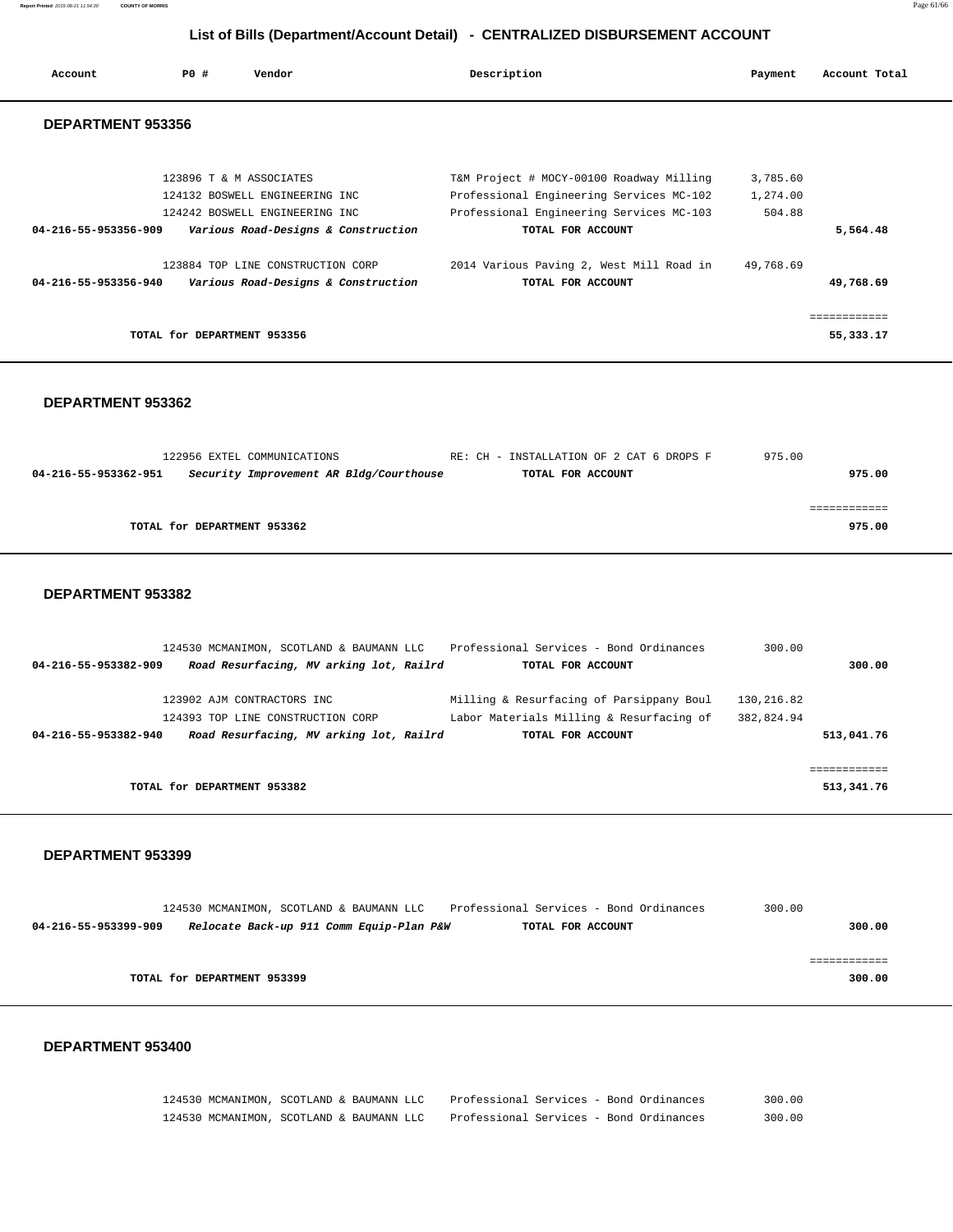**Report Printed** 2015-08-21 11:54:30 **COUNTY OF MORRIS** Page 62/66

# **List of Bills (Department/Account Detail) - CENTRALIZED DISBURSEMENT ACCOUNT**

| Account              | PO#<br>Vendor                                                                       | Description                                                  | Account Total<br>Payment |
|----------------------|-------------------------------------------------------------------------------------|--------------------------------------------------------------|--------------------------|
| DEPARTMENT 953400    |                                                                                     |                                                              |                          |
| 04-216-55-953400-909 | 124530 MCMANIMON, SCOTLAND & BAUMANN LLC<br>Hanover DPW Garage Contamination Final  | Professional Services - Bond Ordinances<br>TOTAL FOR ACCOUNT | 300.00<br>1,200.00       |
|                      | TOTAL for DEPARTMENT 953400                                                         |                                                              | ============<br>1,200.00 |
| DEPARTMENT 953401    |                                                                                     |                                                              |                          |
| 04-216-55-953401-909 | 124530 MCMANIMON, SCOTLAND & BAUMANN LLC<br>Upgrade Interior/Exterior Ruth Davis Dr | Professional Services - Bond Ordinances<br>TOTAL FOR ACCOUNT | 300.00<br>300.00         |
|                      |                                                                                     |                                                              | ============             |

**TOTAL for DEPARTMENT 953401** 300.00

### **Rd Resurface & Recon Var Roads**

| 124408 CENTRAL JERSEY TITLE CO. INC.          | Title Search                  | 250.00   |
|-----------------------------------------------|-------------------------------|----------|
| 124376 WATERS, MCPHERSON, MCNEILL, P.C.       | Air Products Wharton, NJ      | 132.00   |
| 124376 WATERS, MCPHERSON, MCNEILL, P.C.       | South Salem Street, Dover, NJ | 924.00   |
| Miscellaneous - Other<br>04-216-55-953861-909 | TOTAL FOR ACCOUNT             | 1,306.00 |
|                                               |                               |          |
|                                               |                               |          |
| TOTAL for Rd Resurface & Recon Var Roads      |                               | 1,306.00 |

#### **DEPARTMENT 954396**

|                      |                             | 124526 MCMANIMON, SCOTLAND & BAUMANN LLC | Professional Services - Bond Ordinances | 300.00 |        |
|----------------------|-----------------------------|------------------------------------------|-----------------------------------------|--------|--------|
| 04-216-55-954396-909 |                             | Sheriff-Replacement of 12 Vehicles       | TOTAL FOR ACCOUNT                       |        | 300.00 |
|                      |                             |                                          |                                         |        |        |
|                      |                             |                                          |                                         |        |        |
|                      | TOTAL for DEPARTMENT 954396 |                                          |                                         |        | 300.00 |
|                      |                             |                                          |                                         |        |        |

#### **DEPARTMENT 955268**

|                      | 124187 DIRECT SUPPLY INC               | 29406,7-20-2015   | 364.98 |
|----------------------|----------------------------------------|-------------------|--------|
| 04-216-55-955268-951 | Various Health/Life Safety Upgrades-MV | TOTAL FOR ACCOUNT | 364.98 |
|                      |                                        |                   |        |
|                      |                                        |                   |        |
|                      | TOTAL for DEPARTMENT 955268            |                   | 364.98 |
|                      |                                        |                   |        |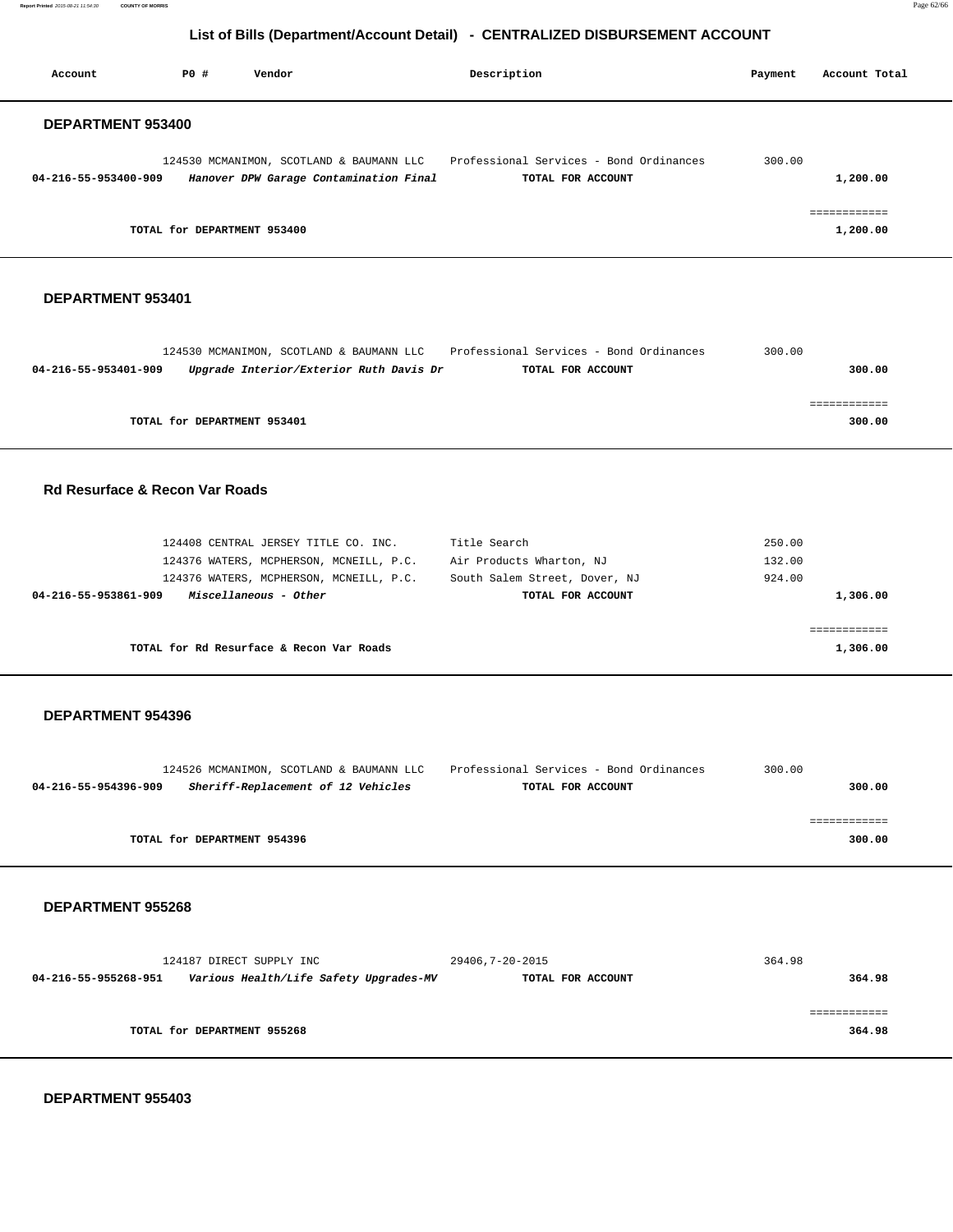**Report Printed** 2015-08-21 11:54:30 **COUNTY OF MORRIS** Page 63/66

# **List of Bills (Department/Account Detail) - CENTRALIZED DISBURSEMENT ACCOUNT**

| Account                  | PO#                         | Vendor                                  | Description       | Payment | Account Total |
|--------------------------|-----------------------------|-----------------------------------------|-------------------|---------|---------------|
| <b>DEPARTMENT 955403</b> |                             |                                         |                   |         |               |
| 04-216-55-955403-909     |                             | MV-Long Term Health Center Improvements | TOTAL FOR ACCOUNT |         | 300.00        |
|                          |                             |                                         |                   |         | .==========   |
|                          | TOTAL for DEPARTMENT 955403 |                                         |                   |         | 300.00        |

#### **DEPARTMENT 962398**

|                      | 124526 MCMANIMON, SCOTLAND & BAUMANN LLC | Professional Services - Bond Ordinances | 300.00 |        |
|----------------------|------------------------------------------|-----------------------------------------|--------|--------|
| 04-216-55-962398-909 | ITD-Computer & Newtork Upgrades          | TOTAL FOR ACCOUNT                       |        | 300.00 |
|                      |                                          |                                         |        |        |
|                      |                                          |                                         |        |        |
|                      | TOTAL for DEPARTMENT 962398              |                                         |        | 300.00 |
|                      |                                          |                                         |        |        |

### **Acq shelter Randlph tower site**

| 123520 SUPPRESSION SYSTEMS INC           | Signed / Sealed drawings for Project 142 | 644.00 |
|------------------------------------------|------------------------------------------|--------|
| Building<br>04-216-55-963143-950         | TOTAL FOR ACCOUNT                        | 644.00 |
|                                          |                                          |        |
|                                          |                                          |        |
| TOTAL for Acq shelter Randlph tower site |                                          | 644.00 |
|                                          |                                          |        |

#### **DEPARTMENT 964397**

|                      | 124526 MCMANIMON, SCOTLAND & BAUMANN LLC | Professional Services - Bond Ordinances | 300.00 |  |
|----------------------|------------------------------------------|-----------------------------------------|--------|--|
| 04-216-55-964397-909 | Purchase Scanner/Computer/Voting Equip   | TOTAL FOR ACCOUNT                       | 300.00 |  |
|                      |                                          |                                         |        |  |
|                      |                                          |                                         |        |  |
|                      | TOTAL for DEPARTMENT 964397              |                                         | 300.00 |  |
|                      |                                          |                                         |        |  |

#### **DEPARTMENT 968402**

|                             | 124530 MCMANIMON, SCOTLAND & BAUMANN LLC | Professional Services - Bond Ordinances | 300.00 |
|-----------------------------|------------------------------------------|-----------------------------------------|--------|
| 04-216-55-968402-909        | VoTech Building Upgrades                 | TOTAL FOR ACCOUNT                       | 300.00 |
|                             |                                          |                                         |        |
|                             |                                          |                                         |        |
| TOTAL for DEPARTMENT 968402 |                                          |                                         | 300.00 |
|                             |                                          |                                         |        |

| 124453 COUNTY COLLEGE OF MORRIS |                                          | Benjamin R. Harvey, Co. | 176,302.47 |
|---------------------------------|------------------------------------------|-------------------------|------------|
| 04-216-55-969332-951            | Expansion/Renovation Various Facil - CCM | TOTAL FOR ACCOUNT       | 176,302.47 |
|                                 |                                          |                         |            |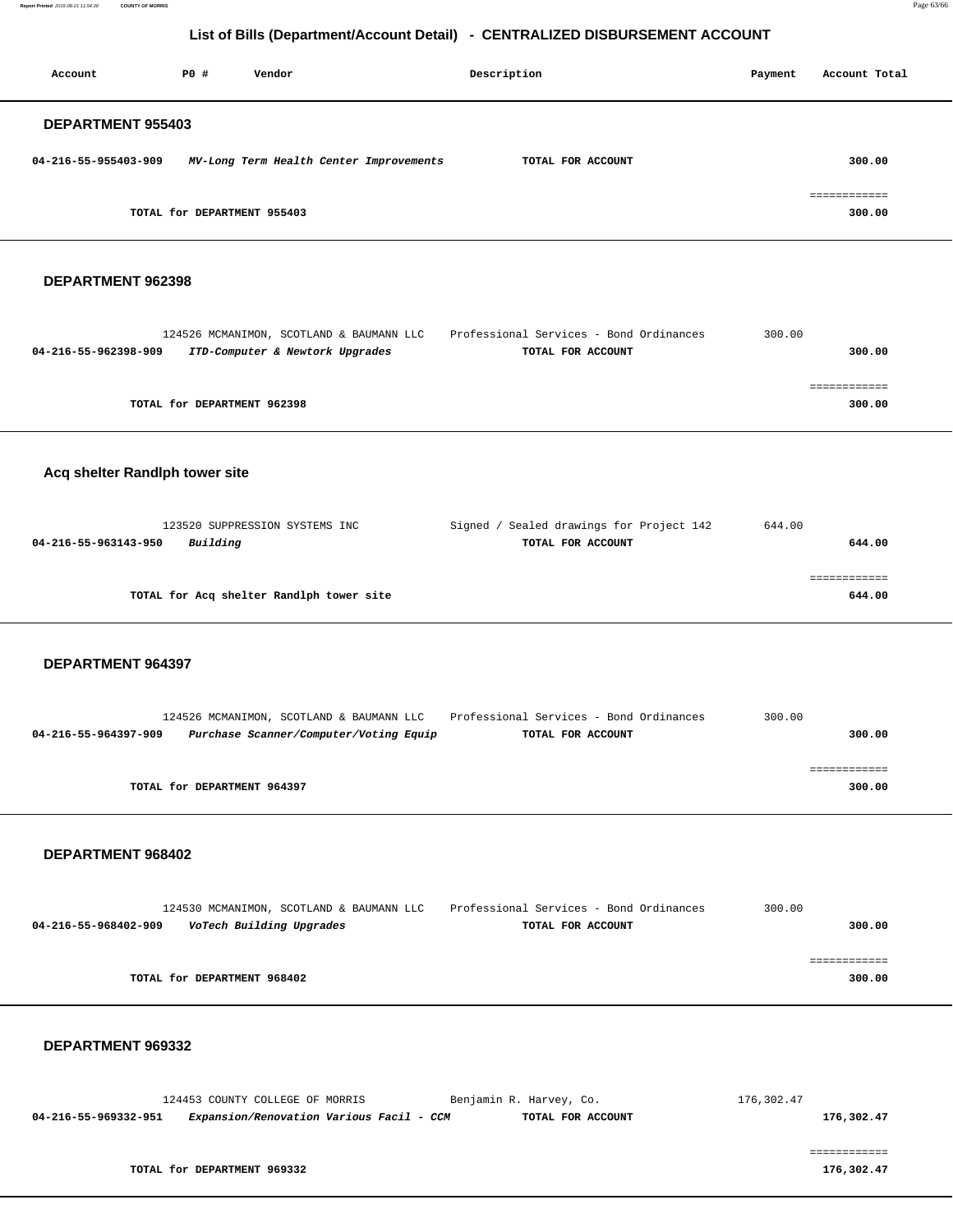**Report Printed** 2015-08-21 11:54:30 **COUNTY OF MORRIS** Page 64/66

# **List of Bills (Department/Account Detail) - CENTRALIZED DISBURSEMENT ACCOUNT**

| Account              | PO#                         | Vendor                           | Description                                | Payment    | Account Total |
|----------------------|-----------------------------|----------------------------------|--------------------------------------------|------------|---------------|
| DEPARTMENT 969393    |                             |                                  |                                            |            |               |
|                      |                             |                                  |                                            |            |               |
|                      |                             | 122524 MOODY'S INVESTORS SERVICE | PROFESSIONAL SERVICE, \$3.2 MILLION CCM B  | 11,000.00  |               |
|                      |                             | 124403 SOURCEMEDIA LLC           | Bond Buyer - Legal Ad, $6/18/15$ \$3.2M CC | 1,134.00   |               |
|                      |                             | 124525 NW FINANCIAL GROUP LLC    | Professional fees - CCM Bonds, Series 20   | 1,433.75   |               |
| 04-216-55-969393-909 |                             | Various Projects at CCM          | TOTAL FOR ACCOUNT                          |            | 13,567.75     |
|                      |                             | 124453 COUNTY COLLEGE OF MORRIS  | Rock Solid Construction                    | 226,098.00 |               |
| 04-216-55-969393-940 |                             | Various Projects at CCM          | TOTAL FOR ACCOUNT                          |            | 226,098.00    |
|                      |                             |                                  |                                            |            | ============  |
|                      | TOTAL for DEPARTMENT 969393 |                                  |                                            |            | 239,665.75    |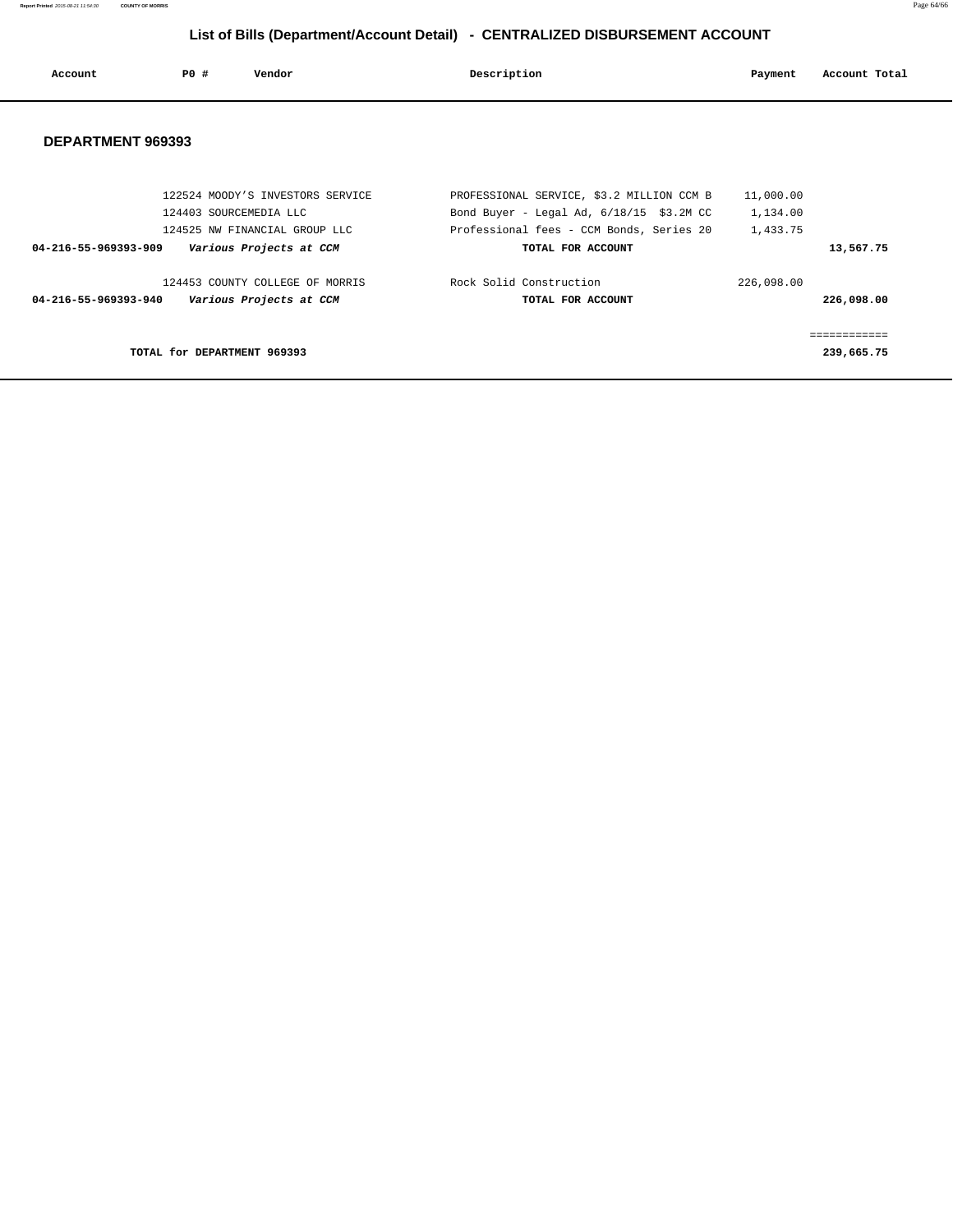| Account                              | P0 # | Vendor                                                     | Description                                                   | Payment  | Account Total            |
|--------------------------------------|------|------------------------------------------------------------|---------------------------------------------------------------|----------|--------------------------|
| <b>Motor Vehicle Fines</b>           |      |                                                            | <b>Dedicated Trust</b>                                        |          |                          |
| 13-290-56-575701-888                 |      | 123451 CHESTER TOWNSHIP POLICE DEPT<br>Motor Vehicle Fines | Police Services 7/13, 7/15, 7/16/2015 Of<br>TOTAL FOR ACCOUNT | 2,169.04 | 2,169.04                 |
|                                      |      | TOTAL for Motor Vehicle Fines                              |                                                               |          | ============<br>2,169.04 |
| <b>Construction Board of Appeals</b> |      |                                                            |                                                               |          |                          |

| 123673 RIO'S ENGRAVING |                                         | Name Plate 2x8 for appointed CBA member | 24.00 |       |
|------------------------|-----------------------------------------|-----------------------------------------|-------|-------|
| 13-290-56-576801-888   | Construction Board of Appeals           | TOTAL FOR ACCOUNT                       |       | 24.00 |
|                        |                                         |                                         |       |       |
|                        |                                         |                                         |       |       |
|                        | TOTAL for Construction Board of Appeals |                                         |       | 24.00 |
|                        |                                         |                                         |       |       |

| 13-290-56-578301-888 | Training, Education & Equip Trust Fund | TOTAL FOR ACCOUNT                   | 1,778.85  |
|----------------------|----------------------------------------|-------------------------------------|-----------|
|                      | 122729 MINERVA CLEANERS                | Less 10% Discount                   | $-44.00$  |
|                      | 122729 MINERVA CLEANERS                | Hood                                | 20.00     |
|                      | 122729 MINERVA CLEANERS                | Advanced Cleaning & Inspection/Coat | 210.00    |
|                      | 122729 MINERVA CLEANERS                | Advanced Cleaning & Inspection/Coat | 210.00    |
|                      | 122729 MINERVA CLEANERS                | Less 10% Discount                   | $-153.65$ |
|                      | 122729 MINERVA CLEANERS                | Replace Zipper/Coat                 | 32.50     |
|                      | 122729 MINERVA CLEANERS                | Tape Pin Hole in MB UP Per 3"       | 18.00     |
|                      | 122729 MINERVA CLEANERS                | Wristlet Thumbhole/Coat             | 90.00     |
|                      | 122729 MINERVA CLEANERS                | Wristlet/Coat                       | 41.00     |
|                      | 122729 MINERVA CLEANERS                | Replace Arashield Cuff/Sleeve       | 66.00     |
|                      | 122729 MINERVA CLEANERS                | Sew on Letters or #S Scotch         | 3.50      |
|                      | 122729 MINERVA CLEANERS                | Velcro up to 4" Coat                | 20.00     |
|                      | 122729 MINERVA CLEANERS                | Restitch Trim/Coat                  | 209.00    |
|                      | 122729 MINERVA CLEANERS                | Restitch Sean/Coat                  | 180.50    |
|                      | 122729 MINERVA CLEANERS                | Large Patch OS/Coat                 | 185.50    |
|                      | 122729 MINERVA CLEANERS                | Medium Patch OS/Coat                | 74.00     |
|                      | 122729 MINERVA CLEANERS                | Small Patch ) S/Coat                | 100.00    |
|                      | 122729 MINERVA CLEANERS                | Tape Pin Hole in MB UP Per 6"       | 12.00     |
|                      | 122729 MINERVA CLEANERS                | Tape Pin Hole in MB UP PER 3"       | 6.00      |
|                      | 122729 MINERVA CLEANERS                | Medium Patch MB/Pant                | 29.50     |
|                      | 122729 MINERVA CLEANERS                | Small Patch MB/Pant                 | 24.50     |
|                      | 122729 MINERVA CLEANERS                | Small Patch TL/Pant                 | 39.00     |
|                      | 122729 MINERVA CLEANERS                | Velcro Fly/Pant                     | 43.50     |
|                      | 122729 MINERVA CLEANERS                | Velcro up to 4"/Pant                | 20.00     |
|                      | 122729 MINERVA CLEANERS                | Restitch Trim/Pant                  | 38.00     |
|                      | 122729 MINERVA CLEANERS                | Restitch Seam/Pant                  | 85.50     |
|                      | 122729 MINERVA CLEANERS                | Medium Patch Repair/Pant            | 18.50     |
|                      | 122729 MINERVA CLEANERS                | Small Patch Repair/Pant             | 200.00    |